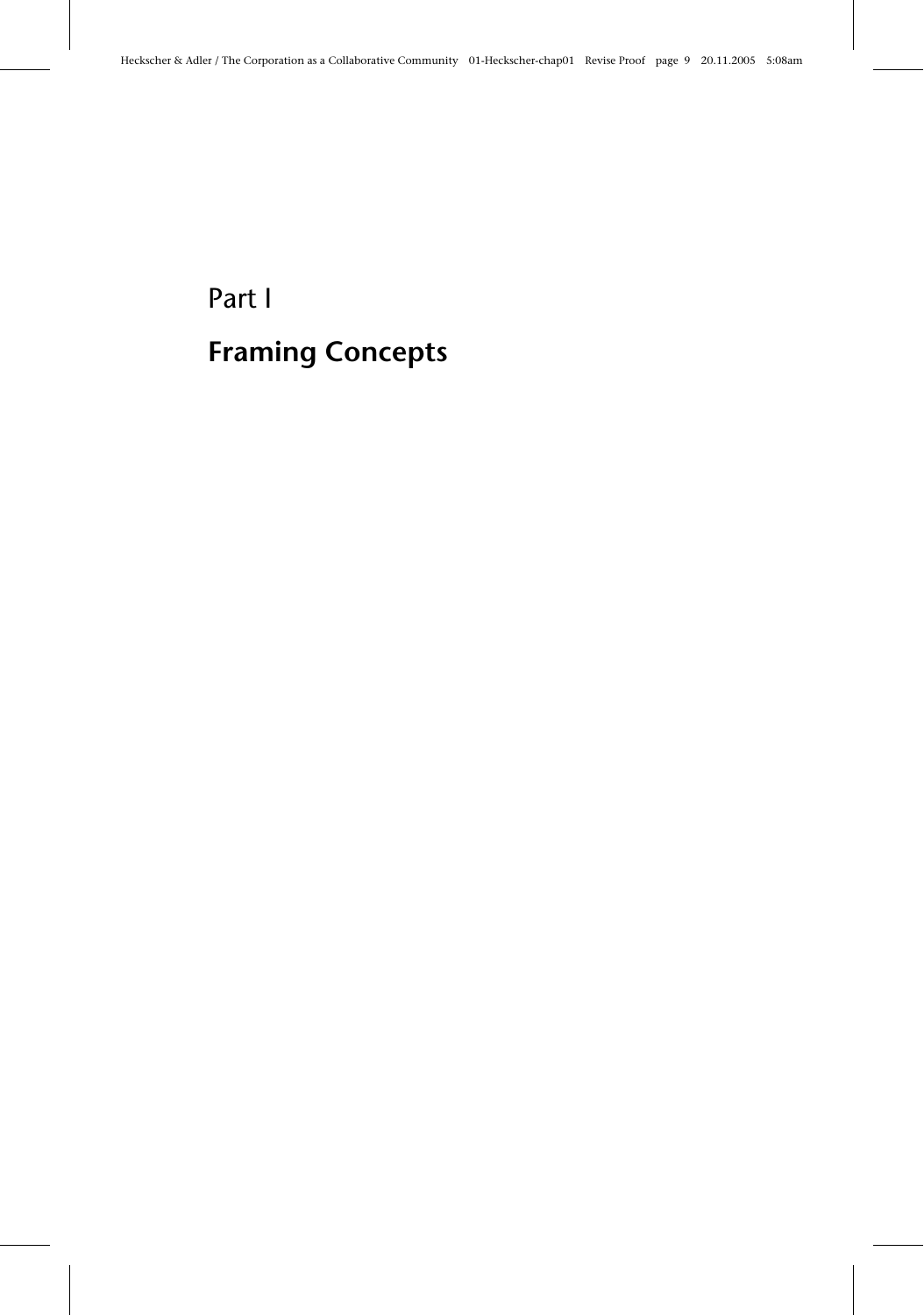Heckscher & Adler / The Corporation as a Collaborative Community 01-Heckscher-chap01 Revise Proof page 10 20.11.2005 5:08am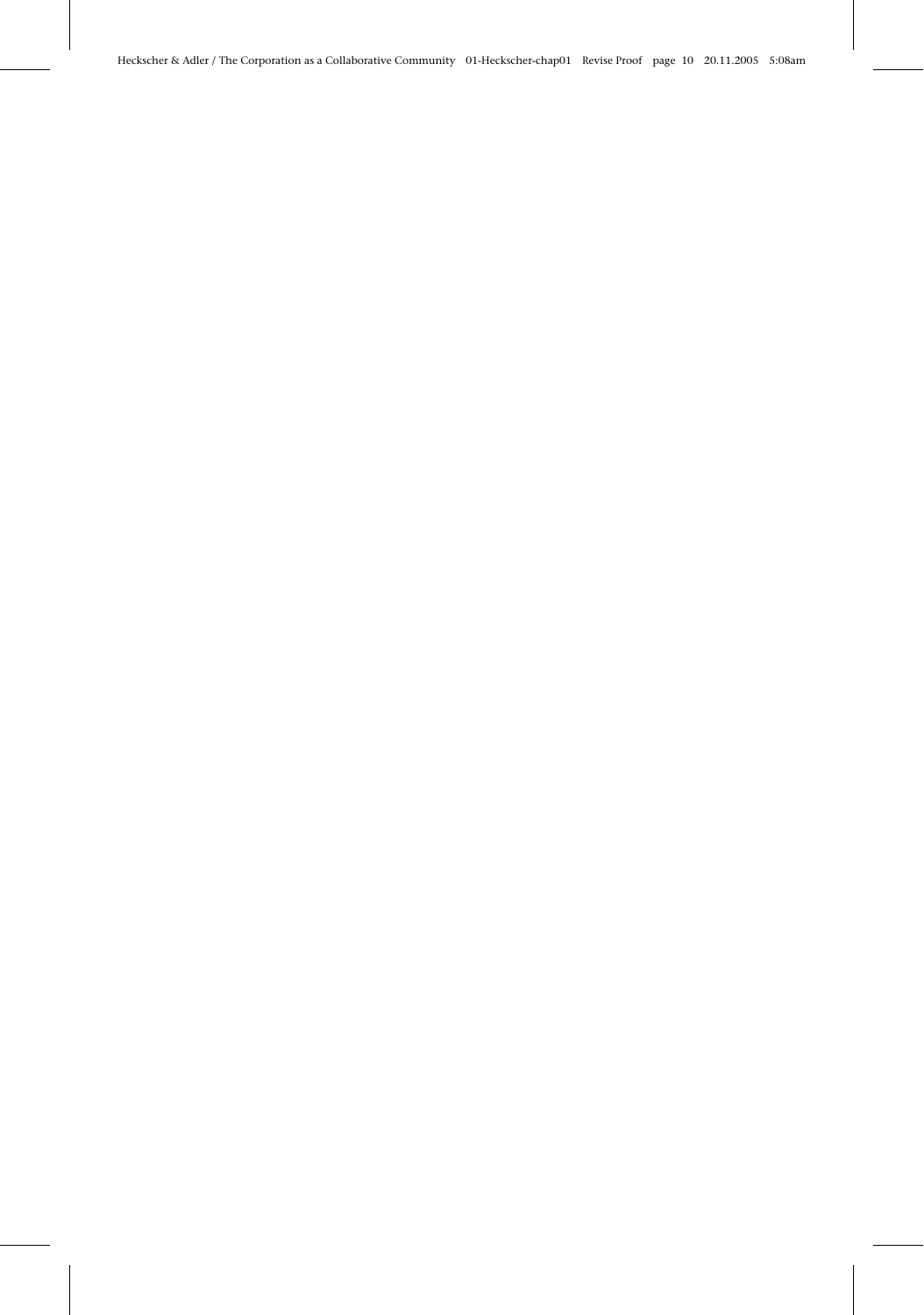Paul S. Adler and Charles Heckscher

## Introduction

In the last thirty years the celebration of the unfettered market has gained considerable momentum. There has been a sustained attack on collective institutions—on government, large bureaucracies of all kinds, worker associations, and communal norms of equity and solidarity—and a growing chorus celebrating competition and its association with individual freedom and choice. This chapter, and indeed the whole volume that it introduces, voices a counterpoint to that chorus.

From a long-term perspective, the recent ascendance of the market is but the latest phase in a long-running tug-of-war of competing ideologies. At least since Adam Smith praise for the dynamism of markets has oscillated with anxiety about the decline of community. And indeed, the communal side continues to be heard today: the appeal of communitarianism and the power of fundamentalist and values-based movements are testimony to the continuing widespread concern that alienation has been the dark corollary of market individualism.

This debate has focused not only on society as a whole, but also on the corporate arena, which is the center of our analysis here. Recent years have witnessed a clear challenge to corporate paternalism, including commitments to lifetime employment. Widespread attempts to shake up bureaucratic hierarchies have been buttressed by the ideology of individualistic 'free agency.' Concurrently, on the other side of the debate, we have also heard much about the need for more collaboration and teamwork, and about the dangers of losing employees' loyalty and commitment.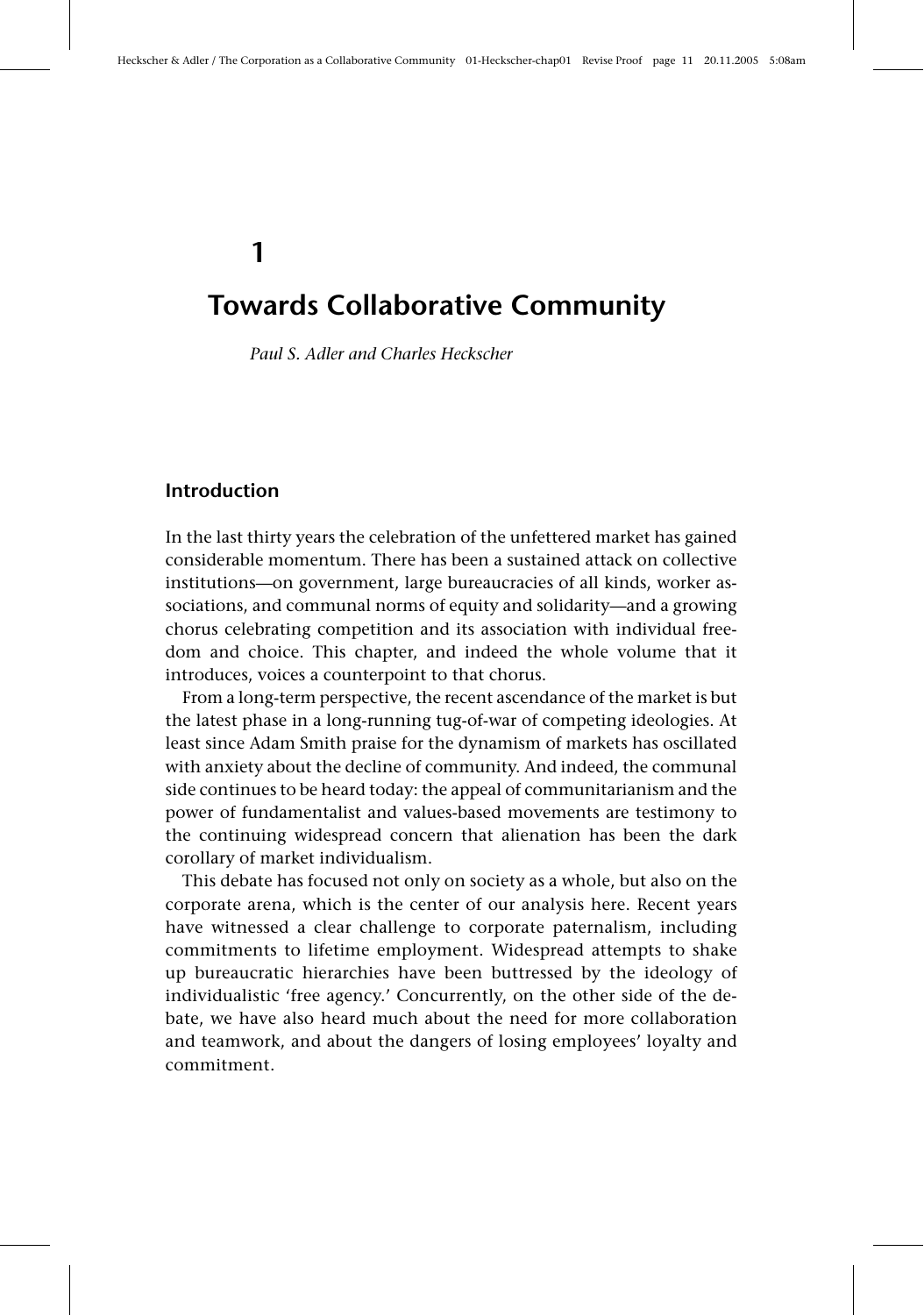A basic tension marks these developments: on the one hand, a desire for progress, choice, and dynamic change; on the other, a desire for community and stability of values. Ve argue that it is the inability to conceptualize 'post-modern' types of community that has led many observers into a nostalgia—sometimes enthusiastic, sometimes uncomfortable—for vanishing forms of social relationships.

The academic literature has struggled to deal effectively with these tensions. Analyses based on economics have been hamstrung by an a priori commitment to self-interest as the only salient motive of human action and exchange as the only bond. Some economists have sought to incorporate power and authority, yielding a literature on markets versus hierarchies; but efforts to conceptualize trust and solidarity bonds have been rare and clumsy. Sociologists, meanwhile, have paid far more attention to the strains on community—indeed, this trope might be considered constitutive of sociology as a field—but without achieving anything close to consensus.

Broadly speaking, sociological views have been divided into three camps. A first camp develops a pessimistic critique of capitalist growth and of modernization more generally as leading to the progressive erosion of community—a 'tragic' vision we can trace back to Weber and Tönnies, and extending forward to Putnam, Sennet, and others. A second camp, drawing from conservative theorists like Tocqueville, seeks hope in a revival of pre-modern community through support for the remnants that have survived the onslaught of the market—traditional forms such as family, friendship networks, church groups. Both these camps encounter sharp criticism and diffuse discomfort, in particular because they assume—to mourn or to promote—a form of community that stifles individual autonomy and development.<sup>1</sup>

A third camp, however, has explored the possibility that a new and possibly higher form of community might emerge, offering a framework for trust in dynamic and diverse relationships, and reconciling greater degrees of both solidarity and autonomy. These ideas have for the most part remained philosophical and abstract.<sup>2</sup> A few have attempted to find empirical grounding for the new form of community in relatively peripheral social forms such as science and (to a lesser extent) the professions.

The present essay lies within this third camp. We argue that capitalist development does indeed corrode traditional forms of community, but also that the demand for complex, knowledge-based and solutionsoriented production in the modern capitalist economy has stimulated significant progress towards a new form of community. Rather than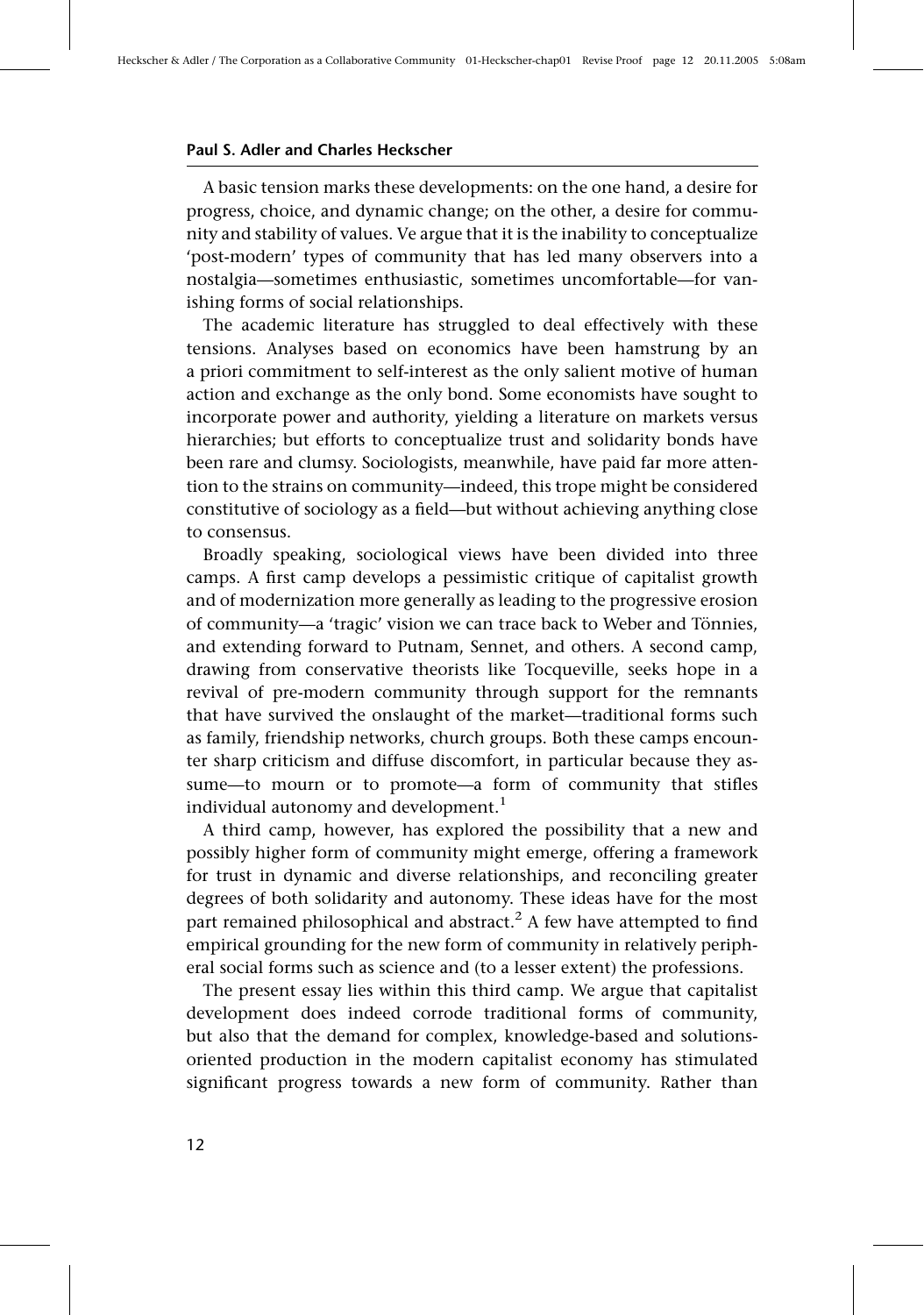focusing on institutions like science and the professions, we direct attention to the very center of capitalist society—the structure of large corporations and the nature of inter-firm relations. We argue that in the last few decades, a form of community—we call it collaborative community—has emerged that points the way beyond the classic antinomy of individual vs. collective, of tradition vs. freedom, of Gemeinschaft vs. Gesellschaft, and begins to embody the intuition behind Durkheim's notion of 'organic solidarity.'

Such a diagnosis may appear perverse, given the rise of market-oriented neoliberalism and the associated phenomena of outsourcing and employment insecurity. We do not deny the importance of these countertendencies; but we argue that capitalism and its concomitant pressures for competitive advantage and profit simultaneously stimulate progress toward collaborative community and retard and distort this progress. The result, we suggest, is a zigzag path, jerky and halting, but pointing nevertheless over the longer term towards the emergence of the new form of community as an increasingly central principle of social organization. This is not an ineluctable trend, however: it has resulted from myriad human choices and social struggles that have favored social advance over narrow interests of elite groups.

#### Community: beyond Gemeinschaft and Gesellschaft

#### The classical formulation and its limits

Community is essential to the human condition. Fundamentally, people need to be able to rely on others. Trust is a willingness to act on the basis of such reliance. Community is the set of institutions that give a basis for this confidence, by establishing and enforcing mutual expectations—so that when I do something I have some idea of how you are likely to react, and how it will all come out.

A 'thick' kind of trust, in which members have a high degree of confidence in their expectations of others' behaviors, is found in very structured and stable communities with powerful mechanisms of socialization. In the sociological tradition such community has been known since Tönnies's seminal writings as Gemeinschaft. 'Thin' trust relies on relatively few rules and only generic assumptions about others—mostly that others will act rationally in their own self-interest; this is the basis of trust in what Tönnies called Gesellschaft—often translated as business but also denoting association.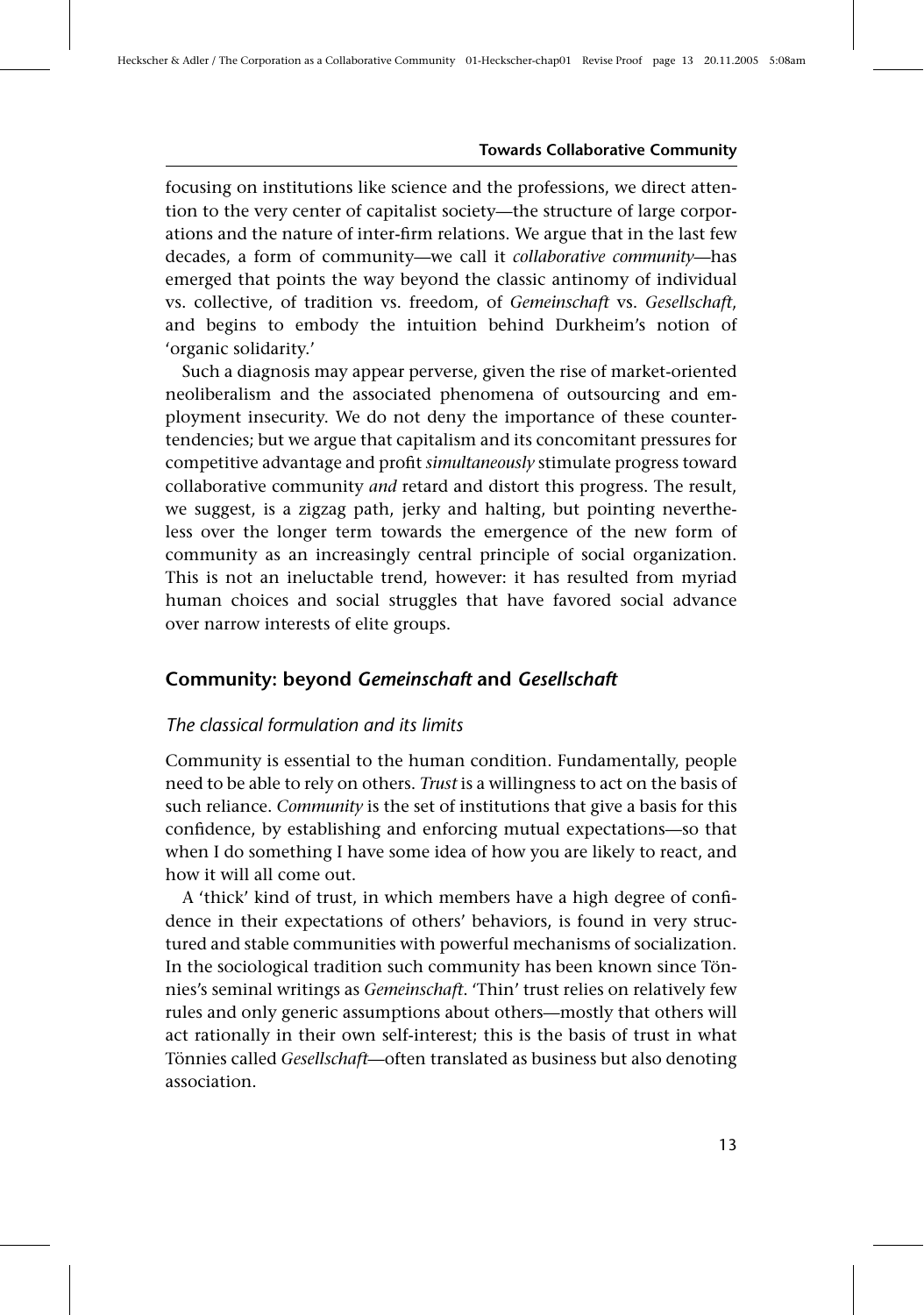Sociologists have long postulated that Gesellschaft is too weak to sustain real human relations and moral order. Many writers have argued that capitalism has undermined the Gemeinschaft conditions for true community, provoking fear that such a shift will destroy the order that is the basis of cultural meaning, personal integrity, and social peace. In this view, the dominance of the market and the emergence of an order based entirely on rational self-interest produces anomie (Durkheim 1893/1984), alienation (Marx 1844/1975), lack of civic involvement (Putnam 2000), personal instability (Fromm 1973), corrosion of character (Sennett 1998), moral disorientation, and a host of other evils:

> Things fall apart, the center cannot hold Mere anarchy is loosed upon the world  $\ldots$ <sup>3</sup>

Marx was among the early writers to argue that capitalism systematically destroys the affective links of pre-capitalist communities, leaving only relations of naked self-interest. At the end of the nineteenth century Max Weber expressed the fear that the 'iron cage' of rationality would imprison mankind by its instrumental efficiency, driving out all communal forms of organization. Fifty years later David Riesman's Lonely Crowd touched a nerve among many feeling the anomie of our cities and enterprises. The economist Joseph Schumpeter formulated a similarly gloomy assessment: capitalism, he argued, both lives off and destroys the remnants of community derived from pre-capitalist societies, and therefore inevitably undermines the conditions for its own survival. $4$ 

The second, more traditionalist, camp in sociology has sought to moderate this critique by pointing to the survival of traditional *Gemeinschaft* ties at the interstices of modern Gesellschaft. Family, local community, voluntary associations, and churches still bring people together. However, the evidence is hard to ignore that over the past century—to borrow Habermas's formulation—such 'lifeworld' spaces have been progressively 'colonized' by the 'system world' of business and government.

More fundamentally, both the pessimistic and traditionalistic discourses suffer a fatal flaw: analysis of real communities of the kind to which they refer often reveals communities as restrictive, oppressive to minorities, hierarchical, and resistant to change. Such community is not only inimical to the freedoms we moderns take for granted, but would also be ineffective as a matrix for dynamic, flexible, economic development. The positive side of the rise of modern society and the market economy was the liberation of the individual from the dead weight of custom and narrow loyalties. Marx and Engels were eloquent in the Communist Manifesto: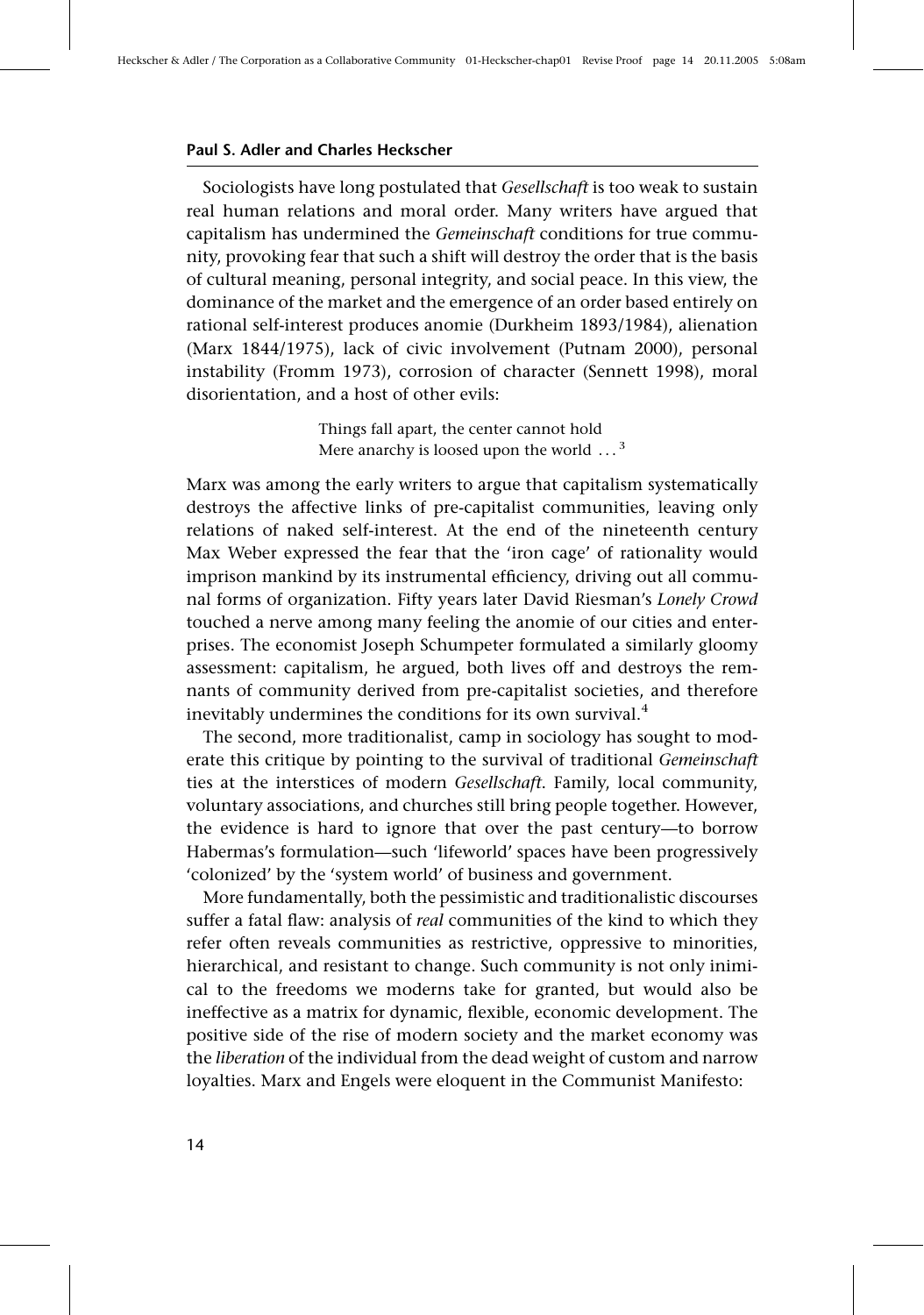In place of the old local and national seclusion and self-sufficiency, we have intercourse in every direction, universal interdependence. . . . National one-sidedness and narrow-mindedness become more and more impossible ... The bourgeoisie ... has rescued a considerable part of the population from the idiocy of rural life.<sup>5</sup>

While the rise of capitalism lent enormous momentum to it, the impetus for escape from traditional communities began in many spheres even before the consolidation of the new mode of production, and before Hobbes and Smith provided a theoretical framework for it. In commerce, the escape from Gemeinschaft was manifest in the legitimization of usury and the growth of entrepreneurialism in Italy and the Low Countries; in art, in the development of ideas of individual genius superseding traditional themes and motifs; in religion, in the sudden eruption of Protestant challenges, based on individual faith, to the Catholic Church's control of dogma; in politics, in the development of national identities distinct from the prior religious and limited local communities. The exhilaration of breaking free is one of the central emotional tones of history since the Renaissance.<sup>6</sup>

Thus modern society is caught in a contradictory self-representation—an antinomy of individualism and community, with neither side sufficient to ground relations in an increasingly interdependent and dynamic society. The thick forms of Gemeinschaft trust are comforting but stifling; the thin forms of Gesellschaft trust are liberating but alienating; and their combination is unstable, with the latter progressively corroding the former.

History, however, does not pose problems it cannot solve.<sup>7</sup> We submit that the resolution of this conundrum is taking shape 'below the radar' of most social analysts, in the large corporation. We argue that within and between firms, community has been evolving towards a new form we call collaborative—one that can be interpreted as a dialectical synthesis of the traditional opposites Gemeinschaft and Gesellschaft.<sup>8</sup>

## Three organizing principles and three forms of community

Abstractly speaking, we can identify three primary principles of social organization.<sup>9</sup> Hierarchy uses authority to create and coordinate a horizontal and vertical division of labor—a bureaucracy in Weber's ideal-type form. Market relies on the price mechanism to coordinate competing and anonymous suppliers and buyers. Community relies on shared values and norms.<sup>10</sup> Table 1.1 summarizes the key contrasts.

Real collectivities embody variable mixes of these principles. Moreover, real collectivities may best be mapped using the principles as three orthogonal dimensions rather than as three apexes of a two-dimensional triangle: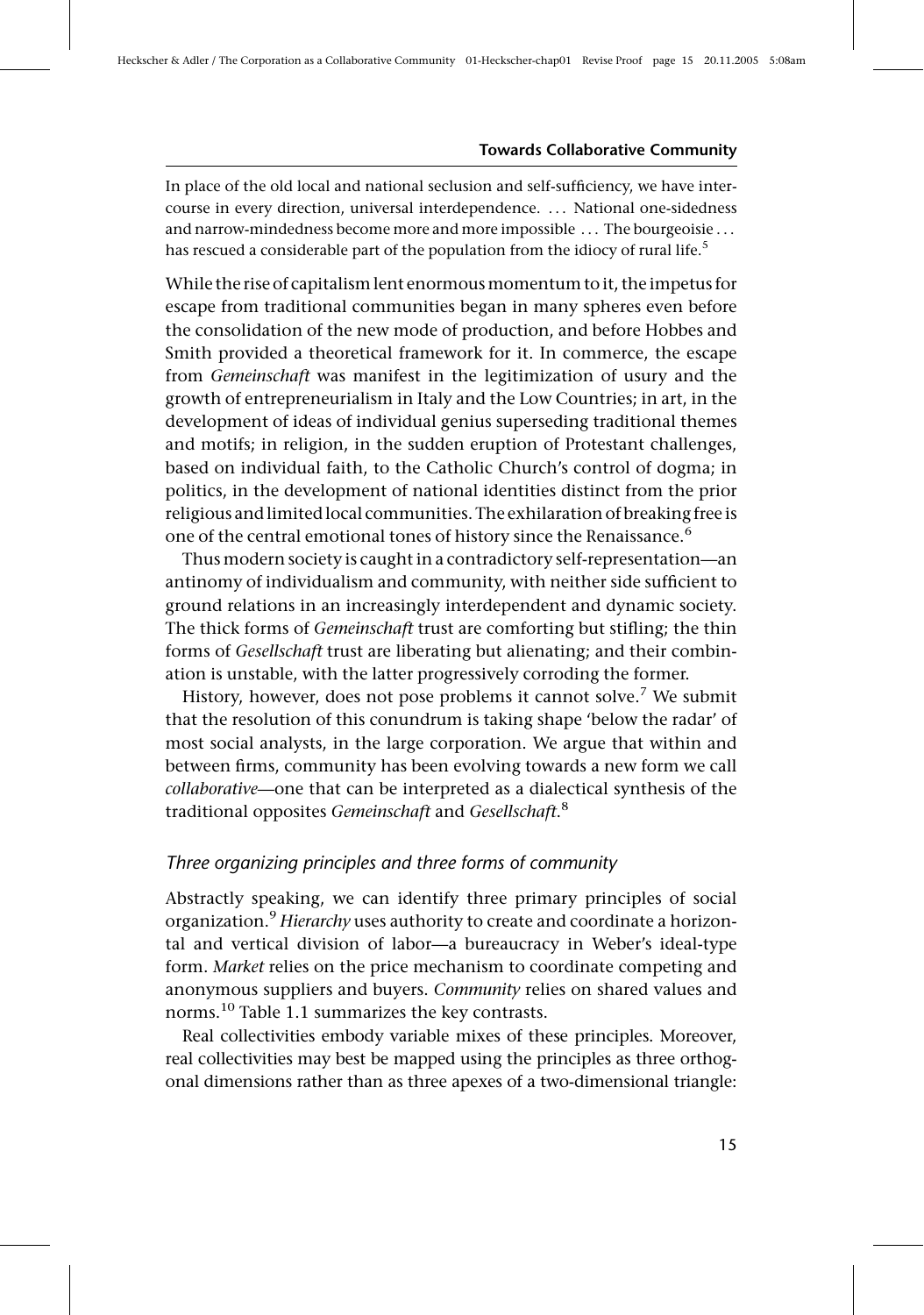| Table 1.1. Three Principles of Social Organization |                                     |                                 |                                                 |  |  |
|----------------------------------------------------|-------------------------------------|---------------------------------|-------------------------------------------------|--|--|
|                                                    | Hierarchy                           | Market                          | Community                                       |  |  |
| Coordinating mechanism<br>Primary benefits         | Authority<br>Control                | Price<br>Flexibility            | Trust<br>Generation and<br>sharing of knowledge |  |  |
| Resources produced<br>Fits tasks that are          | Organizational capital<br>Dependent | Economic capital<br>Independent | Social capital<br>Interdependent                |  |  |

the fact that one principle is a powerful factor shaping a particular collectivity does not preclude one or both of the other principles from also being powerful factors. However neither hierarchy nor market can actually function without at least some underpinning of community. Neither can function without a stable set of expectations shared by its members—that, for example, contracts will be honored and doing one's duties will be rewarded.

The form of community differs depending on its relation to the other two principles of social organization. When the dominant principle of social organization is hierarchy, community takes the form of Gemeinschaft. When the dominant principle shifts to market, community mutates from Gemeinschaft into Gesellschaft. We postulate that when community itself becomes the dominant organizing principle, it will take a form quite different from either Gemeinschaft or Gesellschaft.

Aspects of this new form of community can be discerned in the organization of science and the professions. Today, we argue, this new form is also emerging in the heart of the corporate realm. To summarize the argument below, we can contrast the new form of community with the two earlier ones on three fundamental dimensions:

- 1. Values: Community is first a set of value orientations shared (more or less) by all members of a group. Everyone can assume that the others will orient to those values and can therefore predict their actions and responses. This forms the basis for trust among individuals and order in social interaction. Collaborative community is distinctive in its reliance on value-rationality—participants coordinate their activity through their commitment to common, ultimate goals. Its highest value is interdependent contribution, as distinct from loyalty or individual integrity.
- 2. Organization: Community is also a social structure, specifying the boundaries of reference groups, the appropriate forms of authority, and the division of labor. Collaborative community is distinctive in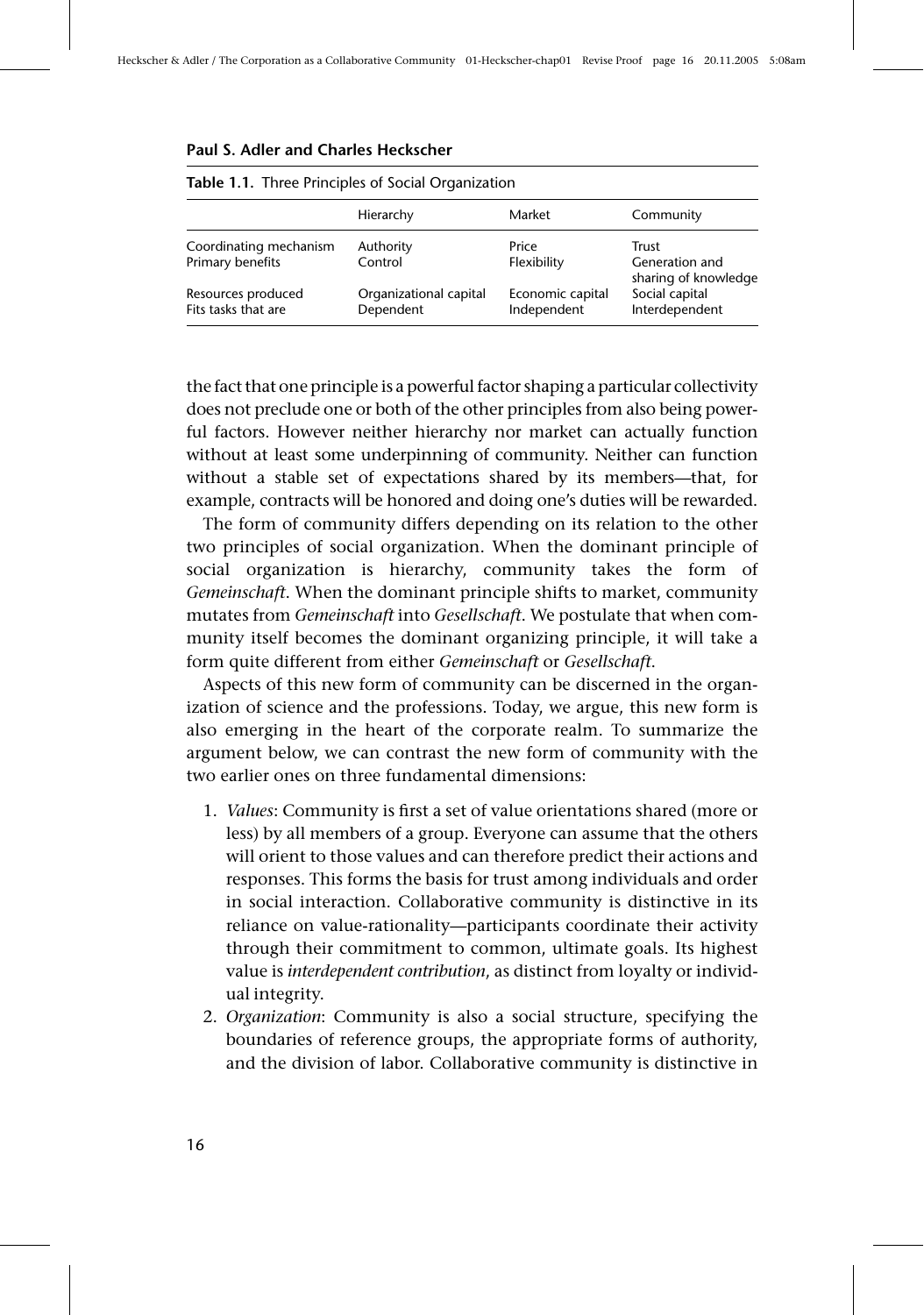social structures that support interdependent process management through formal and informal social structures.

3. Identify: Community cannot be effective as an organizing principle if it is merely an external constraint on people or a socially sanctioned set of values: it must become internalized in personalities and motivational systems. Collaborative community is distinctive especially in its reliance on interactive social character and interdependent selfconstruals: rather than orienting to a single source of morality and authority, the personality must reconcile multiple conflicting identities and construct a sense of wholeness from competing attachments and interactions.<sup>11</sup>

Table 1.2 summarizes the argument that we lay out in the subsequent subsections.

|                   | Gemeinschaft<br>community in the<br>shadow of hierarchy                       | Gesellschaft<br>community in the shadow<br>of market                               | Collaborative<br>community as the dominant<br>principle                  |
|-------------------|-------------------------------------------------------------------------------|------------------------------------------------------------------------------------|--------------------------------------------------------------------------|
| Values            | Trust based on:<br>• loyalty<br>$\bullet$ honor<br>duty<br>• status deference | $\bullet$ integrity<br>competence<br>• conscientiousness<br>integrity              | • contribution<br>concern<br>honesty,<br>• collegiality                  |
|                   | Legitimate authority<br>based on:<br>• tradition or charisma                  | • rational-legal<br>justifications                                                 | • value-rationality                                                      |
|                   | Values:<br>• collectivism                                                     | • consistent rational<br>individualism                                             | • simultaneously high<br>collectivism and<br>individualism               |
|                   | Orientation:<br>• particularism                                               | · universalism                                                                     | • simultaneously<br>high particularism<br>and universalism               |
|                   | Organization ● mechanical division of<br>labor coordinated by<br>common norms | organic division of labor<br>$\bullet$<br>coordinated by price<br>and/or authority | · organic division of<br>labor coordinated by<br>conscious collaboration |
|                   | • organization through<br>vertical dependence                                 | • organization through<br>horizontal independence                                  | • enabling (horizontal<br>and vertical)<br>interdependence               |
|                   | • the structure is<br>local, closed                                           | • global, open                                                                     | · 'qlocalization'                                                        |
| <b>Identities</b> | • status-dependent                                                            | • independent                                                                      | • interdependent<br>self-construal interactive<br>social character       |

| <b>Table 1.2.</b> Three Forms of Community |  |
|--------------------------------------------|--|
|--------------------------------------------|--|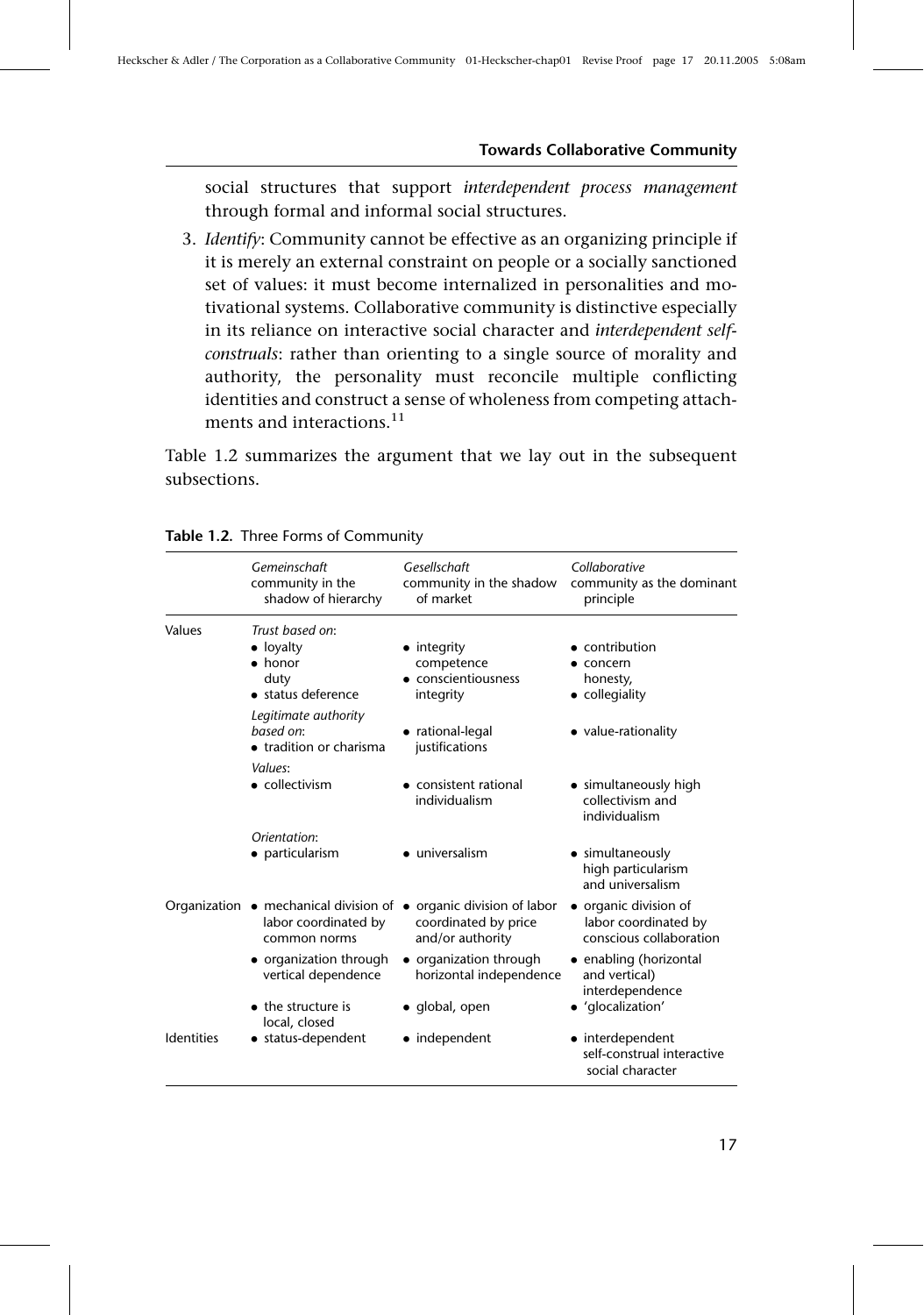#### Gemeinschaft: traditional community

In its traditional (Gemeinschaft) form, community itself had a sacred quality. As Tönnies (1887) argued, *Gemeinschaft* had a hierarchical structure, in which individuals and subunits are related in clear chains of subordination to the superordinate leader whose authority derives from tradition or charisma (per Weber).<sup>12</sup> The core values are therefore those of loyalty and deference.

In such a social structure, horizontal relations, such as the relations of husband and wife, of doctor and patient, even of merchant and client, are defined indirectly, in terms of status obligations and their 'fit' within the larger system rather than through direct interaction or negotiation. In effect, the proper relationship between two parties can be read directly from their respective social roles. Challenges to status or violations of obligations of deference are a deeply feared threat to order. Shakespeare expressed this world view with customary power, frequently linking disruptions of the status order—violations of 'degree'—not only to social but even to cosmic chaos:

> Take but degree away, untune that string, And, hark, what discord follows! What plagues and what portents! what mutiny! What raging of the sea! shaking of earth! Commotion in the winds! frights, changes, horrors  $\dots$ <sup>13</sup>

The bedrock of trust in the traditional order is honor, or duty—the fulfillment of a status role defined by the social order. Those who are honorable, in other words, are trustworthy. A large system of sanctions, especially the force of reputation in the community, centers on the performance of these obligations.

This form of community is necessarily closed and particularistic, and this closure is reflected in the nature of social identities. Identities under Gemeinschaft typically trace a sharp differentiation between insiders and outsiders. They are conformist, because conformity defines insider status. They have hierarchy built in. Friendships and romantic relationships do exist in traditional societies, but if they cross the boundaries of the status system they are seen as grave threats to order.

Clearly such a form of community leaves little room for modern markets, let alone systematic innovation. Under Gemeinschaft conditions, these processes must be organized informally and in the interstices of the system.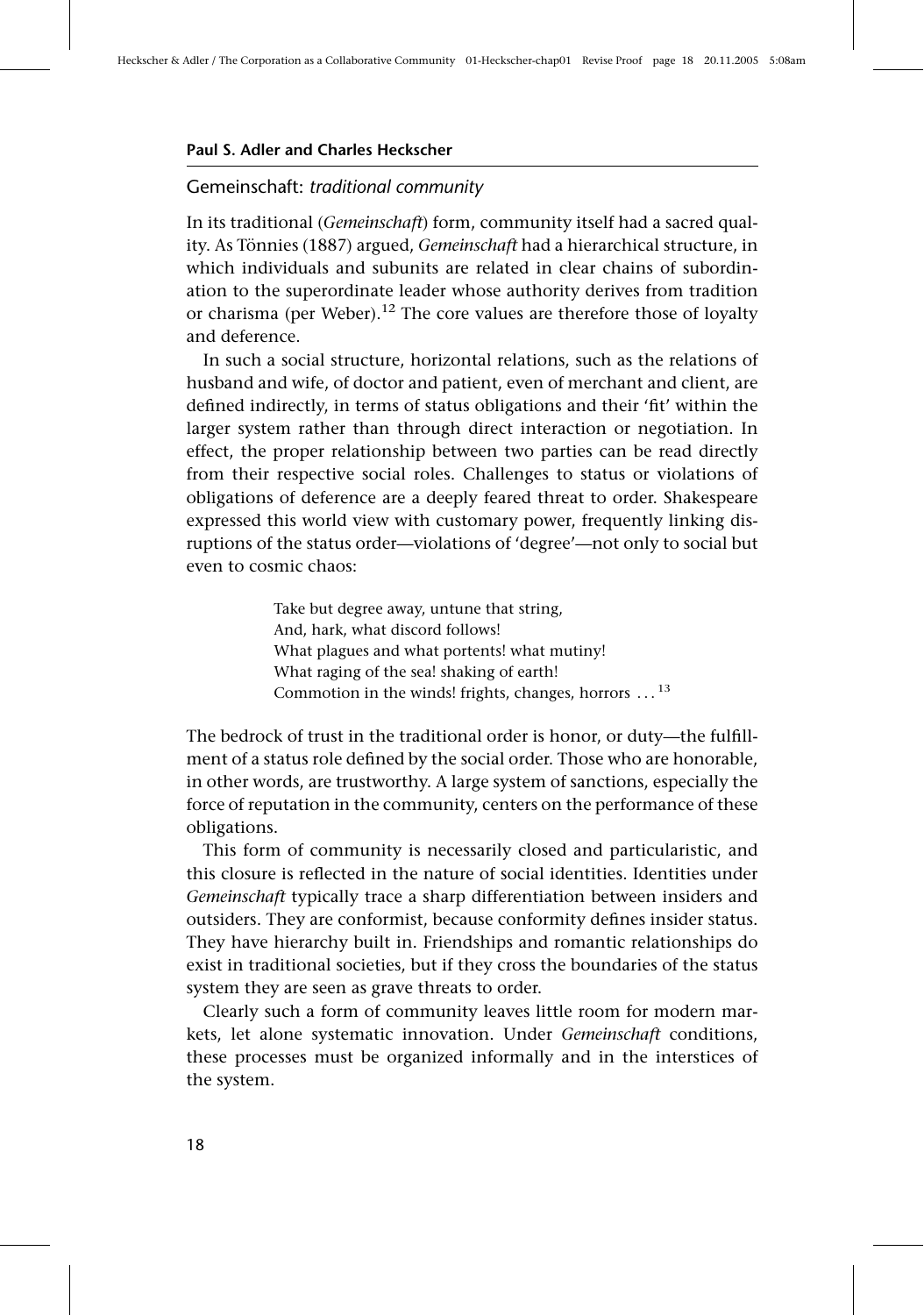## Gesellschaft and the limits of association

The development of individualism was an upheaval that shook apart the traditional order. It 'took degree away,' freeing people from the strictures of status and therefore destroying the basis of trust in the status order. In its place it put as the basis of trust the *integrity* of the individual; trust became based on the consistency—generally the rational consistency—of action. It led to the necessity of forming an independently coherent sense of the self, distinct from social roles and institutions.

One core insight in both Weber and Durkheim is that the move to individualism did not mean the elimination of the shared moral beliefs, or even a relaxation of them. It involved rather the development of a new content to the moral order. Both associated this change with Protestantism, which created a moral imperative for individualism. Both stressed that individualism in this sense was not a matter of the expression of an essential 'human nature,' but quite the contrary, a socially determined obligation which created heavy burdens on personality: an obligation to be rational, self-interested, and consistent. It is in this sense that Gesellschaft is not the negation of community but a form of it. The individualism in Protestantism produced enormous pressures for the rationalization of motivation and the acceptance of individual responsibility, and (as Durkheim noted) the overload could easily lead to pathologies such as suicide.

On the one hand, this value system—of which Protestantism is only one manifestation—supported and framed a market economy by freeing action from the constraints of status and by requiring a consistent moral person who can be responsible for promises and contracts.<sup>14</sup> On the other hand, the second insight we take from Durkheim and Weber, as well as from Marx and other critics of modernity, is that this modern value is inherently incomplete and contradictory because it disconnects values from relationships. It breaks the communal ties of traditional society by separating people from each other. It does not provide a framework for lateral relationships of colleagueship and collaboration; indeed, it radically separates individuals from each other and connects them (in the Protestant version) directly to God or (in secular versions) to their own private grounding of values. Values aside from individualism itself thus become personal and private rather than ways of connecting to others.

Gesellschaft is thus inevitably associated with subjective alienation. The communal dimension cannot be removed from human relationships without a loss of sense of self and of meaning. It is not surprising, then, that traditional community has continued to flourish in the interstices of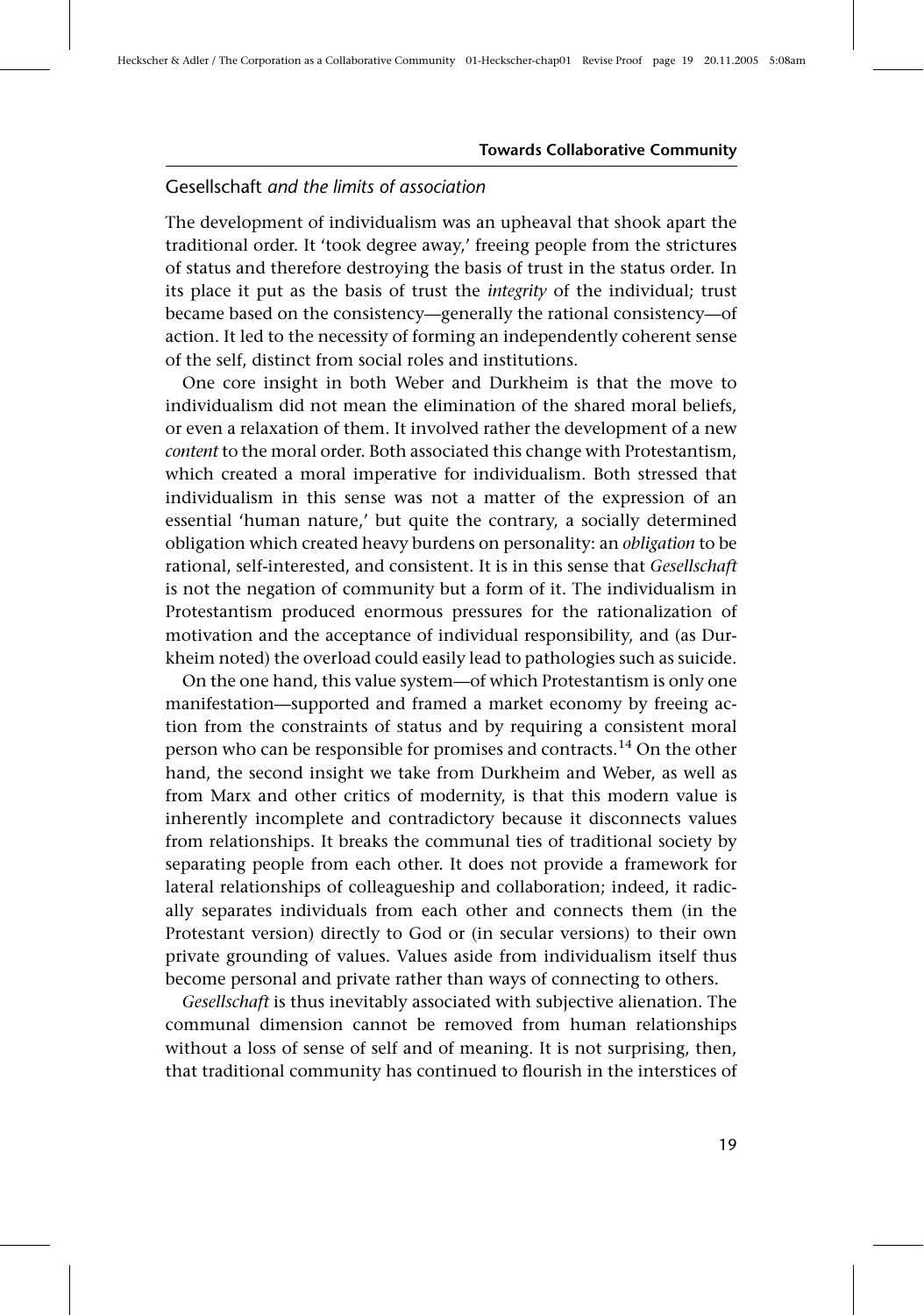the larger, cooler set of Gesellschaft associations, nor surprising that the two remain in tension. National and local communities draw people together, but they also limit the scope of markets and are essentially contradictory to the ethic of individualism.

The main solution in modern times has been to wall off community, especially the family, in a 'private' sphere, where it can provide comfort and solidarity without threatening the larger system.<sup>15</sup> But this way of dealing with social interaction—through the separation of public from private and the reliance on informal links for community—is adequate only when the density of interaction is low enough that people can distinguish a large realm in which their actions do not affect others, and when there is no need for intensive collaboration. As these conditions change—as the intensity of interdependence and the needs for collaborative effort increase—the separation breaks down. Then there is a need for a socially ordered form of lateral, cooperative relationships. That change has been visible both at the societal level and within the economic sphere.

## The emergence of collaborative community

Neither the traditional nor modern forms of community are adequate for groups that seek high levels of adaptiveness and complex interdependence. In such situations trust is particularly important, because people depend a great deal on others whose skills and expertise they cannot check; autonomy and 'rugged individualism' give way to an increasingly dense web of interdependence, and there is a growing need for stable cooperative relations among highly differentiated actors. But in such situations trust is also particularly *difficult* to achieve, because it can no longer be based on tradition or on personal acquaintance and experience.<sup>16</sup> We believe that close scrutiny of contemporary firms reveals the emergence of a new type of community that can square this circle.

Collaborative community forms when people work together to create shared value. This increasingly characterizes societies in which the generation of knowledge, often involving many specialists, has become central to economic production. In this it is fundamentally unlike the two forms we have described above: the traditional, where values are assumed to be eternally embodied in the existing community, without the need for shared 'work' to achieve them; and the modern, where values are removed from the public realm and left to individuals, with community being merely a place where individuals can pursue their own ends by participating in a shared game. In a collaborative community, values are not indi-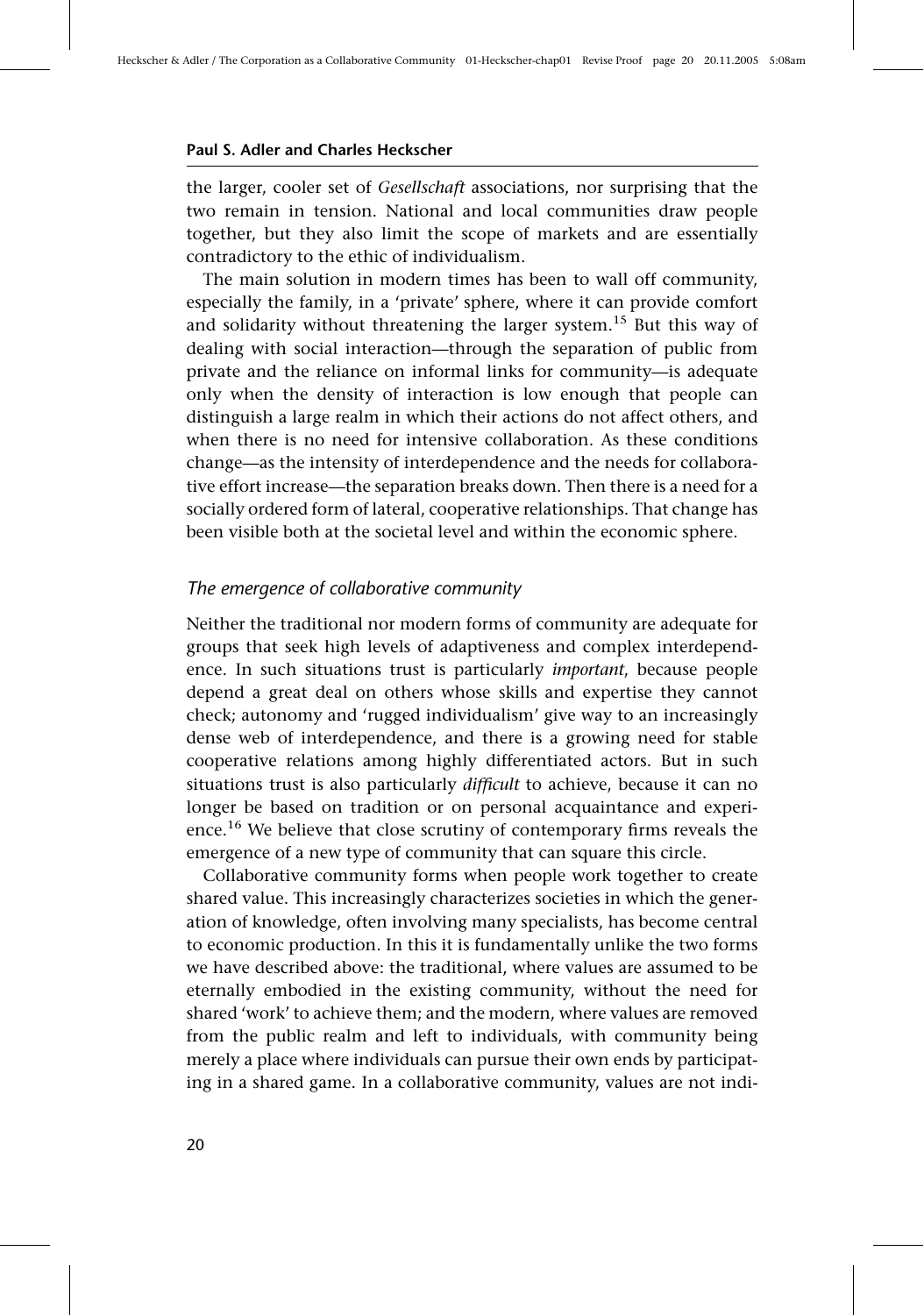vidual beliefs, but the object of shared activity; they have to be discussed and understood in similar ways by everyone. The basis of trust is the degree to which members of the community believe that others have contributions to make towards this shared creation.<sup>17</sup> Adler's chapter invokes this idea under the label 'object': a collaborative community emerges when a collectivity engages cooperative, interdependent activity towards a common object.

The institutions of celaborative community are centered on defining the core purposes and regulating interactions so that the right people can contribute at the right time to advance the process of value-creation. In a dynamic environment purpose must be distinguished from eternal 'values,' which are timeless statements of what the group is. Purpose is a relatively pragmatic view of what the group is trying to achieve, given the environmental challenges, in the foreseeable future. Agreement on purpose or strategy is crucial: members of the community need to both understand it in depth and be committed to its achievement. This means that rather than being left to a small cadre of leaders, the purpose must become a matter for widespread discussion. One can see this result clearly in corporations: in the last few decades strategy has often moved from a confidential preserve of top management to a key desideratum for all employees.

When value and purpose are discussed, they may also be contested. This is possibly the most difficult aspect of the difficult move to collaboration: finding ways to debate core orientations while still working together. Whereas in the Gesellschaft community working together is a more or less accidental by-product of an interplay of individual interests—coordination achieved by an invisible hand of the market or by a nexus of employment contracts—in the collaborative community it involves a deliberate and deliberated commitment to shared ends. But deliberation at this level is hard to manage. Even in voluntary organizations, it can easily slide into polarization or factionalism which shuts off discussion.

Moreover, in the capitalist firm, there are deep structural challenges to collaborative community. First, the power asymmetry between managers and employees generates anxiety, deference, and resentment. Second, the external goals of the firm are deeply contradictory—to produce useful products and services ('use-value' in the parlance of classical political economy) and to create monetary profit ('exchange-value'). In capitalist firms, collective purpose is therefore contradictory in its very nature. Nevertheless, there has been a slow elaboration of mechanisms for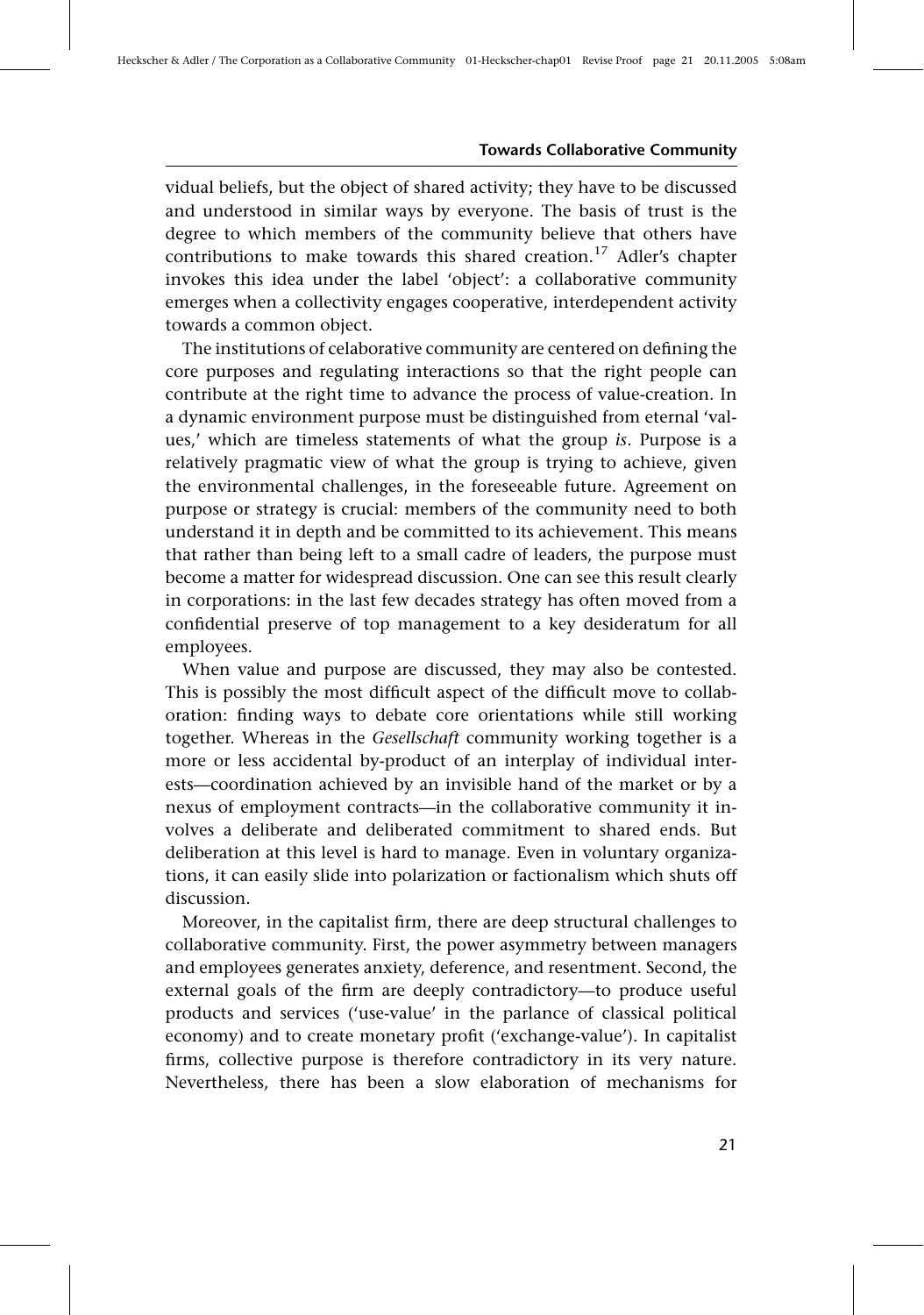deliberation—forums in which employees are invited to 'push back' against their superiors, and where the contradictory nature of the firms' goals is acknowledged and confronted.

## Theoretical antecedents

Several writers have sought to define forms of community that somehow squared the circle of solidarity and flexibility, community and autonomy. In recent decades these themes have been central to the political debate in the United States and to academic debates among communitarians, Rawlsians, traditionalists, and other strands of social and ethical theory. Despite their differences, they have all been searching for a kind of community that would provide stability of expectations, security of relationships, safety against opportunism, without the conformism, insularity, status oppression, and other problematic characteristics of traditional communities—one that would reconcile freedom with constraint, individualism with collectivism.

The ones who have come closest to the cooperative form have been those who have focused on discourse and deliberation. The most articulate among them is probably Jürgen Habermas, who has attempted to characterize this form of legitimization in terms of the 'ideal speech situation.'<sup>18</sup> His argument is that it is possible, indeed necessary, to organize society as a genuine dialogue among differentiated groups.

These writers have had to fight strong pessimistic currents from both the left and the right. 'Realists' in both camps believe that ideals of participation and cooperation ignore the reality of power and conflict. Max Weber, the great theorist of power, is best known for his pessimism about the 'iron cage' of bureaucratic domination, which, he said, 'is superior to every form of mass and even of ''communal'' action. And where the bureaucratization of administration has been completely carried through, a form of power relation is established that is practically unshatterable.'<sup>19</sup> And for most of the nineteenth and twentieth centuries Weber seemed to be right: large formal organizations expanded at the expense of small organizations and informal associations.

Yet even in that period some effective institutions were based on different principles. In particular, scientific and professional communities have long been characterized by a normative commitment to values (e.g. health, scientific progress) and these commitments have enabled these relatively large collectivities to govern themselves. Their norms have been radically different from the rational individualism of modern society as a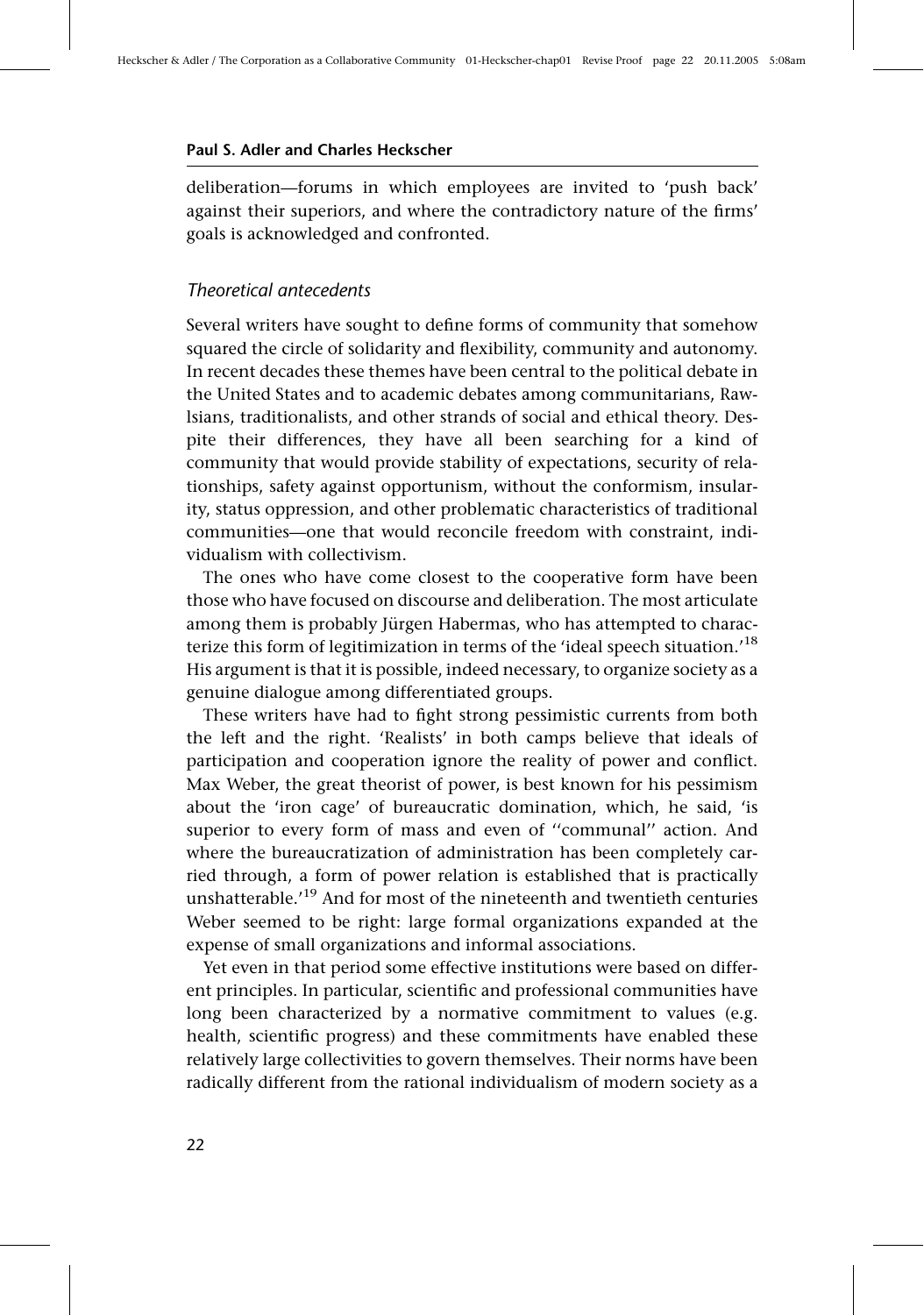whole. They have emphasized obligations of sharing, of mutual help, of focus on collective goals and purposes. They have developed elaborate mechanisms regulating horizontal relations, including peer review and accountability, that have been based on distinctive occupational identities.

Weber noted the distinctiveness of science and the professions and suggested that they were governed by 'value rationality' (Wertrationalität), that is, by a shared belief in the values and purposes of a group. Valuerationality is expressed in collegial forms of decision making: it accords no legitimacy to commands as such, since each member is assumed to be equal in their exclusive orientation to the 'absolute value' to which they are all devoted.<sup>20</sup>

But Weber remained skeptical that value-rationality could support a robust form of organization. $21$  Like many other commentators, he believed that a reliable administration requires a more solid foundation that subordinates accept the legitimacy of orders from authorized superiors. Collegiality, he argued, is viable only within small or loosely structured groups: it is difficult to see how it can serve as a principle of organization in large and disciplined bodies.

At about the same time, Emile Durkheim was also exploring the possibility of collegial relations in his concept of 'organic solidarity.' Durkheim argued that the hugely complex division of labor wrought by capitalist development implied an 'organic' form of solidarity based on the interdependence of specialized roles. The web of interdependence in organic solidarity enabled people to build trust and to bank on the future notwithstanding the absence of the traditional values and ordered statuses of precapitalist societies. But Durkheim struggled to understand how such a community could keep from flying apart into the fragmented state of 'anomie.' His best answer, like Weber's, focused on occupational groupings or professions, $^{22}$  but it remained sketchily developed and problematic.23

Our thesis is that Weber and Durkheim were ahead of their time in these explorations—that the forms of collaboration that they turned to for models were as yet underdeveloped for the task of resolving the major problem of modern community. It is only in recent decades that community based on organic solidarity and value-rationality has become a practical economic imperative. Today, as corporations struggle to adapt to an increasingly knowledge-intensive world, they have begun to develop forms of organization that reflect these principles. Corporations have a growing practical need for the new kind of community and trust that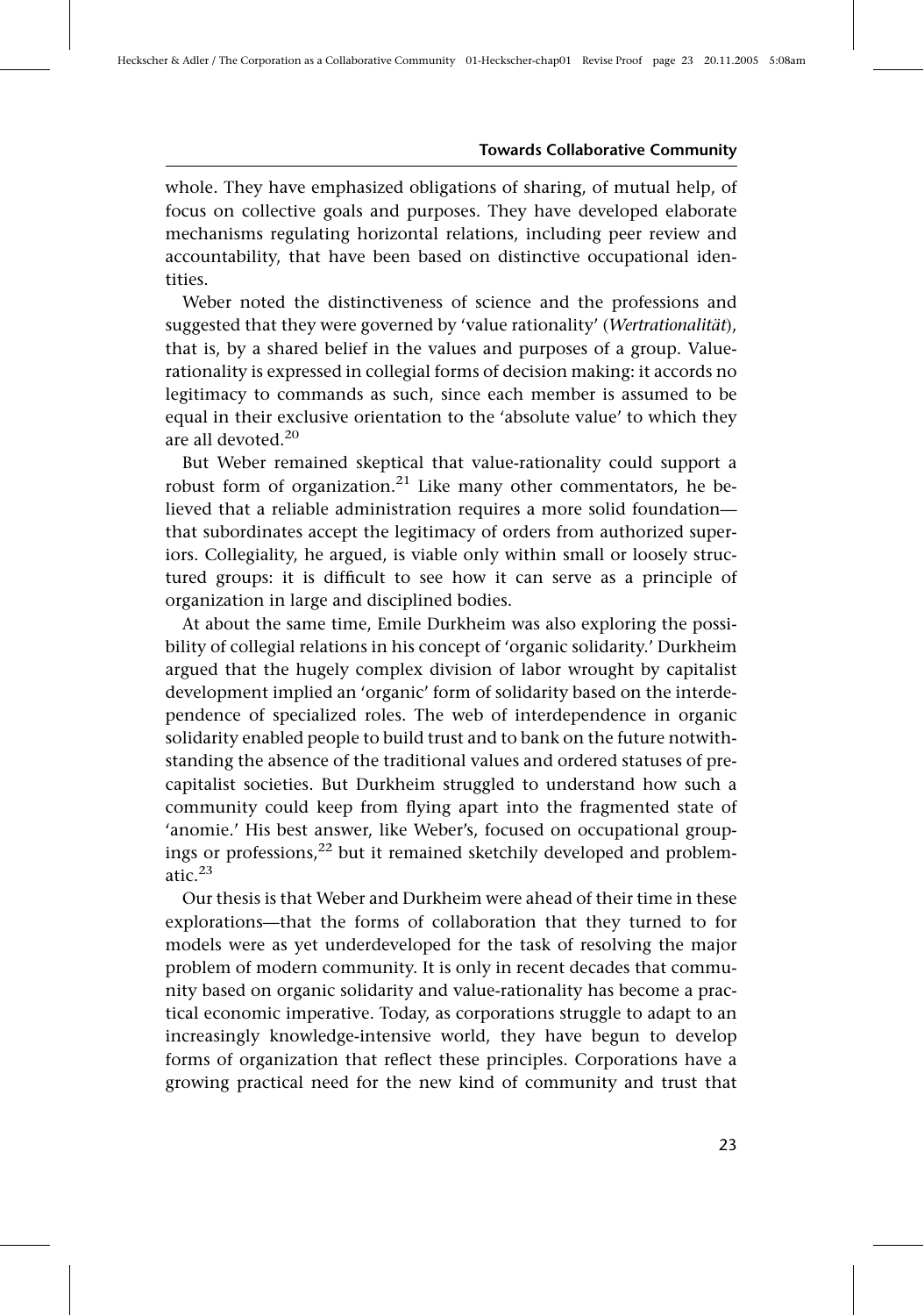breaks the Gemeinschaft/Gesellschaft antinomy, and they have made significant—though still far from complete—progress in achieving it. By observing this progress we can flesh out the abstractions that Weber and Durkheim sketched, and begin to build a more complete sense of how such an order might develop the strength and solidity to overcome the iron cage of bureaucracy.

Thus we revive the Weberian and Durkheimian analysis to help us to understand how people can organize themselves and build needed levels of trust in a society that is increasingly interdependent and knowledge intensive. Value-rationality is the core value base, and organic solidarity the core organizing principle, of the emerging collaborative community.<sup>24</sup>

#### Community and the corporation

## Community in the shadow of hierarchy

The pre-industrial era—that is, prior to the growth of large corporations in the late nineteenth century—was marked by the rapid growth of market relationships and individual entrepreneurship. It was nevertheless already clear that to the extent that economic activity involved working together within or across firms, some form of relational connection other than markets was needed. In this period, relations within firms were often coordinated by the traditional mechanisms of craft guilds, with their long-standing systems of deference and status. Inside contracting often leveraged similarly traditional family ties. Where workers lacked craft traditions and family ties, where work was more 'proletarianized,' managers often instituted some form of paternalistic 'welfare' provisions. These modeled the firm on the pattern of the family. Between firms, relational community was typically strong because business ties were deeply embedded within traditional, spatially bound, communities.

Such forms of community, however, depended essentially on face-toface relationships and provided little support for cooperation on a large scale. As the economy developed to a point where production and distribution could be sustained on a mass basis, these clusters of small firms were progressively supplanted by large corporations built on principles of rational bureaucracy, modern individualism, and Gesellschaft association. Rational bureaucracy too, however, proved insufficient. Purely bureaucratic structures, even when buttressed by a strong ethos of professionalism in workplace relations, often led to rigidity, unresponsiveness, and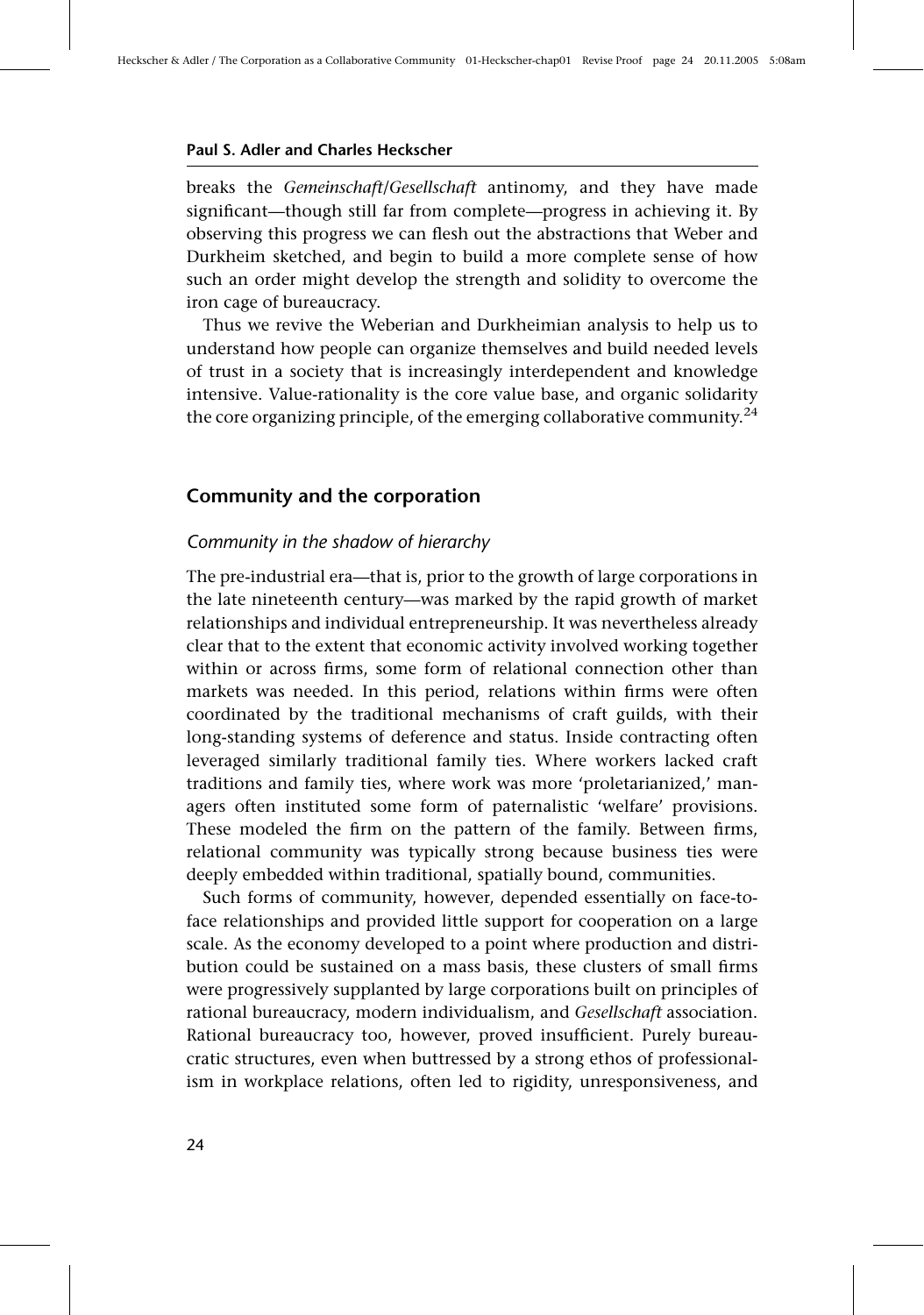conflict.<sup>25</sup> Managers thus recognized fairly early that they needed some form of trust and active, intentional collaboration—that is, some form of community.

Confronted with the inadequacy of the purely formal rationality of Gesellschaft, corporate managers continued to reach backward for remedies, and tried to recreate elements of Gemeinschaft in the form of a loyaltybased ethos. Whereas the earlier generation of 'welfare' provisions typically focused on the non-work lives of workers—sickness and death provisions, social activities, libraries, etc.—a new generation of 'human relations' proponents attempted to restore community to the workplace relations between workers and managers. Chester Barnard, whose experience as president of New Jersey Bell gave him unusually practical insight, emphasized the responsibility of the executive in creating loyalty through communication and leadership: 'The most important single contribution required of the executive, certainly the most universal qualification, is loyalty, domination by the organization personality.<sup>26</sup> The Human Relations stream of research and practice pursued the deliberate development of loyalty-based corporate community.<sup>27</sup>

By the 1940s, leading corporations—partly under the pressure of sustained conflict and resistance to the new forms of management from workers and unions, partly under the influence of personnel management ideas inherited from both scientific management and human relations schools of thought—had developed an elaborate form of community that enabled them to avoid some of the worst excesses of purely rational bureaucracy. This mix of hierarchy and community was often embodied in the institution of the 'internal labor market.'<sup>28</sup> As a structural dimension of community, internal labor markets represented a commitment to filling higher-level positions by promotion from within. They thus increased the employee's economic dependence on the firm. The value counterpart to this structure was loyalty: employees owed a duty to do their best for their corporations and to obey orders, and the corporations had a reciprocal duty to offer care and lifetime security to those who 'did their best' to fulfill these obligations. These values were preached by leaders, embodied in daily expectations, and supported by mechanisms of self-interest such as company-dependent pension plans and a strong link between pay and seniority. Many successful large companies in the decades from 1940 to 1980—whether in America, Europe, or Japan; whether in the auto industry, steel, or telecommunications—embraced the community of loyalty, creating a hybrid structure that could be described as a 'paternalist bureaucracy.'29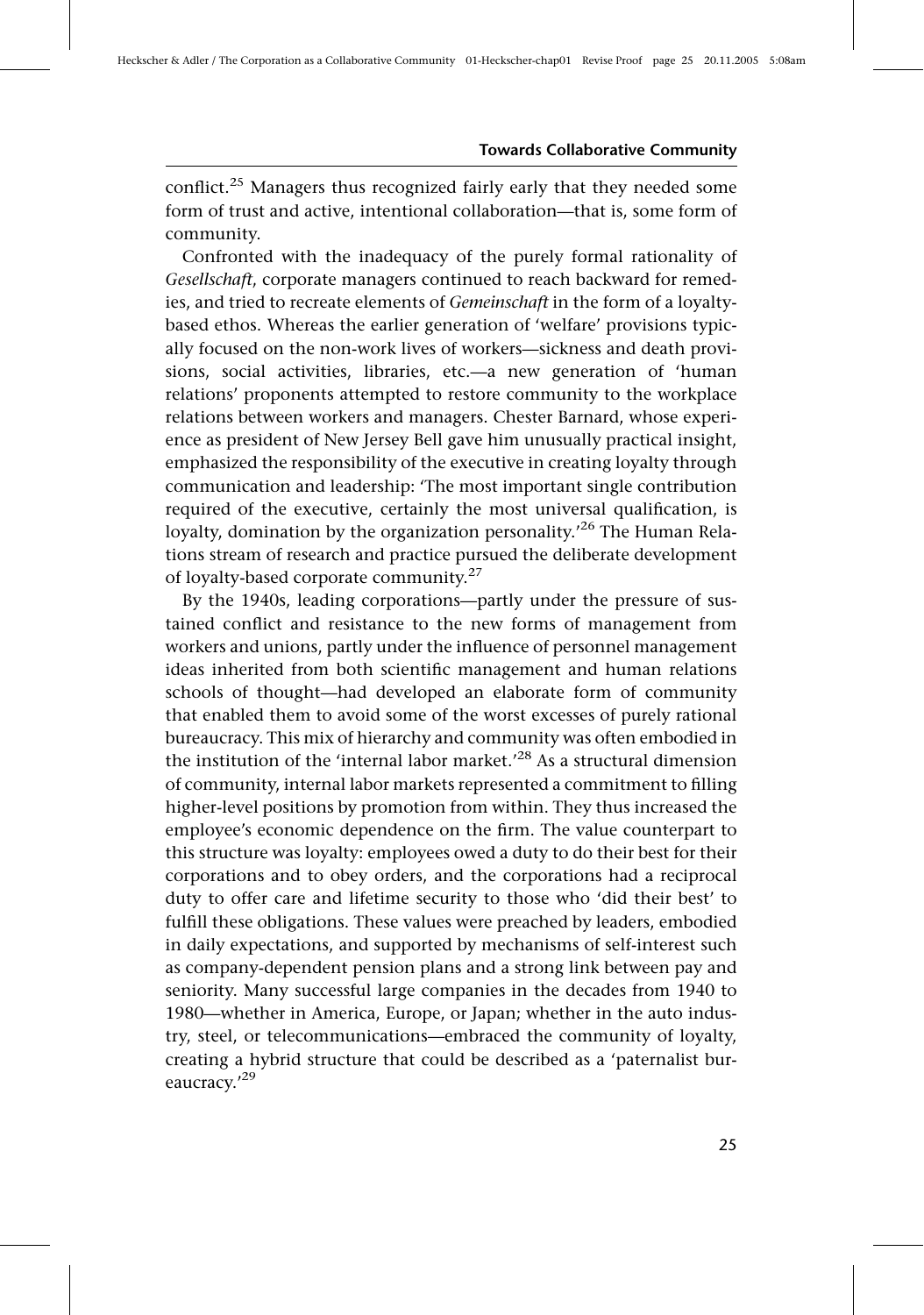This loyalty-based community was powerful because it allowed managers to elicit commitments beyond individual interests and beyond the boundaries of rational authority. However it was not modern, and certainly not rational, but rather *traditional* in its nature, structured around similarities and vertical relations of deference.

The content of the traditional ethic of large bureaucratic firms can be summarized under a set of interrelated obligations: respecting the structure, conscientiousness in performance, and loyalty:

- . Respecting the structure means observing hierarchical distinctions: don't skip levels, don't take responsibility beyond your mandate. It also has a correlative set of duties to respect others' turf, the logic being that everyone is supposed to be responsible for his own domain. Thus the norms include not challenging others on their own turf; always trying to figure out whose responsibility a problem is and everyone else getting out of the way; and in general an avoidance of conflict. Any type of conflict involves some breakdown in the structure and should simply be referred to the appropriate higher level for resolution.
- . Conscientiousness in performance means (as Merton 1940 put it) 'devotion to one's duties, a keen sense of the limitations of one's authority and competence, and methodical performance of routine activities'—a secularized version of the Protestant notion of calling. Some typical correlatives include avoidance of risk (anything outside the routine should be referred to higher levels) and a focus on following the rules and procedures rather than concern about the results—the latter being the responsibility of the higher-ups who make the rules.
- . Loyalty, as discussed above, centers on deference to authority and status order. A major correlative is conformity (fitting within the dominant value pattern). Rosabeth Kanter's classic study of IBM in its heyday used the striking phrase 'homosocial reproduction' to explain the basis of trust: that is, within this order it was important to be seen as similar to others in order to be trusted. This is precisely the basis of traditional loyalty, as discussed earlier. The Human Relations writers, such as Mayo, used the medieval community as their reference point, and observers of corporate cultures have frequently used the term 'feudal' in their descriptions, $30$  primarily because of this element of deference, dependence, and loyalty.

These norms are interrelated because they all support a structure of nested hierarchy with closely defined job responsibilities, which is the core of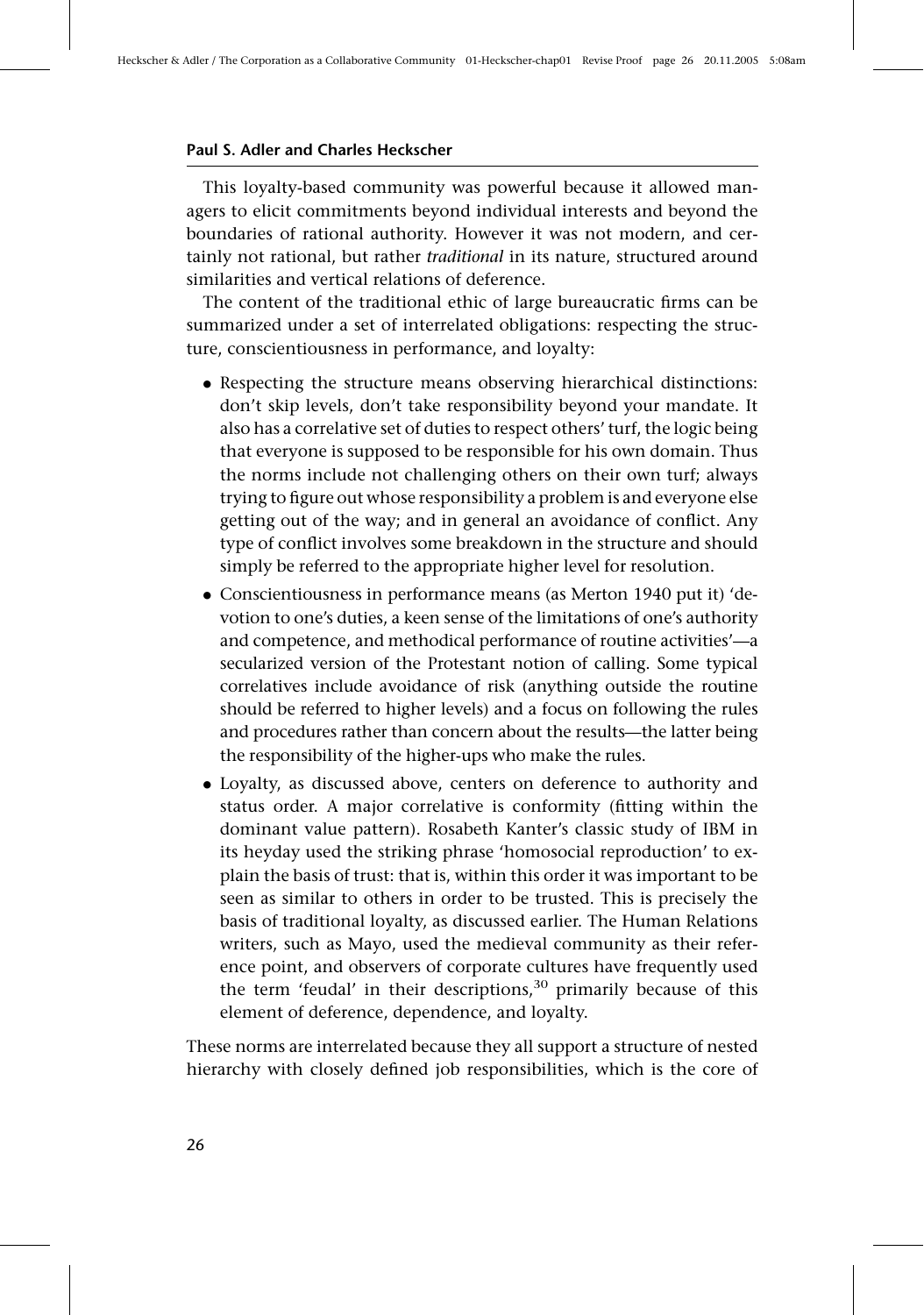bureaucracy. Such an organization is strong in its vertical coordination, but weak in lateral, horizontal coordination. This latter was assured mainly by the fabric of the 'informal' organization. $31$  The stability of the large, bureaucratic corporation certainly allowed for the formation of these informal relations, but since these relations were private and invisible to the formal control structures, they only sometimes supported these latter structures, and could equally work at cross-purposes to them.

The bureaucratic character type, as elaborated by Merton and others, has a strongly individualist side—one that takes great pride in doing a defined job well, that seeks a sphere of autonomy and a clear objective, and wants to be held accountable as an individual for meeting that objective. Success from this viewpoint is marked by the solidification of organizational position, because that means that people leave you alone and do not challenge your competence in your sphere. This kind of character expresses respect for peers by leaving them their own sphere of autonomy, by not criticizing or 'second-guessing' them. But in practice corporate employees cannot operate in individualistic monads. They are part of a collective effort and a hierarchical social order, which means that the craftlike motivation to do a job is not sufficient. Thus alongside the strongly individualistic and craftsmanlike self there is a simultaneous sense of self as subsumed under the corporate community. It is this side that is stressed by writers like Mills, Kanter, and Jackall: all these authors have found that members of Gemeinschaft-inflected bureaucratic hierarchies in fact behave in an extremely conformist way, 'looking up and looking around' (in Jackall's phrase) for signals about what is acceptable, avoiding conflict and risk, accepting with few questions the moral authority of their superiors.<sup>32</sup>

This systematic conflict between individualist self-images and subordinated identities is very apparent in water-cooler conversations. Among their peers people will often claim to act with total integrity and fearlessness towards their bosses—'I'm the kind of person who isn't afraid to tell the truth'; but when given the opportunity to actually voice criticisms through open doors or feedback forums or other mechanisms that trumpet 'empowerment,' very few will act out their individualist dreams.

## The growing need for community in industry

Given the limitations of loyalty and conscientiousness as a basis for community, some suggest that the way forward for corporate organization is simply to cast aside all vestiges of community and allow the market to assert more thorough control, perhaps complemented by rational bureaucracy.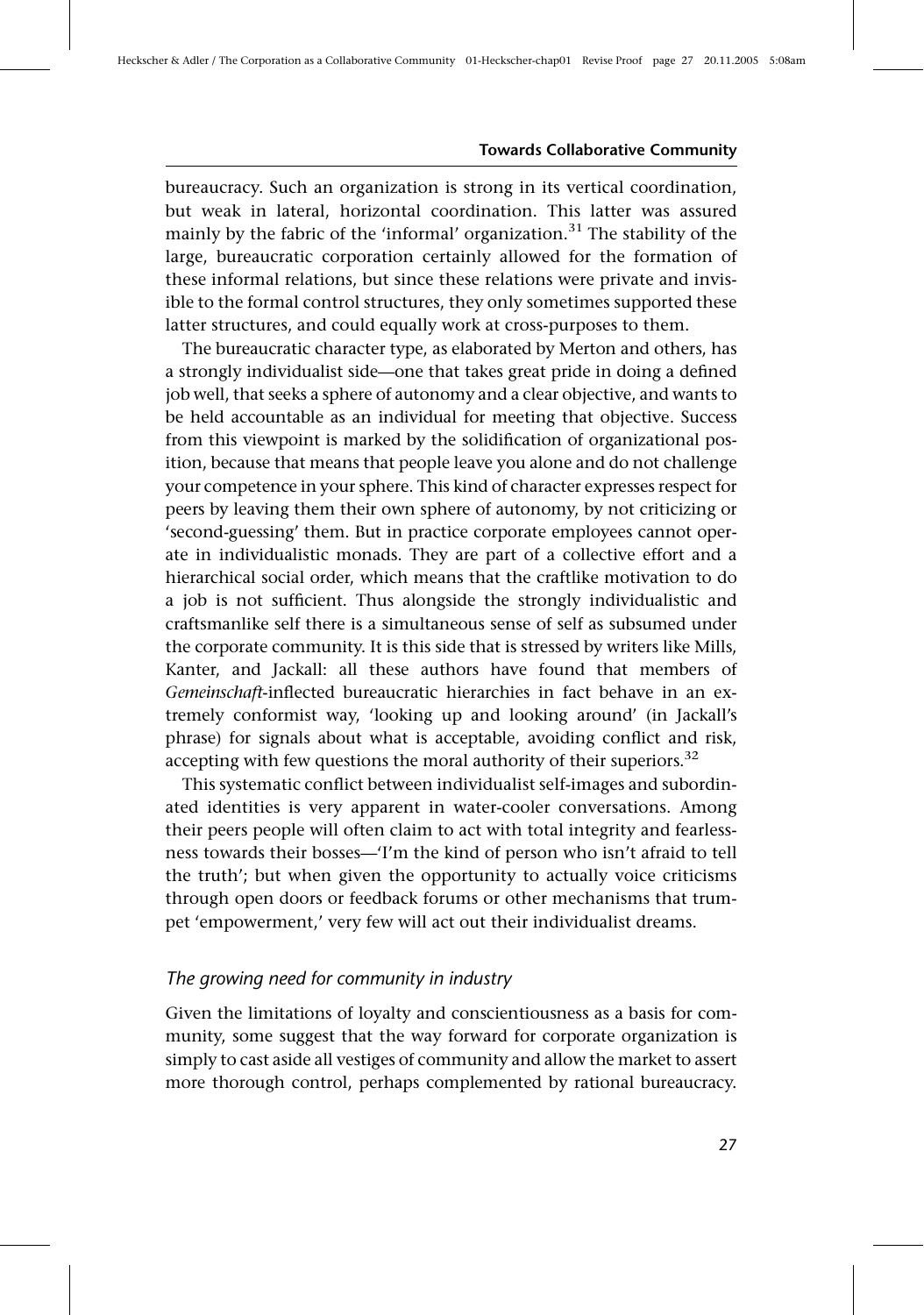However, the requirements of knowledge production increase rather than reduce the need for community and trust; the pure market path is even less viable than a combination of market and hierarchy.

In the industrial era the dominant companies were those that could organize scale and scope, producing in high volume reliably and efficiently, distributing to large enough markets to reduce unit costs. The organization of production in this economy required that large numbers of people perform consistently on defined tasks. Though things never became completely routinized, there was relatively little need for innovation and adaptation. When market demands moved out of sync with organizational systems, companies reorganized, changing tasks and responsibilities within a continuing bureaucratic frame. Such reorganizations happened infrequently, with long stretches of stability in between.

Since the 1970s two fundamental and interconnected developments have made this way of organizing inadequate: the growth of knowledge and the increased sophistication of consumers.

#### KNOWLEDGE

In the most economically advanced countries, the 'mysteries' of effective commodity production have become common knowledge; they are now merely tickets for entry rather than keys to winning in competition. In place of strategies of scale and scope, companies are looking increasingly to draw value from knowledge, in the form of product and process innovation and customer responsiveness. They draw on the abilities of a moreeducated and more-skilled workforce, $33$  and they cater to the needs of a sophisticated consumer base that already owns most basic commodities and increasingly seeks novelty and customization. Knowledge has moved to the center as margins have fallen in commodity production, as the educational levels of the workforce have risen, and as scientific and technical knowledge has accelerated.34

The large corporation combining rational bureaucracy and loyaltybased community meets its limits in organizing the production of knowledge. Bureaucracy, as has been frequently documented, is very effective at organizing routinized production, but it does very poorly at these complex interactive tasks involving responsiveness and innovation.<sup>35</sup> Under bureaucracy, knowledge is treated as a scarce resource and is therefore concentrated, along with the corresponding decision rights, in specialized functional units and at higher levels of the organization. However, in organizations that are competing primarily on their ability to respond and innovate, knowledge from all parts of the organization is crucial to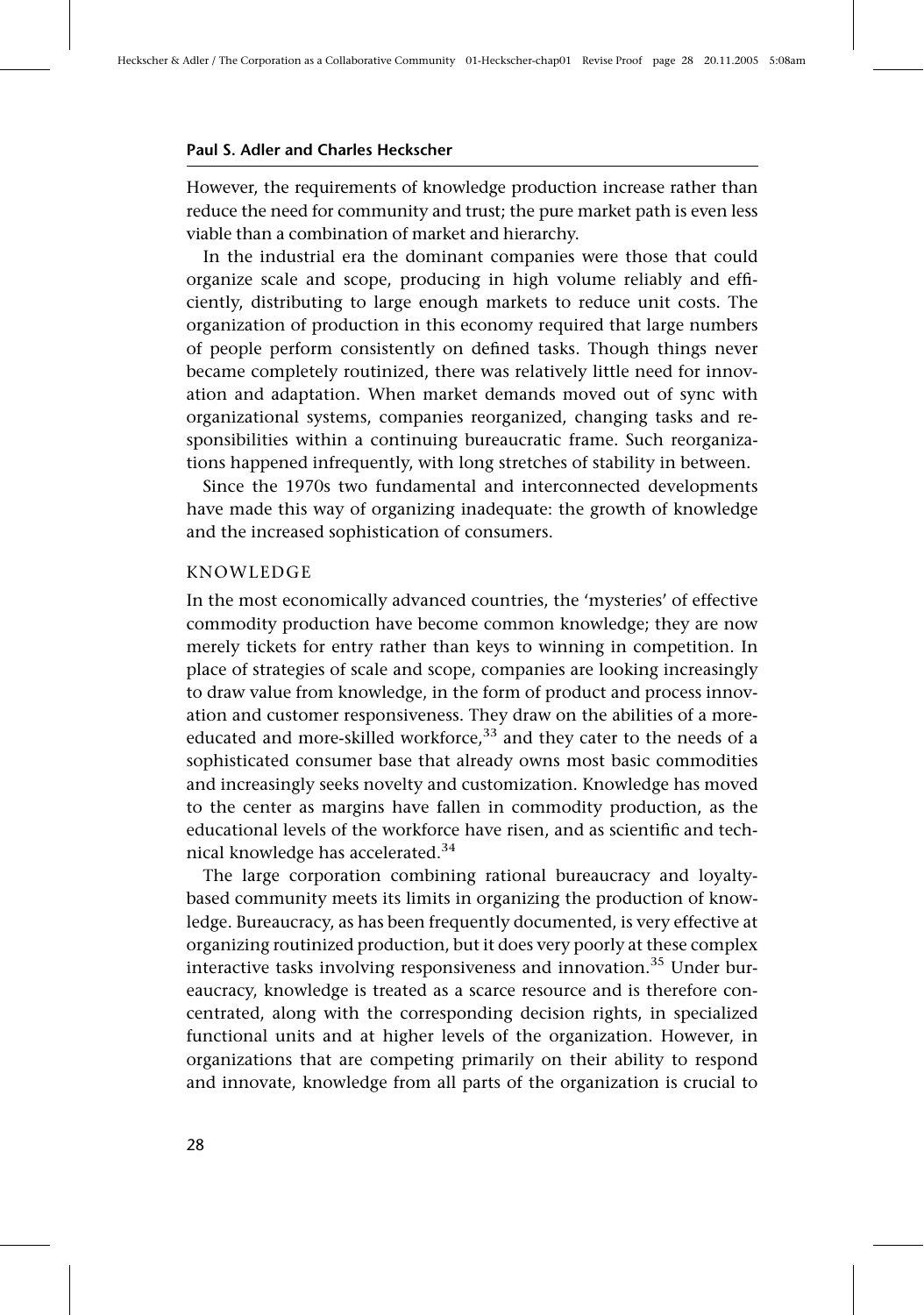success, and often subordinates know more than their superiors. Innovation and responsiveness cannot be rigorously preprogrammed, and the creative collaboration they require cannot be simply commanded. The vertical differentiation of bureaucracy is effective for routine tasks, facilitating downward communication of explicit knowledge and commands, but less effective when tasks are non-routine, since lower levels lack both the knowledge needed to create new knowledge and the incentives to transmit new ideas upward.

Many economists argue that, given these difficulties, bureaucracies should be replaced by markets. But this argument encounters a fundamental difficulty: a substantial body of modern economic theory has shown that the market mechanism fails to optimize the production and distribution of knowledge.<sup>36</sup> Knowledge is a 'public good'; that is, like radio transmission, its availability to one consumer is not diminished by its use by another. With knowledge, as with other public goods, reliance on the market/price mechanism forces a trade-off between production and distribution. On the one hand, production of new knowledge would be optimized by establishing strong intellectual property rights that create incentives to generate knowledge. On the other hand, not only are such rights difficult to enforce, but, more fundamentally, they block socially optimal distribution. Distribution of knowledge would be optimized by allowing free access because the marginal cost of supplying another consumer with the same knowledge is close to zero. Economists have established that neither markets nor hierarchies (in the form of central planning) nor any intermediate forms (such as regulated markets and market socialism) can simultaneously optimize incentives to produce knowledge and to disseminate it.<sup>37</sup> The same dilemma characterizes options for knowledge management within firms: neither market-based transfer pricing nor bureaucratic fiat nor any combination of the two suffices in the face of current technological and competitive challenges.

In response to the difficulty posed by the public goods characteristics of knowledge, much recent economics scholarship has argued for the acceptance of a second-best solution. In the absence of other alternatives, pure or mixed markets and hierarchies are seen as the best feasible way of organizing production.<sup>38</sup> This resignation is, however, not warranted. Hierarchy and market are not the only possible organizational forms, and for this purpose they are not the best ones. Community is an alternative form of coordination—one that is essential to knowledge creation.

Compared to hierarchy and market, community makes possible an enlarged scope of simultaneous knowledge generation and sharing.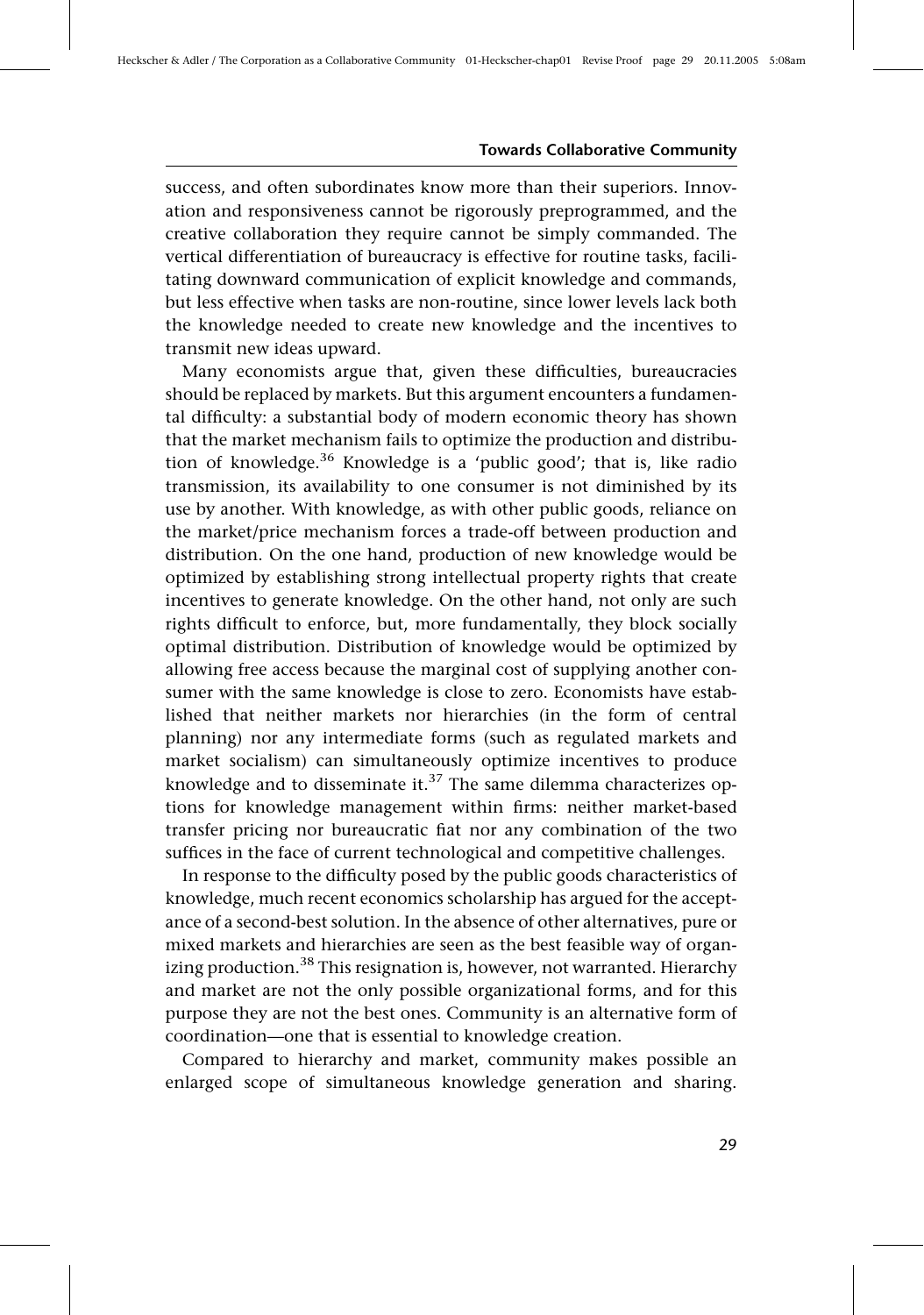Community can dramatically reduce both transaction costs—replacing contracts with handshakes—and agency risks—replacing the fear of shirking and misrepresentation with mutual confidence. Community can thus greatly mitigate the coordination difficulties created by knowledge's public good character. And insofar as knowledge takes a tacit form, community is an essential precondition for effective knowledge transfer.<sup>39</sup>

The key requirement for effectiveness in complex knowledge work is the combining of different kinds of expertise and information in both the generation and dissemination processes. This may involve, for instance, the knowledge of the marketer and that of the product designer, or that of the salesperson and the strategic planner, or that of the assembly-line worker and the mechanical engineer. In each of these cases, and a growing number of others, the parties have understandings that could help each other in improving production, but they speak different languages and have different interests. The problem is to bring them together to find the interactions that will benefit each other and the whole.

For this markets and bureaucracies are not the answer. Markets involve an exchange of the products of knowledge: individuals get the output of specific expertise but not the ability to interact with it and improve it. Bureaucracies, similarly, structure interactions so that each person performs in a box and 'throws' the output 'over the wall' to the next; the only combination occurs by moving up the hierarchy, where the superiors are supposed to know everything their subordinates know. This system crumbles when superiors no longer can grasp the full scope of the problems on which their subordinates are working.

Knowledge work thus requires that each party offer something with no guarantee that they will get anything specific in return. They must trust that the other has useful competence and knowledge that will help in their joint effort; that the other can understand her own ideas well enough to engage them productively; and that the other is motivated to help her and contribute to the joint effort.

The critical role of trust in knowledge production has long been emphasized in the sociology of science. The advance of the capacity for discovery has gone hand in hand with the advance of mechanisms for the generation of trusting social relations. Here trust is grounded not in informal ties but in formalized systems of assessment and exchange: from making experiments and notes public, in the eighteenth and nineteenth centuries; to systems of peer review; to the regularization of independent replication as a key test of validity; to the use of cross-disciplinary teams; and finally to the recent growth of large-group scientific projects with at times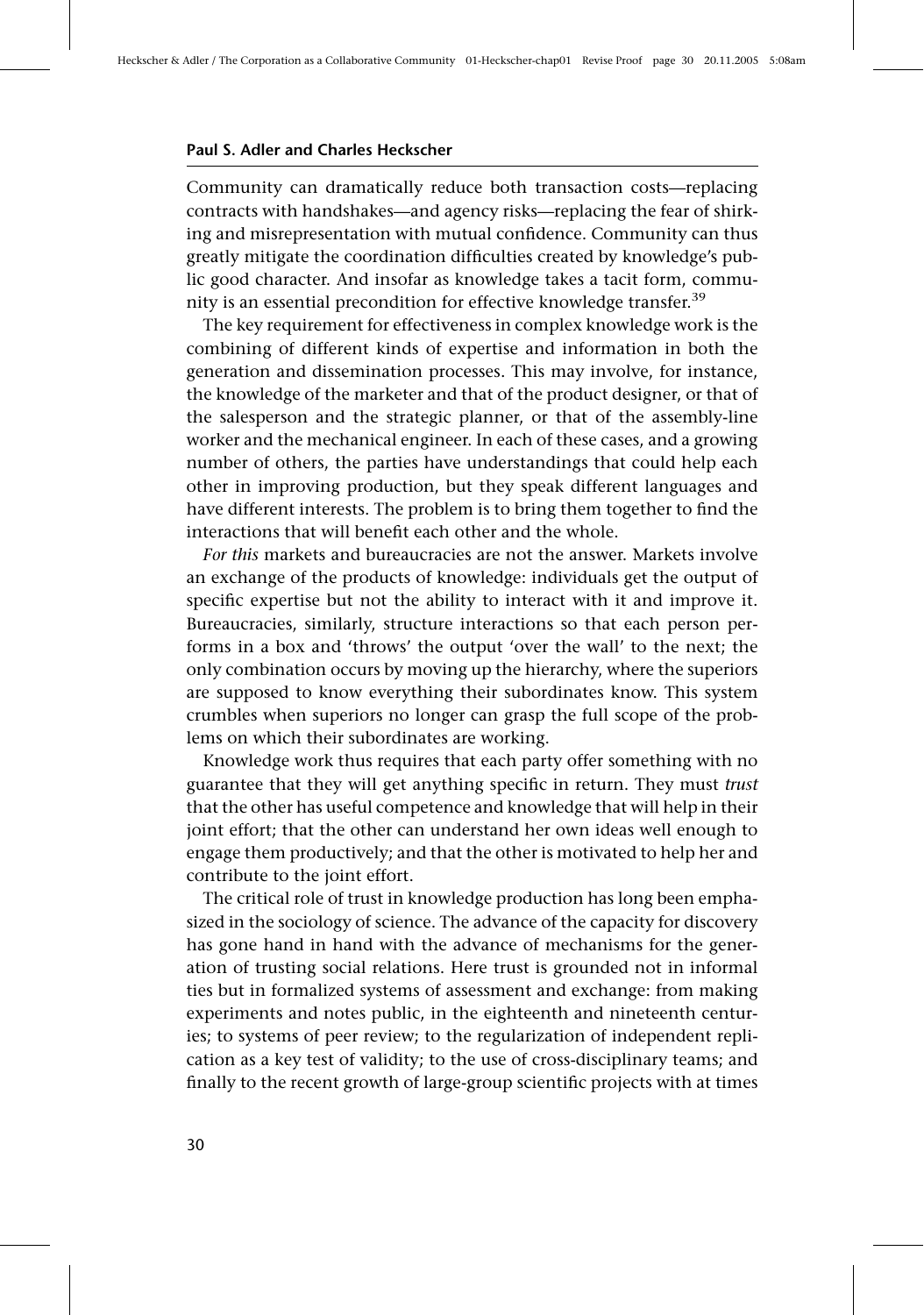hundreds of authors, in which no single authority can judge and manage the breadth of knowledge involved.<sup>40</sup>

Similarly, corporations are finding that to produce the complex forms of knowledge increasingly needed for economic growth—bringing together the expertise of multiple specialists—they need to move beyond the informal links of the paternalist community. Indeed, they have begun to reinvent many of the same mechanisms discovered by the scientific community over the past two centuries: posting the outcomes of experiments and projects in public form on intranets; developing a form of peer review through multisource feedback mechanisms; organizing in increasingly large and diverse project teams.

'Knowledge' does not refer in this context only to technical or abstract information gained in higher education. Management theorists have often argued that where cost rather than quality or innovation is the dominant concern—that is, in more routine, repetitive operations front-line employees' knowledge and innovative capacity can safely be sacrificed. Recent research, however, has shown that this was a comforting and comfortable illusion, plausible only when competitive rivalry was muted by monopoly conditions. When more aggressive competitors appear, even routine operations must learn the discipline of continuous improvement—thus learn to mobilize all the organization's available intelligence, not only that of staff experts. Blue- and pink-collar workers also have knowledge that is critical to firm performance. The automobile production process functions better if the knowledge of the line workers is combined with that of the design engineers and quality inspectors: this is the lesson of (among others) NUMMI, which introduced Japanese methods of collaborative quality analysis and learning to General Motors through an alliance with Toyota. $41$  The arena of low-end services-McDonald's and Wal-Mart—has often focused on cost control, but there is also evidence here that drawing the front-line workers into participative relations with their bosses and coworkers helps to improve service and create competitive advantage.<sup>42</sup> The challenge at all levels is to combine different forms of knowledge: the relatively concrete, practical experience of those in contact with customers with the technical expertise of engineers and the abstract conceptualizations of strategists and marketers.

## CUSTOMER FOCUS AND SOLUTIONS STRATEGIES

A second key factor undermining traditional community, and at the same time raising the stakes for a new level and form of community, is the growing sophistication and complexity of industrial and consumer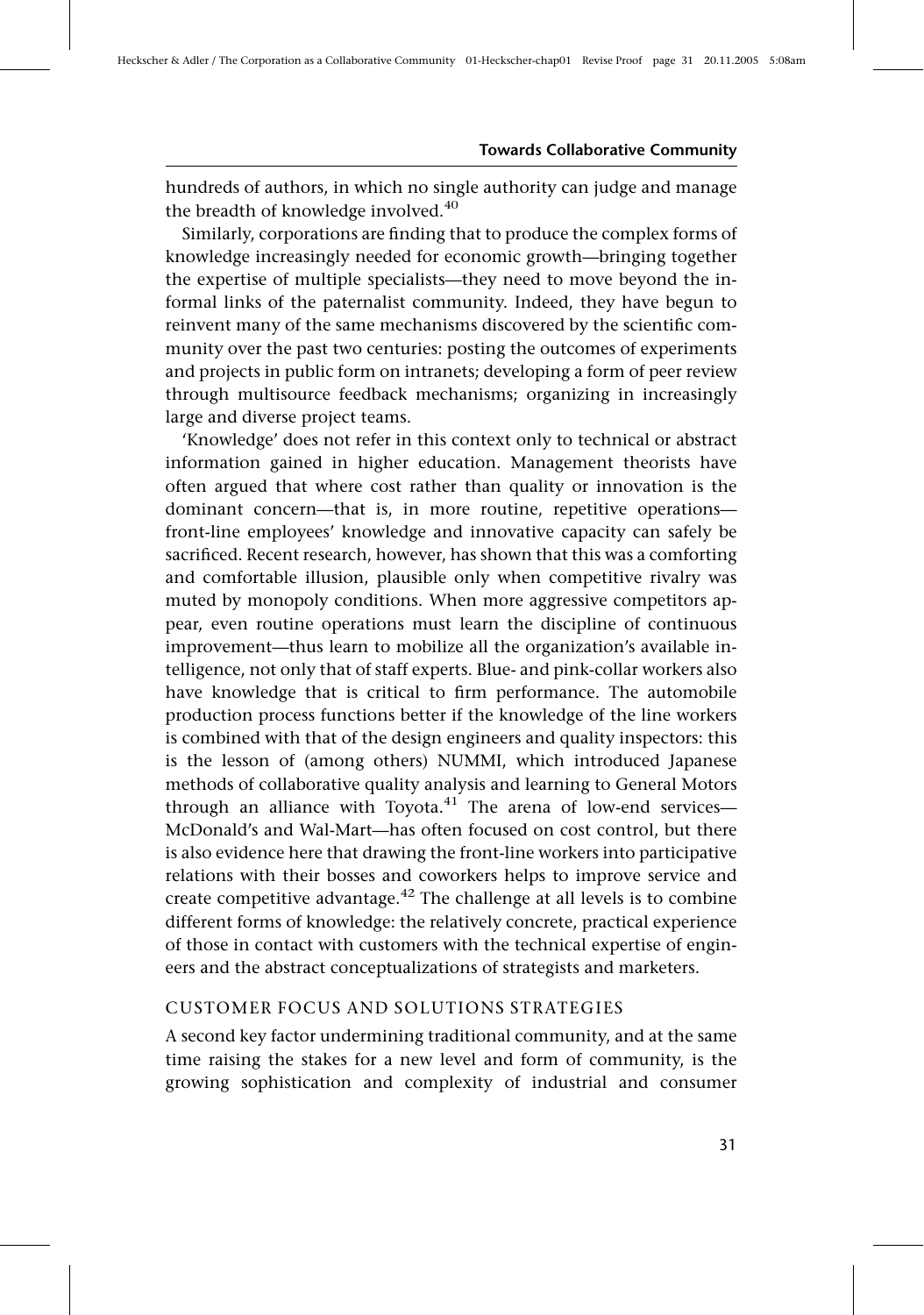markets. This is apparent on at least two levels: users in advanced economies have moved beyond the stage of 'black box' consumption and are increasingly looking for customized products that distinguish them from the mass; and business-to-business markets have greatly expanded, and in these markets, the customer is in many cases far more demanding and powerful than an individual consumer.

As a result, many large companies have been pressed to turn outward. In the older mass-production market companies were distinguished primarily by internal capabilities—cost control and efficiency—and much less by their customer or supplier relations. On the customer side, they could generally 'push' products out the door and expect the market to absorb them. As consumers become more demanding, however, the push is less likely to work: it becomes imperative to develop ongoing and deep understanding of customers and to gear production around it. On the supplier side, firms are increasingly dependent on a broadening range of specialized suppliers of equipment, materials, subassemblies, and services: firms therefore need to develop a more nuanced understanding of suppliers' capabilities. Thus 'customer focus,' 'outsourcing,' and 'supply chain management' have become widespread mantras for cultural change in large companies—and the magnitude of the challenge is indicated by the difficulty of implementing this way of operating.<sup>43</sup>

Under the pressure of these forces, businesses in an increasing range of industries are seeking to make an even more profound change: moving away from commodity production focused on scale and scope and embarking on strategies which provide customized solutions—tailored mixes of services and products that respond to the changing needs of the customer.44 IBM is one marquee company that has reorganized itself on this basis, shifting from a focus on selling its products to a focus on providing answers to customer problems—which may mean combining its products with those of other companies, or bringing together resources from different parts of the firm.

This move towards outsourcing and solutions requires the organizational capability to combine resources flexibly both inside and outside the company walls. Hierarchy and market mechanisms do not suffice: market mechanisms do not suffice because the holders of resources tend to compete with each other and to hoard their capabilities rather than sharing them; bureaucratic mechanisms do not suffice because coordination requires moving resource decisions up and down long ladders of authority that end distant from the actual problem. Gemeinschaft forms of community are increasingly inadequate too, because they make it very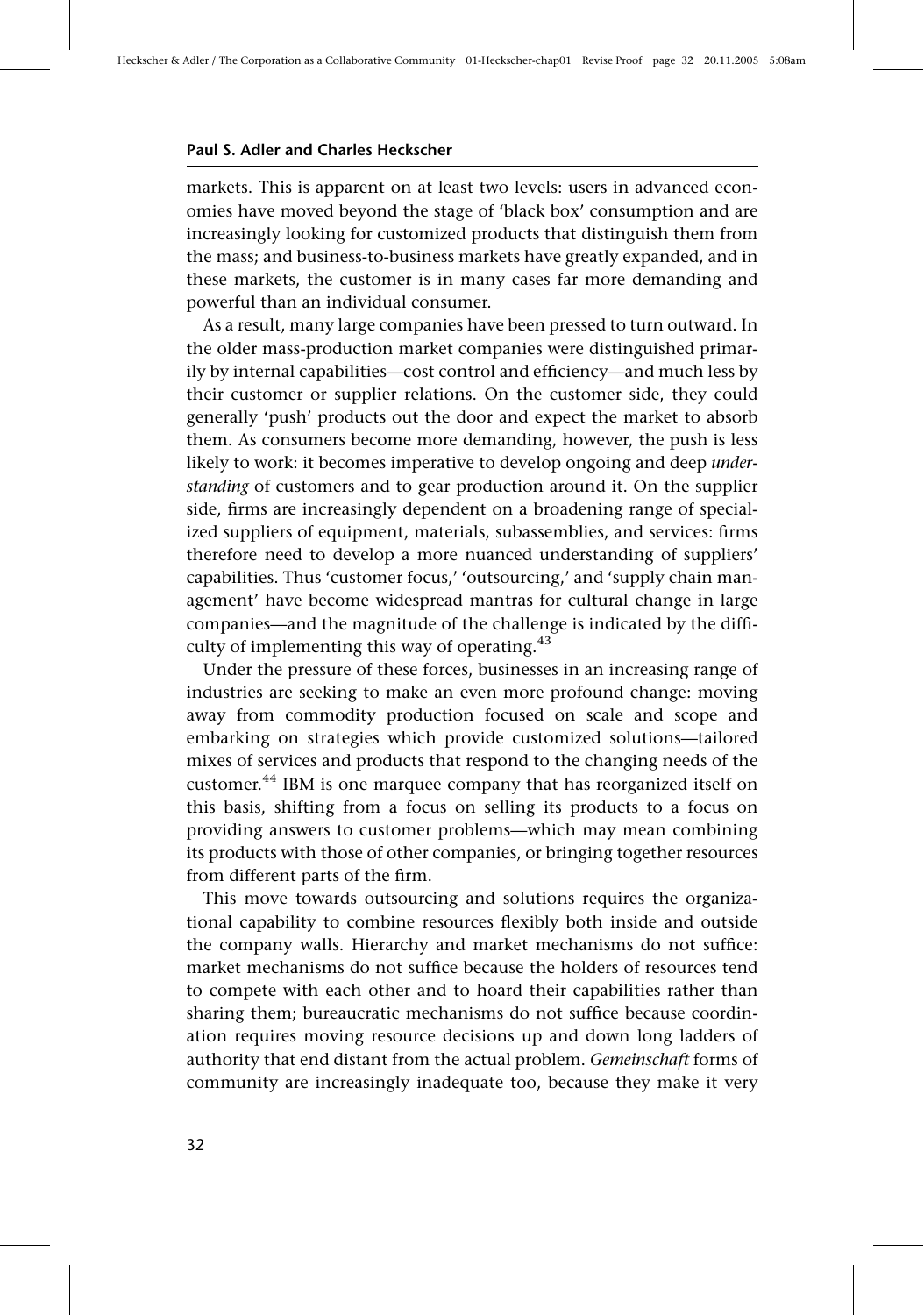hard to develop trust with an ever-changing array of people outside the enterprise.

Collaborative community, as we have defined it, is powerfully stimulated by the shift to outsourcing and solutions strategies.<sup>45</sup> One very clear manifestation is the growth of alliances, which fall in the space between markets and hierarchies: the Citibank Esolutions case which we will describe shortly created an alliance unit specifically to draw in capabilities from outside the bank that could not be found internally.<sup>46</sup>

## The inadequacy of the community of loyalty

Although trust and community are, as we have argued, vital to the organization of knowledge work, the form they have traditionally taken in corporations of the industrial era is inadequate to the task. The first and most obvious problem is that the foundation of this kind of collaboration is the expectation of long-term employment. This expectation creates both emotional and self-interested bases for trust: the emotional base is a widely shared sense of loyalty; the self-interested base is that one's dealings with fellow employees are likely to be repeated, so good and bad acts will not be forgotten. But leading companies in the last thirty years have been unable to sustain employment security, even in cases like IBM or Delta Airlines where they tried explicitly to do so, and even in countries like Japan with a very strong tradition of and commitment to paternalist stability. The dynamism of the economic change has broken through attempts to hold this dike. As the expectation of long-term employment in large companies declines, people's identity and self-interest both have tended to become disconnected from their companies, undermining the traditional foundation of collaboration.

Second, collaborative relations in the loyalty-based system tend to be personal and linked to the hierarchy, rather than cutting across it. This is particularly evident in the management ranks: subordinates develop a loyalty to bosses, who bring their employees with them as they are promoted. Employees feel a solidarity with others in their functional group, tied to disdain for and rivalry with other groups. This structure of the informal organization reinforces the near-universal phenomenon of 'empire building,' and it strengthens rather than weakens the barriers between functions and divisions. Collaborative relationships across boundaries, where they emerge, are largely serendipitous rather than based on organizational needs. That is, someone in production may have a friend in marketing, which might lead to some useful exchanges of information;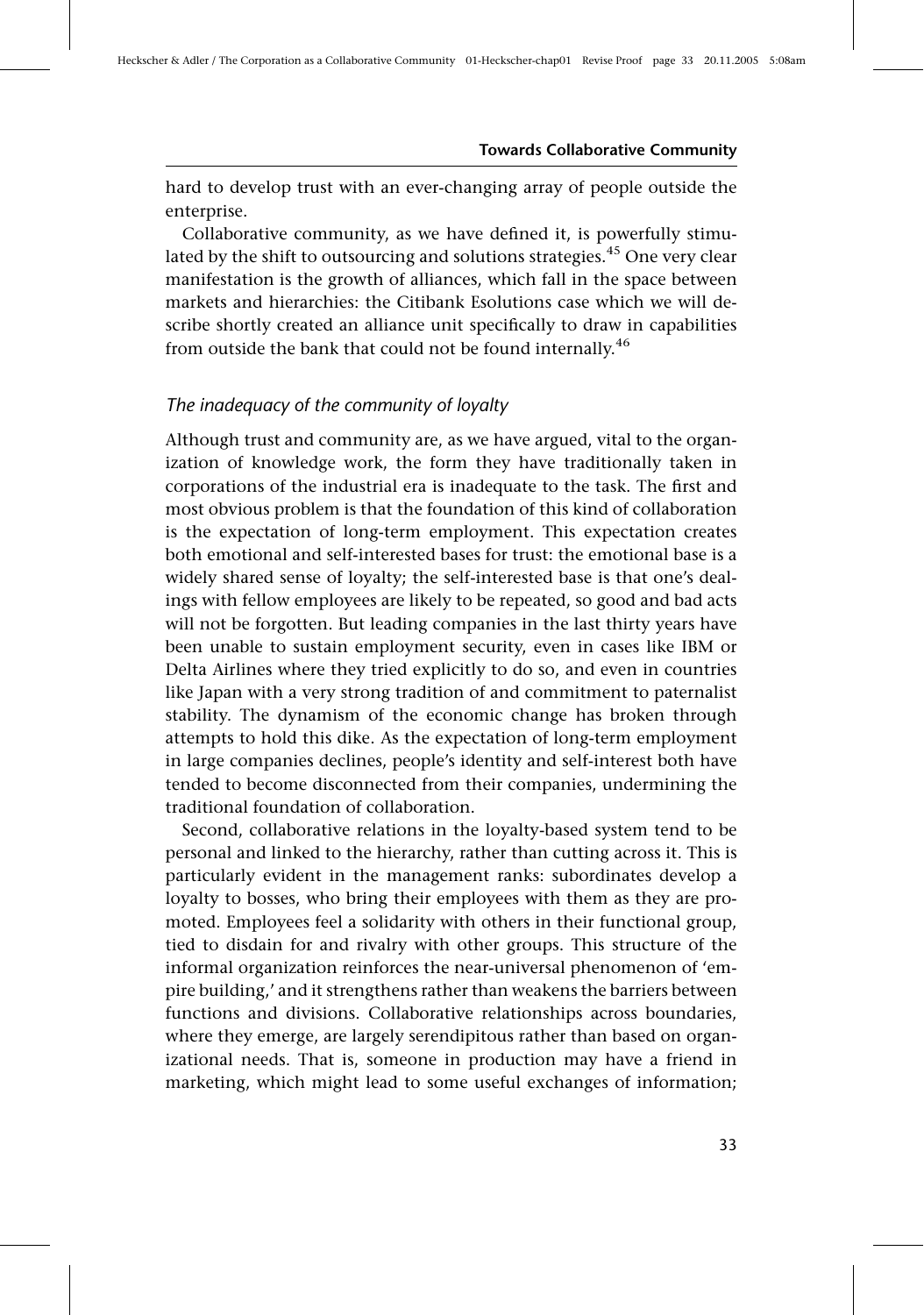but this relationship is not generated by the organization itself. It is likely to result from their having attended a training program together, or having children at the same school, or being members of the same club. The probability that the right connections (from the organizational perspective) will be made is low. $47$ 

Third, while the paternalist community distributes resources in a slightly more fluid way than that prescribed by pure rational bureaucracy, it is not yet fluid enough. The trust based on the community of loyalty allows middle managers and line workers often to barter exchanges without reference to collective goals, as a way of avoiding cumbersome bureaucratic procedures: these take the form 'I'll do this for you now (for instance, I'll lend you one of my people for a few weeks) in the expectation that you'll do something for me later.' Such bilateral trust can sometimes help organizations deal with crises and small fluctuations of demand, but it is inadequate to the task of organizing new resources reliably and rapidly around complex problems: that would require a more generalized reciprocity.

Finally, the paternalist community reinforces bureaucratic divisions in another important way: it is based heavily on the norm that each person is expert in her own domain, and no one should challenge someone else's knowledge territory. Thus instead of promoting engaged discourse and working through disagreements, this version of community suppresses conflict and encourages 'getting along'—a conclusion also common to the various observational studies of traditional corporations cited above. In this culture 'teamwork' means not pushing others but rather avoiding fights.

The community of loyalty is particularistic. A knowledge-intensive economy needs a more universalistic orientation. It needs teamwork based on commitment to the principles of teamwork—not based on loyalty to particular others in the team. It needs 'swift trust'<sup>48</sup>—not blind trust based on long-standing familiarity.

## THE LIMITS OF LOYALTY: AN ILLUSTRATION

Task forces are a common organizational form of knowledge work, grouping people from across functions, areas, levels, and sometimes companies, focused around solving a problem. In a nutshell, the problem of community in the current business world is this: task forces have become increasingly necessary for competitive success in an increasingly knowledgeintensive economy; but the ties of paternalist community interfere with their functioning rather than facilitating them. Members are more concerned with protecting their own 'turf' than with achieving common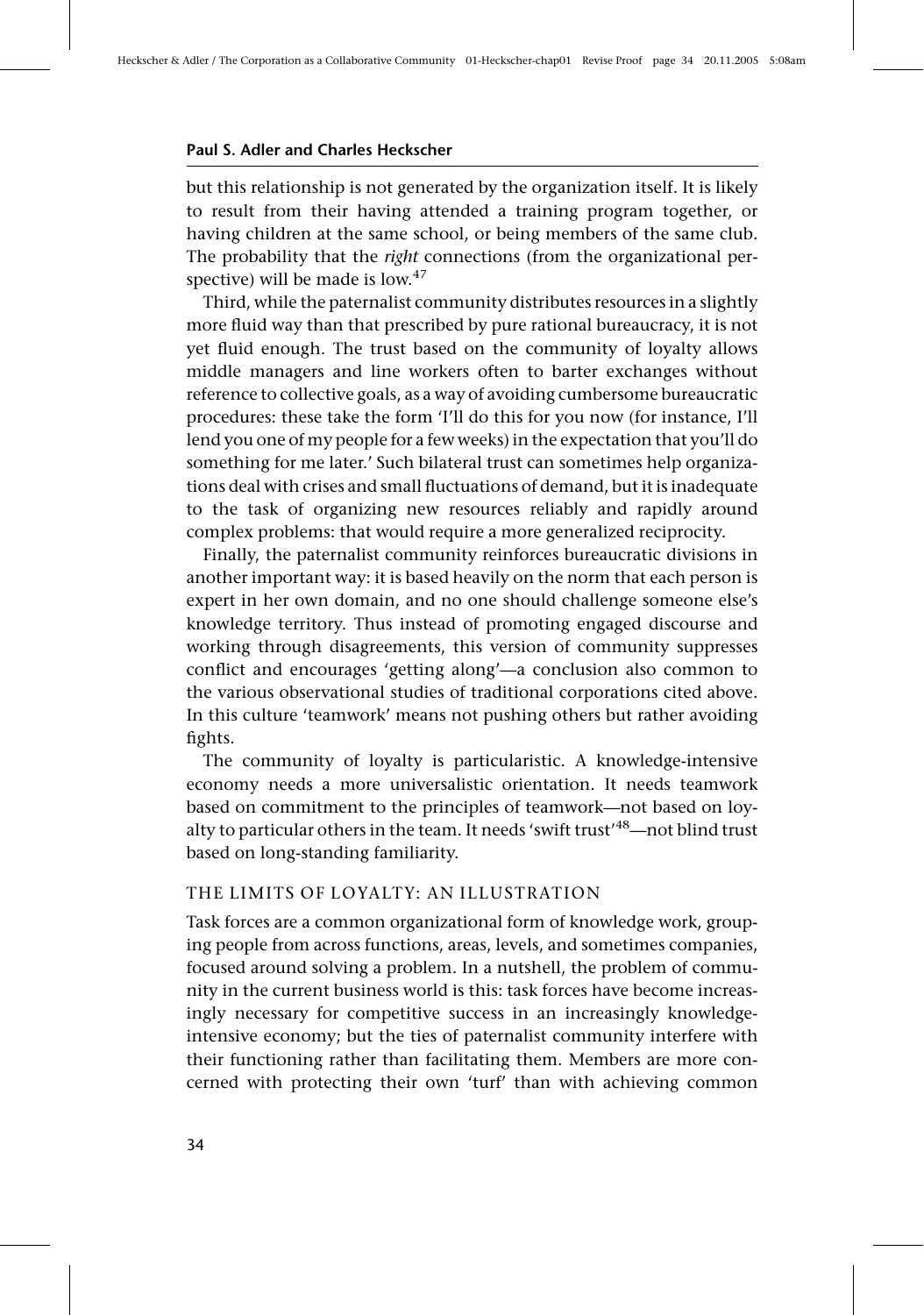objectives. They are both unable and unwilling to enter into real dialogue with other parts of the organization, since a crucial norm within bureaucracies is that each part should 'respect' the expertise of others in their own areas.

Task forces have proliferated enormously in the last few decades. In automobile production, the sequential design process characteristic of bureaucracies has been shown to be vastly inferior in time and quality to 'simultaneous engineering,' in which engineers and production people form task forces. The Total Quality movement consists essentially of forming task forces crossing traditional lines to analyze processes throughout organizations. Almost every one of the movements that has swept through management in recent years, from Re-engineering to Alliance Management, has had task forces at the core, bringing together people with varied experiences and knowledge for direct dialogue outside the normal hierarchy.<sup>49</sup>

At the same time, it has become clear that task forces face enormous resistance from the existing organization because they challenge the basis of loyalty and community in traditional corporations: the supervisor– subordinate unit. In the paternalist structure, as sketched above, this unit formed a tight, mutually protective and interdependent, family-like bond of solidarity (though, like any family, there could often be internal battles and dysfunctions). Employees depended entirely on their supervisor for rewards and advancement as well as for the quality of their daily work life; the supervisor's prestige depended almost entirely on the performance of the subordinates. When someone goes off to work on a task force, the superior loses control, and the task force member is left in limbo in terms of future sponsorship and influence. The only way of sustaining the relationships in which so much has been invested is for the employees to view their task force service in terms of protecting the interests of their 'home' units, and to show their boss that they have protected him; but this, of course, undermines the effectiveness of the task force.

These ways in which knowledge-intensive production puts strain on the structure of paternalist bureaucracy can be seen clearly in a publicly available case, 'Mod IV,' which is typical of many other situations we have observed.<sup>50</sup> The case involves a product development team at Honeywell trying to make a transition from the traditional sequential development to simultaneous cross-functional decision making. The core problems involve a tug-of-war among three perspectives: marketing, which focuses on customers' buying preferences; engineering, which is concerned primarily with quality and functionality of the product; and corporate leadership,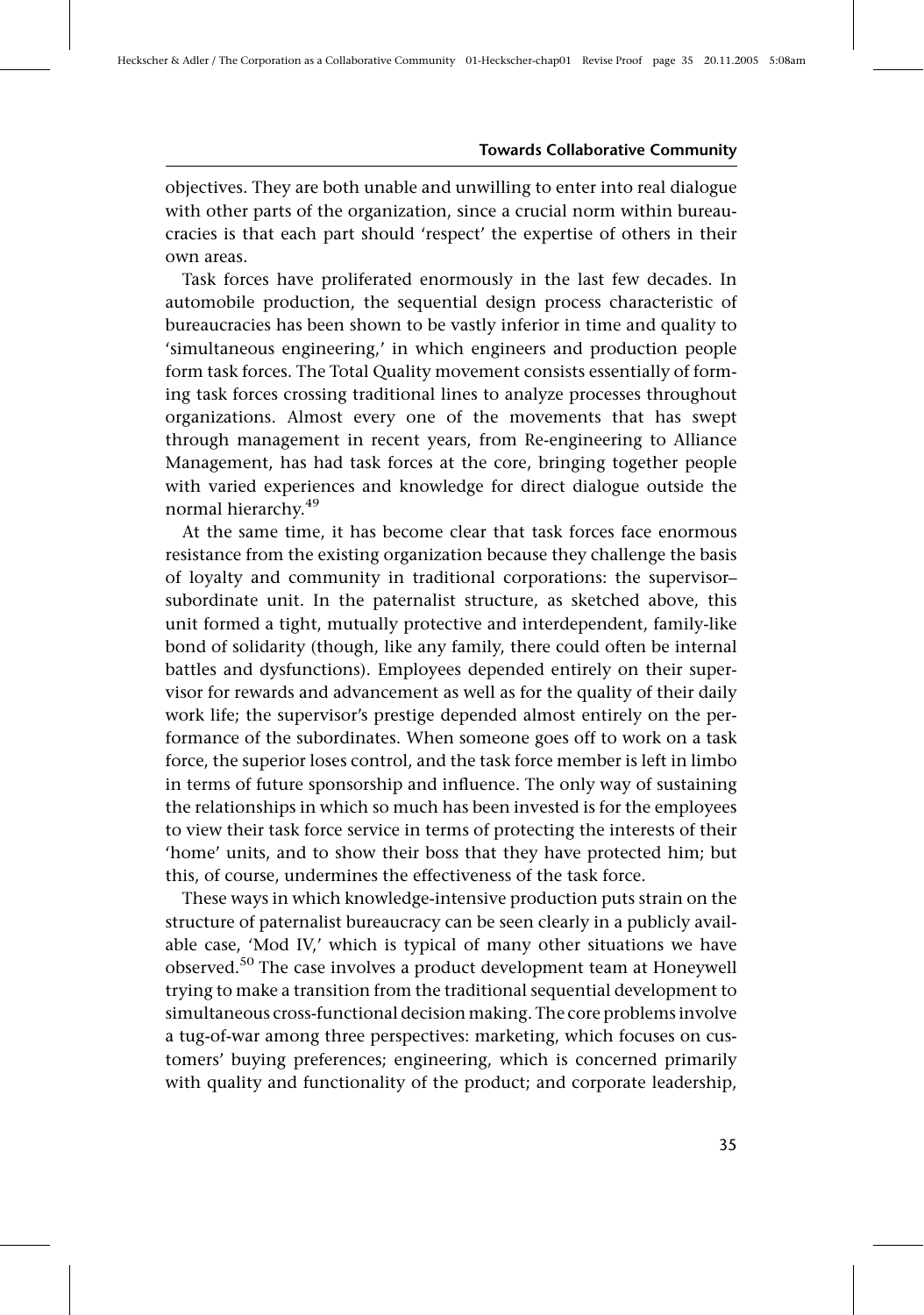focused on improving financial performance in order to fend off the threat of takeovers. Traditionally these differences in perspective and priority had been resolved, as in most bureaucracies, through methods that involved relatively little interaction: the case uses the widely known phrase 'throwing things over the wall.' At Honeywell, marketing was king: it generally started the product development process and laid out specifications from the customer perspective; engineering then tried to design to those and in turn tossed designs to manufacturing; and higher leadership would intervene sporadically using their authority to enforce particular priorities. When on occasion engineering felt that marketing's demands were infeasible, higher authority was again called in to make a binding decision.

But this traditional process was clearly too slow and unresponsive to meet the company's competitive demands. The product development was therefore restructured in a collaborative task force that would bring different viewpoints together simultaneously. The new process fundamentally changed the familiar dynamics. As the participants put it: 'The team system does not allow people to single-mindedly defend the position of their functional area, of what's easiest, or best, or cheapest for their own functional area. It forces people to look at a bigger picture' (Margolis and Donnellon 1990: 4). This shift, however, involved a large number of difficult transformations in attitudes and relations that greatly hampered the process:

- . The different groups lacked 'credibility' with each other: engineering was seen by marketing as cavalier about deadlines; marketing was seen by engineering as careless about quality; higher management feared that no one on the team understood the real importance of the project to the business.
- . There was a tug-of-war around respect. Marketing's self-image was as the driver and leader of company success. This project, however, had been initiated by engineers, and marketing were being asked to play an equal role in a peer process. They naturally resisted this demotion Meanwhile, engineering were resentful of their past subordination and convinced that marketing did not take them seriously enough.
- . There were no consensual grounds for prioritization. Each player felt its own priorities—quality, customer satisfaction, etc.—were key. Traditionally marketing's priorities were simply put first; but when the parties had to work them out in dialogue there was no basis for decision. As a result, as one person put it, 'All work is high priority.' This created intolerable stress in the system.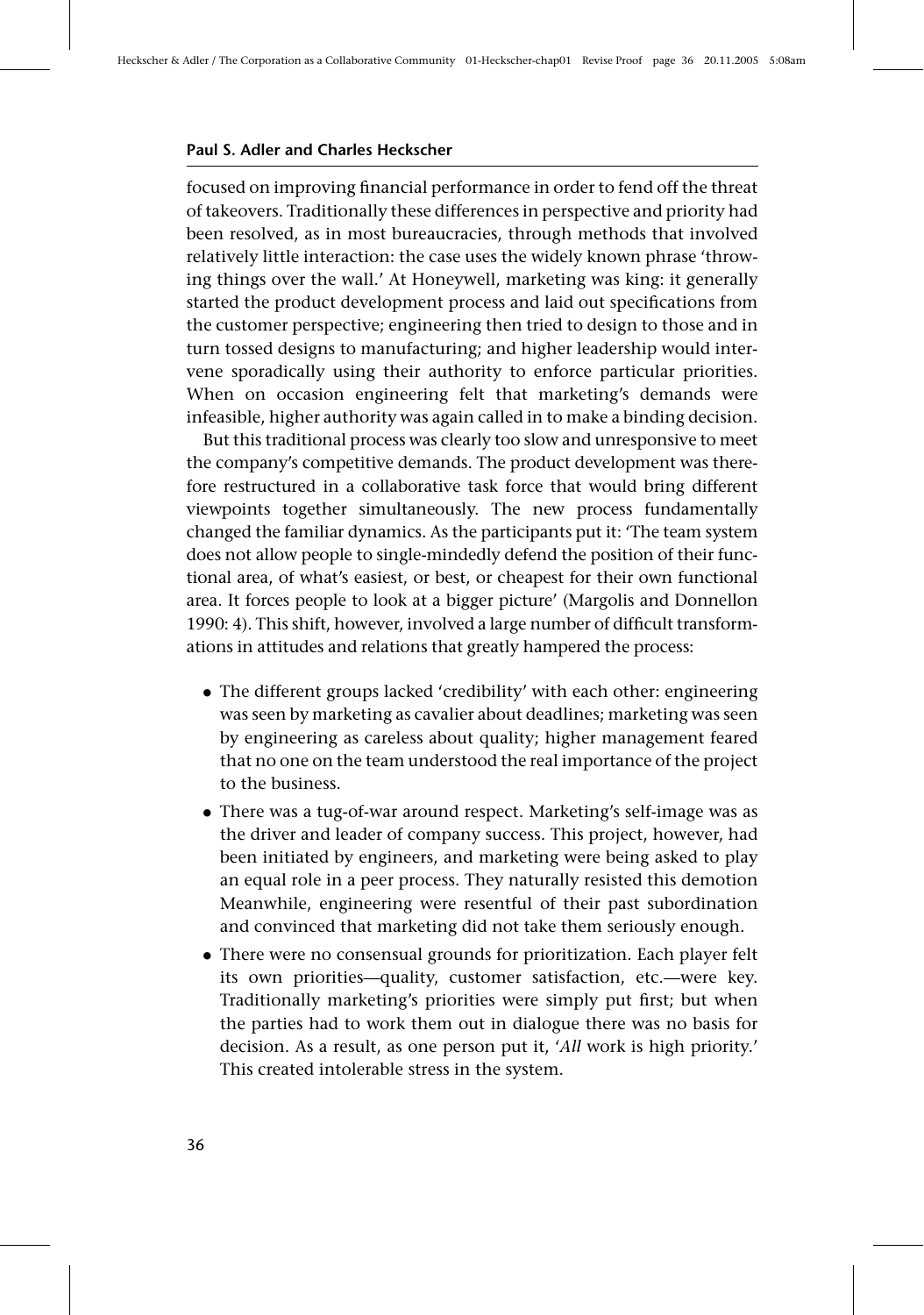. In general, there were no legitimate decision rules. The champion of the project was concerned that if he played his usual role of bureaucratic direction he would stifle initiative, so he tried to be hands-off and leave them a great deal of autonomy. At the same time he fretted that his concerns were not being given sufficient weight. The actual team members, meanwhile, seemed to be trying to read the tea leaves in interpreting slight signals from their leader, since this would give them at least something solid to hang onto; when they could not, they were unable to work out a way to actually reach decisions in the face of conflicting views about the solution.

These are, in our terms, indicators of the breakdown of the paternalist bureaucracy. The problems go well beyond this one case. Despite the flowering of books trumpeting task forces as the key to success, such teams continue to face many resistances and difficulties in most companies.<sup>51</sup> Our interviews in a wide range of companies have shown that most employees—to this day—resist joining task forces and believe that they are ineffective; and for too often even task forces that succeed re disbarded prematurely. Even the most successful cases rarely achieve what the buzzword promises, 'simultaneous' planning; the auto industry's successes have moved only partially away from the linear model, achieving overlapping problem solving but not true concurrent discussion among units.<sup>52</sup> It is these problems that constitute the data for our claim that without a rebuilding of communal institutions, the potential of a knowledge economy cannot be realized.

Yet we must also recognize that the glass is half full: there has been a tremendous amount of social invention facilitating the operation of task forces, from the techniques of brainstorming to the elaborate 'technology' of process management, with 'process champions' and 'process leaders' helping shepherd these new units outside the usual bureaucratic roles. While we cannot confidently cite a single lasting instance of an organization that can reliably produce effective task forces, we do see many partial or temporary or recent examples; the following section discusses one such organization, in order to characterize more specifically the form of community that could support the new knowledge economy.

## The emergence of a collaborative corporate community

Our central thesis is that an increasingly knowledge-intensive, solutionsoriented economy requires collaborative community. We are not, however,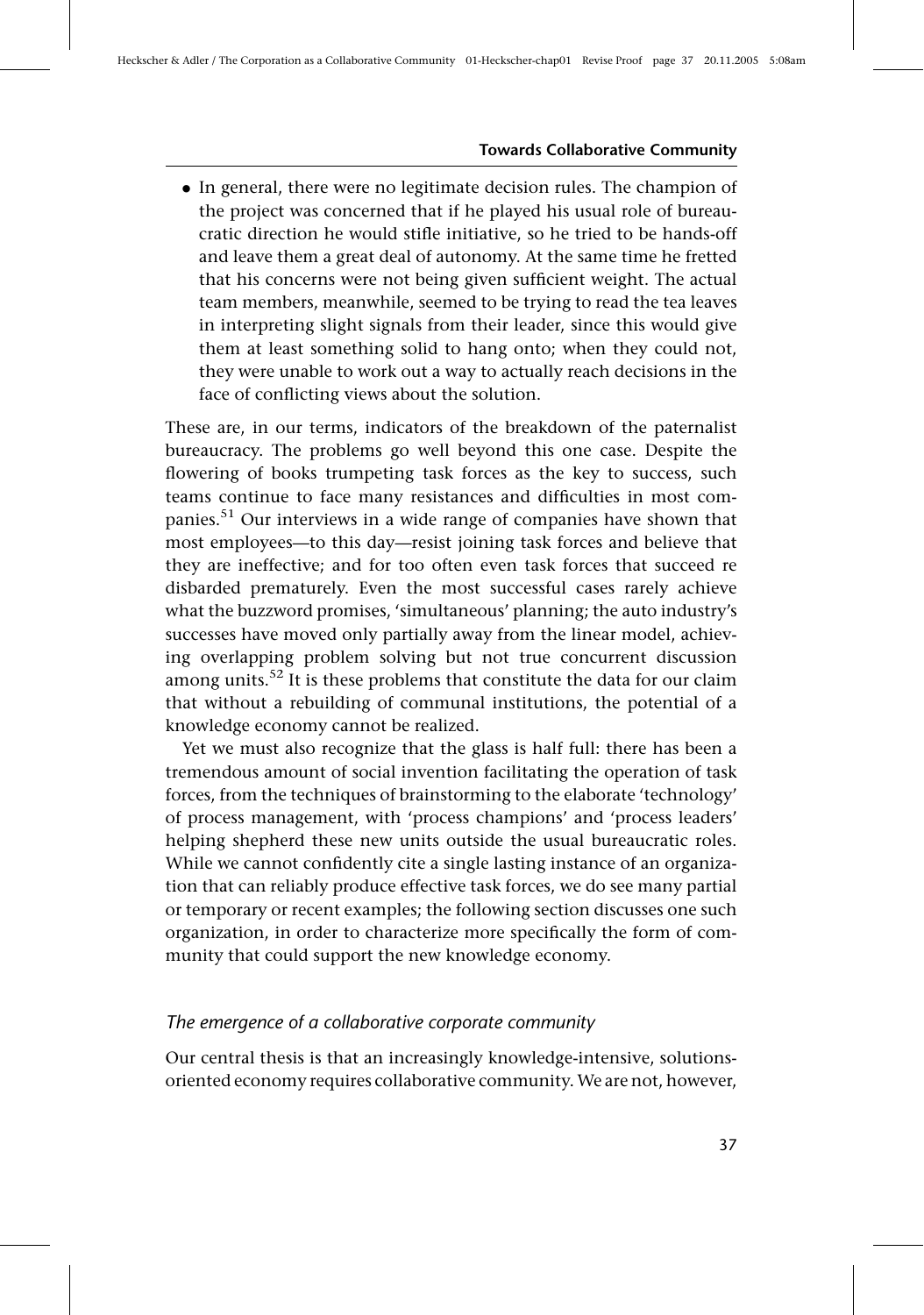Pollyannas: while the capitalist nature of our economy greatly stimulates this trend, it is also evident that market forces have had a destructive effect on many communities in the last twenty years, and that few companies have achieved anything like the sense of coordinated contribution that we describe. Firms are caught between conflicting imperatives: they must both draw people into a common, collaborative endeavor, and simultaneously deal with the fact that this endeavor risks being undermined at any time by the market imperative of profitability. Thus while we begin with a focus on positive developments, we will return to the negative ones below.

The past three decades have witnessed an extraordinary burst of innovation in corporations centered around the notion of teamwork. The word itself has evolved in meaning with these developments of practice. Within the bureaucratic culture, as mentioned earlier, 'teamwork' largely referred to a sociable and informal willingness to help out and a general disposition to avoid conflict. In the 1970s it became focused on small, face-to-face teams working collaboratively rather than merely implementing orders from a boss. In the last decade it has further evolved, to cover complex processes spanning multiple levels, parts of the organization, and indeed films—centered in middle management, though sometimes involving front-line workers. Such elaborated collaborative processes involve far more than market exchange, but also far more than paternalist deference, and therefore far more than the historically familiar form of community.

It is our contention that these, more advanced forms of corporate organization are tending towards a novel, collaborative form of community more suited to higher levels of interdependence, as distinct from Gemeinschaft-like dependence and Gesellschaft-like independence. We can characterize the new form under three headings: values, structure, and identify

These three dimensions are discussed throughout the essays in this volume. Here we will draw our evidence primarily from the Esolutions group in Citibank, which was studied by Charles Heckscher in 2000–2. While we focus on this case to build at least one rich picture, other cases referred to in other chapters are consistent with these points: GHX (Chapter 9), IBM (Chapter 4), Cisco (Chapter 2), Delphi (Chapter 10), the Mayo Clinic (Chapter 6), Veridian (Chapter 12), Nestlé, various software services companies (Chapter 5), and others.

The Esolutions case was one of a long series of efforts by Citibank over twenty-five years to break the old 'fiefdoms' (as they were referred to internally) of the geographic divisions and create capabilities for cross-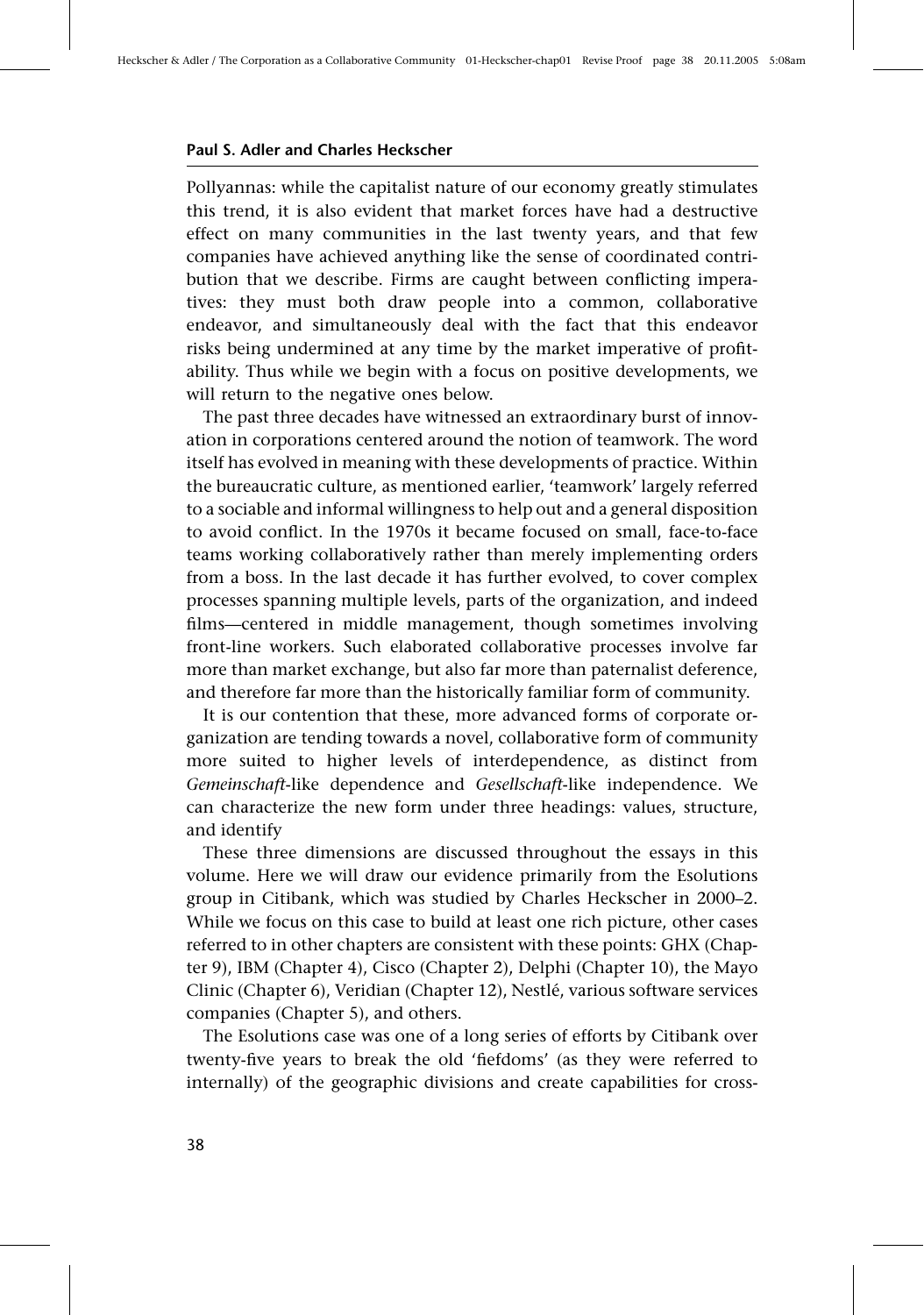unit coordination of solutions that would bring the global strengths of the bank to bear on customer solutions. Esolutions, a unit of about 150 people within the cash management division, was established to integrate the bank's customer management and global products on the internet. The unit emerged from a unit with a different name which had been marginal and isolated; it gradually built its connections to the cash management structure; and after three years it was folded more tightly into the larger division while still retaining many of its innovative ways of operating.

The work was organized in a very fast-moving and free-wheeling way. The basic orientation was to listen to customer needs and to try to create technological platforms for meeting them as rapidly and flexibly as possible. Initiatives were not only new forms of information flow to customers; Esolutions also introduced many new products—electronic bill presentment, credit instruments, investment opportunities—that could be facilitated through an integrated digital interface.

Many of these initiatives were generated by middle managers who pushed them as far as they could, negotiating for resources with their peers and superiors. They therefore frequently needed to create task forces on the fly, bringing in not only other members of their own unit but people from the more established product and marketing divisions. They also needed to create alliances with companies that had capabilities not available within Citibank at all. For example, it would have taken years for the company's in-house computer staff to develop software platforms for the customer interface; but a whole network of small dot-coms had already built major parts of it. Thus representatives of these outside companies had also to be drawn into relationships, and sometimes into ongoing task forces, with people from various parts of Citibank.

## THE ETHIC OF INTERDEPENDENT CONTRIBUTION

In collaborative firms or parts of firms an ethic is emerging that contrasts sharply with the loyalty ethic described above. It can be summarized around two elements: contribution to the collective purpose, and contribution to the success of others.

. Contribution to the group's purpose contrasts with focus on one's own job responsibilities; it particularly legitimizes going 'above and beyond' the duties of the job—not in terms of effort but in terms of trying to solve a problem regardless of the formal responsibilities involved. But it also implies working with others as part of a group effort, rather than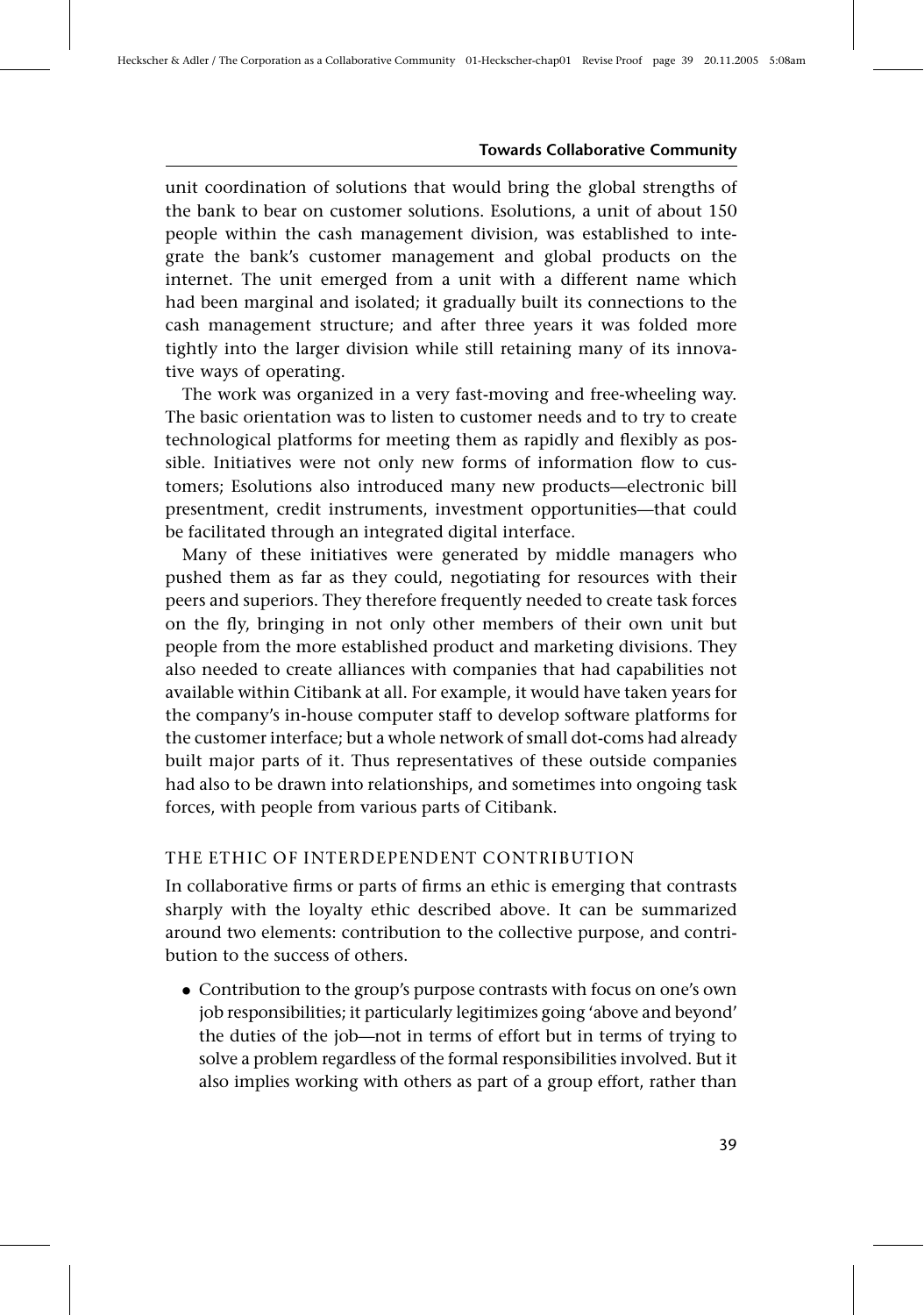trying to gain total control or responsibility as would be the expectation in a bureaucratic framework. An important corollary is that this value legitimizes the taking of risks, in the sense of assuming responsibilities beyond one's mandate—though not to the exclusion of the need to build teamwork and agreement. Another is it does not require or legitimize deference to higher-status positions, but to the contrary requires the surfacing of conflict and engagement of differences:

[How do you decide whom to trust?] 'I look for someone who would be open to criticism or suggestions as opposed to someone who would get defensive, be scared by people meddling around. Some people are just content with just managing their piece of turf and don't want anyone mucking around in it. In this business a lot of the role is to find out how pieces of the business are run if you don't already know. So it's important that the people you're talking to are open, and you not be overbearing and say 'Here's how you have to do things.'

. Contribution to the success of others, an equally important part of this ethic, implies the need to understand the concrete interests and identities of others in a collaborative relationship, and to help them achieve their own goals as well as those of the group.

Focusing on the alignment and focusing on values—I mean value-generation, not values—is the way you get trust.

It legitimizes attention to factors other than the immediate goal or task; in general, it is more accepting than the loyalty ethic of the validity of competing claims such as family and career.

In other words, the responsibility of the individual extends to helping maintain the strength of the set of collaborative relationships in which he functions, rather than just to fulfilling the obligations of the job. Both of these dimensions imply an obligation to openness and sharing of information, which is treated in the traditional bureaucratic ethic as a preserve of job holders.

The ethic of contribution does not entail long-term loyalty; employees of Esolutions had no expectation of lifetime employment. The focus is on existing projects and relationships, with an assumption that these will evolve and change. It is not founded on the essentially traditional notion that people can be trusted to the extent that they are locked in to the same order; it is founded instead on an assessment of personality attributes, in a modern sense, independent of any particular social order—attributes that include the ability and motivation to help group efforts.<sup>53</sup>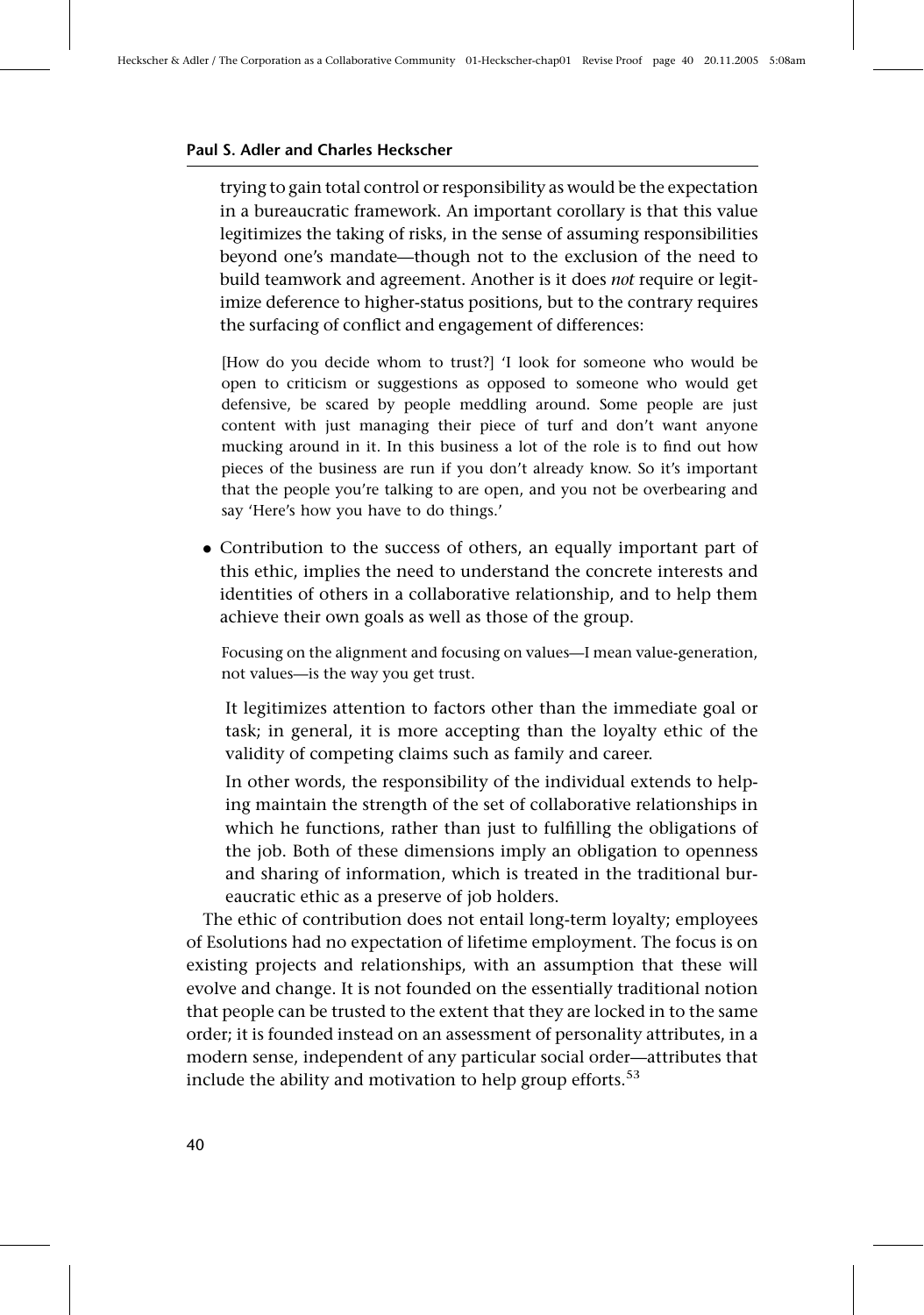The radical nature of the concept of contribution can be seen in the problems it poses for accountability. Traditional bureaucratic accountability assumes that people are rewarded for performances for which they are clearly responsible, and for which they control the resources. When those conditions are absent, the system of material rewards is thrown into disarray. As a result, in Citi Esolutions and other units moving towards collaboration, people are often driven by the value of contribution even when the reward system does not line up with it:

- Q: Does [the head of this task force] have any input into your evaluation?
- A: As far as I know probably not.
- Q; So why do you spend time on it?
- A: Because I think it is an important function that we must fulfill in order to achieve our goal of being leading e-business provider in the world.<sup>54</sup>

The contrasts between this ethic of contribution, or collaborative ethic, and the traditional ethic of loyalty produce mutual scorn and tension. Loyalists see the collaborative ethic, paradoxically enough, as just a version of naked individualism, because it rejects lifelong commitment. They know that the kind of deal that is common within the loyalist community—long-term log-rolling, with a favor now repaid with favors next year—has no value for the ethic of contribution, which values only a mutual helping-out on the current shared purpose. Those who have internalized the collaborative norms, on the other hand, are equally scornful of the loyalists for avoiding risks and conflict, submitting to demands for conformity instead of pushing their distinctive competencies as part of the larger effort, seeking to build their personal empires, and generally failing to take responsibility for outcomes beyond their immediate job responsibilities:

In an alliance, when we talk about sharing value, there's no culture problem. But if you talk about [traditional companies] having an alliance you will have some culture issues: people want to do it internally, people want to build empires and get bigger responsibilities.

Thus the two types look for different signals to see whether others are trustworthy. In traditional bureaucratic organizations people look for cues that someone is a part of the particular shared culture: at IBM for many years it involved the kind of hat you wore, at UPS where you drank your coffee, and so on; clothes and manners are generally highly important indicators of who can be trusted. In those contexts people also shy away immediately from those who come across as 'abrasive' or 'impatient.' Contributors, by contrast, reject this kind of symbolism as completely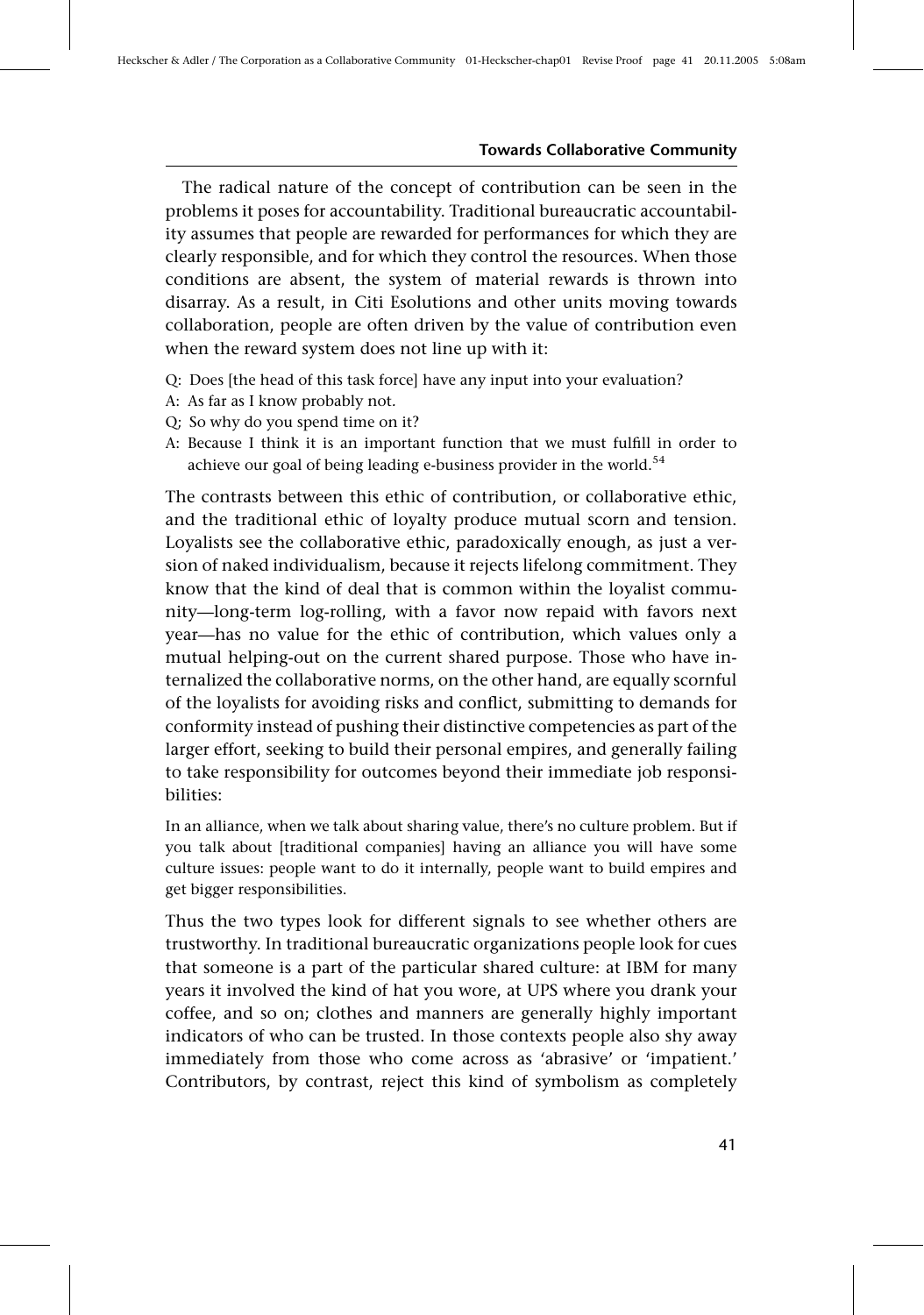irrelevant; rather, they see the tendency to be sociable, to talk about relationships rather than the task, as a sign of untrustworthiness, because it means that the other will probably fail to take the risks and make the commitments needed for success:

Everyone has their own signals that they look for. If someone comes into the first meeting and starts throwing around names my hackles go up—because that means rather than focusing on capabilities and market proposition they're trying to establish credibility in terms of who they know and who they've talked to. That at the end of the day doesn't move you an inch down the line. People who hedge who don't share information, who say 'I can't tell you this, or I've got to go talk to somebody'; or sometimes even more damning is when you ask for a piece of information that they should look for every day as part of their performance indicators and they've never looked at it. People who exaggerate—people who have had an elevator discussion with someone and say we're deep in negotiations with him—that kind of exaggeration is pretty easy to spot. It all comes down to what you can contribute, what is your business proposition.

I don't buy into the cultural thing—the hard part is finding the people who do what you need done. At the end of the day it's a matter of what you contribute to them, articulate what the proposition is and what you need from them, and form a one-to-one relationship around the proposition rather than any culture hocuspocus stuff.

Thus contributors are far more open than loyalists to diversity on gender, race, and other outward presentational signs, because trust in their view of the world does not depend on 'fitting in' or being similar to others; on the contrary, difference is valuable to contribution to the group effort. People look for distinctive competencies, and very often look for 'new ways of thinking' to enhance the range of organization capability. Where the traditional organization culture emphasized conformity to values, the collaborative ethic emphasizes 'value-generation, not values.'

At the same time, contributors also reject with equal moral sharpness the free-agent definition of responsibility, which is essentially Gesellschaft individualism without a group component. The free-agent ethic values breaking out of the constraints of both community and bureaucracy, sees it as the moral responsibility and right of individuals to push as far as they can and to maximize their individual potential. What is lacking is a concomitant obligation to the success of the group or the shared task.<sup>55</sup>

The ethic of interdependent contribution as a set of values fits well with the demands of tasks that call for different types of knowledge and competency to be brought to bear in a fluid way. It also adds complexity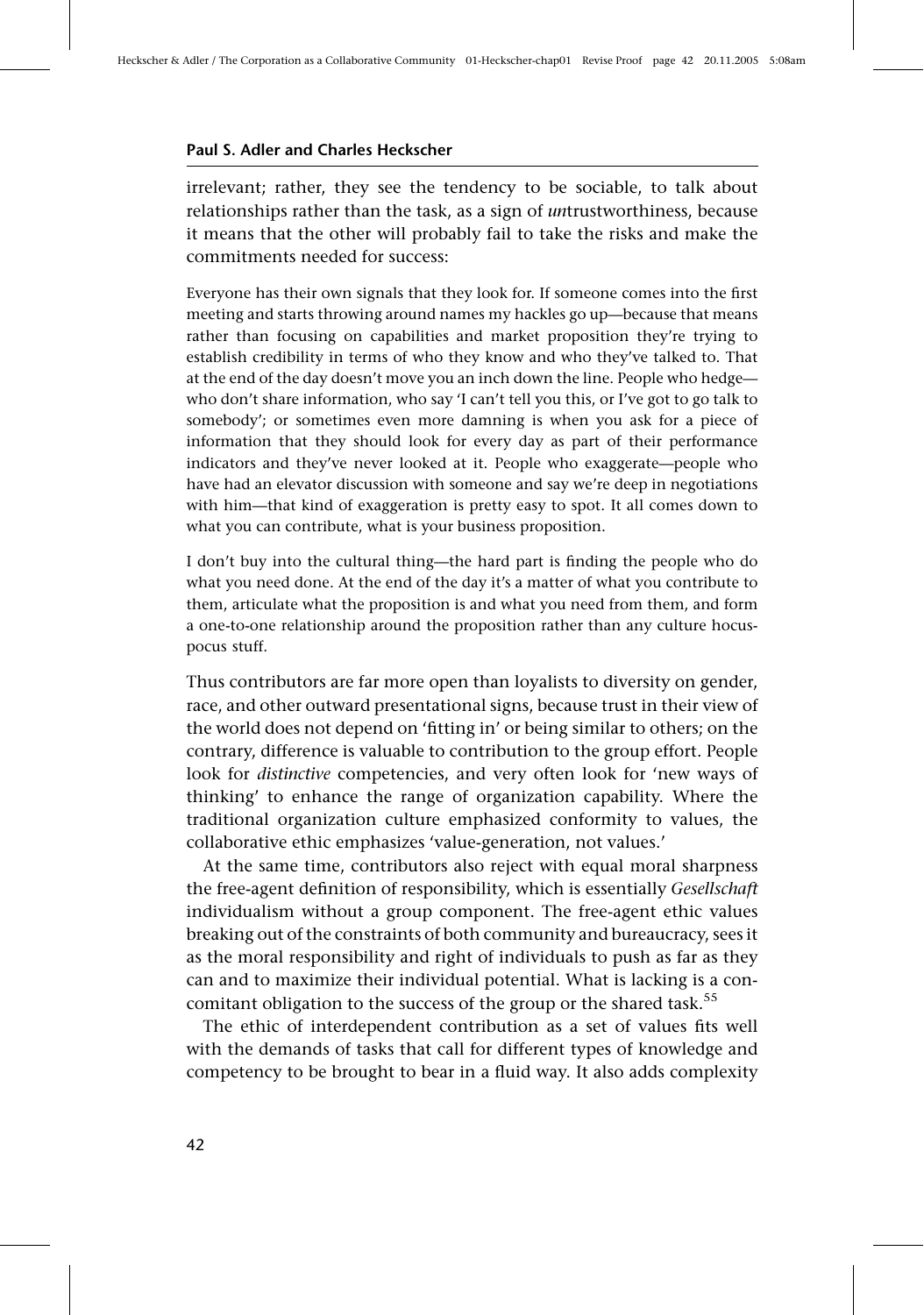to moral choices because it involves two dimensions of responsibility— 'vertically' to the collectivity and 'horizontally' to the success of peers and because these responsibilities are not nested in a simple hierarchy, but can conflict with each other. There is not one boss to please, but an entire network of collaborating partners. Thus there are very subtle elements of judgement that cannot be resolved by a rule of thumb as simple as deference to the boss: how far to take responsibility beyond one's formal scope when a customer or crisis demands it; how far to push one's particular knowledge competence when others fail to recognize it; and so on.

'Contribution,' of course, requires something to contribute to: that is, people must understand the value that they are creating in the same way and they have to be committed to achieving it. On both scores, collaborative community in the corporate world encounters fundamental limits: capitalist purpose is, as we indicated above, always dual, and the commitment of employees to it must by nature be ambivalent as well. Nevertheless, we observe firms creating novel mechanisms to connect people far beyond the top management circle to strategic purpose (for an example, see Chapter 12) and we observe firms defining their goals in novel ways. In most corporate settings the focus of strategy is the success of the firm defined by market performance. In collaborative settings this is not enough: some therefore use the 'balanced scorecard' to identify not only financial goals but also customer satisfaction, internal process, and employee development goals; others rely on 'values-based leadership.' In these various forms, collaborative-community-oriented corporations are seeking ways to articulate goals that bring to the fore the usevalue aspects and in doing so, they often make visible the tensions between the use-value and exchange-value aspects. IBM has recently made explicit its conception that a 'great company' must motivate its employees to pursue more than market success, to make a positive contribution to social values; and it has conducted a major values initiative to draw out the social goals that employees at all levels want to contribute to. This raises a question of what happens when the market values and other social purposes conflict—a question to which we will return in the last section.

## INTERDEPENDENT PROCESS MANAGEMENT

In addition to this new value orientation, the collaborative community requires a new way of organizing—ways of structuring how people relate to each other and how sanctions are applied when they deviate.<sup>56</sup>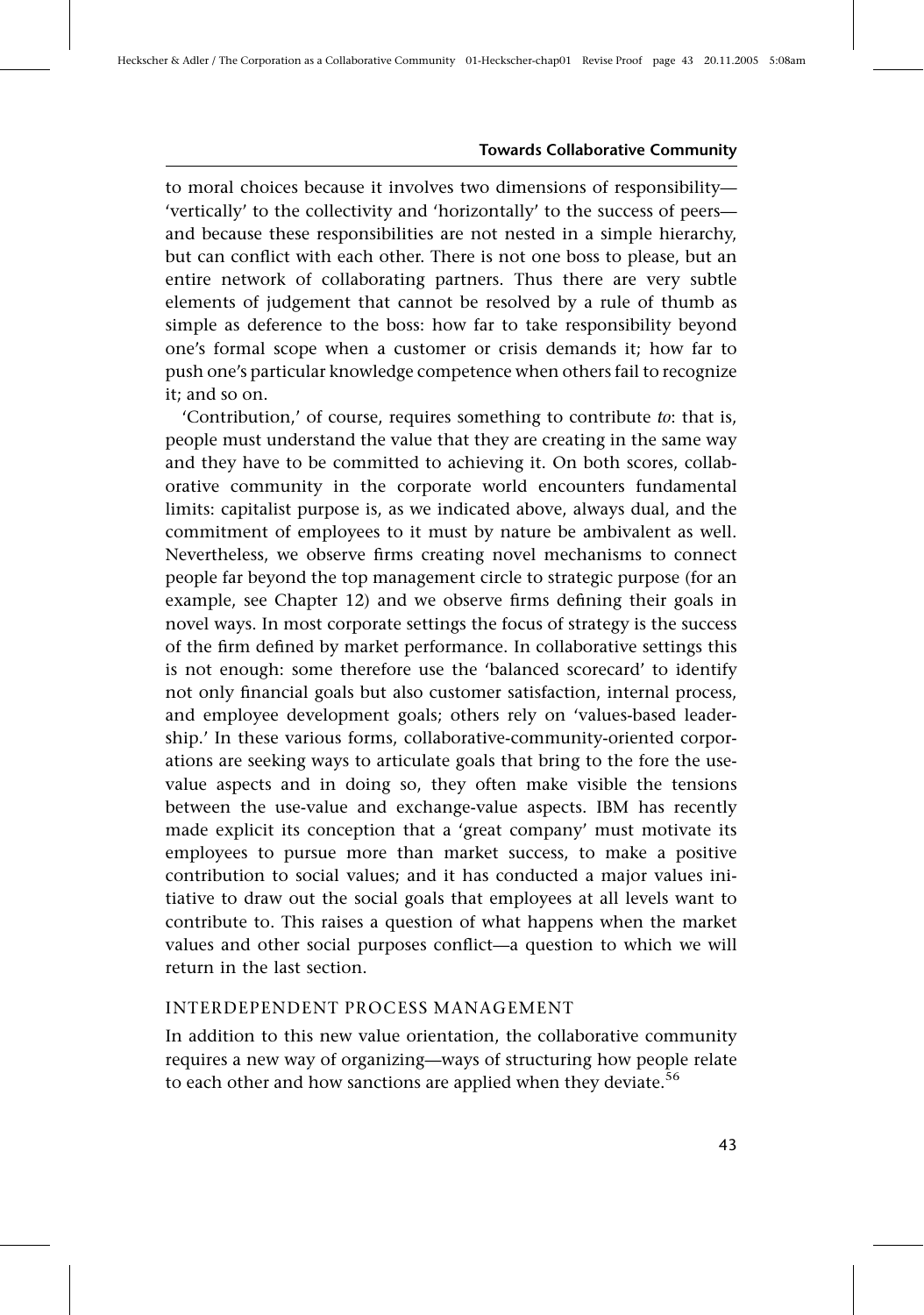Collaborative community in modern industry needs to coordinate interactions that span a wide range of competencies and knowledge bases, and that shift constantly to accommodate the evolving nature of knowledge projects. The challenges it faces cannot be met through 'teamwork' in the usual sense of small, homogeneous, and informal groups. Process management coordinates large, diverse communities and high levels of complexity. It must solve several difficult problems of organization:

- 1. The boundaries of solidary groups must be far less fixed than in traditional communities, far more capable of being bridged and merged.
- 2. It must accommodate a very high level of technical division of labor and diversity of knowledge and skills.<sup>57</sup>
- 3. It must allow for authority based not on status but on knowledge and expertise—that is, 'value-rationality'—which means that people must in many cases be accountable to peers or to those below them in the hierarchy, rather than to their formal superiors.
- 4. It must bring values into the realm of public discussion, so that they can become common orienting and motivating elements for all the members of the community. Thus it must find a way past the modern assumption that values are personal and private, and find ways to build shared commitment and understanding around them.

These problems require the deliberate and formal organizing of cooperation; while informal relations cannot be replaced or repressed, they are (as discussed earlier) far from sufficient in scope and flexibility. Organized informality is sufficient to coordinate relations in traditional bureaucratic environments; but it breaks down when confronted with the challenges of knowledge production and solutions orientation.

'Process management' in corporations has therefore become an increasingly elaborated and technical matter, with strong accountability and where accountability is not only hierarchical. Rather than emerging spontaneously from personal ties, relationships and trust are often built deliberately through organized discussions and explorations of motivations. These new formalisms are sometimes experienced as oppressive, and indeed the language of process management can become a cover for coercive bureaucratic control; but when it is successful, people experience the rules of process management as enabling rather than constraining, as helping to structure new relations rather than limiting them (see Chapter 5).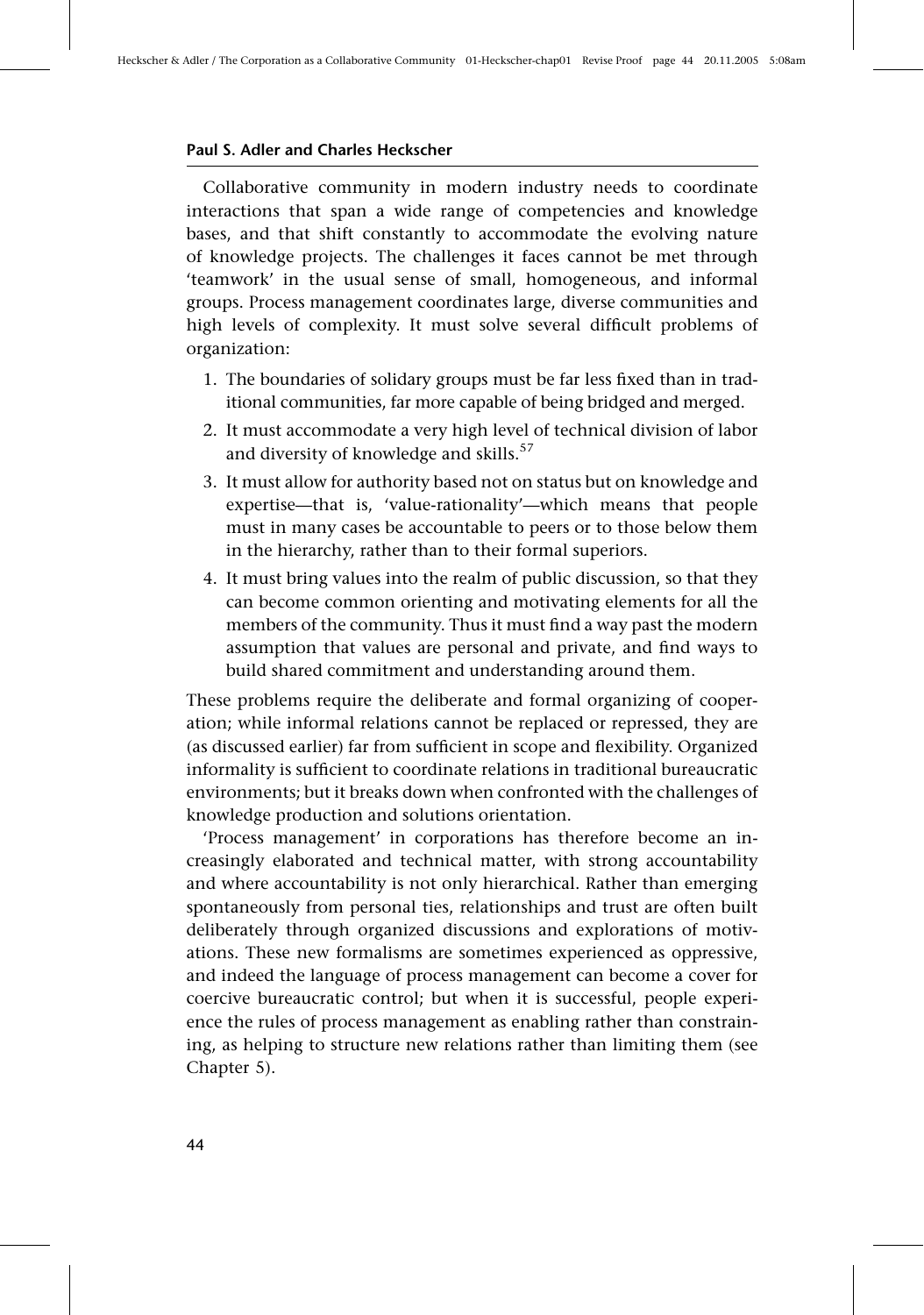Interdependent process management has two aspects: processes for building a shared sense of purpose, and processes for coordinating work relations among people who are pursuing this purpose from different bases of knowledge and skill. In the corporate context, building shared purpose means actively encouraging system-wide understanding and discussion of strategy; and coordination means building systems to structure discussion along 'value chains.' On both dimensions collaborative community 'controls' hierarchy, though it does not displace it.<sup>58</sup>

## Processes for developing shared purpose

In traditional bureaucracies, strategy was the preserve of the top team; 'operational' layers were focused on day-to-day matters and explicitly removed from the strategy-making process. At times, particularly in firms that required more frequent strategy adaptations, top levels sought the informal involvement of lower, operational levels; but their involvement was conceived as a supplement to the top-down strategy process.<sup>59</sup> Even twenty years ago it was rare for companies to share with their employees strategic information or goals beyond the vaguest generalities. In the past couple of decades, this has radically changed: a growing number of firms are involving lower layers in a more 'dialogic' and collaborative strategy formulation process, and by now most large companies make determined efforts to make sure employees at all levels understand the competition, customer needs, and future challenges.<sup>60</sup>

The pragmatic reason for the shift is that so many companies have been forced to make major modifications in strategy and identity, and they are not able to wait until everyone has settled into new roles before moving ahead. In traditional corporations the 'mission' was eternal and defining; in collaborative ones the generation of shared purpose becomes, as it were, an ongoing task rather than a fixed orgin. It is evolving and fluid, and organized systems are needed to create shared understanding and commitment. This has been a major force behind the development of collaborative mechanisms.

In the Citibank case this focus on strategy was continuous and widespread. There was a slogan ('Connect, transform, extend'), but far more than that: 'Our internet strategy is well documented and communicated throughout the company. Twenty years ago a strategy document would have been in only certain hands within the company and kept very close. Now it's everywhere, on all the intranets.'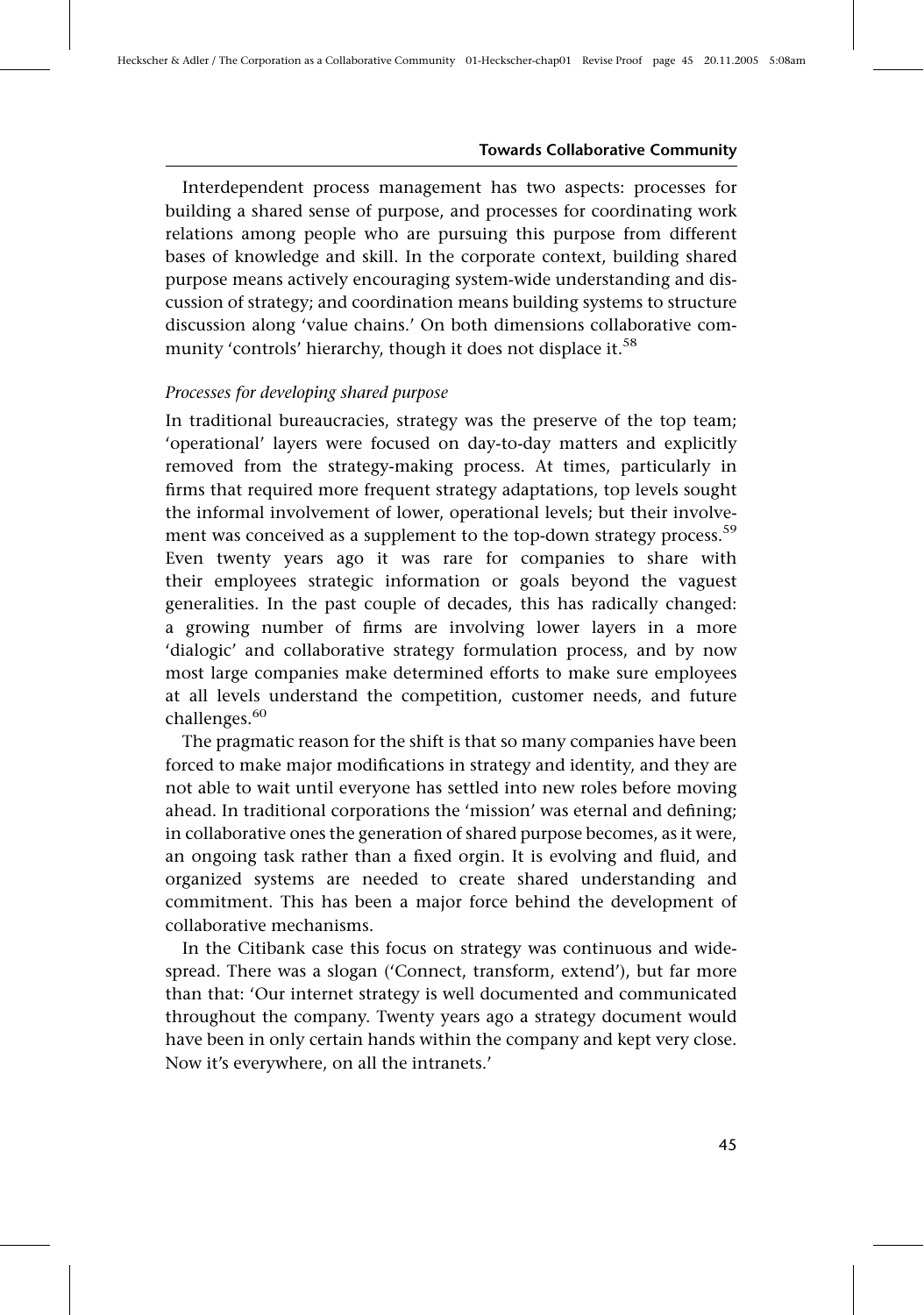A detailed 'e-business road map' was available to everyone in the organization. It was organized around the three basic strategies, continuously updated and refined. Incoming managers were regularly briefed in groups by the division head, and other senior managers met regularly with various subunits to reinforce the same messages and to hear what issues were arising in implementation. New project teams usually spent two to three days at offsite meetings talking through their relation to the business strategy, with industry leaders and key partners inside and outside the business. The road map became a kind of 'lingua franca' through which different parts of the organization could communicate: presentations at all levels and in multiple combinations were organized around these categories, and intranet documents from all the subunits used the same organization. Because of this common core, any person could go to the intranet site of another group, understand it, and navigate through it.

The generation of strategic purpose, in other words, was a highly practical and interactive matter—not chiselled in stone and handed down from on high, but a topic of continuous argumentation and application. The top team had a central role in defining the strategy, but this role involved listening and synthesizing and encouraging debate. Such an approach was essential to transforming strategy into a living purpose that linked people in daily work.

With all of this it is not surprising that everyone we interviewed could talk about strategic issues with detail, passion, and clarity—not using rote words, but making creative connections to daily problems and issues. They were also quite capable of disagreeing with aspects of the strategy: several spoke of intense arguments they had had in one or another forum with top management around the nature of the business. Finally, they were capable of adjusting quickly with the market: 'We move fast when we need to. ... We opened the new year with a new strategy, and now it's on everyone's mind and in everyone's mind; everyone's talking about ''solutions'' and not talking about ''internet'' so much.'

Esolutions is an unusually advanced example of collaborative community, but far from isolated. In this book, the discussion of the Strategic Fitness Process in Chapter 12 revolves around the initiation of intensive conversations about strategic direction in companies like Hewlett-Packard and Merck; this becomes the trigger for fundamental transformation in relations and values. Other widely publicized instances include Ford under Nasser, GE under Welch, and IBM under Gerstner and Palmisano.<sup>61</sup>

At the same time we should not overstate the case: though this type of process for building agreement around a unifying purpose has moved a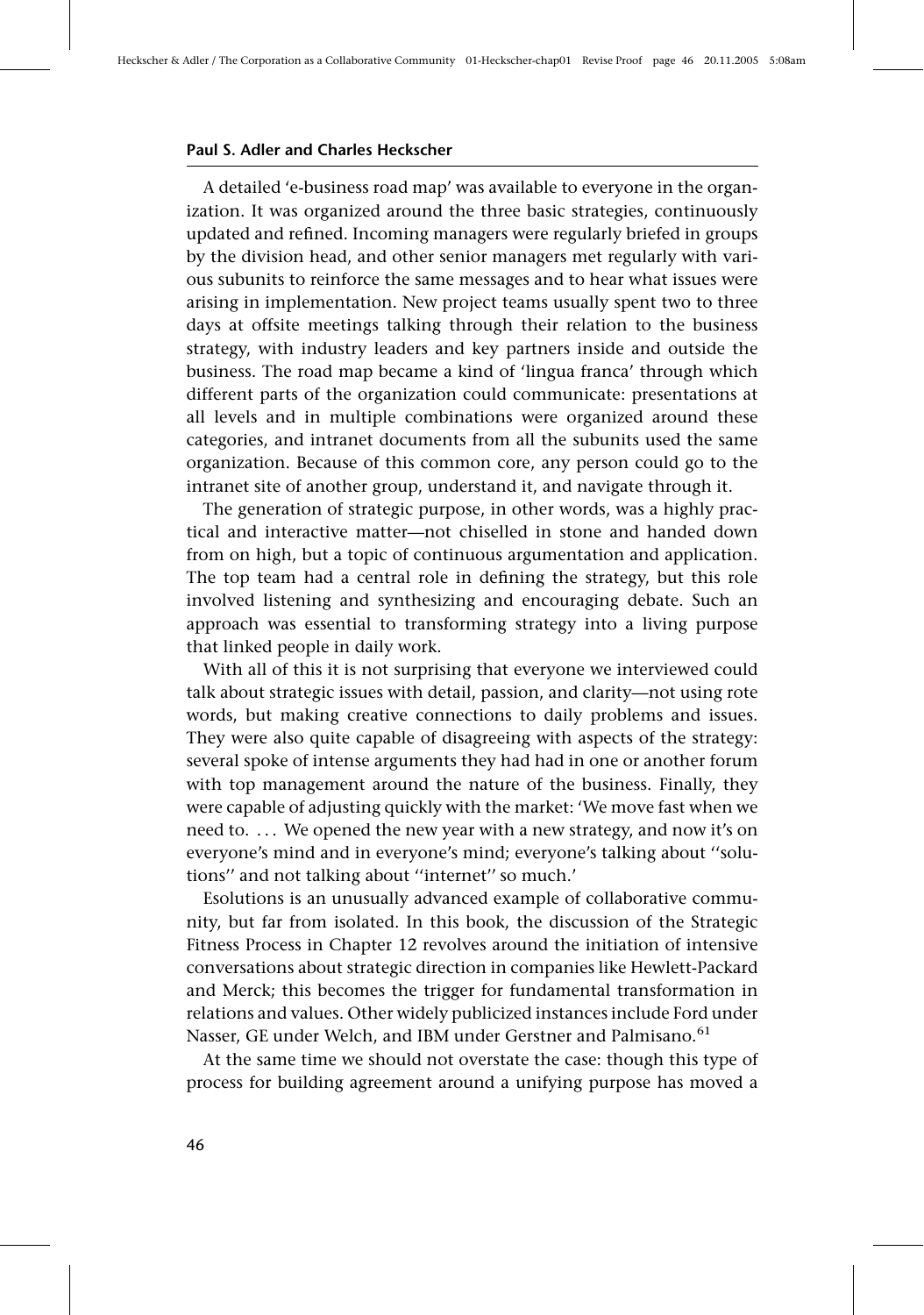long way in the last few decades, it has not often—even in Esolutioons reached the ideal-type model of a collaborative community. With rare exceptions, it remains limited in scope.

We can distinguish two basic types of process around purpose. The first, which has been quite widely developed in many large corporations, is the development of widespread understanding of the strategy, with discussion aimed mainly at clarifying and building commitment to it. This involves elaborated processes of communication, training, leadership reinforcement, and integration with appraisals and other organizational systems. The Citibank case exemplifies this level.

The second involves closing the loop: inviting diverse people throughout the organization to reflect on the strategic direction and, by highlighting issues from their perspective, to contribute to its reformulation. Here the record is much more limited. At Citibank Esolutions, for instance, interviewees sometimes had well-thought-out concerns about with the strategy—as one would expect in an environment where there was so much discussion of it. One view was that the e-business model required a crucial shift from the traditional focus on large customers:

[We] are playing in a new environment: you have to very rapidly respond, handle transitions, and deal with small customers. . . . Without solving this fundamental problem there'll be no e-business. It's a very deep problem—it is fundamentally important to the identity of the bank.

This kind of objection was voiced with a sense of frustration. If it were an operational problem, people would know the process for raising it, having it analyzed, and making improvements; but for a fundamental matter of strategic orientation the process was not well developed, and there was a sense of mystery about how it would be resolved.

This is a rather widespread experience: very few top management teams have been willing to loosen their authority over strategic direction so far as to suggest it might really be changed by discussion. Some have tried to organize forums in which members of the organization can genuinely 'push back,' but these rarely go beyond the level of sporadic and unsystematic conversations.

There are a few partial exceptions. One is detailed later in this volume: the 'Strategic Fitness Process' described in Chapter 12 can lead to organized debate on core strategic issues, and sometimes even pushes top management in directions they did not expect. At Veridian, for example, the mid-level team challenged management to move to a consistent 'highend' strategy rather than playing it safe by continuing to develop small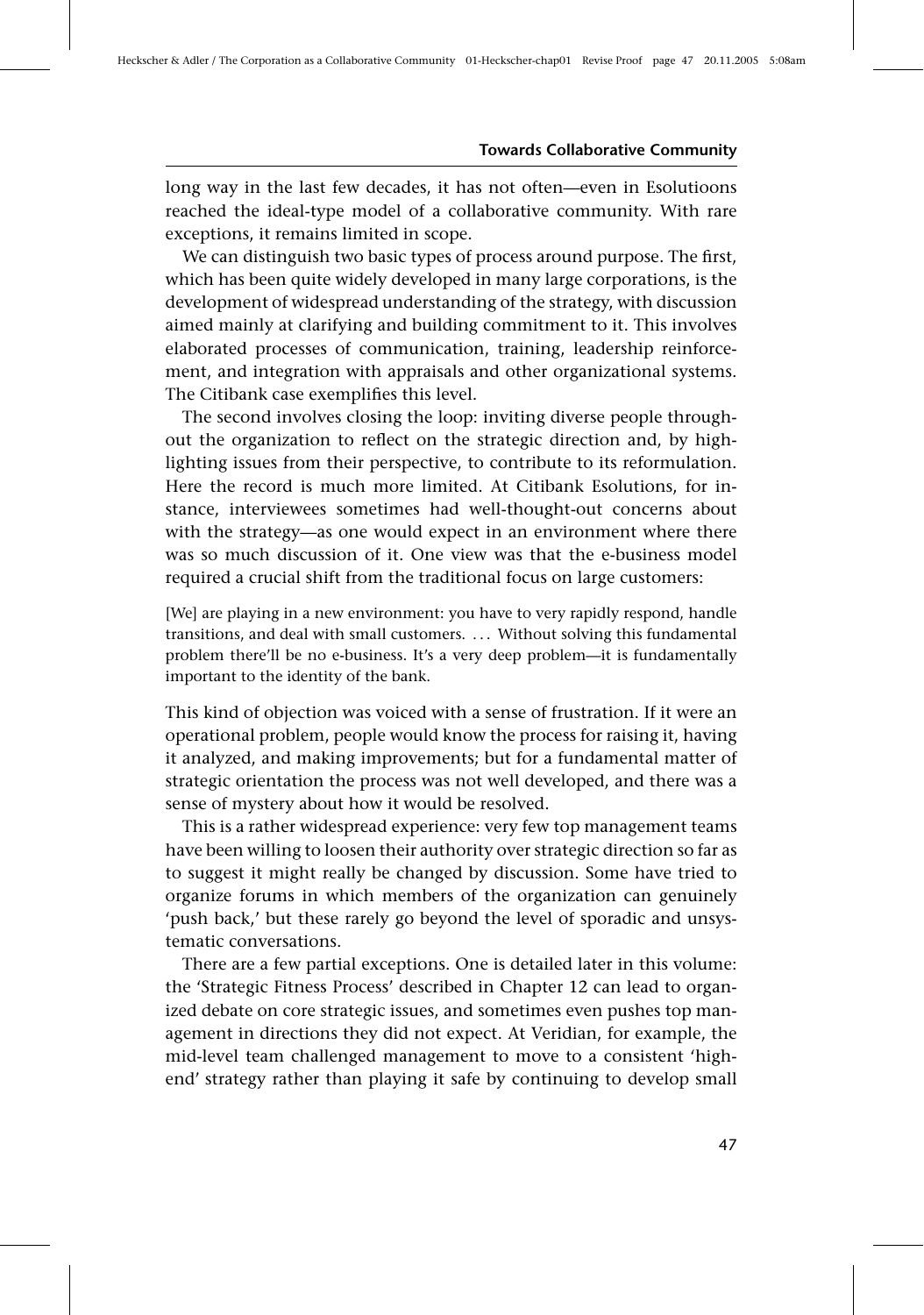projects that could be done within existing subunits. Another instance which should be mentioned is a recent effort by IBM in redefining its core values: CEO Sam Palmisano broke with the previous practice of sending down values from top management; he staged a 'values jam' in which all employees were invited to debate, with a systematic synthesis of the discussions as a major input to the final product.

Charles Sabel, later in this volume (Chapter 2), also points to prototypes of a process of 'disentrenching search' that go to the next step: not only providing an opening for real debate, but systematically encouraging the continual questioning of strategic goals—'applying the core principle of iterated co-design to the choice of strategy or goals itself.' Companies such as Cisco and Illinois Tool Works, and (remarkably) certain regulatory agencies such as the US Securities and Exchange Commission, have developed processes which force members regularly to justify their strategic choices against possible alternatives.

Such efforts have begun to develop a set of technologies and techniques—how to organize discussion, how to handle major disgreements, how to syntheize large numbers of inputs—that at least point the way towards a reliable process of value debate. How far they can go against the common resistance of leaders is an unresolved question. On the one hand these processes seem to result in a combination of flexibility and robustness that is hard to beat over time in the marketplace. On the other, the process of participative value discussion may push the limits of what is feasible within the constraints of a capitalist economy. We will return to these longer-term issues in the final section.

## Processes for coordinating work (value chains)

The shared purpose is meaningless without organized ways for people with different skills and competencies to contribute to it and to interact with each other. Traditional bureaucracies coordinated sequences of actions through pre-established standards and plans; formally, each part focused on its job and 'threw it over the wall' to the next. Inevitable problems were smoothed to a greater or lesser degree 'on the fly' through informal mechanisms of mutual adjustment.<sup>62</sup> These informal systems, however, are limited, functioning reliably only on a local scale. With growing knowledge intensity and solutions orientation, with the escalating intensity and scale of interdependence, companies have therefore sought to organize these lateral connections through formal analysis and coordination of the steps in the movement from raw material to final output—what has come to be called the 'value chain.'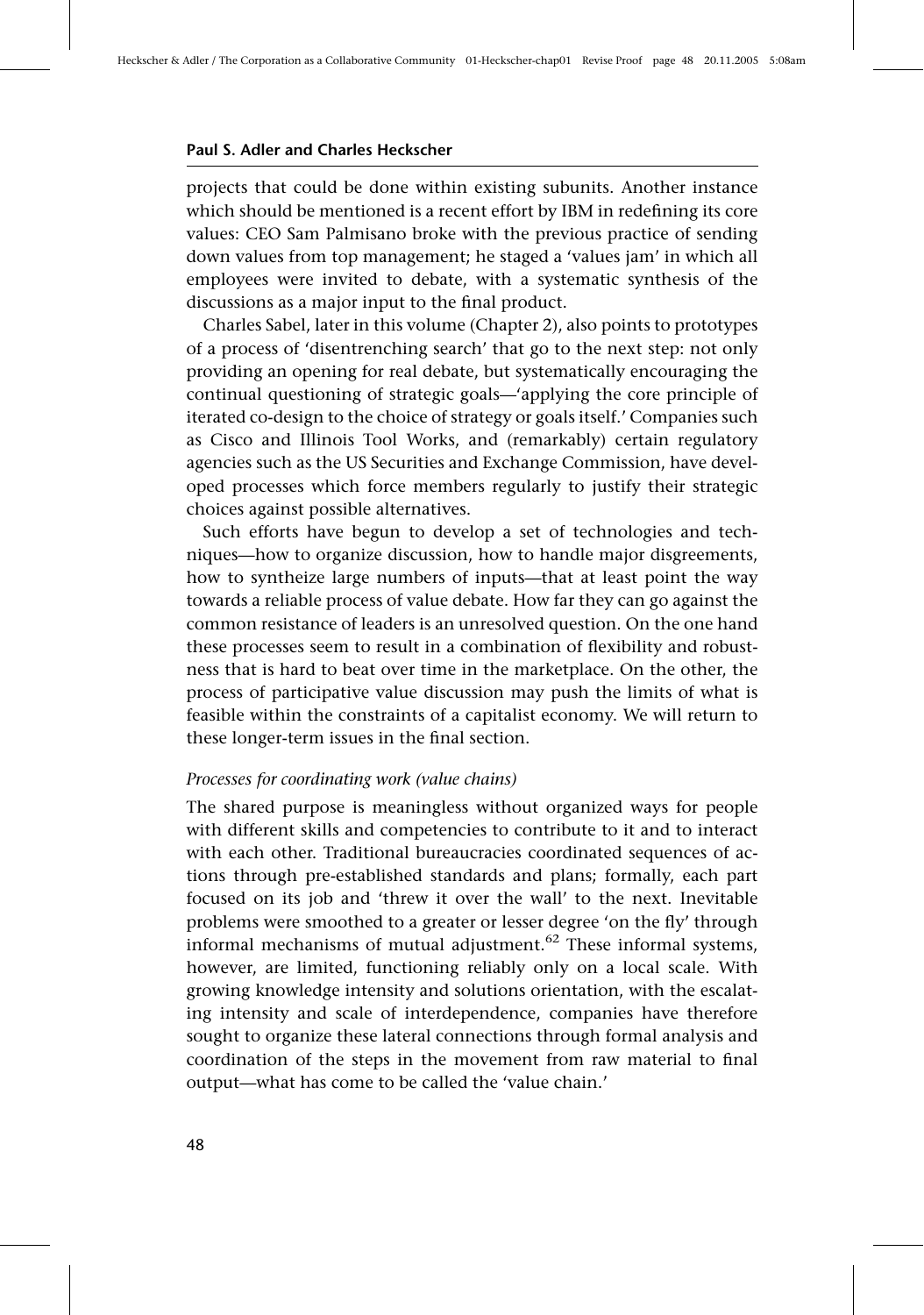This coordination has been based on a rapidly evolving set of systems and techniques for organizing collaborative discussions—that is to say, making it possible for people to exchange views and knowledge and to reach agreements on action without relying on a hierarchical superior. At the first level, such techniques of process management organize the functioning within small groups. Innovations have included techniques for consensual prioritization of goals and purposes of the group; procedures to encourage listening and understanding the diversity of views and knowledge (brainstorming being one key technique for this purpose), including criteria for bringing in new players as the core issues develop; methods of interactive research to build shared understanding of the emerging options; and decision rules for building agreement on courses of action.

The next level, which has evolved more recently, involves structuring interdependencies beyond the team, with other parts of the organization and environment—typically using the metaphor of a 'chain' of value moving towards the ultimate purpose or output of the organization. In the case of the Citibank Alliance group the value chain was sketched in the way shown in Fig. 1.1.

The next step is to elaborate the value chain in terms of the interdependencies to all the parts of the organization. The Citibank alliance group had a checklist of all the authorities and experts that are needed in shepherding the formation of a new relationship—lawyers, accountants, and so on. This was then 'mapped' into a sequence of connections and links needed to move the process forward (see Fig. 1.2).

To 'move fast' enough, key processes are continuously redefined and actively managed. Various teams and individuals have developed elaborate process maps for their own work, often looking to others for help and advice on the key steps. The alliance group's influence, as its leader points out, is based in part on being 'smart about process' in its particular area; those we interviewed outside the group say they go to the alliance team to



Fig. 1.1 Citibank Esolutions process map: key subprocesses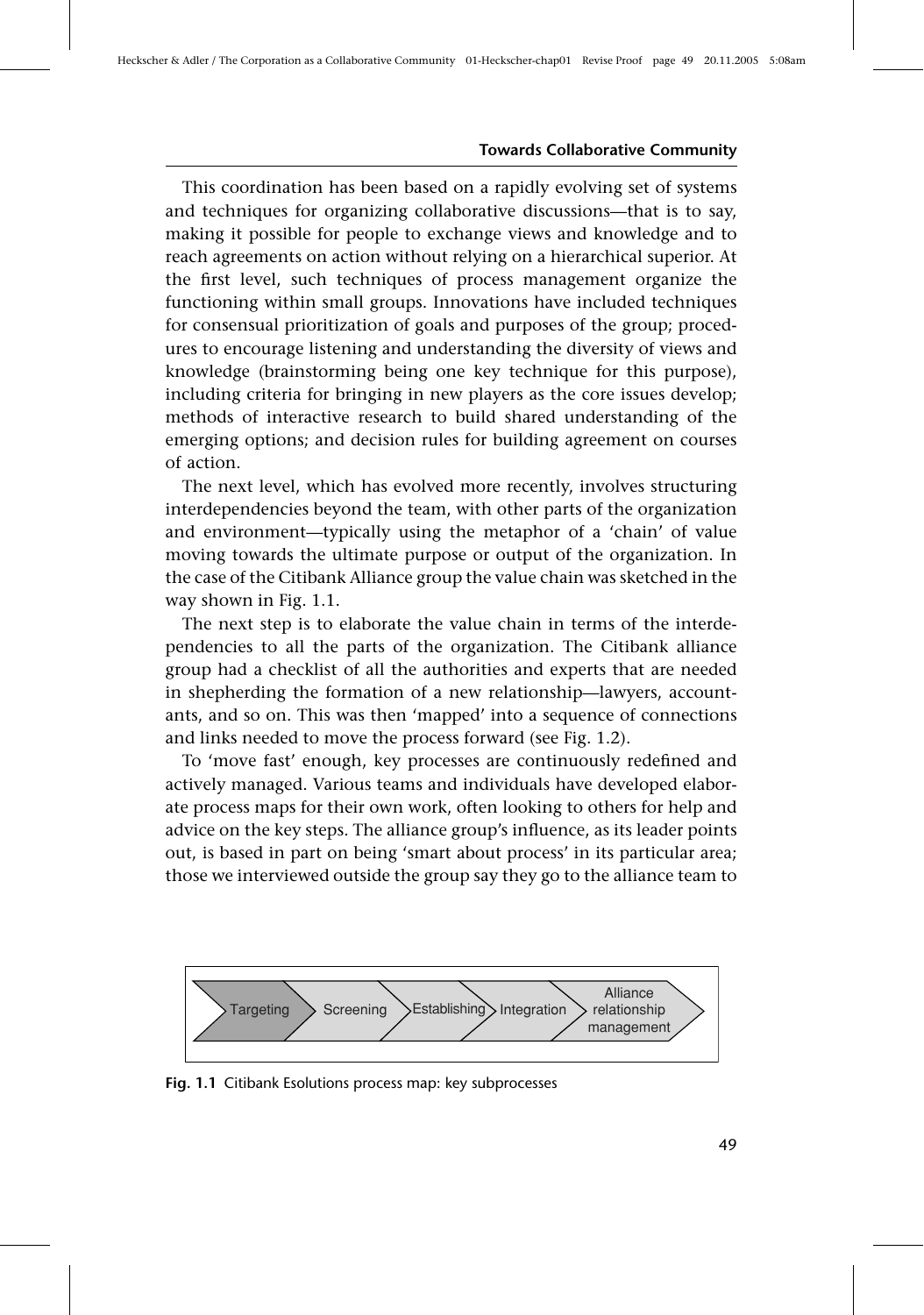



Fig. 1.2 Citibank Esolutions detailed process map for alliance screening

make sure they do not miss important steps in working out agreements with partners. In this approach process is a resource to be used, shared, and developed on an as-needed basis:

We document it on paper; when we make a change on it it gets communicated to everybody; everybody knows about it, we've had team meetings to discuss it; everyone understands their role. We did that twice—originally it was just me and a couple of other people; then when we split responsibilities from delivery and execution we had to redo the exercise.

A key quality of an interdependent process map is its horizontality: that is, it cuts across the divisions of the formal organization. Whereas the principle of hierarchy as reflected in the traditional bureaucracy resolves unforeseen issues in interdepartmental coordination by referring them upwards for decision making by hierarchical superiors, interdependent process management defines ways in which the peers in their respective departments can collaborate directly to resolve these issues. An investment banker may deal with a marketer in this process without necessarily going through their common boss, which would be a violation of a central principle of bureaucracy. Indeed, because the standard of contribution applies to everyone, even relations that cross vertical levels in the hierarchy have a spirit of peer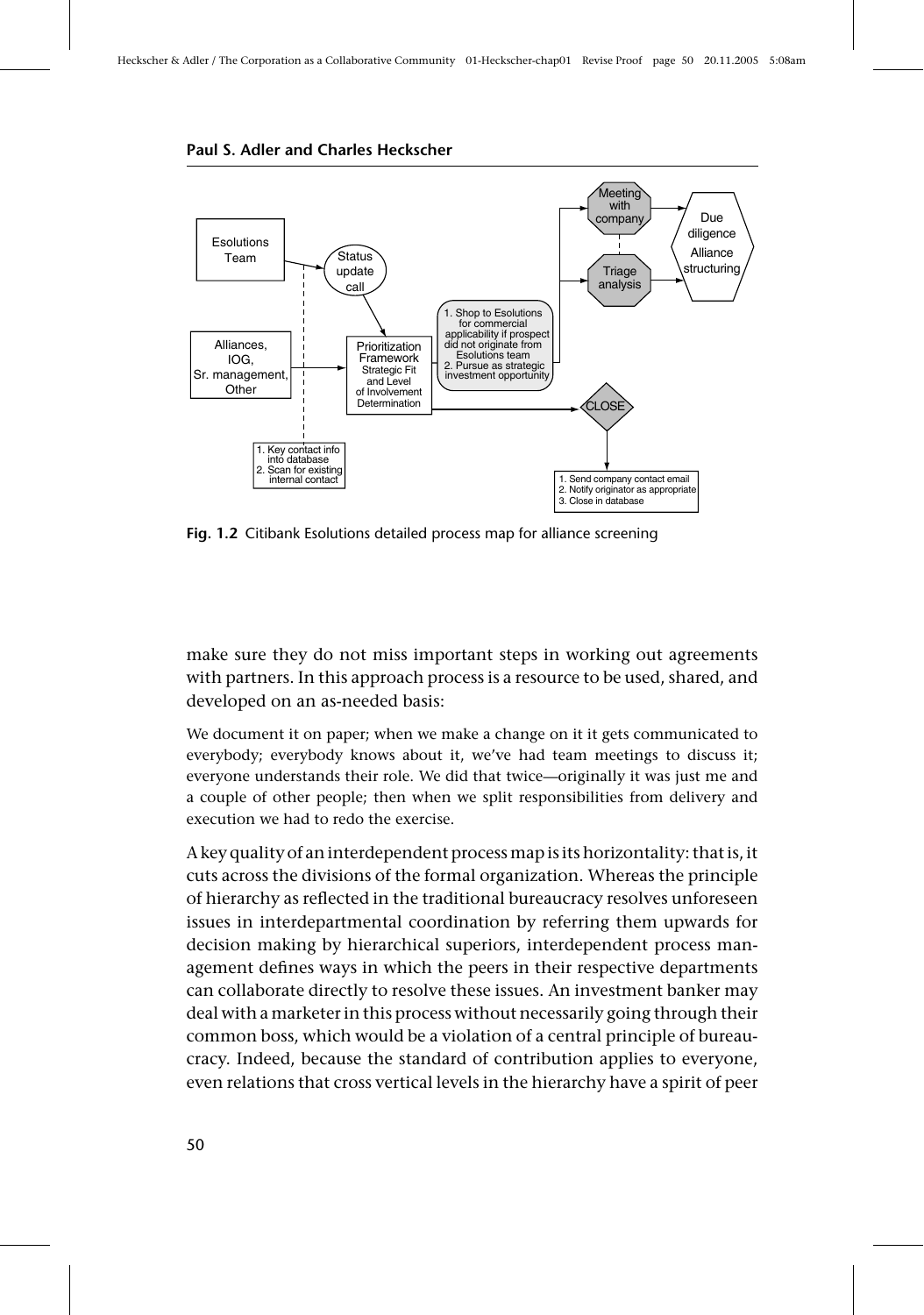dialogue within these processes: everyone has the right to speak at whatever level they can contribute, regardless of formal position.

The hierarchy does not disappear, of course, remaining central particularly in the allocation of resources. In order to ensure that processes remain aligned with overall missions, organizations typically define a set of roles that link the process structure with the formal hierarchy: Table 1.3 is an excerpt from one used at AT&T.

The principles underlying these interdependent processes can be derived from their essential purpose: they aim to respond to outside demands or to develop innovative ideas by combining specialized knowledge into larger patterns. In the terms just sketched, they are norms that facilitate contribution—in other words, that help to ensure that all can contribute to their maximum capacity. These processes therefore cannot rely on authority, which does not often enough correspond with the value of knowledge or the capacity to contribute to solutions; they must free up people to speak openly and to contribute fully. Overlaying the structure of authority, they seek to create conditions for the effective functioning of influence, which is based on the capacity to contribute to the collective effort.<sup>63</sup>

The monitoring of performance cannot be done only through the hierarchical superior, as in traditional bureaucracies, because in collaborative orders the boss does not have close enough knowledge of how his subordinates are performing in teams and task forces of which he is not a part. Thus peer assessment becomes increasingly central—not just peers in the abstract, but those with whom the person has worked and who are in a

|                   | Process champion Ensures process efforts are linked with overall business strategies and goals and<br>advocates process breakthrough initiatives for one or more of the thirteen<br>QMS (Quality Management System) processes |
|-------------------|-------------------------------------------------------------------------------------------------------------------------------------------------------------------------------------------------------------------------------|
| Process owner     | Provides process vision, commits to customers' primary requirements, and is<br>ultimately accountable for one or more of the QMS processes                                                                                    |
| Process leader    | Charts PMT (process management team) activity, manages funding process,<br>and interfaces with customers and suppliers                                                                                                        |
| PMT leader        | Leads effort to develop and implement initiatives to improve process capability<br>and achieve process results                                                                                                                |
| PMT member        | Analyzes and recommends improvements to the process                                                                                                                                                                           |
| Support manager   | Manages the executing of current process and implements process<br>improvements to achieve process results                                                                                                                    |
| Process associate | Executes current process and implements process improvements to achieve<br>process results                                                                                                                                    |

|  |  |  | <b>Table 1.3. Process-Centric Roles and Responsibilities</b> |  |  |  |
|--|--|--|--------------------------------------------------------------|--|--|--|
|--|--|--|--------------------------------------------------------------|--|--|--|

Source: AT&T Total Quality Management materials, 1995.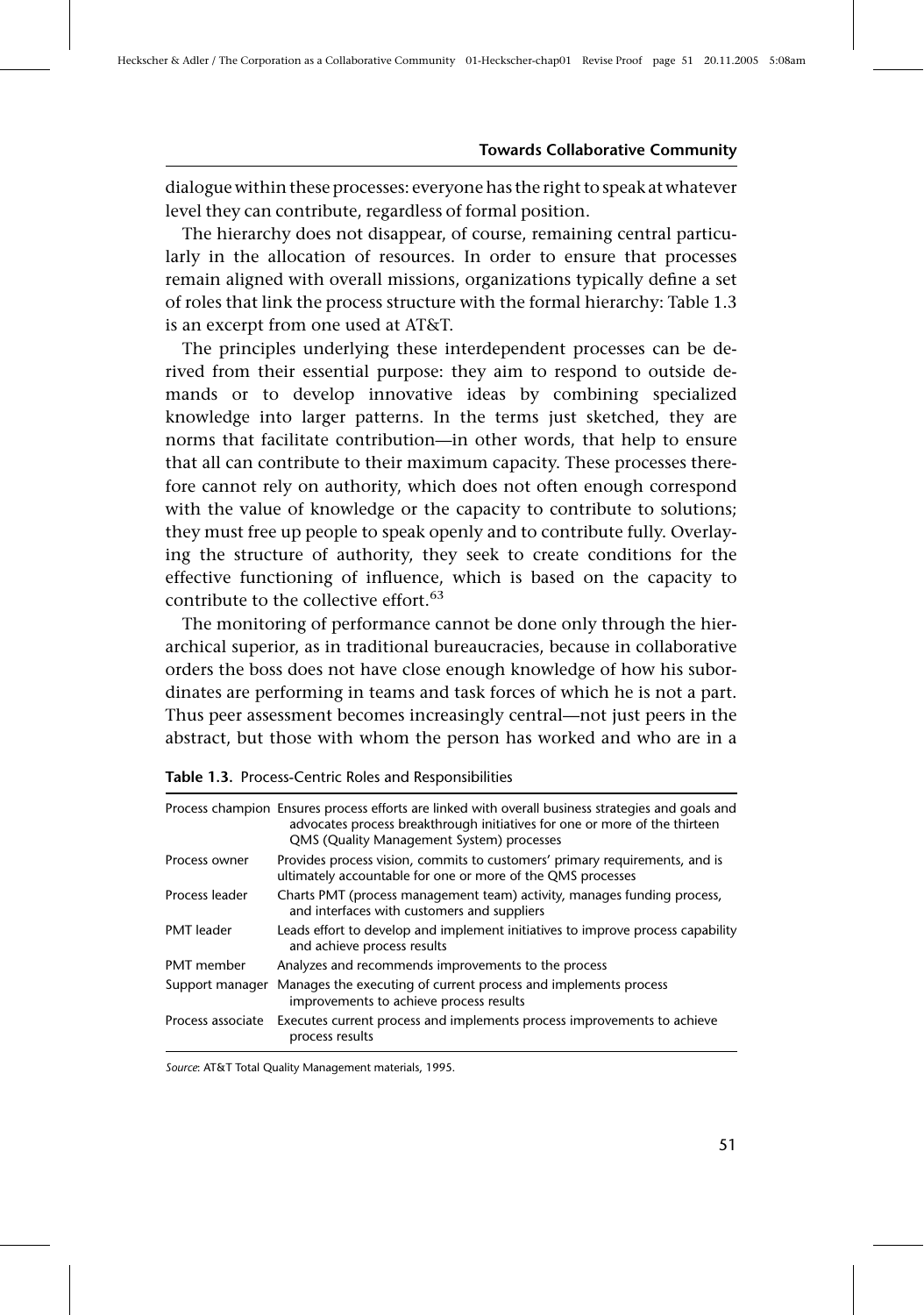direct position to judge how well he has contributed and managed commitments. 'Three hundred and sixty-degree' appraisal processes are therefore spreading rapidly. They encounter the usual obstacles: those with a bureaucratic ethic resist such spreading of information or distort it with subterranean politics. Nevertheless, there is growing evidence of its effectiveness in high-flexibility environments.<sup>64</sup>

A central issue is that performance goals are no longer neatly ordered through the hierarchical structure, but may often conflict. In a bureaucracy it is always clear, or should be, who is 'the boss' for any given situation; in a collaborative order people may be working on multiple tasks and initiatives with multiple accountabilities, and they frequently find themselves in situations where they are pulled in several directions at once. The ability to manage these tensions is one of the key capabilities required of individuals.

In recent years interactive process management has become an increasingly elaborated and technical matter (for further elaboration, see Chapters 2 and 5). This shift to flexible teamwork and collaboration does not mean the abandonment of bureaucratic hierarchy, but rather its combination with community.

[Do people feel frustrated by the growth of controls?] There's no frustration—it makes sense, it's not bureaucratic and controlling, it's normal good business . . . It does not mean now that the people who do have a lot of good ideas get stepped on. The only people who are uncomfortable are those who don't understand the business well enough to spot new opportunities. (Citibank)

A final level in process management is the ability to gather experiences into systematic learning. There has been much recent writing on the concept of a 'learning organization,' and considerable elaboration of mechanisms of review. Adler's chapter describes formalized process development in software coding. Charles Sabel, later in this volume, cites examples such as NUMMI and Cisco, which establish clear benchmarks and regularly revisit the success of the strategy in relation to those benchmarks, bringing together the experience of all the relevant actors. In some settings, particularly manufacturing operations where production goals are clear, these techniques have been developed to a high level of detail and reliability.

There has been less practical progress in more complicated areas and higher-level processes, where goals are fluid and multidimensional. A number of companies, including GE, Coca-Cola, Cigna, Hewlett-Packard, Monsanto, and Young & Rubican, have established a new position of 'chief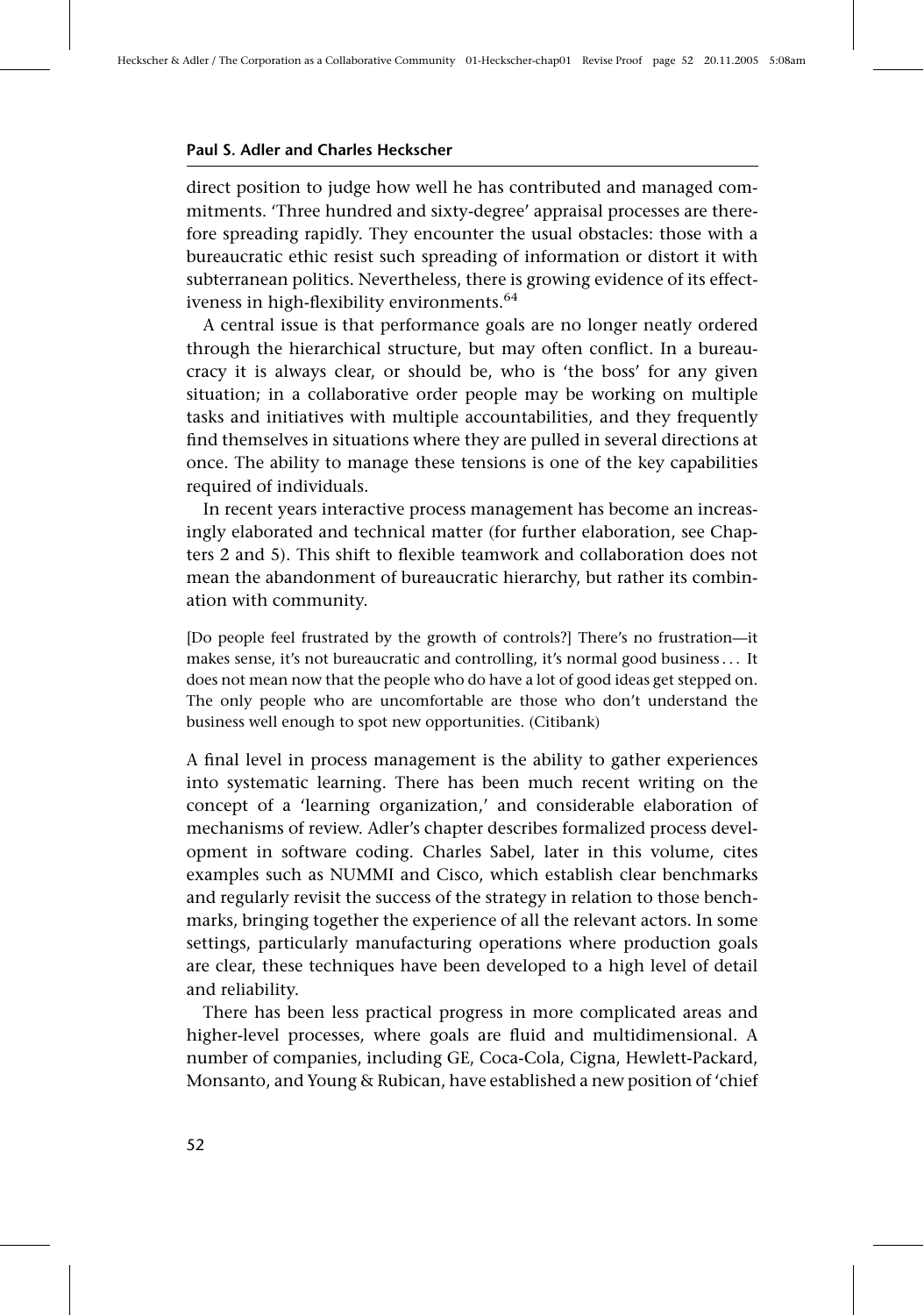learning officer' who is supposed to coordinate the flow of knowledge so as to draw out the key learnings for the organization. Our anecdotal evidence suggests that this has so far rarely developed beyond the level of ad hoc interventions to the level of systematic and effective organizational reviews.

## Linking purpose and process: understanding and commitment

In order for diverse parts of the knowledge-intensive, solutions-oriented organization to work together they must understand each other.<sup>65</sup> The Mod IV case above illustrates the lack of understanding between functions like marketing and engineering in traditional bureaucracies—and the resulting difficulty of collaboration. In order to work effectively together the two functions must each believe the other has a contribution to make to their shared project: an engineer must understand why a simple focus on quality may be limited and why marketers' analyses of customer segments may help in achieving their shared goals.

Traditional cultures, including the corporate culture of loyalty, block such understanding: they are marked by jokes and rituals that express each group's sense of itself and denigrate outsiders as crazy or weird or bad. Collaborative relations have to overcome such stereotypes. But there is always resistance to such understanding because within traditional communities understanding is the same as commitment: understanding others in effect means one has to agree with them and to become one with them. A key aspect of collaborative community is that one can understand without committing—that one can take the perspective of others and gain a sense of their motivation without bonding to them and 'joining' them in a moral unity.

Interdependent process management thus involves deliberate mechanisms of understanding, and, distinct from those, mechanisms of commitment. A first step in process-based trust is to help participants to grasp the logic and sympathize with the feelings of other actors by putting them 'in their shoes.' This may involve listening exercises, informal retreats, and shared educational experiences<sup>66</sup>—all techniques which have spread widely in the last few decades.

The problem of commitment has more recently moved to the foreground. In a collaborative community commitments and their enforcement are neither part of the informal culture nor automatically linked to the hierarchy: they must be deliberately agreed to. Thus an important element of process management is the articulation of what people have agreed to do, and the specification of ways to make sure they do it. At a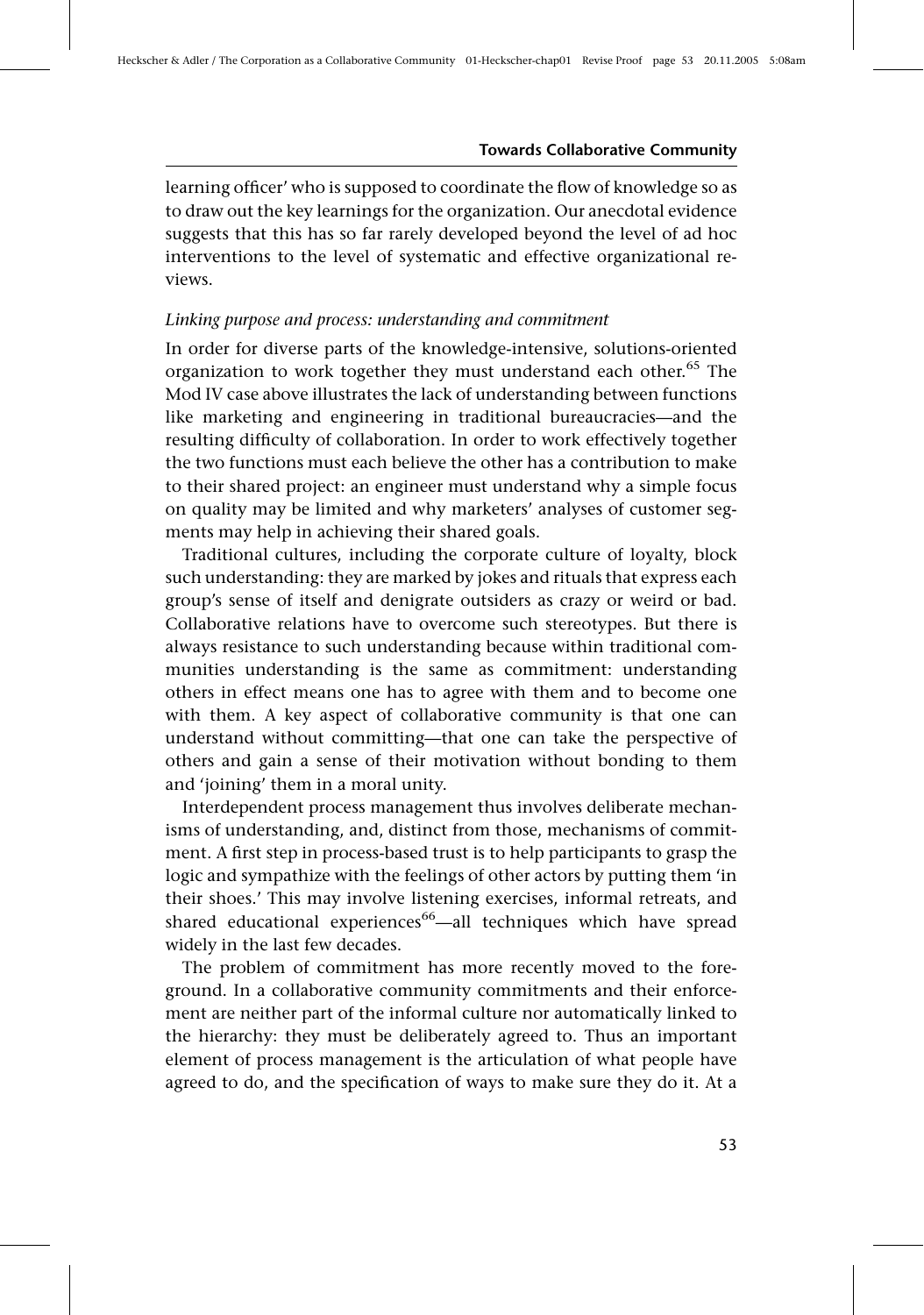larger scale companies are still wrestling with the commitment problem, as illustrated by Citibank's experience. They developed a complex computer-based system called COMPASS which was intended to allow people from different parts of the organization to come together around strategic priorities and to record commitments in such a way that they could be monitored. There is considerable resistance to engaging in these recorded agreements, however, much of which derives from lack of trust between divisions: people still anchored in the bureaucratic culture are resistant to putting so much information into the public domain accessible to people outside their local units. IBM's elaborate 'commitment management system' has faced similar resistance. In both instances, however, there is a general sense of the need for some such process tool to enable people to trust the work of others in cross-unit initiatives, and in both cases development is continuing.

## SOCIAL CHARACTER: THE INTERDEPENDENT SOCIAL SELF

Community requires the internalization of motives in a stable self, because only if one can grasp others' motivational patterns can one have confidence in how they will act in the future. Thus character is always central in the generation of trust. Social character is the core aspects of character produced within social groups, through common socialization mechanisms, that enable people to count on the fact that others will react predictably.67

The shift to modernity created a crisis for personality: the requirement of a high level of independence and personal consistency. Enormous social changes were needed to establish this kind of personality as a dominant type. E. P. Thompson showed the work that had to be done in the eighteenth century to instill 'modern' orientations of punctuality and responsibility in recalcitrant peasants, without which the emerging factories regime could not have succeeded.<sup>68</sup> The current emergence of a new ethic is today creating new strains, because it demands the ability to interact in multiple communities and to adapt to competing demands of interdependence.

Social character involves two major aspects of personality. Durkheim and Freud, among others, focused on the superego—the internalization of social values in individual motivations, so that people want to realize social values and feel guilty if they don't. This anchoring of values in personal motivations is essential to the stability of social orders: we can trust others in large part because they have more than a calculating relation to shared values. The second aspect, which is the focus of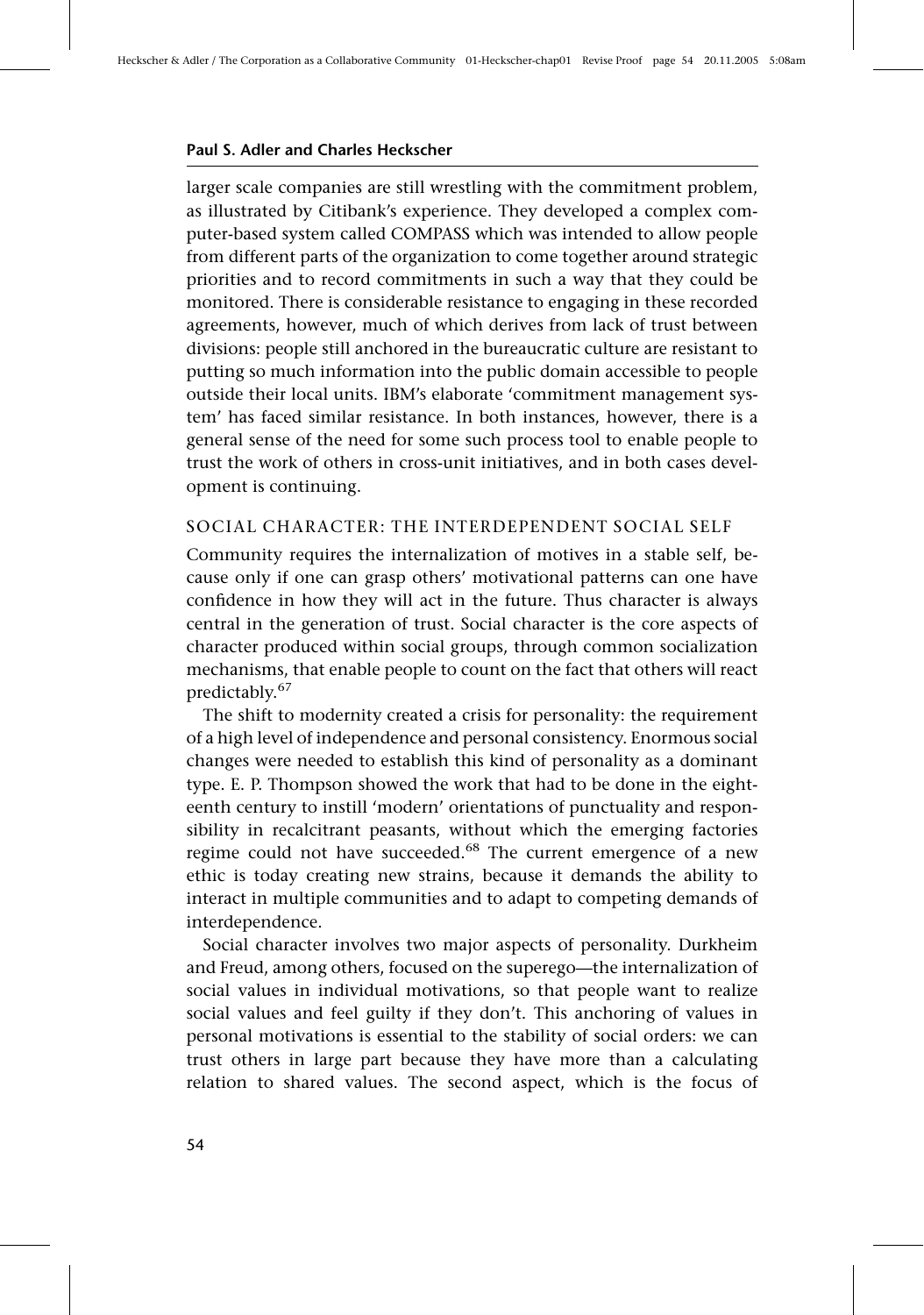ego-psychology, involves the ways in which social identities are integrated into a coherent sense of 'self.' Someone with a strong ego can maintain consistency and stability in multiple groups and can deal with the tension and uncertainty of competing demands. Failure to act appropriately in a group leads to emotions not of guilt but of loss of self-esteem and embarrassment.

In a traditional community, proper behavior is a direct function of status position. The effect of Gesellschaft-oriented modernity is to liberate the person from the social order: 'in the formal psychological sense of the term,' says Weber, 'it tried to make [man] into a personality.'<sup>69</sup> It did this in the first instance by insisting on a direct connection between the individual and God, so that right behavior was defined and motivated by the individual's relation to a personal deity. Eventually, as Weber showed, it evolved into an expectation of instrumentally rational discipline: people could differ in their wants but they could relate to each other based on this common expectation of instrumental rationality.

The collaborative community demands more: it demands not only that a person be an individual, but that she draw on that individuality to make distinct contributions in multiple social projects and settings. It is not enough to be unique; uniqueness has value only in terms of its relations. Thus it requires a personality that has internalized an ethic of contribution and that is able to relate that to multiple identities in various groups.

This is a difficult balancing act, as can be seen by the common laments in modern literature and social science about anomie, depression, and loss of self-respect. A classic failure of this kind of personality is a loss of internal coherence—the kind of glad-handing, sociable, but empty and amoral type popularized in The Music Man or Death of a Salesman. These types have neither a superego sense of what they think is valuable, nor a sense of integration among their social relations: they can take any identity and behave without guilt or embarrassment in any way that the immediate situation demands. The line is thin, as Arthur Miller illustrated, between such seemingly irrepressible sociability and the disintegration of the person—with suicide as the ultimate marker.<sup>70</sup>

Our understanding of these linkages between social structure and personality is informed by the pragmatists'—Mead, Dewey, Cooley, et al. discussion of the 'social self.<sup> $71$ </sup> On the pragmatist view, the self is fundamentally—constitutively—social, shaped by the individual's set of social interactions, and the inner sense of self-identity is forged in this interaction. Mead defined three basic types of social self which correspond closely to the three types of community we have sketched. In traditional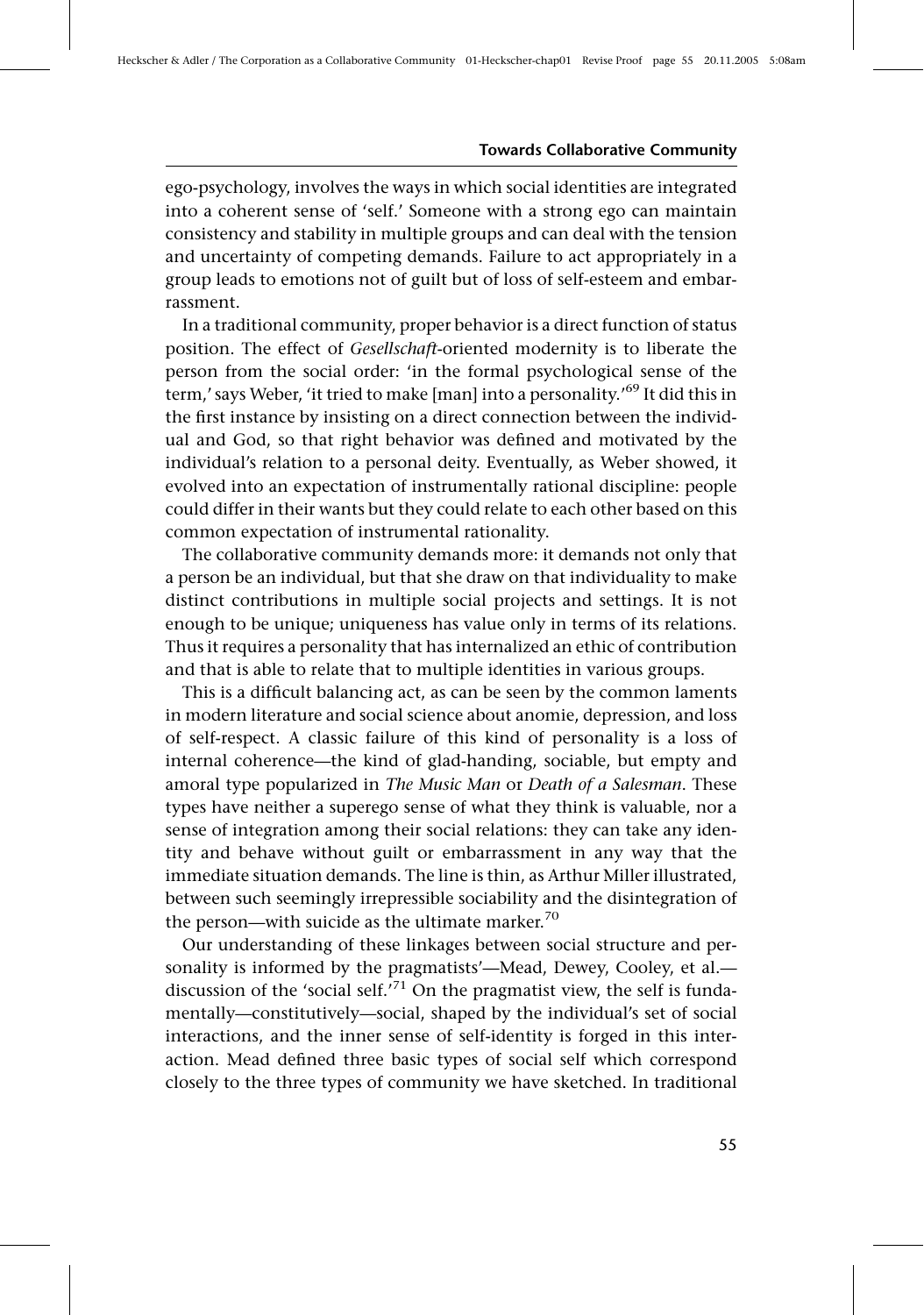societies, the social self was generated by uniting a social group through hostility to some outside group, and by subsuming individuals under preordained social statuses. In modern society, the social self derives primarily from a competitive battle with people within the social group. And he suggested, as early as 1918, the need for a third type of social self in advanced societies, one in which the assertion of self is in effect bounded and turned from aggressiveness towards the kind of collaborative social construction of the kind we have discussed.

Mead did not name these types; we can label them in a manner consistent with the terminology we have been using: dependent, independent, and interdependent social selves. The first is defined by social status and driven primarily by a sense of honor and shame; the second asserts autonomy and uniqueness and is driven primarily by feelings of guilt.<sup>72</sup> As for the third—what kind of self is needed to function effectively in a collaborative social order? Mead sketched it abstractly:

The test of success of this self lies in the change and construction of the social conditions which make the self possible, not in the conquest and elimination of other selves. His emotions are not those of mass consciousness dependent upon suppressed individualities, but arise out of the cumulative interest of varied undertakings converging upon a common problem of social reconstruction. (1918: 602)

To put it another way, this kind of self presents itself not in terms of its social status, nor as an independent and abstract 'individual'; people present themselves as interdependent with others, and are motivated to maintain and develop those relations.

What this means in a setting like the corporation is that people feel emotionally connected to the shared purpose; pride and self-valuation result from contributing to that purpose. This can be distinguished on one side from loyalists' attachment to the organization as such, and their pride in 'being part of' a powerful firm; and on the other from the individualist protestations of free agents who claim no emotional connection to the group and take pride only in their own accomplishments and rewards. In the case of Citibank e-commerce, which we use here as an (imperfect) example of collaborative community, we find people regularly saying things like: 'It's not about me succeeding or failing, it's about the multiple teams doing that' and 'In order to make the kind of thing we're working on happen, you can't do it by yourself; you have to work and play well with others or you won't get anything done.'

The interviewees in Citibank Esolutions frequently distinguished themselves sharply on several dimensions from what they called 'bureaucratic'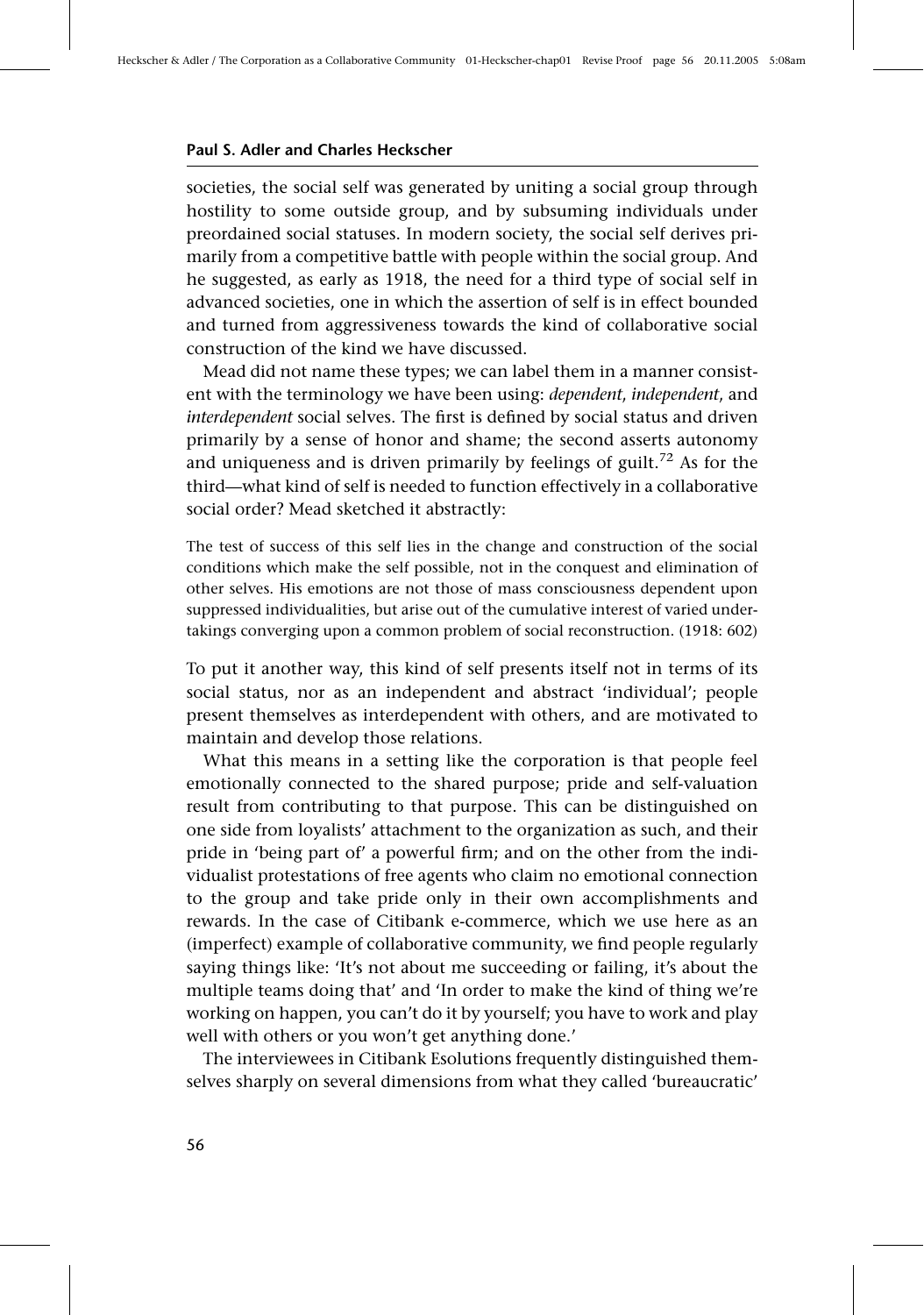types. One was in their willingness to engage in debate and to embrace disagreement and conflict:

Some people are just content with just managing their piece of turf and don't want anyone mucking around in it. ... [You want] someone who would be open to criticism or suggestions as opposed to someone who would get defensive, be scared by people meddling around.

Another important and recurring theme was that they did not seek to establish and protect an organizational position. Their sense of what they were about had to do with whether they made something happen, not whether they established a position of power. They spoke with scorn of 'empire builders' and those who 'are just content with just managing their piece of turf and don't want anyone mucking around in it.' When they spoke of the leader of the alliance group, by contrast, several people elaborated on the theme: 'He's a big influence player—he doesn't want to build an empire, doesn't want a large team.' One of those working with him had no formal organizational ties of accountability, but pitched in for other reasons: '... as far as I understand [the alliance leader] doesn't input into my performance evaluation. I don't have input into his evaluation either. I put time into this because I believe it is important to fulfill our goal of becoming the global leader of e-solutions.' In this interview the passion and detailed ideas this person expressed about how to develop the e-solutions approach made clear why he spent energy on an area which did not build his own organizational power.

In order to operate effectively in such an environment, they stressed, it was essential to be far more open about information and competencies than is usual in bureaucratic environments, especially with peers. The primary reward they sought was not a consolidation of their position, but a recognition of their ability to contribute: 'My approach is to be transparent with the peers about the value you are bringing. . . . If you've generated enough value recognition will come, people understand where the value is being generated.'

This sense of worth from contribution as opposed to position is novel enough that it is often hard even for its proponents to express as can be seen in the struggle of this person to define the basis for his approach:

Its important that the people you're talking to are open, and you not be overbearing and say here's how you have to do things. It stems from security, being comfortable with your position—and I don't mean position from an organizational perspective, I mean it more that you don't feel that someone's going to come in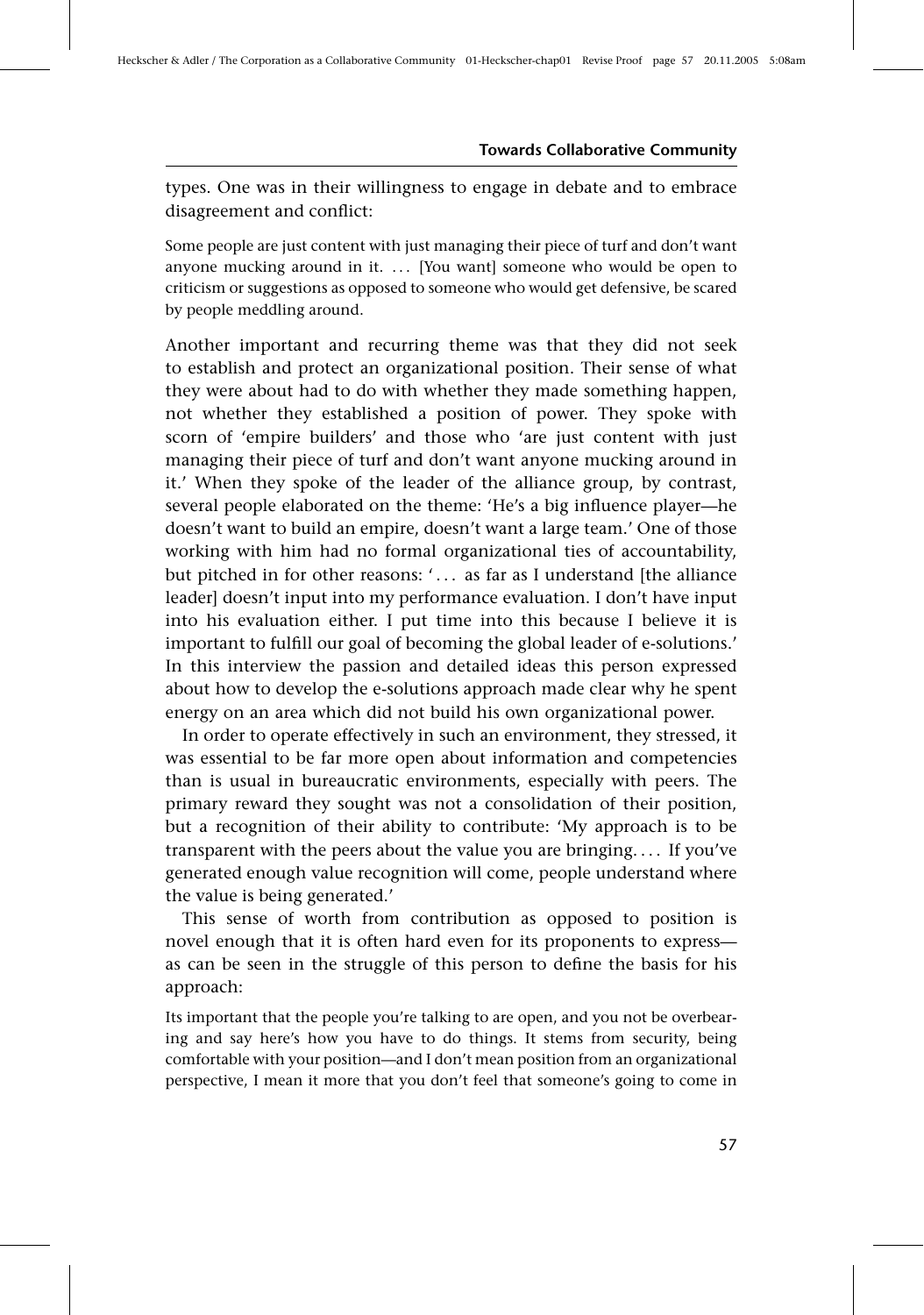and ... [pause] I'm trying to make a distinction between hierarchy and feeling comfortable that you know what you're doing.

Competence in this framework is not a matter of doing well in a position; you 'know what you're doing' not in the sense of executing a defined expertise or doing a defined job, but in the sense of being able to make a difference on the collective task.

This sense of self centrally involves another theme stressed by Mead: the ability to role-take with a wide variety of others. The traditional bureaucratic character type manages to reduce interaction with, and the need for understanding of, those who are different by on the one hand emphasizing conformity, and on the other building walls around different positions. The collaborative sense of self, by contrast, requires constant interaction, taking responsibility for the collective outcome rather than just for doing a job, and it therefore requires the ability to grasp the distinctive contributions that different types can make to a shared project. Individuals need a capacity to 'see it from the other's point of view'—far more than in either traditional or modern forms of community. The language for this at Citibank is consistent: people talk about analyzing value for others in building collaborative efforts:

I quickly brought my team together and said, 'Here's our chance to make a difference in the institution.' One-on-one I figured out what was in it for each of them; and I did a grid for myself . . . on where the conflicts were. So in every meeting I made sure there was something important for every person.

#### And another:

I sat down in office and made a war map on the wall about who I needed to get involved within Citibank. I outlined under each of them what the alliance would bring to them: to a senior guy it will bring market share or revenue; for lower levels it should bring learning opportunities that could be added to their resume; and so on.

Finally, as can be seen in some of these quotes, the interdependent, interactive sense of self is comfortable with a relatively unstructured process involving a great deal of negotiation; in contrast, the bureaucratic character tends to seek authoritative rules and procedures and to avoid such fluid situations where responsibility is blurred.

We are cognizant of an important debate concerning how deeply identity is grounded, and thus how easily it can be changed. One view is that it can change quickly with social expectations; another is that it is grounded in personality dynamics set in childhood. We have observed in our own research people who seem to 'get it' rather quickly on moving from a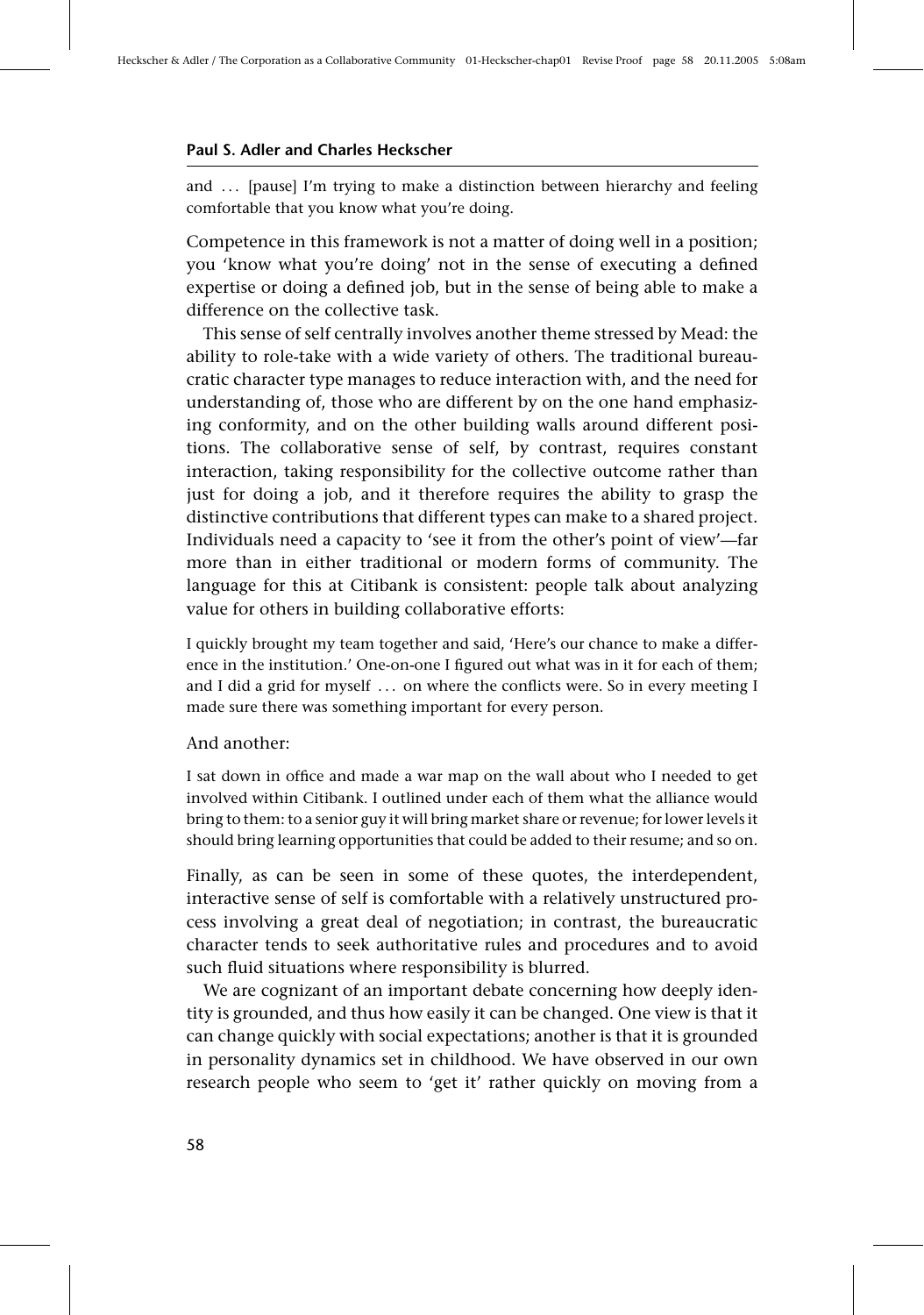traditional to a collaborative environment; on the other hand, there are some who remain unable to adapt to the new culture even after considerable efforts. Adler's chapter describes some 'conversion' experiences among previously highly individualistic software developers, but that study also indicates that some developers cannot adapt to the more interdependent process.

Michael Maccoby's chapter makes an argument that the interactive sense of self is a matter of character, and that its spread in the last decades is connected to the transformation of early socialization, especially the decline in stable traditional families, which creates from a very early age increased capability to view events from multiple perspectives and to negotiate among them. This pattern is then developed through schooling and other socializing agents through a lifelong series of stages. If this is right, then the full development of the collaborative community will be a slow business. Certainly the progress made in almost a century since Mead's outline has been very incomplete, and the traditional bureaucratic patterns of self remain strong. The high level of tension and mutual mistrust between those who hold to traditional ethics and those who have internalized a collaborative ethic is evidence of the magnitude of the change, and also suggests that it may take generations for stable trusting community to be possible on the basis of contribution.

# COLLABORATIVE COMMUNITIES, HIERARCHIES, AND MARKETS

Collaborative community often appears in the research and business literature in the guise of 'network relations' and is often treated as opposed to hierarchy and formal systems in general. Networks are frequently analyzed in terms of purely associational and voluntary relations, and collaboration is treated in terms of breaking free from the organizational hierarchy. This view appears in practice as well as in theory: many managers, like the division head in the Mod IV case described above, feel that if they want to foster collaboration they must abandon their tools of power and position, and they retreat into a passive position of 'letting people work it out.'

Yet this simple opposition is untenable in both theory and practice. Whenever a group is focused on shared instrumental activity (rather than mere coexistence or expressive activity), effective authority is essential to success—to define direction, to allocate resources, and to resolve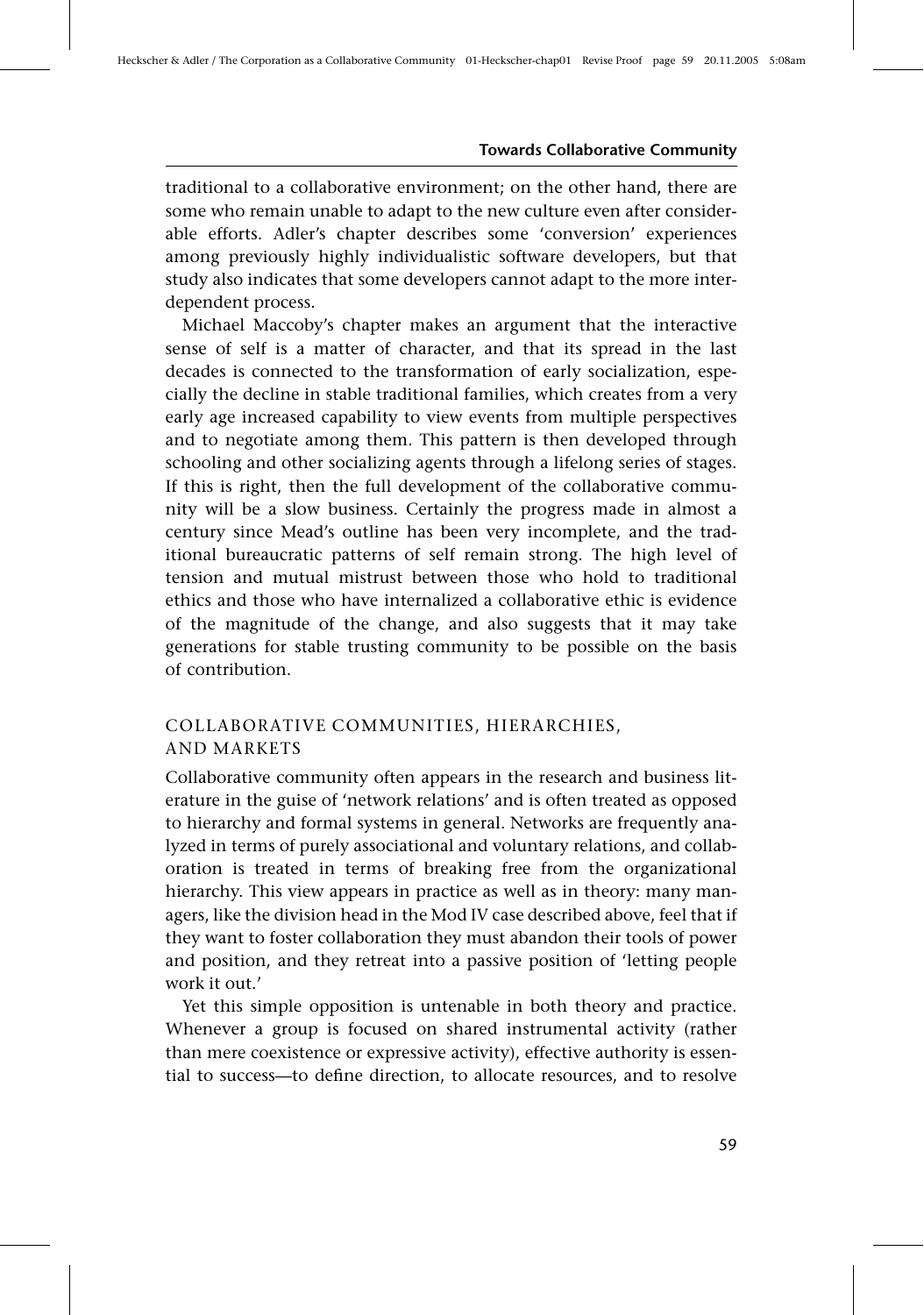disputes. Without it communal groups inevitably fall victim to faction the splitting of groups that do not agree with each other or who want to maintain their autonomy—and to inefficiencies resulting from the inability to make decisions that involve conflict among members.<sup>73</sup>

In reality hierarchy and collaborative community are combined in a wide spectrum of patterns. The history of science provides the broadest range of examples. The scientific community is highly collaborative in the sense we have discussed: the primary value is contribution to the common enterprise; there is an increasingly elaborated web of process rules that assure the integrity of the method and effective interaction among related projects; and there are thorough socialization processes to ensure that these values and norms are internalized and understood by all members. For the most part science involves hierarchy only in the definition and certification of educational requirements, and the long socialization of postgraduate education is the main mechanism of control. But wherever science becomes focused on the pursuit of complex projects it adopts a more strongly hierarchical form—without necessarily undermining the essential communal mechanisms. Large-scale research is generally performed in laboratories with very strong leaders and status orders. This is also the result when social pressures develop for targeted scientific efforts—the atomic bomb being a prototypical case. In more recent times government funding agencies have become a mechanism of centralized control to steer scientific research in particular directions, funding large laboratories.

Another current and highly relevant illustration is the open-source software movement, which is often portrayed by its advocates as the communal opposite of the hierarchical Microsoft approach to coding. The actual experience of open source, however, is more complicated: the need for disciplined coordination in complex projects has led to the introduction of mechanisms of authority, sometimes masked. Its most visible successes—Linux and Apache—have been strongly coordinated by central mechanisms: Linus Torvalds as benevolent despot in the case of Linux, a formalized committee in the case of Apache.<sup>74</sup>

On the other hand, it is also evident that hierarchy can interfere with the development of collaborative community. The expectation of deference built into traditional bureaucratic organization is a continual obstacle to collaboration; thus any assertion of power by those higher in the organization is likely to trigger these deeply ingrained expectations. The widespread experience of those who have tried to sponsor participation in corporations is, contrary to the hopes of radical reformers, that lower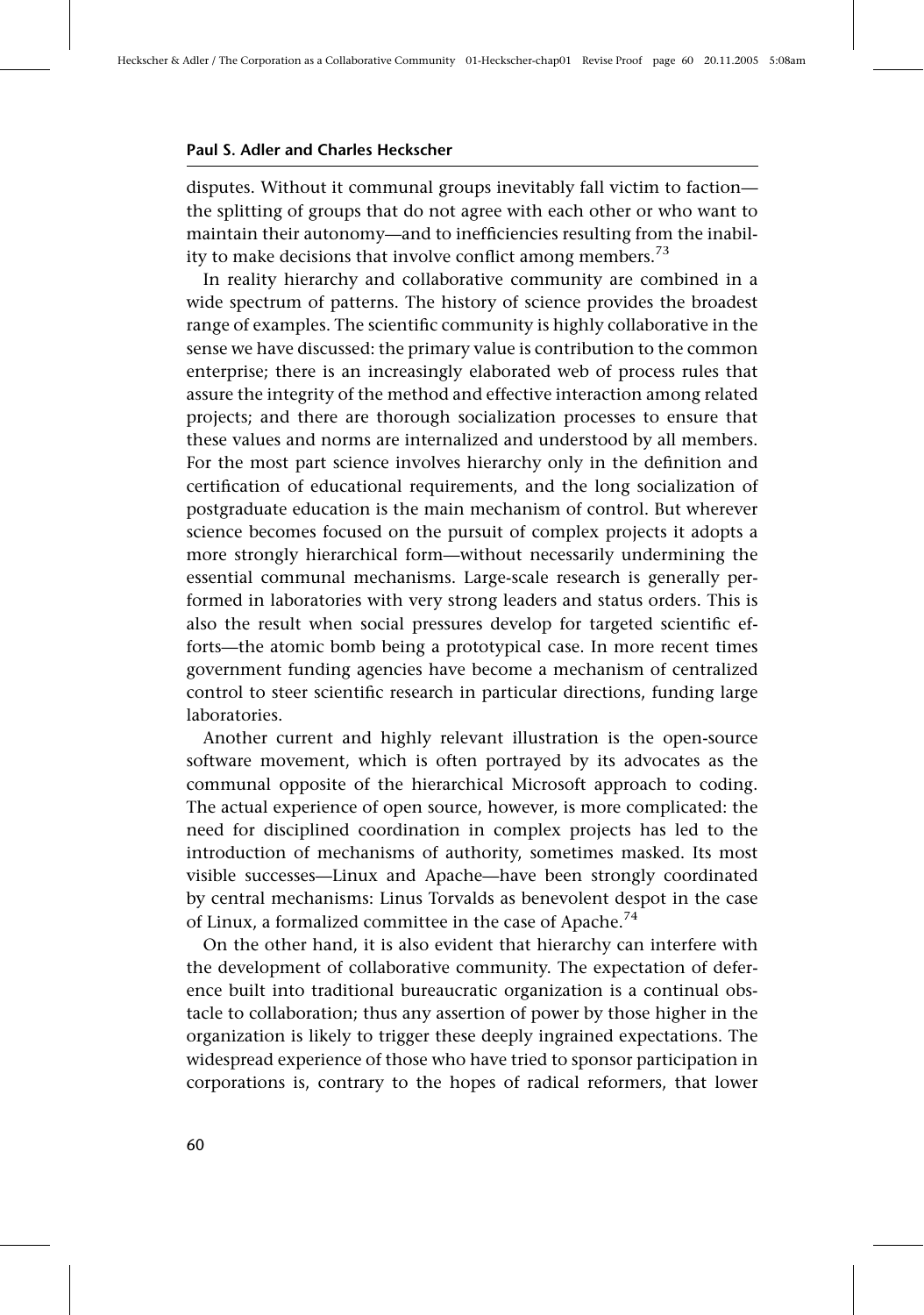levels tend to be very cautious about pushing the limits of their familiar patterns and of challenging their leaders, even when they are strongly encouraged to do so.<sup>75</sup>

In short, community and authority are not mutually exclusive; they can and do need to fit together. The form of authority is closely related to the values of the community in which it operates. It can sustain itself only when it fits within these communal definitions of legitimacy. In traditional systems authority is justified on the basis of eternal order—'the way things have always been done. In bureaucratic systems, as Weber showed, it is justified on the basis of legal rationality—its instrumental effectiveness a sanction from above. In a collaborative system, similarly, authority is justified on the basis of the value of contribution. Authority is frequently essential to the attainment of shared purpose. As long as the members of the community believe that it is playing this essential role, authority is compatible with the collaborative community. Conflict develops when it is used in the pursuit of purposes not shared by the community, or in ways seen by many as harming that purpose.

In practice, this means that authority in a collaborative order has to involve more engagement and dialogue than in other orders: whereas a bureaucratic leader can refer to abstract principles of rationality and a traditional leader can refer to eternal laws, the collaborative leader has to justify decisions in terms of helping the concrete community to work effectively. The exercise of authority in collaborative corporations therefore looks different from that in traditional bureaucracies:

. Allocating resources. In organizations like Citibank e-commerce, individuals may create networks to pursue an opportunity and cobble together resources for a while from their own banks of time and money; at a certain point they need to get others with broader control over resources to agree that the course is worth pursuing. This is not just a single boss, as it typically is in a bureaucracy, but generally consists of some sort of 'review team' that involves multiple parts of the organization. In one documented case at IBM, the CEO indicated his general support for a team that had been developing internet opportunities on their own hook, but he did not simply 'grant' them a pot of resources to work with or set them up as a new division. Instead, his approval served more indirectly to help their negotiations with division and other leaders who held needed resources.76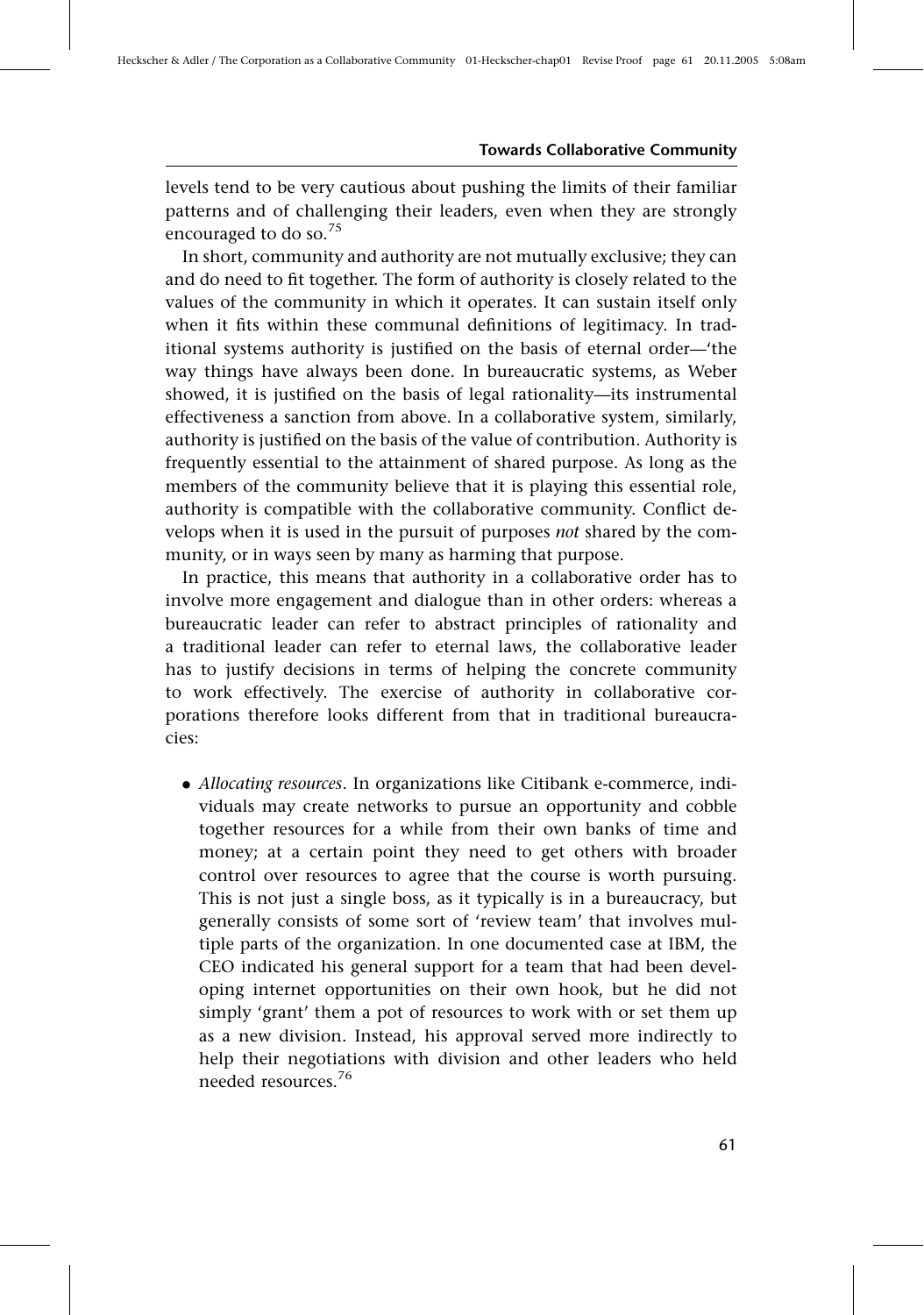- . Performance appraisals. Reputational feedback from coworkers, as discussed above, is crucial to process-based trust; but in a firm this cannot work entirely by the 'pure' collaborative method of gradually isolating those who do not contribute, moving them towards the margins of the group. At some point efficiency demands that decisions be made about firing or reassigning those who do not perform; peer networks are notoriously bad at such decisions. The balance struck at Citi and other organizations we have studied takes this form: formal bosses no longer function as in the past as the main assigners and monitors of tasks to 'their' people, nor are they the primary appraisers. Instead, they are the coordinators of a multisource appraisal system, gathering the data from coworkers, partners, and customers; feeding it back in a structured way; and making decisions about what to do in cases of problems.
- . Conflict resolution. Even with the best process skills and internal mediation, people may end up with different views of how to proceed on difficult problems; higher management plays a key role in defining what path best contributes to the general mission and mandate. Typically in collaborative units leaders will be less willing to leap in to break deadlocks than in pure bureaucracies and will more strongly use their persuasive powers—bringing to bear their knowledge of strategic issues, making sure that the parties don't avoid the issues, enforcing deadlines, but avoiding in almost all instances simply taking the decision out of the hands of the contending parties. Nevertheless, the fact that bosses remain in the background as potential interveners is very important for pushing peers to resolve problems on their own.

The relations between community and markets have also been transformed with the rise of collaborative orientations. The most visible sign is the rise of complex alliances and network relations that combine market and hierarchy mechanisms with high levels of trust. The Citibank alliance group was specifically charged with responsibility for establishing ongoing relations with companies outside Citibank who could bring needed resources and skills to the Esolutions effort; rather than acquiring these companies or merely purchasing their products, Citi sought to create ongoing mutually beneficial relations which would retain flexibility and benefit both parties. The realm of supplier relations, further explored in Chapter 10, has evolved in a similar way. Toyota, for example, always makes its suppliers aware of the ultimate power of the market test: it tries to maintain at least two sources for any non-commodity inputs.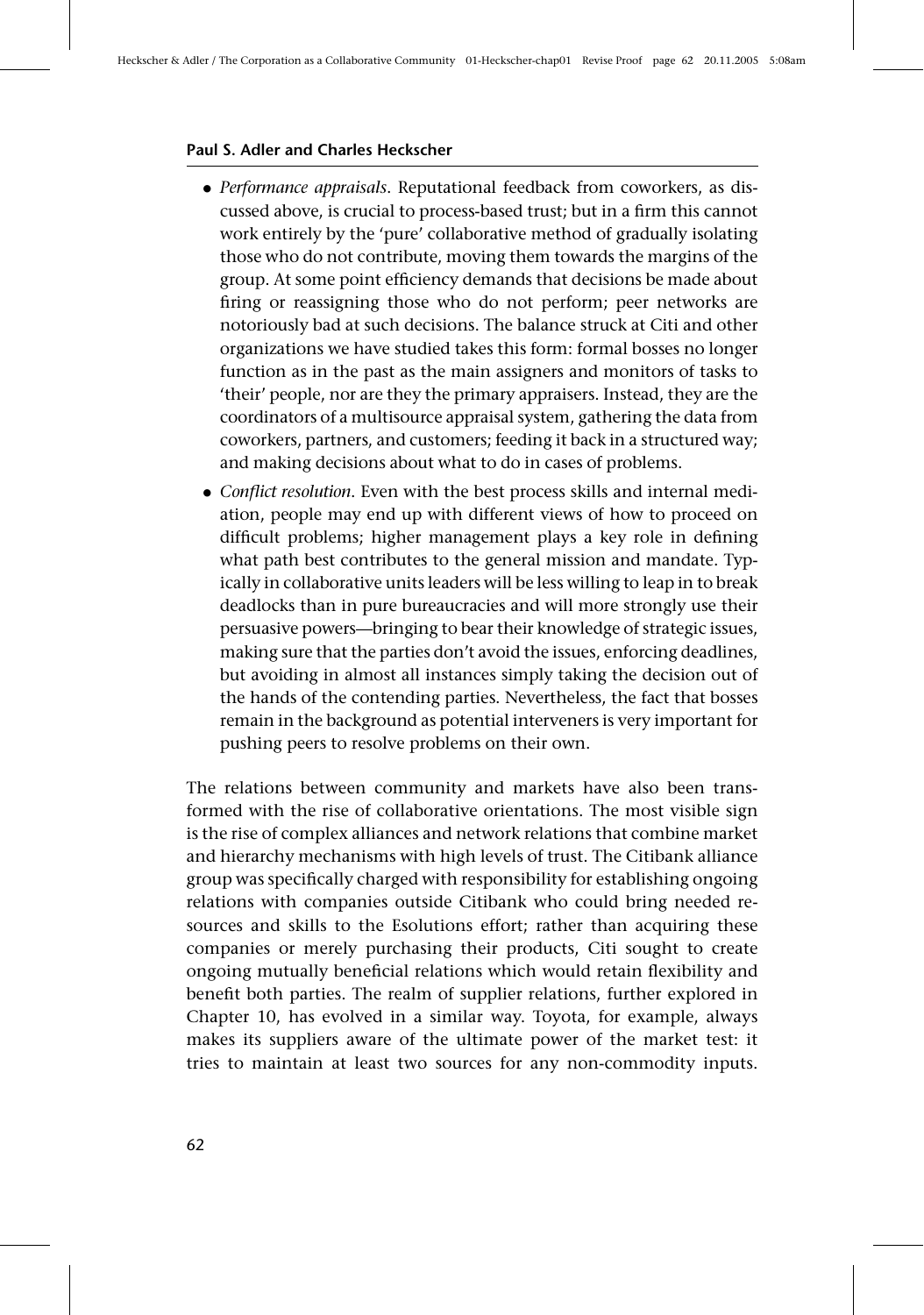However, the relationships between Toyota and these suppliers are hardly composed of anonymous, arm's-length, spot-market transactions. These contracts embody a comprehensive set of documents specifying in detail product requirements and management processes, and they are embedded within a long-term, high-trust, mutual-commitment relationship. Finally, there is an increase in the importance of industry-level coordination—not just in terms of legislative lobbying, but in terms of charting strategic directions and standards. Toyota brings its key suppliers together in a supplier association to share ideas and learn from each other in a forum in which competitive rivalry is moderated by collaborative community.<sup>77</sup> Other examples include Intel, which includes contribution to the development of the industry as a part of its performance appraisal for managers; and the Tapestry Networks forums described later in Chapter 13. Lynda Applegate explores this terrain in more detail in Chapter 9. The major point is that the values governing collaborative community also govern the legitimization of markets and hierarchies, and thus transform the interaction among these coordination mechanisms.

The balance of this volume explores aspects of the development of collaborative community—the ways in which it has succeeded in transforming the corporate realm, and also the obstacles it has encountered and the limitations of its current form. In the following section, we address the question of how far it can develop within the constraints of current economic and social institutions, and what transformations may be needed at this broader level. We will focus on the seeds of positive development, but it is worth reiterating that they have grown as far as they have despite many hostile aspects of the environment: continuing pressure for cost cutting that has often led to increased control, growing inequality, and a wide trend of market worship that denies the importance of community and trust.

# The overall course of development: the zigzag path

In the previous sections, we have argued that powerful economic and social forces are pushing towards collaborative relations; but this is hardly evident if one simply looks around. The 'neoliberal' movement of the past thirty years, which has spread through much of the industrial world, runs largely in the opposite direction. Based on the premiss that the market can solve all ills, neoliberalism cheerfully encourages the dismantling of communal institutions and values such as employment security, loyalty,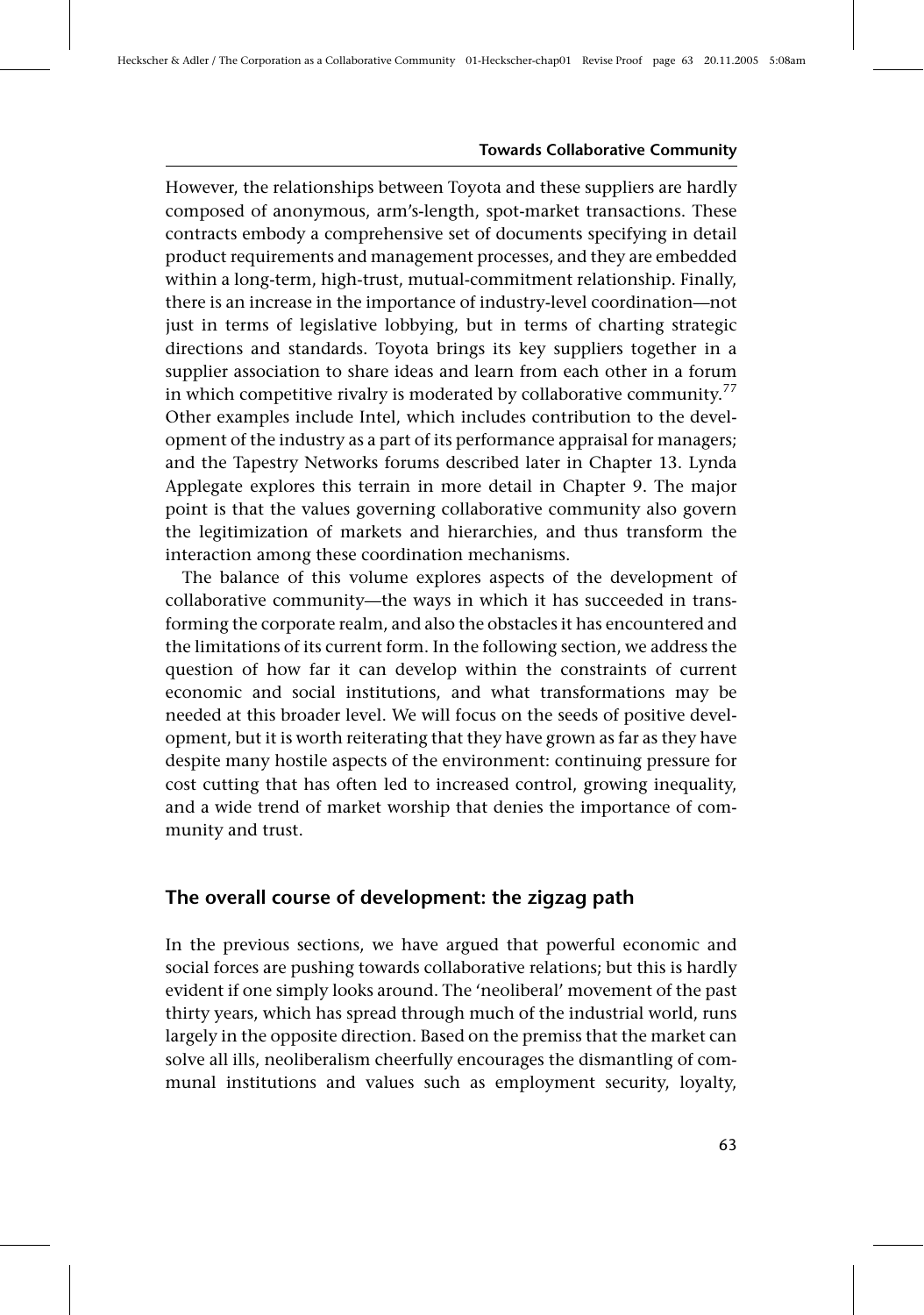labor–management accords, and other long-term relationships. Meanwhile, performance incentives have increasingly been used (both within firms and in government policy) to favor those who break free of the communal norms and show their independence, and to reject those who can't measure up.<sup>78</sup> The neoliberal impulse has a more ambivalent relation to hierarchy. On the one hand, markets replace hierarchies as the preferred mechanism for coordinating large production units, and the services previously supplied by government are outsourced to private, marketoriented firms. On the other hand, even though such shifts are often portrayed as an advance in individualism and a way of freeing people from the constraints of the big bureaucracy, in practice, within these smaller units they typically involve a strengthening of hierarchical control at the expense of any acknowledgement of community. It has become routine for new leaders to impose their will by fiat, deliberately disregarding shared culture and 'the way things are done around here'; part of the routine, of course, has also been frequent mass layoffs which, at least in the white-collar realm, have been seen as an unprecedented attack on long-held expectations. Not surprisingly, there is considerable polling evidence that job satisfaction has declined and the level of fear in corporations has risen.79

In this section, we put in broader perspective the trends towards collaborative community that the previous section claimed to discern.

# Tendencies and counter-tendencies

While we believe we can see the resurgence and reconstruction of community, we should also note powerful counter-tendencies, even among firms that are focused on the challenges posed by growing knowledge intensity and solutions orientation. These trends and counter-trends are observable on multiple levels: in employment relations, in interdivisional relations within firms, and in inter-firm relations:

1. Employment relations. In dealing with increased competitive pressures, many companies have relied heavily on hierarchical or market mechanisms to the detriment of community. On the hierarchy side, we see companies that have depended on brilliant strategic plans or determined cost-cutting initiatives driven from the top, with little involvement from employees.<sup>80</sup> The market side is most clearly represented by firms that have radically decentralized and opened their divisions to outside competition, reducing not only hierarchical rules but also bonds of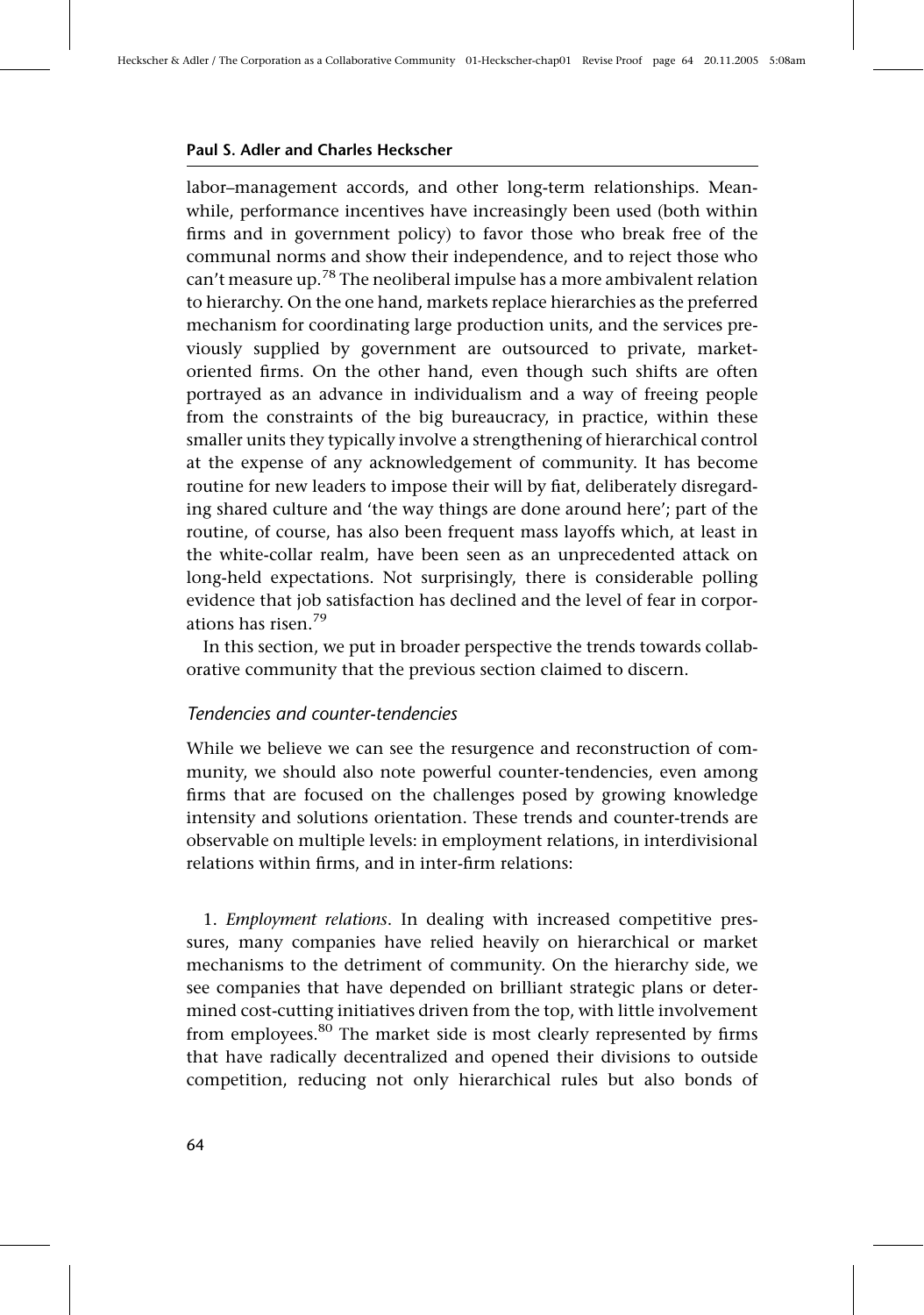cooperation with other divisions. Both these approaches have been found wanting by at least some scholars. The 'top-down' approach has been shown, not too surprisingly, to yield little lasting change in attitudes and values; more surprisingly, it also seems to yield little lasting cost reduction or efficiency improvement.<sup>81</sup> Radical decentralization has led to such duplication of effort and strategic incoherence that in cases ranging from ABB to Kodak to Lucent it has been quickly reversed.

The market path has been particularly popular. Many companies have increased the use of individual incentives, $82$  and the use of contingent workers. The implementation of incentive plans has often set people in competition with each other rather than encouraging shared contribution; in Citibank, as in other cases we have examined, those engaged in collaboration have found that the incentive system did more harm than good. And contingent workers, for legal and organizational reasons, are often sharply cut off from collaboration with permanent employees and separated from the main management systems of the firm.

Nevertheless, there are numerous corporations who are rowing against the current in their commitment to community as a way to augment their knowledge and solutions capabilities. For every Wal-Mart, there is a Costco.<sup>83</sup> The following chapters discuss some of these cases in more depth.

2. Interdivisional relations. Large multi-business corporations are under increasing pressure from financial markets to show real benefits for purported synergies. The first result of this pressure is, once again, often the reassertion of hierarchy and market rather than community. Hierarchical moves include the trend to divest unrelated businesses in the interest of 'focus,' and to jettison any 'social contract' hesitations they may have had to sell off less profitable lines of business. Market logic drives a trend to strengthening market-style incentives to division managers.

But the fact remains that in related-diversified firms, if divisions seek only to meet their own divisional objectives, they will behave in ways that are detrimental to the firm's global objectives. A third result of the performance pressure on large corporations is, therefore, a cluster of innovations that appear to be pushing beyond the limits of market and hierarchy towards community. Many multidivisional firms are actively experimenting with new ways to stimulate collaboration among profit centers. The notion of core competencies, as articulated by Prahalad and Hamel (1990), is premissed on the insight that corporate competitiveness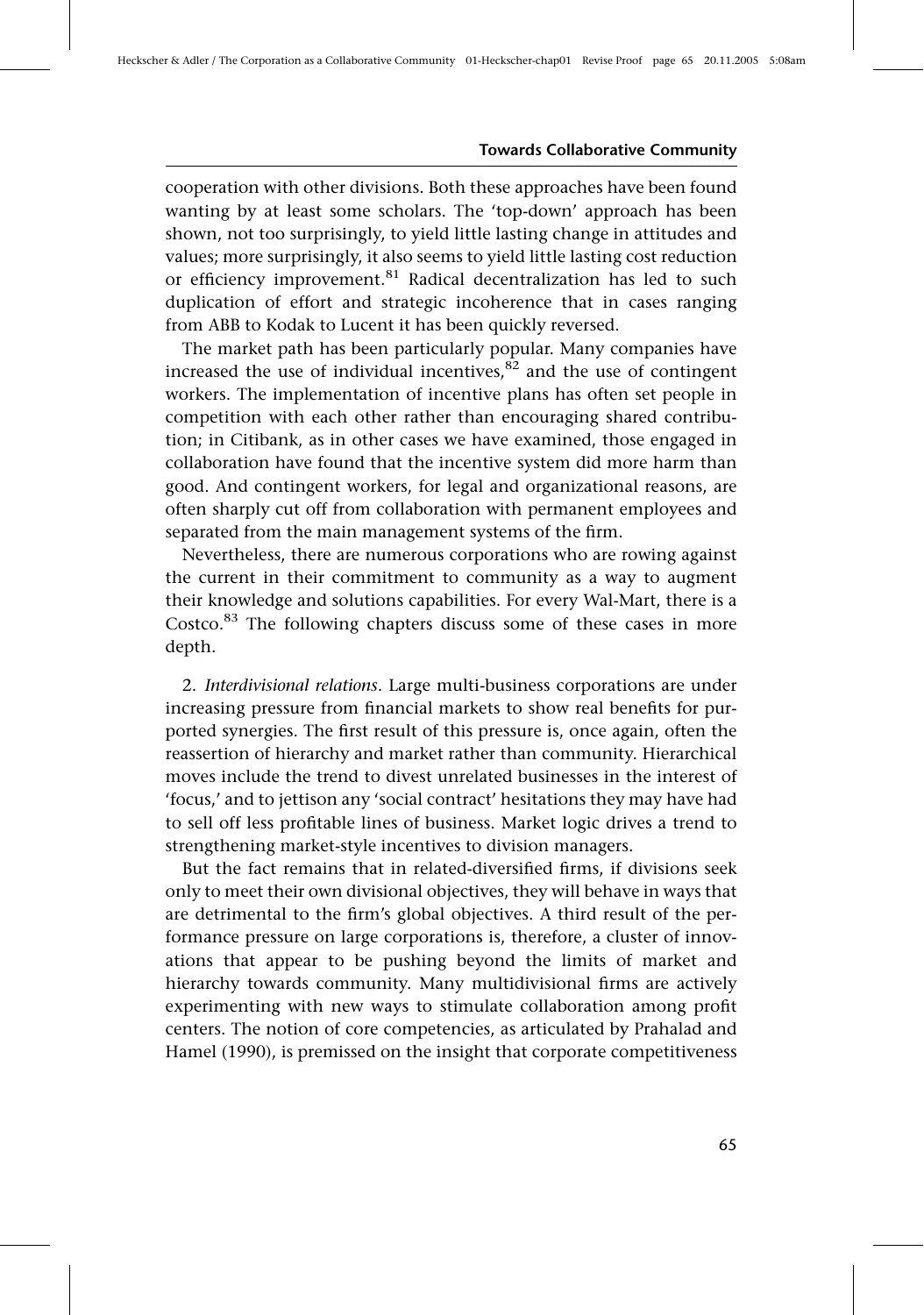depends on bodies of expertise that are typically distributed across divisions rather than contained within them, and collaboration across divisions, therefore, is a critical, not a secondary issue.<sup>84</sup>

A panoply of collaborative mechanisms founded on community and trust has emerged to coordinate across independent units. 'Customer relations managers' are one relatively simple approach—individuals with enough prestige across multiple units that they can persuade people that there is mutual benefit to working together. More broadly, many companies have moved towards what Jay Galbraith (2000) calls a 'front–back' structure, where the customer interface pulls together resources from a product back-end; such structures require intensive use of consensual coordinating units to thrash out the allocation of resources. Similarly, titles such as chief technology officer and chief knowledge officer have proliferated; these positions have broad responsibility for building crossdivision knowledge and sharing but typically lack formal authority—they rely on trust in their attempts to build more trust.<sup>85</sup>

3. Inter-firm relations. Collaborative community is hardly the dominant ethos in inter-firm relations. We see some firms, to the contrary, imposing ever sharper market discipline on their suppliers by aggressively demanding lower prices and moving rapidly to cut off suppliers who cannot deliver.<sup>86</sup> We also see firms trying to force improvements in their supplier base by introducing more complex 'hierarchical contracts' into their market relations.<sup>87</sup>

At the same time, however, a growing number of firms are building longterm, trust-based partnerships with their suppliers. Though the issue is still hotly debated, a burgeoning body of research suggests that trust plays a critical role in successful inter-firm relations.<sup>88</sup> This research shows that when firms need innovation and knowledge inputs from suppliers rather than just standardized commodities, no combination of strong hierarchical control and market discipline can assure as high a level of performance as trust-based community.<sup>89</sup>

A particularly interesting and well-documented illustration of the resulting moves towards community has been the gradual adoption by US auto manufacturers of a model of close relations with suppliers rather than arm's-length market contracts. The percentage of US auto parts producers who provide sensitive, detailed information about their production process to their customers grew from 38 per cent to 80 per cent during the  $1980s$ .<sup>90</sup> Though this approach was initially inspired by Japanese keiretsu, it has taken a very different form in this country—one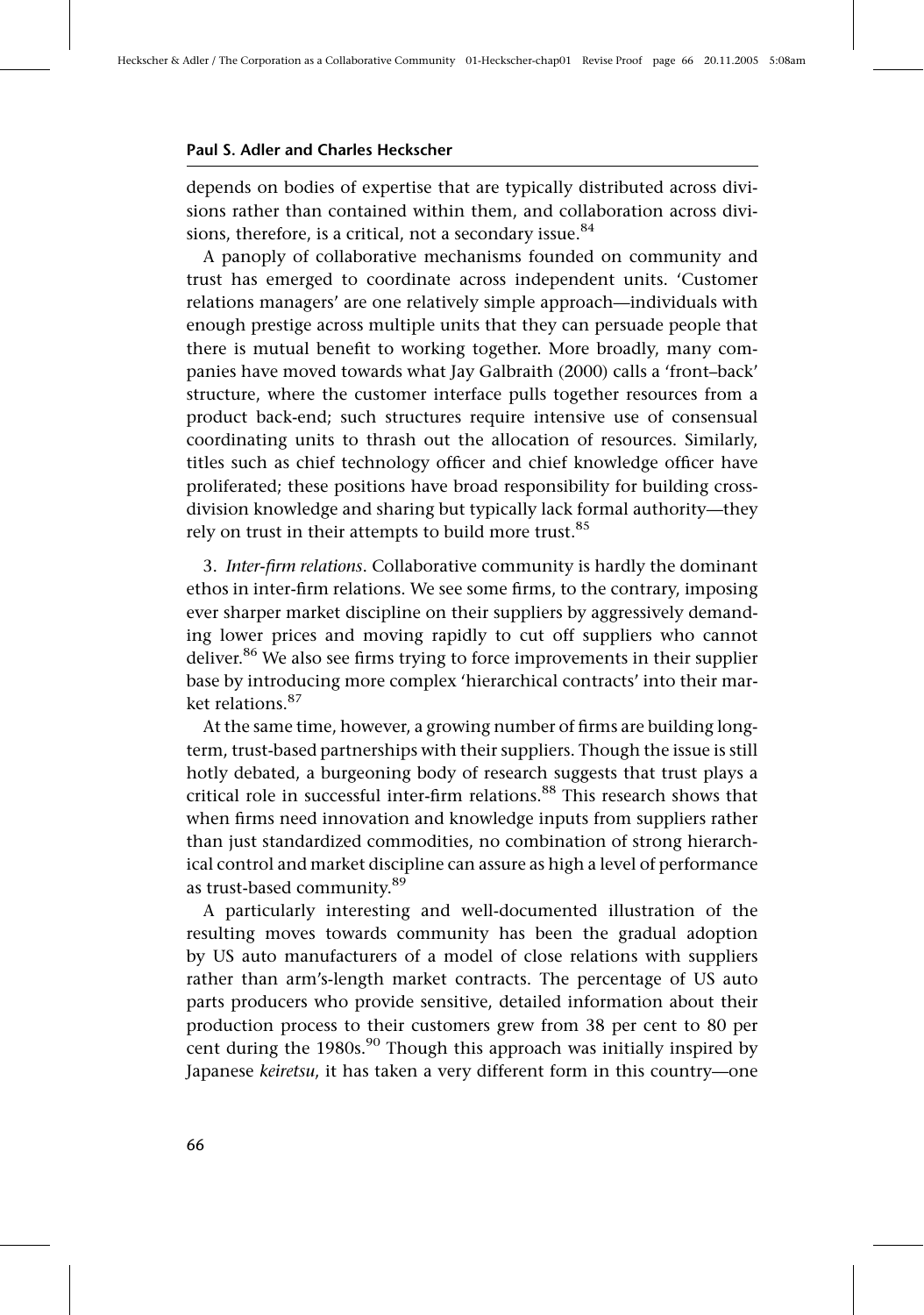much less bound by traditional links, much more open to discussion and negotiation, and therefore closer to the collaborative form of trust. Chapter 10 discusses this trend and its limits in more detail.

Evidence for a trend to inter-firm community is even stronger in the proliferation of collaborative network forms of organization for the most knowledge-intensive tasks and industries. $91$  Patent pooling and cooperative R&D consortia have multiplied in recent decades. Formal professional and technical societies and informal community ties among scientists constitute other, less direct forms of inter-firm networking whose importance appears to be growing.

The countervailing forces are strong. These high-trust network forms may be more productive, but since the market principle is also present, they suffer the risk of opportunistic defection. Self-interested behavior can sometimes encourage trustworthiness, particularly when the 'shadow of the future' is long. But self-interest does not reliably ensure the diffusion and persistence of trust-based networks, and whole regions can find themselves stuck at low-trust and poor-performing equilibria. However, when these regions are subject to competition from regions that have attained a higher-trust, higher-performing equilibrium, one sometimes observes serious, sustained, self-conscious efforts to create trust.<sup>92</sup> Some of these efforts succeed. One might hypothesize that if efforts to create trust as a response to competition do not succeed, economic activity will tend to shift to higher-trust regions. In either case, the trend towards community seems likely to emerge, if only at a more global level.

## The contradictory forces shaping capitalist development

What are we to make of the persistence of these counter-tendencies that reinforce market and hierarchy and that undermine community? What underlying forces do they reflect? Why should a prognosis of emergent community be accorded any credibility? We believe a fruitful approach to the answer can be found in Marx's work, which analyzed the evolving tension in capitalist society between the *forces* of production—the cumulative growth of productive knowledge embodied in equipment, skills, and techniques—and the relations of production—the persistence of the basic matrix of capitalist property relations.

On the one hand, the capitalist system of property relations greatly stimulates the development of technology and human productive capabilities, leading to growing knowledge intensity and to increasing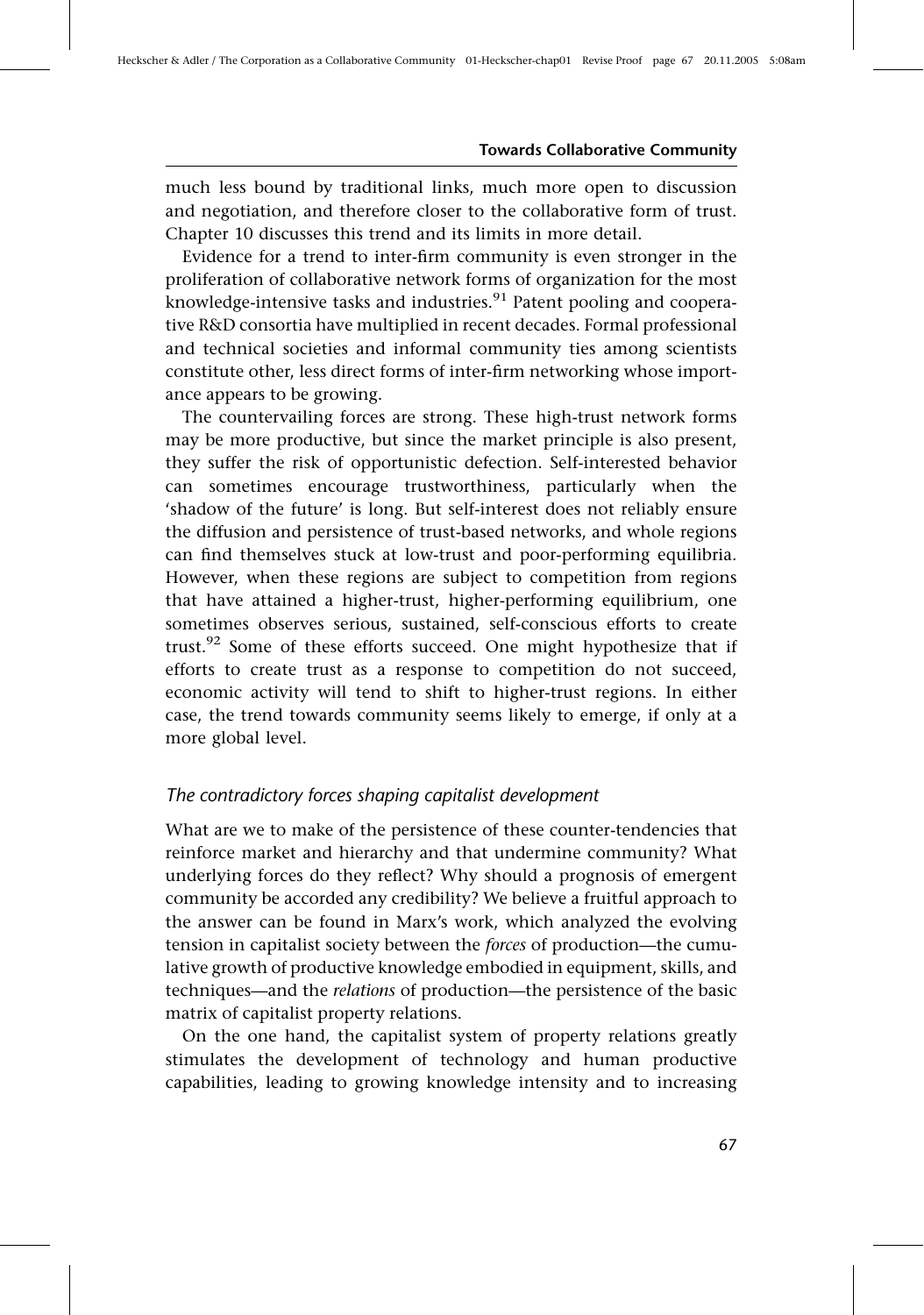interdependence and interconnection of human activity. Capitalism creates an increasingly extensive division of labor across and within firms and regions, and an ever-denser web of interdependence in production and exchange—visible as globalization and the development of the world market. Marx called this tendency the 'socialization' of the forces of production—where socialization here means the development of the linkages that give individuals access to the wider capabilities of societies.

On the other hand, these same capitalist relations of production simultaneously divide people through exclusion and dependence—workers from employers, firms from competitors, countries from rivals—and impede the emergence of a collaborative management of this growing interdependence. Under capitalist relations, the increasingly interdependent economy is coordinated—in the first instance—not by a collaborative community, but by the coercive mechanisms of the market (coordinating across firms via the price mechanism) and of capitalist hierarchy (coordinating within firms via the employment relation).

As capitalism progresses, however, the pressure of competition forces firms to introduce more directly social, collaborative means of coordination and community. In their search for competitive advantage, firms learn to collaborate both with other firms and with their employees. The firm's ability to create use-values—and thus to valorize the capital invested in them—depends on ever more effective collaboration within the 'collective worker.'93 The socialization of the forces of production thus also encompasses a tendency to greater conscious interdependence—and progressively prevails over the tendency of the relations of production to exacerbate divisions and domination. Capitalists, Marx and Engels write in the Communist Manifesto, are the 'involuntary promoters' of socialization.

The persistence of private ownership of means of production and the associated asymmetries of class power ensure that the movement towards socialization—towards greater conscious social connectedness and collaborative community—proceeds only in a halting, uncertain manner, prone to breakdowns. Moreover, alongside the 'high road' of collaborative community, the basic matrix of capitalist relations of production continually reproduces the 'low road' of super-exploitation and dispossession.<sup>94</sup>

# A zigzag path

The net effect of the contradictory forces just described is to impart to the movement towards collaborative community a zigzag form. We can see this first, in the history of corporate management in the past century and a half.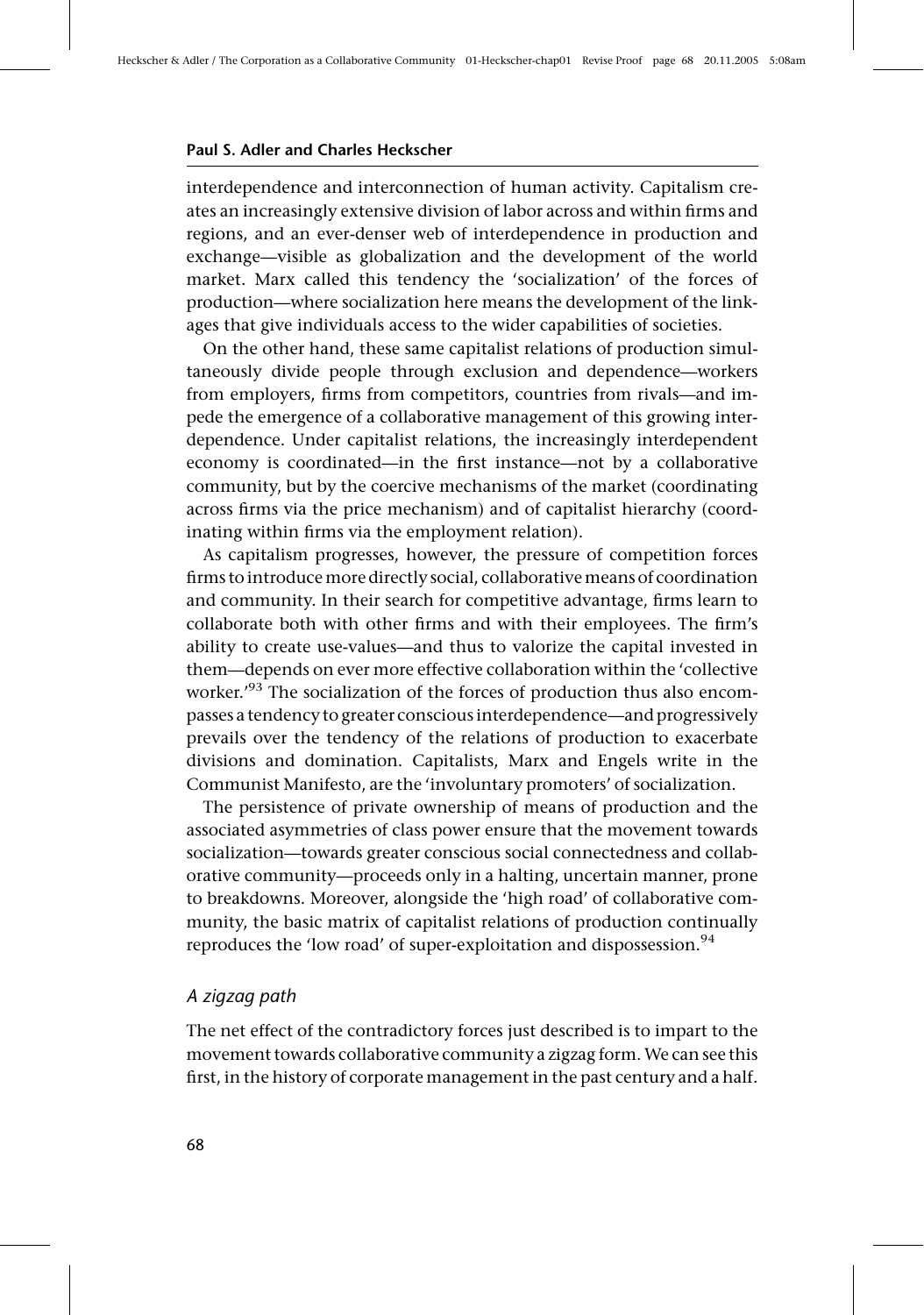Researchers who have studied the evolution of the popularity of various management techniques in management journals have consistently identified periods that alternate between a focus on employee commitment and a focus on managerial control:

- 1. Commitment, 1870s–1890s: welfare work.
- 2. Control, 1890s–1910s: scientific management.
- 3. Commitment, 1920–1940s: human relations.
- 4. Control, 1940s–1960s: systems rationalization.
- 5. Commitment, 1970–1990: employee involvement.
- 6. Control, 1990– : business process re-engineering and outsourcing.  $95$

The surface pattern is one of alternation; but closer examination reveals an underlying progression. Starting from a situation of 'competitive capitalism' and 'simple control,<sup>196</sup> the sequence of commitment approaches aims successively deeper; the sequence of control approaches aims successively broader; and the latter have become increasingly hospitable to the former.

First, relative to the commitment approaches, there is a clear shift from the earlier reliance on paternalism, to relatively impersonal, bureaucratic norms of procedural justice, to an emphasis on empowerment and mutual commitment, targeting progressively deeper forms of subjective involvement of the individual worker. And this sequence engaged progressively deeper layers of work organization: welfare work did not seek to modify the core of work organization; human relations addressed mainly supervision; employee involvement brought concern for commitment into the heart of work organization.

Second, the sequence of control innovations—from scientific management to systems rationalism to re-engineering—aims at successively broader spans of the value chain. Scientific management focuses on tasks and the flow of materials in the workshop. Systems rationalism aimed at a more comprehensive optimization of production and distribution activities. Re-engineering and outsourcing aimed at the rationalization of flows across as well as within firms.

Third, the relation between the commitment and control approaches seems to have changed: the control approaches seem to have become increasingly hospitable to commitment. Within two or three years of publishing a text popularizing a rather brutally coercive method of business process re-engineering, both James Champy and Michael Hammer published new volumes stressing the importance of the human factor and the need for job redesigns that afford employees greater autonomy.<sup>97</sup> The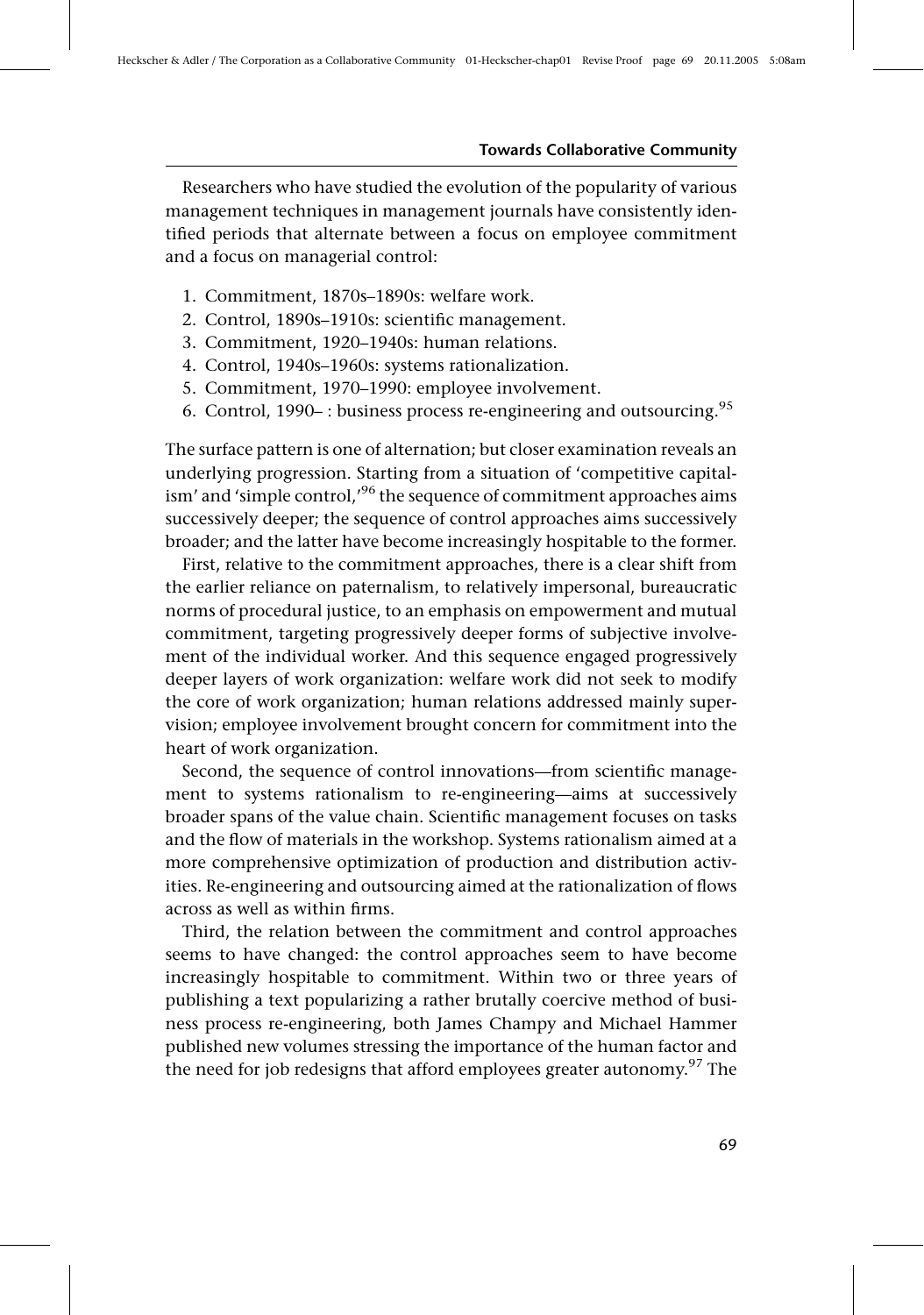undeniably autocratic character of much early re-engineering rhetoric and its rapid 'softening' compares favorably with more unilateral and enduring forms of domination expressed in post-war systems rationalism. It compares even more favorably with the even more unilateral and rigid rhetoric in turn-of-the-century scientific management: scientific management only softened its relations with organized labor after nearly two decades of confrontation.<sup>98</sup>

The zigzag path of development in management technique appears to trace a vector that corresponds well to Marx's notion of 'socialization': conscious control, and in particular in the form of collaborative community, characterizes progressively broader spans of activity. Fig. 1.3 attempts to diagram this argument.

## Beyond the economic sphere: a related zigzag

So far our discussion has focused on the economic sphere; but it should be obvious that progress towards collaborative community in that sphere depends to a considerable extent on buttressing from a 'superstructure' of political and societal institutions. In the USA, we have seen an oscillation from a laissez-faire period in the late nineteenth century, to the Progressive era in which societal regulation grew in strength; then another



Fig. 1.3 The zigzag path of management technique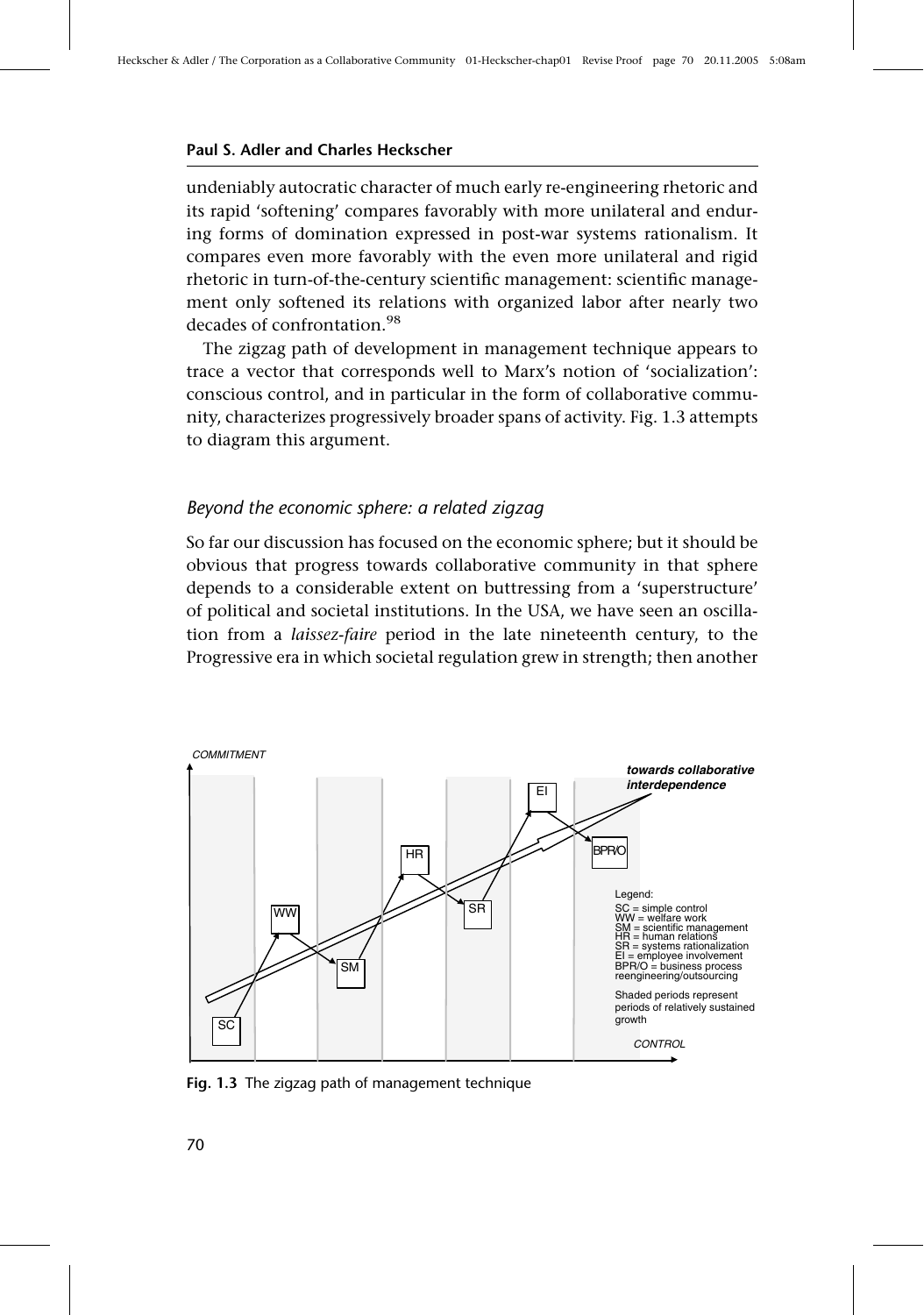laissez-faire wave in the post-First World War period, giving way to a long period of growth of relatively strong unions and regulatory systems from the 1930s to the 1970s. The last three decades have been primarily a move towards dismantling those institutions by once again removing the communal limits on business activity.<sup>99</sup> Like many other writers in management and social sciences, we argue that continued vitality of US capitalism will require a reassertion of non-market forces. Successful businesses require trust among their employees and a supportive social infrastructure for everything from an educated work force to transportation networks to contract enforcement (Fig. 1.4).<sup>100</sup>

With this longer historical view, we can also see some characteristic patterns within the swings of the pendulum. The laissez-faire periods unleash great dynamism and innovation, but at the price of stability: in undermining the institutions that ground trust and mutuality of expectation, they allow new kinds of behaviors, some of which are productive but others of which are not. Inequality increases, as the 'winners' who catch the new wave outdistance the 'losers' still holding the expectations of the past. The loss of shared values leads to the spread of corruption, wider cynicism and alienation, retreat from the public arena, and varieties of fundamentalist reaction. Economic bubbles follow from the decline of stable expectations, as people trying to find their way in the new order follow the crowd.

Over time these problems bring the need for community to the forefront: there is a search for values and organizational systems that can stabilize and unify the economic order, reducing the instability and increasing commitment and justice. These institutions include government regulation, systems of representation, legal codes, and—most difficult growing moral consensus that affects socialization in schools as well as the shape of public media.

Thus the 'Gilded Age' after the Civil War in the USA was a period of generally strong market expansion driven by the tremendous increase in transportation capacities, especially railroads and steamships, unleashing a manufacturing capacity that had just begun to grow before the war. The severe dislocation of communities and traditional relationships in this age, including the rise of an extremely wealthy class, led to a populist backlash and serious conflicts in the late part of the century which energized the Progressive movement.

A second long period of growth, starting about 1900, was based around electrification and automobile production, and further encouraged by the development of large corporations (though these were still in a crude stage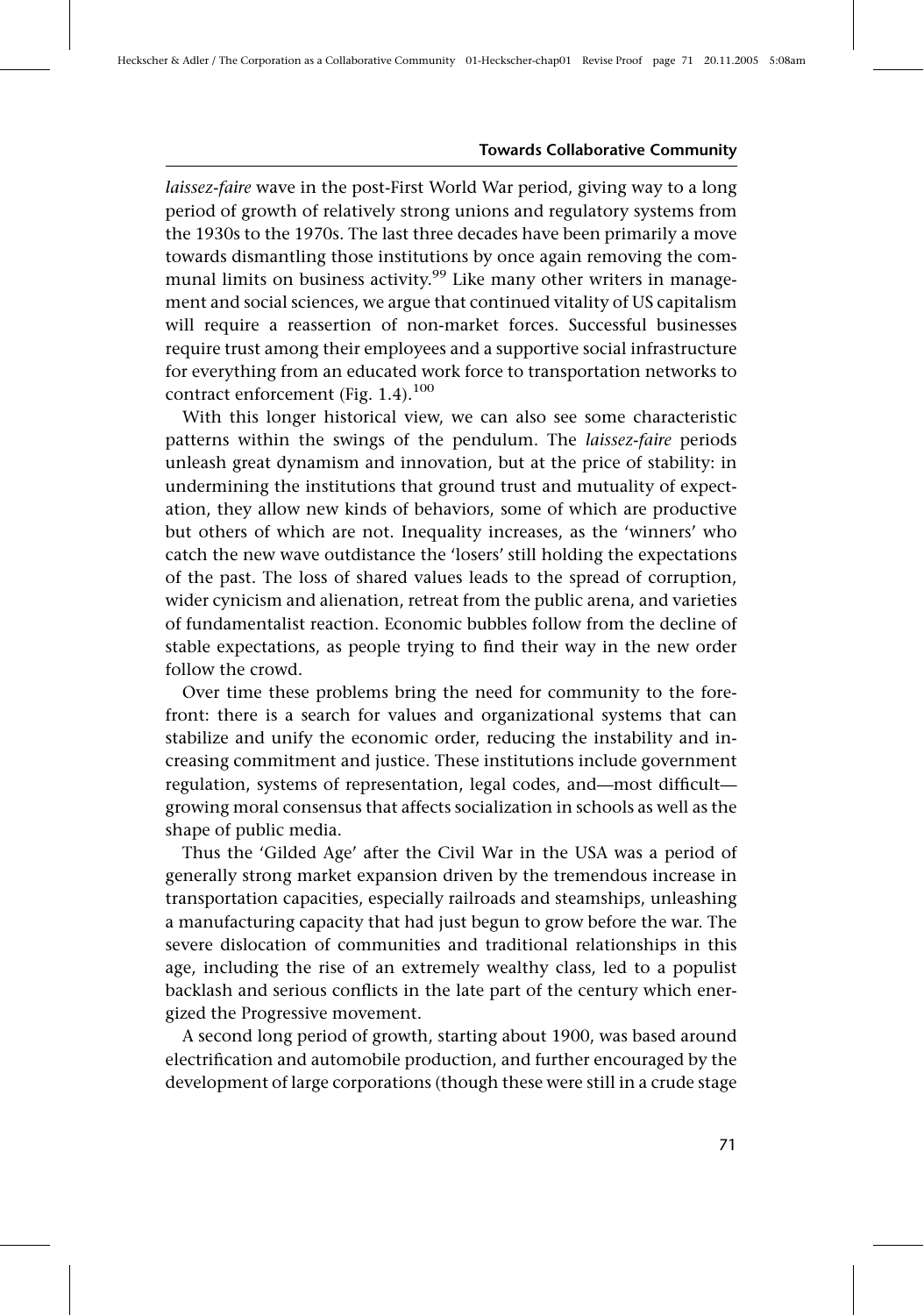

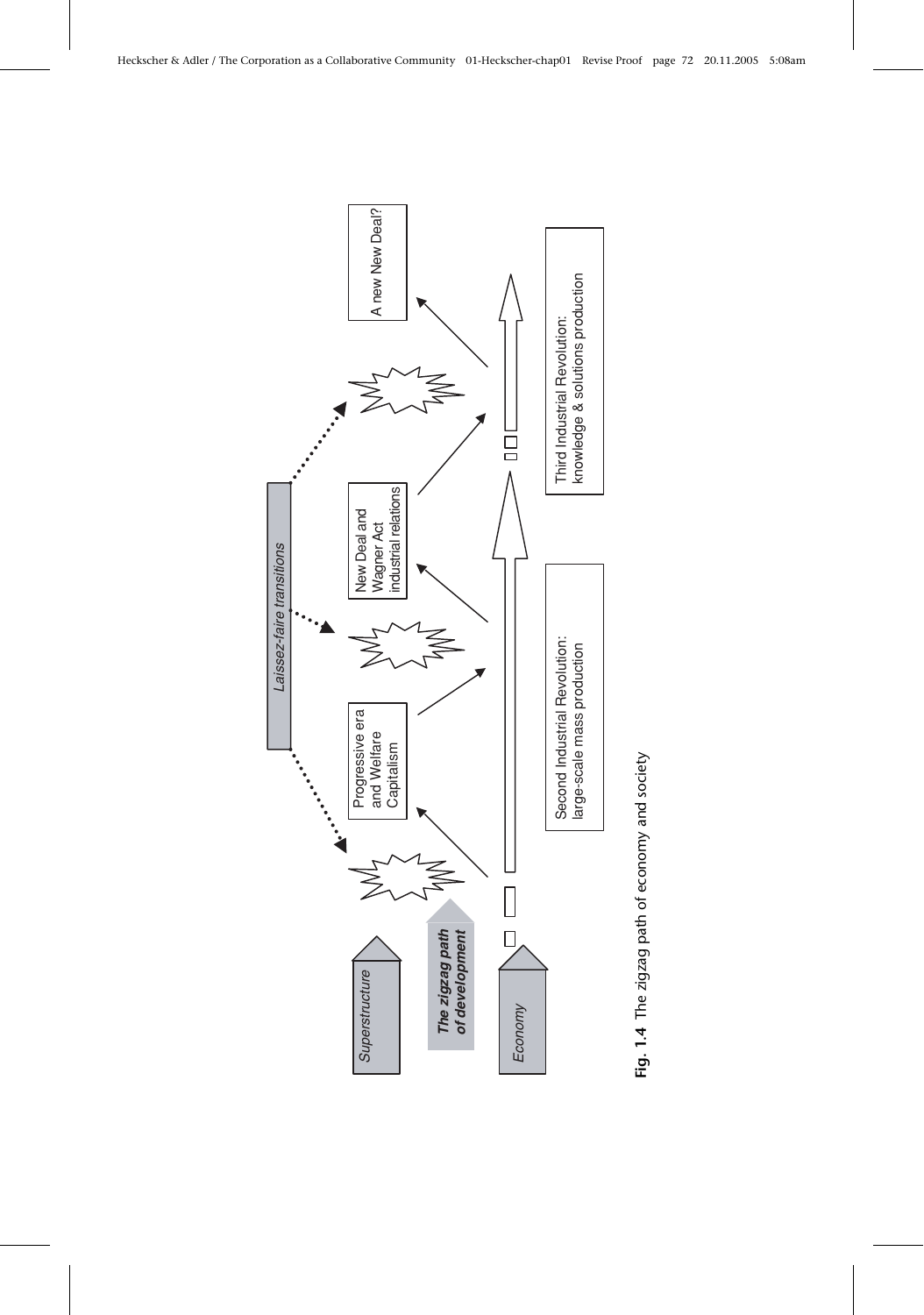of organization). Both unions and government regulation found themselves increasingly helpless in the face of these new market forces, and were increasingly seen as fetters on them; 'scientific management' began to spread widely and to dismantle earlier forms of worker control of the shop floor. The 'Roaring Twenties' were the culmination of this reassertion of the market: craft unions went into precipitous decline; economic inequality increased sharply, with captains of industry flaunting their unheard-of levels of wealth; the loss of moral unity was evident in everything from the hedonism of the flappers to the corruption of Harding and the many business scandals of the 1920s. The lack of coordinated expectations and shared sense of value contributed to the huge stock run-up prior to 1929. Then, starting with the election of Franklin Roosevelt, the nation entered a period of communal reconstruction, with new types of government regulation and the growth of industrial unionism as the most concrete manifestations. By the 1950s a considerable alignment of expectations and sharply reduced inequality had led to a relatively stable period of economic growth.<sup>101</sup>

There is a widespread sense, backed by some hard economic evidence, that the period since the mid-1970s has been the first part of a third such wave, starting with a laissez-faire reassertion of the market.<sup>102</sup> Certainly it has been a period characterized by political deregulation and union decline. In the 1990s signs of corruption began to increase; the growth of inequality became undeniable; and anxiety over the loss of shared values and fears of libertinism has become a potent political issue. The tension between economic transformation and traditional values is growing more fevered. It thus seems likely, on this analysis, that we will soon move towards institutional reconstruction, whether out of crisis (like the Depression) or through some more orderly process. The thrust of our argument is that this reconstruction will occur around collaborative community rather than Gemeinschaft or Gesellschaft patterns of community described above.

It is thus not surprising from this perspective that there are strong anticollaborative elements in the current scene—rising efforts at managerial control, increased outsourcing, a sharp decline in labor–management cooperation, rising inequality, the selfish individualism manifest in the corruption at Enron. These are signs of the power of new market forces breaking through and overwhelming previous formal and informal accords. But if our essential claim is correct—that such an economy requires a high level of trust and collaboration—then these 'pure and simple' market logics must give way to institutions of mutual trust in some form.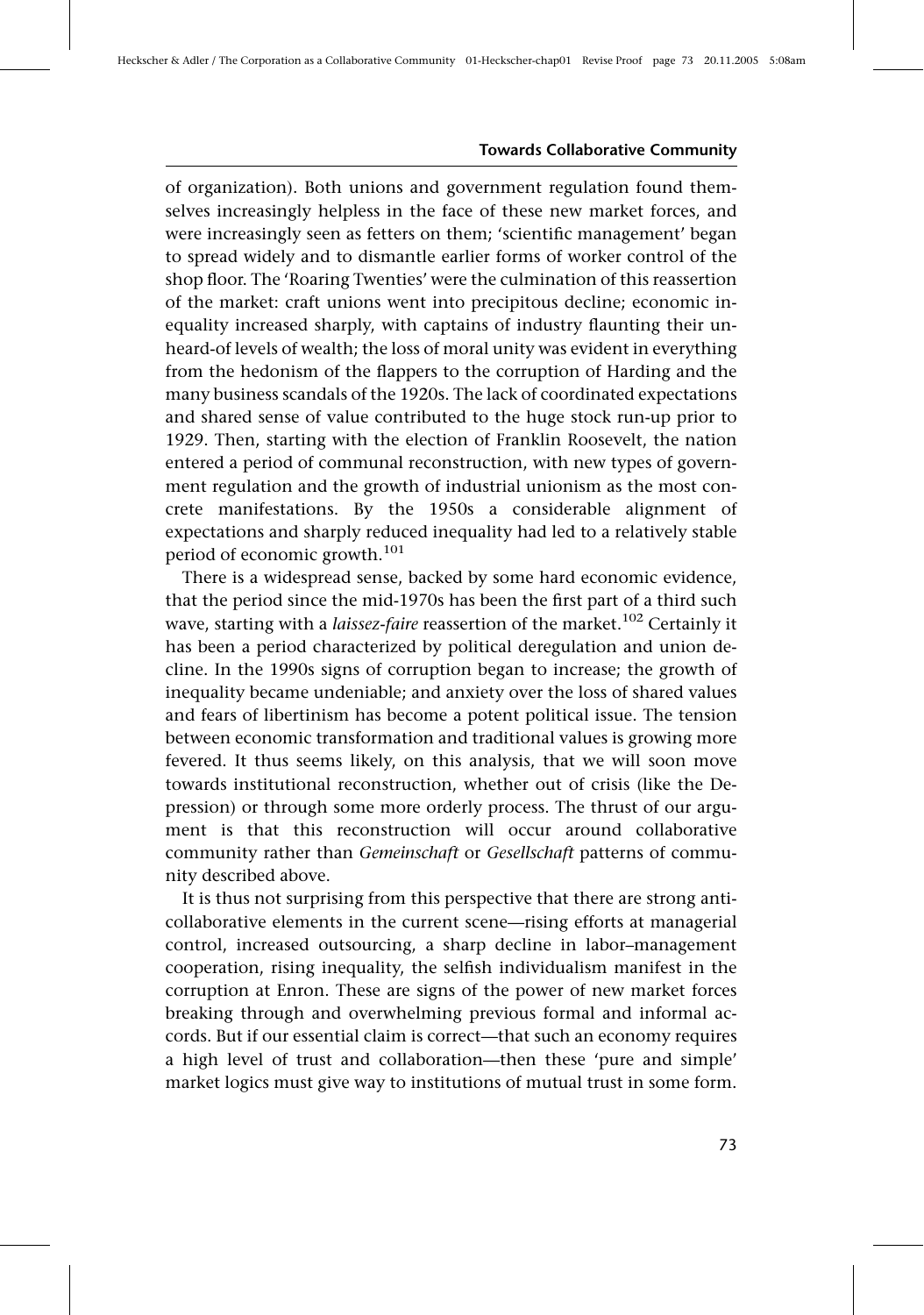### The challenges ahead

We do not argue that the restoration of community is inevitable. So far the historical pattern confirms Marx's claim, which we have adopted, that capitalist productive forces cannot advance without also developing the institutions of social trust and cooperation—even if this linkage is riddled with tension. But those who have benefited from the trends of the last three decades are not likely to cede easily.

One major danger is the hardening of the current dualistic structures: strong mechanisms of collaboration and community for high-end 'knowledge workers' alongside coercive hierarchical and market control over the lower tier of the workforce. It can be argued that this would not be economically optimal, but that argument need not determine the course of history; a 'good-enough' compromise that preserves the privileges of the elite and avoids major disruption from below might well survive.

Today McDonald's and Wal-Mart stand as emblems of the possibility of a future of control rather than community. These companies have succeeded with a control strategy, squeezing huge savings out of traditional—and woefully inefficient—supply chains and work systems characteristic of a relatively backward retail sales world. Some business analysts have argued that this cannot last—that these approaches represent an old industrial model of organization applied to services, which must be replaced in time by a more collaborative one that re-engages front-line workers in interaction with customers.<sup>103</sup> These proposals, however, have not yet been widely adopted, and we cannot be certain that they will be.

The maximization of the value of knowledge production and collaborative community—the constellation of economic and social sketched in this volume—is not, in other words, a historical inevitability, but depends on action to address certain key challenges and take advantage of opportunities. The two key challenges that loom largest on the horizon are the reform of the stakeholder regime and the redefinition of property rights to accommodate knowledge production.

# STAKEHOLDER REGIMES

A stakeholder regime is an ordered societal relation among groups representing different values.<sup>104</sup> The future of collaborative community in the economic sphere depends crucially on the elaboration of progressively more advanced stakeholder regimes.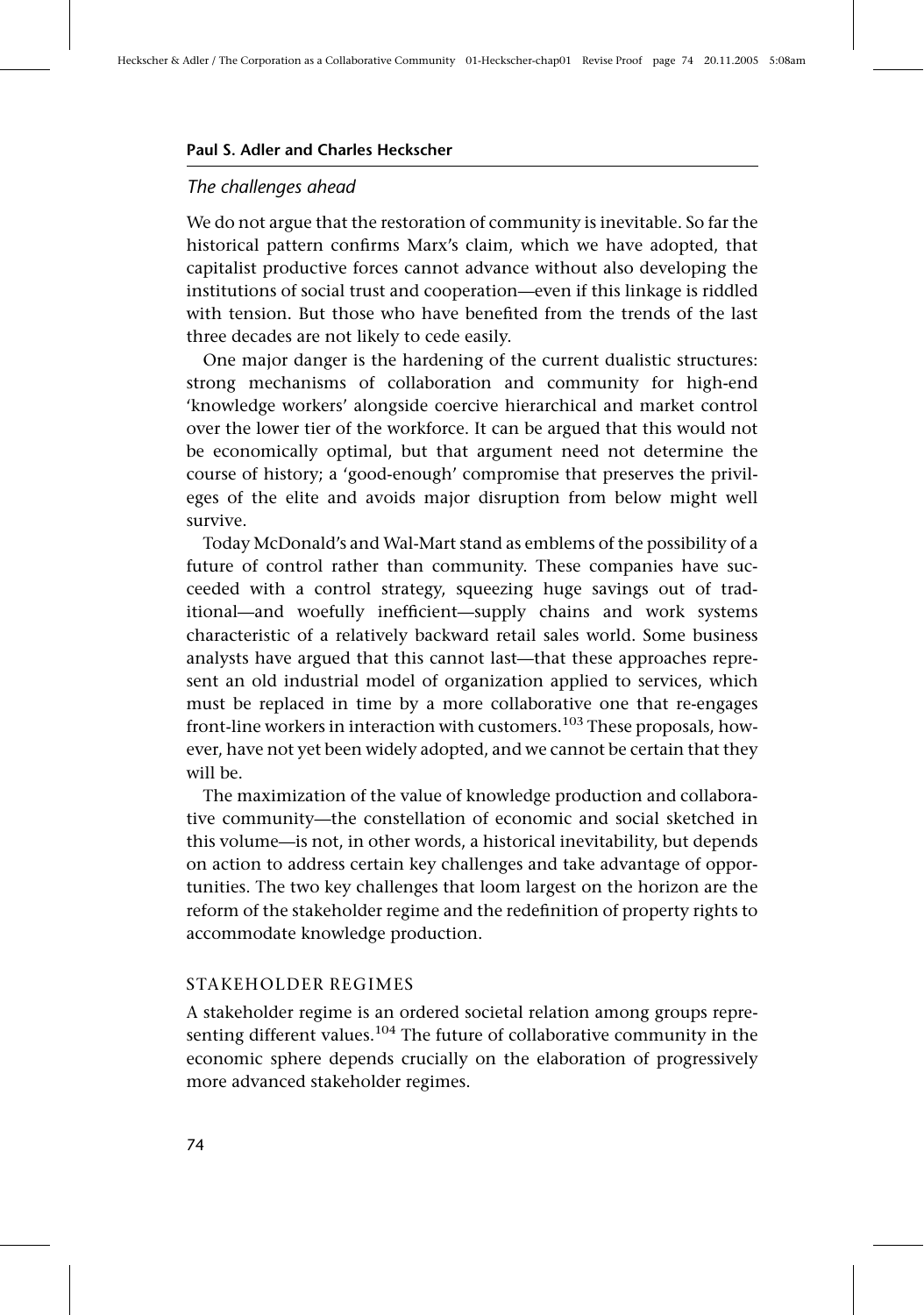The recent period since about 1970, which we label 'neoliberalism,' has been marked by a disarray similar to that seen at the beginning of the last century. The new force of knowledge production has led to a reordering of economic activity which escapes the control of the prior regulatory institutions. Both government and unions find themselves grasping at smoke as they try to manage it. The new conditions, like the earlier period of disarray, have opened the way to corporate corruption, growing inequality, and unpredicted cycles of boom and bust; they have also led to lower civic involvement and high levels of anxiety. Even the renewed growth period that (arguably) began in the 1990s is marked by this neoliberalism. The Wal-Mart model, and business process reengineering more broadly, has torn at the social fabric, exacerbating rather than mitigating rampant 'winner take all' inequalities;  $105$  the erosion of regulation has led to a loss of moral consistency and confidence in business; and the instability of expectations has fueled a series of boom–bust cycles.

The logic of the new regulatory order in the first transitional period (before 1930) was 'modeled,' as it were, within the emergent economic institutions before they developed at the societal level. In that instance, the logic was one of bureaucratic rationality, following consistent rules, in place of the previous craft traditions. Corporations mastered the organization of bureaucracy first, but they were not able to harness it effectively on their own: studies from the 1920s show the degree to which managers tried to retain personal and arbitrary discretion within large organizations, which undermined the consistency and rationality needed for an effective bureaucracy. It was not until unions and government grasped the logic themselves and forced companies to be consistent with their own rhetoric that this powerful organizational form reached its potential for economic productivity as well as for other social goods.

Our argument suggests that an analogous sequence is playing out now: Companies understand the importance of collaboration but are unable to create it on their own. Their rhetoric trumpets the importance of participation and mobility; but their policies continually reassert control, and they also restrict mobility and the full development of knowledge capabilities by trying to draw a sharp line between the valuable employees that they want to keep and the others who are expendable.

If the neo-corporatist institutions are in disarray and the neoliberal ones are insufficient, there is a need for new forms of regulation that institutionalize a new balance between the contending social forces. This must clearly involve a structure of representation which is itself less rule based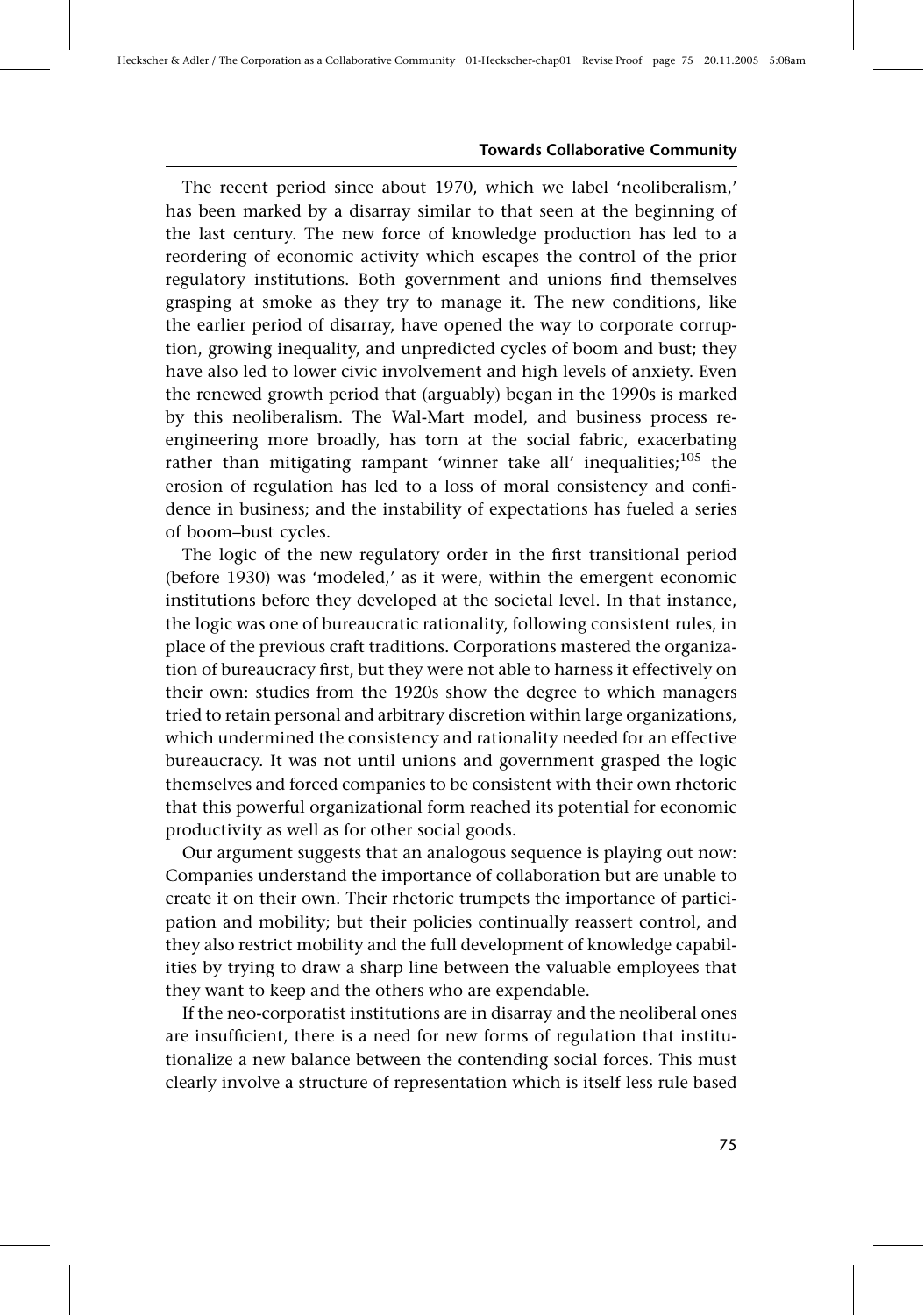than industrial unionism, more open to flexible teamwork; it is likely also to involve many social groups that have found their voice in the period since the establishment of the neo-corporatist regime, such as minorities, women, environmentalists, and so on. In order to bring out the most productive aspects of the collaborative order we have described, it must find ways to pressure management once again into living up to its own rhetoric: to ensure true participation that is not subject to arbitrary interference, and to ensure true mobility that genuinely encourages the development of knowledge by most of the workforce and the opportunity to move with security and confidence to the firms and jobs where that knowledge can best be used. It is beyond the scope of this essay to go into more detail.<sup>106</sup>

## PROPERTY LAW

The move to mass production involved a shift from individual ownership to the diffuse, socialized form embodied in publicly traded firms, with the correlative separation of management from ownership.<sup>107</sup> This deep shift was essential to the mass-production economy because it enabled the needed scale of investment in the massive new entities. The problem now is equally profound: the development of knowledge cannot be contained within the boundaries of bureaucratic firms, and it therefore presents problems of ownership that are so far unresolved.

Significant knowledge is created through long network processes of experimentation and critique, and it generally combines multiple insights. Assigning ownership rights to the knowledge almost always ignores large parts of this process—it 'cuts the network' arbitrarily.<sup>108</sup> More damaging, it encourages owners, whether companies or individuals, to keep their knowledge secret rather than sharing it as is necessary to realize its full social value.

The tension between traditional forms of ownership and the requirements of a knowledge economy is playing out on many fronts.

- . Lawrence Lessig (1999, 2001) describes the internet as a battlefield between those who want to allow equal access to all and those who want to reshape the underlying code so as to distinguish among participants on the basis of ownership; the former is again better for innovation, the latter for profit.
- . A growing problem concerns the rights of corporations to restrict the use of knowledge by their employees through non-compete covenants or confidentiality restraints. This creates a huge obstacle to mobility: it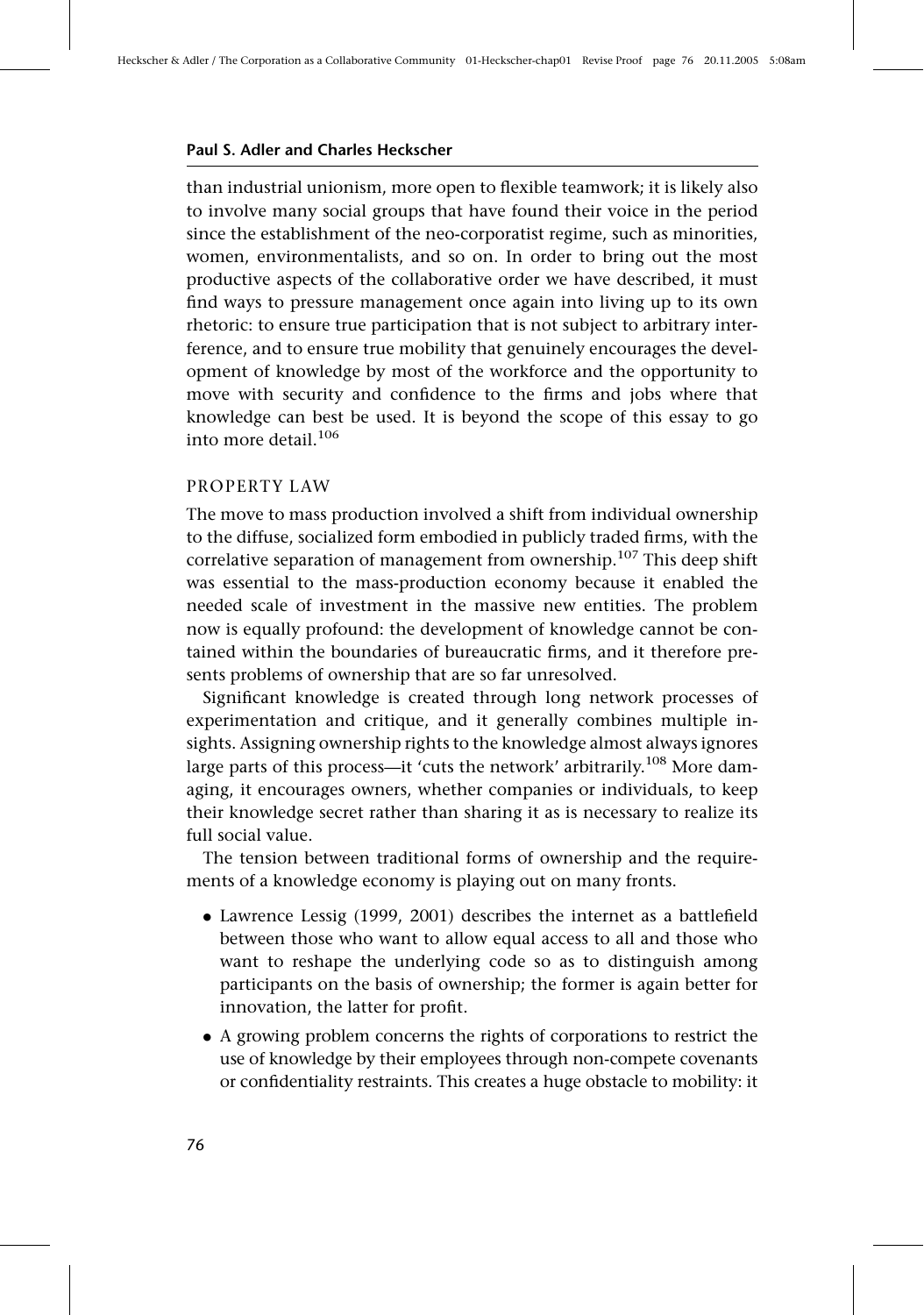often prevents people from leaving companies because they cannot use their knowledge and skills elsewhere. At the same time it severely restricts the exchange and development of knowledge. Litigation over these restraints has been growing in recent years, but courts have yet to find a consistent way through the thicket.

. Intellectual property in both entertainment and biotechnology as well as the broader realm of science and technology are posing acute problems in international relations. Different countries view property rights in these domains very differently, and the stakes are huge and growing.

The debate on what this means for ownership rights has just begun. Lessig proposes treating the basic infrastructure of the internet as a kind of commons, and Alan McAdams suggests customer ownership of networks.<sup>109</sup> More importantly, vast innovations are taking place in practice, in the form of alliances and consortia: the developing collaborative relations with competitors and contributors in many industries have spawned new types of contracts and agreements that parse ownership rights and returns in ways that have not yet been grasped by theorists.<sup>110</sup>

What is clear so far is that the conflict between knowledge production and the assigning of ownership rights is fundamental, and the trajectory is uncertain; and this brings us to our final and most speculative level of analysis.

## Community beyond capitalism?

Our argument carries us to a deeper and broader question: Can the move to collaborative community be made within capitalist societies, or are there fundamental obstacles posed by the nature of capitalism that prevent it?

In the past two centuries, major changes in the nature of production have shaken but not sunk capitalism as a system. Notably, as we have discussed, the emergence of mass production and large corporations required deep changes in regulatory frameworks, stakeholder relations, and the legal framework of ownership, but not fundamental change in the core institutions of capitalism. So far in sketching the institutional needs for collaborative trust we have assumed that they could be established with a similar kind of reform.

But extrapolating the tendency sketched in Fig. 1.3 points to the historical limits of capitalism as a system. As production is reconfigured to allowed planful control over ever-larger aggregates—from individual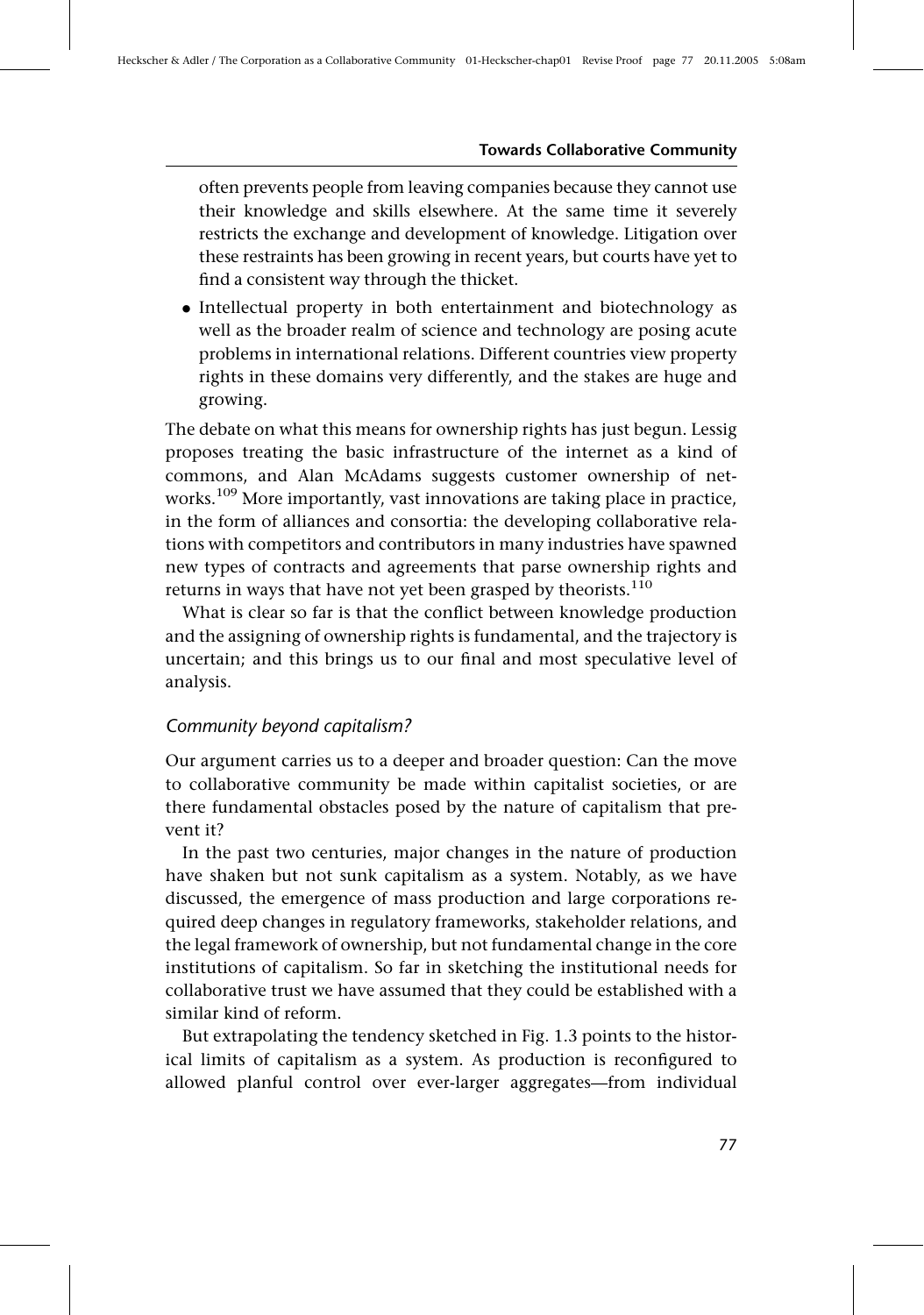tasks to whole work processes, larger firms, then entire supply chains—the role of the market as a coordinating mechanism is progressively subordinated. As production is reconfigured to support a higher level of interactivity and trust—collaborative relations between and within firms—the central roles of the market and hierarchy are challenged.

Over a century ago, capitalist relations of production morphed to accommodate a more-socialized form of production in large corporations through the remarkable legal fiction that a corporation is an 'artificial person.' Now these relations and their legal expression are facing a strong challenge once again due to the shift to greater knowledge intensity. We do not argue that capitalism is incapable of absorbing this challenge; but rather that in absorbing it, capitalism strengthens collaborative community and sharpens the conflict between collaborative community and the dominant market principle. Marx and Engels wrote in the Communist Manifesto that capitalism creates its own gravediggers: we see a growing army of potential gravediggers composed of both the persistert minority of imporesished workers and the swelling ranks of knowledge workers.<sup>111</sup>

In the end a central question is: Can knowledge production be performed most effectively in the framework of capitalist institutions of ownership? In prior phases of productive advance, the equivalent question has had an affirmative answer: the capitalist form did survive the industrial revolution and the transition to mass production, but of at the cost of what conservative critics call 'creeping socialism.' As we transitation to the knowedge economy, the creeping likely to accelerate.

In any case, it is worth underlining that this analysis implies that we can neither do without community, nor go backward to familiar forms of community. The temptation is always strong, when patterns of expectation and relationships break down, to long for familiar models from the past that provided a unified sense of meaning and wholeness. We have seen this throughout the modern era in constant, though ultimately futile, attempts to sustain Gemeinschaft communities. As Schumpeter and Marx both pointed out, though from very different viewpoints, the advance of capitalism has steadily eroded these traditional remnants. Today many of those who criticize the heartlessness of neoliberalism draw their programs from past images of paternalist bureaucracy, which provided security and a sense of belonging. But that framework for trust is no longer adequate to an economy based on knowledge and continual responsiveness, nor to a society that continues to challenge fixed status distinctions. The way forward lies in the active development of the promise of collaborative community.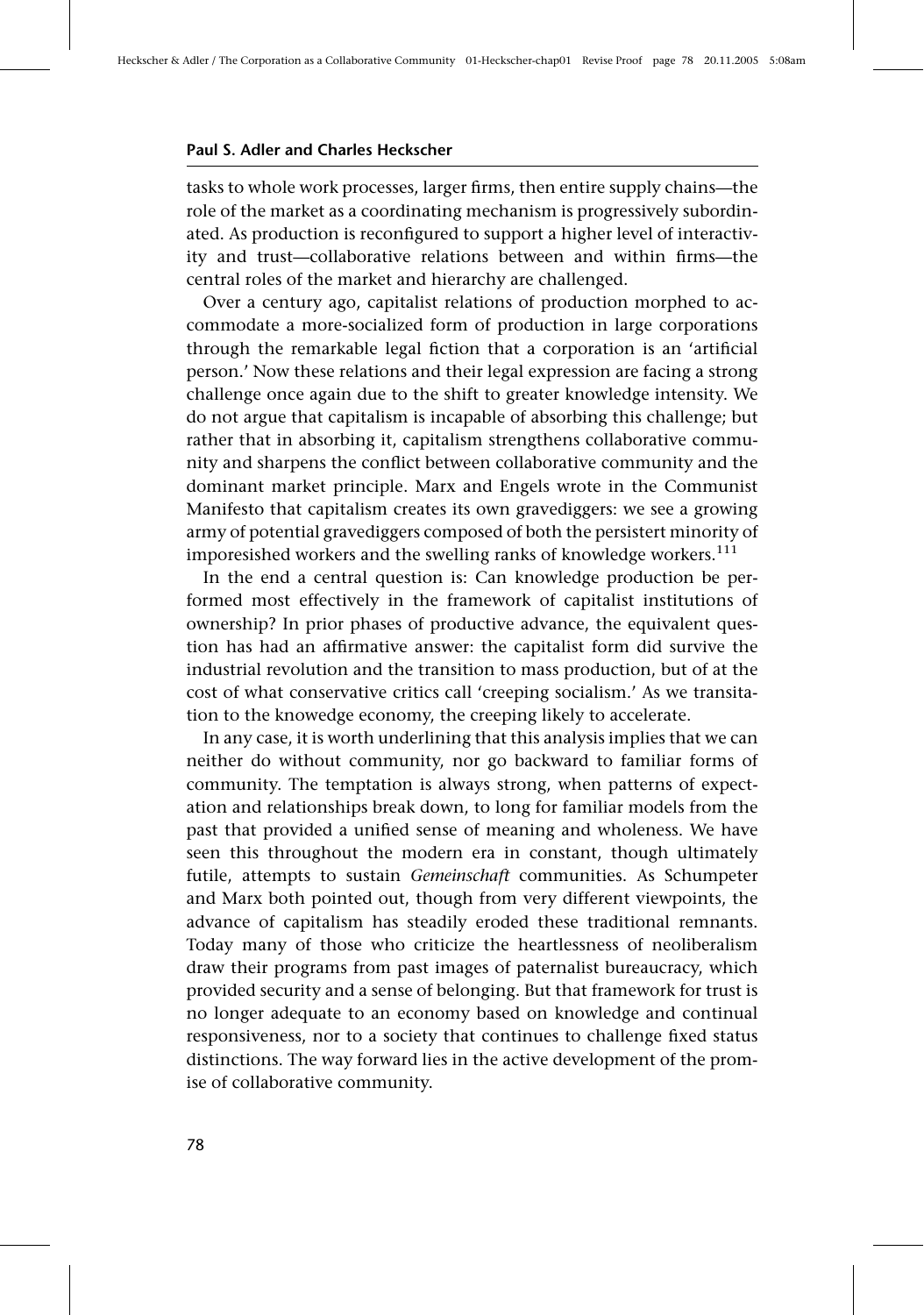#### References

- Abrahamson, Eric (1997). 'The emergence and prevalence of employee management rhetorics: the effects of long waves, labor unions, and turnover, 1875– 1992.' Academy of Management Journal, 40/3: 491–533.
- Academy of Management Review (1998). Special topic forum on trust in and between organizations, 23/3.
- Adler, P. S. (1990). 'Marx, machines and skill.' Technology and Culture, 31/4: 780– 812.

—— (1993). 'The learning bureaucracy: New United Motors Manufacturing, Inc.' In Barry M. Staw and Larry L. Cummings (eds.), Research in Organizational Behavior, 15: 111–94.

- —— (1997). 'Work organization: from Taylorism to teamwork.' Industrial Relations Research Association 50th Anniversary Magazine (June): 61–5.
- —— (2001). 'Market, hierarchy, and trust: the knowledge economy and the future of capitalism.' Organization Science, 12/2: 214–34.
- —— (2005). 'The future of critical management studies: a paleo-marxist view.' Forthcoming in Critical Sociology.
- —— and Borys, B. (1996). 'Two types of bureaucracy: coercive versus enabling.' Administrative Science Quarterly, 41/1: 61–89.
- —— and Ferdows, K. (1992). 'The chief technology officer: a new role for new challenges.' In L. R. Gomez-Mejia and M. W. Lawless (eds.), Advances in Global High-Technology Management: Top Management and Executive Leadership in High Technology. Greenwich, Conn.: JAI Press: ii. 49–66.
- —— Goldoftas, B., and Levine, D. I. (1999). 'Flexibility versus efficiency? A case study of model changeovers in the Toyota production system.' Organization Science, 10/1: 43–68.
- Alchian, A. A., and Demsetz, H. (1972). 'Production, information costs, and economic organization.' American Economic Review: 777–95.
- Anderson, Joel (2001). 'Competent need-interpretation and discourse ethics.' In James Bohman and William Rehg (eds.), Pluralism and the Pragmatic Turn: The Transformation of Critical Theory. Cambridge, Mass.: MIT Press.
- Apel, K.-O. (1987), 'The problem of philosophical foundations in light of a transcendental pragmatics of language.' In K. Barnes, J. Bohnmann, and T. McCarthy (eds.), After Philosophy: End or Transformation? Cambridge, Mass.: MIT Press: 250– 90.
- Arrow, K. (1962), 'Economic welfare and the allocation of resources for invention.' In Universities-National Bureau Committee for Economic Research, The Rate and Direction of Inventive Activity. Princeton: Princeton University Press: 609–25.
- and Hurwicz, L. (eds.) (1977). Studies in Resource Allocation Processes. Cambridge: Cambridge University Press.
- Ashkenas, Ron, Ulrich, Dave, Jick, Todd, and Kerr, Steve (1993). The Boundaryless Organization. San Francisco: Jossey-Bass.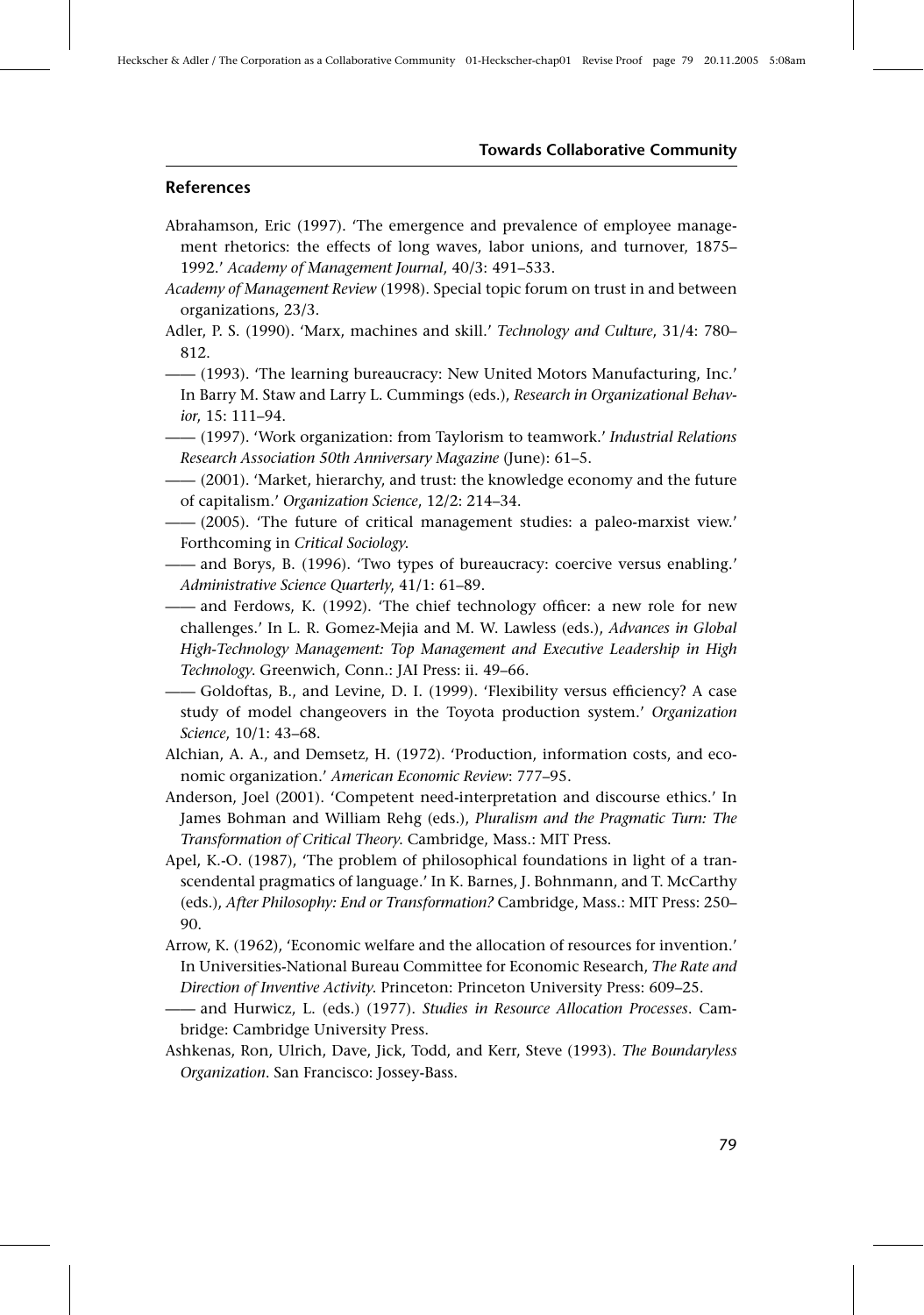- Barber, B. (1983). The Logic and Limits of Trust. New Brunswick, NJ: Rutgers University Press.
- Barker, James R. (1993). 'Tightening the iron cage: concertive control in self-managing teams.' Administrative Science Quarterly, 38: 408–37.
- Barley, Stephen R., and Kunda, Gideon (1992). 'Design and devotion: surges of rational and normative ideologies of control in managerial discourse.' Administrative Science Quarterly, 37: 363–99.
- Barnard, Chester I. (1938). The Functions of the Executive. Cambridge, Mass.: Harvard University Press.
- —— (1946). 'Functions and pathology of status systems in formal organizations.' In William F. Whyte (ed.), Industry and Society. New York: McGraw-Hill: 207–43.
- Barnes, L. B. (1981). 'Managing the paradox of organizational trust.' Harvard Business Review (Mar.–Apr.): 107–16.
- Barney, Jay B., and Hansen, Mark H. (1994). 'Trustworthiness as a source of competitive advantage.' Strategic Management Journal, 15, Special Issue: 175–216.
- Baron, J. N., Dobbin, F. R., and Jennings, P. D. (1986). 'War and peace: the evolution of modern personnel administration in U.S. Industry.' American Journal of Sociology, 92/2 (Sept.): 350–83.
- Bartlett, C. A., and Wozny, M. (2001). GE's Two-Decade Transformation: Jack Welch's Leadership. Harvard Business School case study 399150.
- Beer, Michael, Eisenstat, Russell A., and Spector, Bert (1990). The Critical Path to Corporate Renewal. Boston: Harvard Business School Press.
- Bell, Daniel (1973). The Coming of Post-Industrial Society: A Venture in Social Forecasting. New York: Basic Books.
- Bell, Daniel (1993). Communitarianism and its Critics. Oxford: Clarendon Press.
- Bennis, Warren G., and Nanus, Burt (1997). Leaders: Strategies for Taking Charge. 2nd edn. New York: HarperBusiness.
- and Slater, Philip E. (1964), 'Democracy is inevitable.' Harvard Business Review (Mar.–Apr.).

— —— (1998). The Temporary Society. San Francisco: Jossey-Bass.

- Bensaou, M., and Venkatraman, N. (1995). 'Configurations of interorganizational relationships: a comparison between U.S. and Japanese automakers.' Management Science, 41/9: 1471–92.
- Berle, A., and Means, G. (1933). The Modern Corporation and Private Property. New York: The Macmillan Co.
- Bigely, G. A., and Pearce, J. L. (1998). 'Straining for shared meaning in organization science: problems of trust and distrust.' Academy of Management Review, 23/3: 405–21.

Birch, David L. (1987). Job Creation in America. New York: Free Press.

- Blackburn, P., Coombs, R., and Green, K. (1985). Technology, Economic Growth and the Labor Process. New York: St Martin's Press.
- Blair, M., and Kochan, T. (eds.) (2000). The New Relationship: Human Capital in the American Corporation. Washington, DC: Brookings Institution.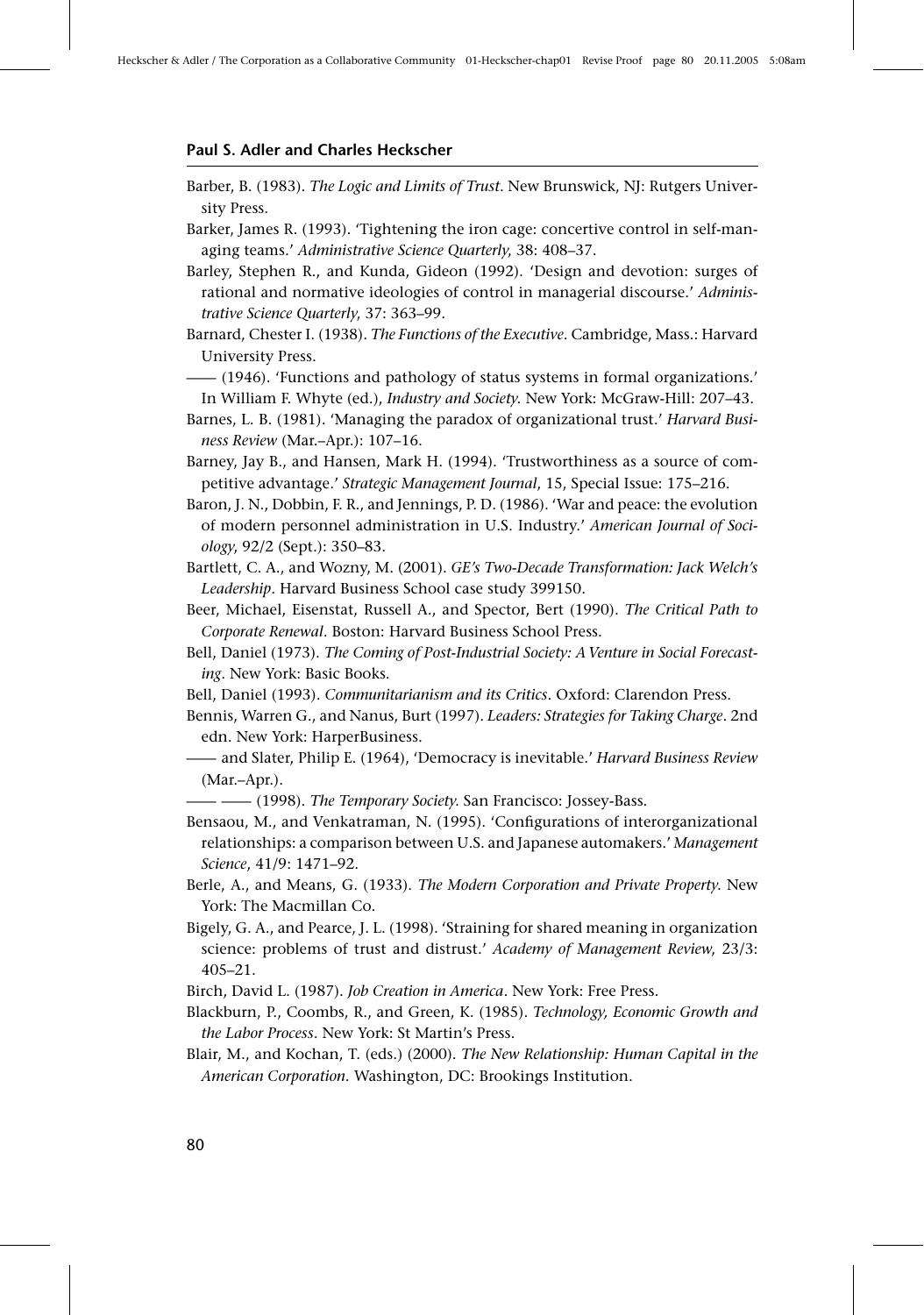- Blau, Peter M. (1963). The Dynamics of Bureaucracy. Chicago: University of Chicago Press.
- Bloom, Paul N., and Perry, Vanessa G. (2001). 'Retailer power and supplier welfare: the case of Walmart.' Journal of Retailing, 77/3: 379–96.
- Bohl, Don L. (1996). 'Minisurvey: 360-degree appraisals yield superior results, survey shows.' Compensation & Benefits Review, 28/5 (Sept.–Oct.): 16–19.
- Bowles, S., Gintis, H., and Gustafsson, B. (1993). Markets and Democracy: Participation, Accountability and Efficiency. Cambridge: Cambridge University Press.
- Bradach, Jeffrey L., and Eccles, Robert G. (1989). 'Markets vs hierarchies: from ideal types to plural forms.' Annual Review of Sociology, 15: 97–118.
- Braverman, H. (1974). Labor and Monopoly Capital. New York: Monthly Review of Books.
- Brockner, Joel, and Siegel, Phyllis (1996). 'Understanding the interaction between procedural and distributive justice: the role of trust.' In Roderick M. Kramer and Tom R. Tyler (eds.), Trust in Organizations. Thousand Oaks, Calif.: Sage: 390–413.
- Bromiley, Philip, and Cummings, Larry L. (1995), 'Transaction costs in organizations with trust.' In Robert J. Bies, R. J. Lewicki, and Blair L. Sheppard (eds.), Research on Negotiations in Organizations. Greenwich, Conn.: JAI: 219–47.
- Brown, John Seely, Durchslag, Scott, and Hagel, John, III (2002). 'Loosening up: how process networks unlock the power of specialization.' McKinsey Quarterly, Special Edition: Risk and resilience: 59–69.
- Brynjolfsson, Erik, Malone, Thomas W., Gurbaxani, Vijay, and Kambil, Ajit (1994). 'Does information technology lead to smaller firms?' Management Science, 40/12: 1628–44.
- Burawoy, Michael (1979). Manufacturing Consent. Chicago: University of Chicago Press.
- Burns, T., and Stalker, G. (1961). The Management of Innovation. London: Tavistock.

Business Week (1982). 'TRW leads a revolution in managing technology.' (15 Nov.).

- Butler, J. K., and Cantrell, R. S. (1984). 'A behavioral decision theory approach to modeling dyadic trust in superiors and subordinates.' Psychological Reports, 55: 19–28.
- Carchedi, G. (1977). The Economic Identification of Social Classes. London: Routledge & Kegan Paul.
- Carney, M. (1998). 'The competitiveness of networked production: the role of trust and asset specificity.' Journal of Management Studies, 35/4: 457–79.
- Champy, James (1995). Reengineering Management. New York: HarperBusiness.
- Ciborra, Claudio (1996). 'What does groupware mean for the organizations hosting it?' In Claudio Ciborra (ed.), Groupware & Teamwork: Invisible Aid or Technical Hindrance. Wiley Series on Information Systems. New York: John Wiley: Introduction.
- Clark, Charles Hutchison (1958). Brainstorming: The Dynamic New Way to Create Successful Ideas. Garden City, NY: Doubleday.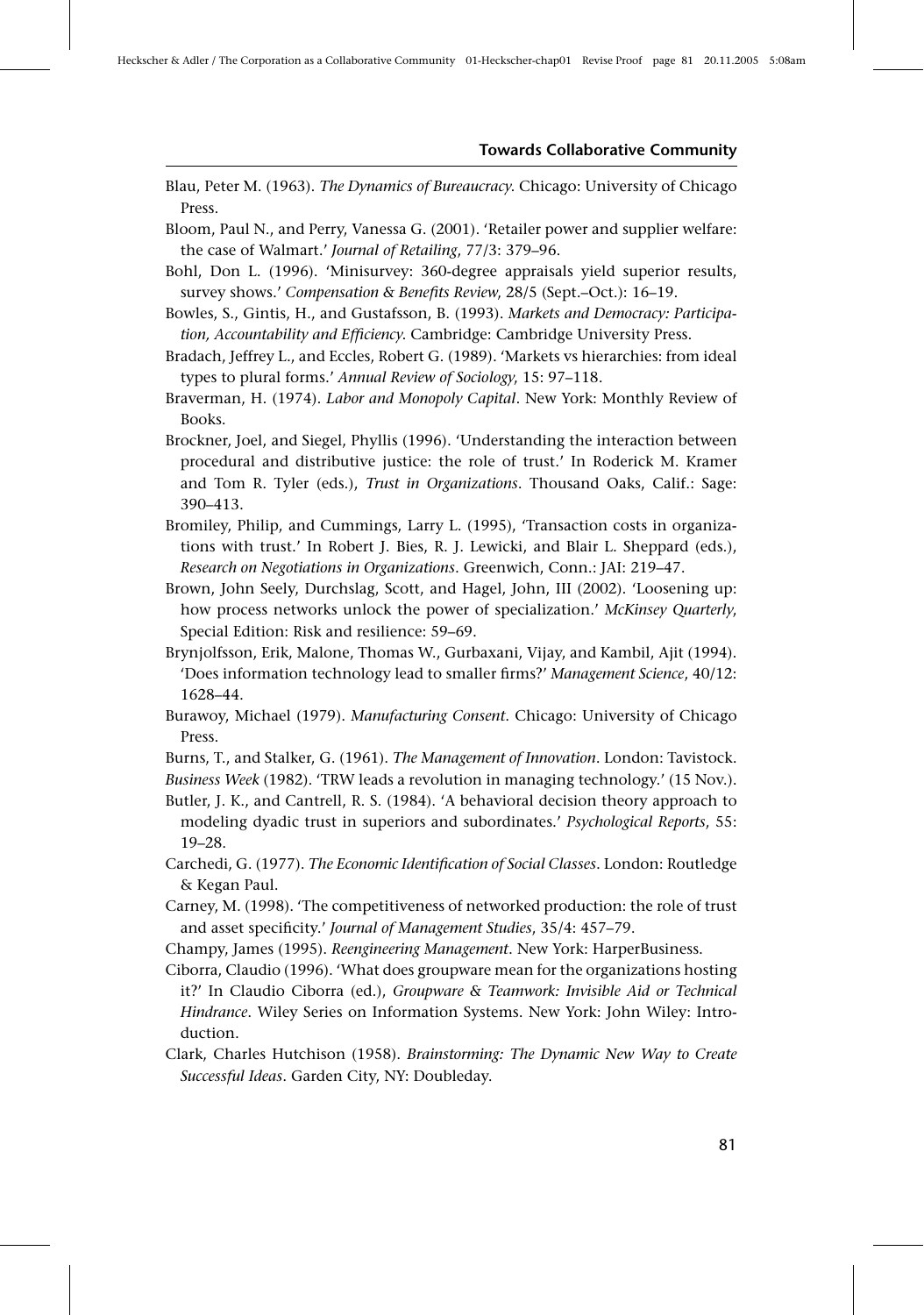- Clark, Kim B., and Fujimoto, Takahiro (1989). 'Overlapping problem solving in product development.' In K. Ferdows (ed.), Managing International Manufacturing. Amsterdam: Elsevier: 127–52.
- Cobble, Dorothy Sue (1991). 'Organizing the postindustrial work force: lessons from the history of waitress unionism.' Industrial and Labor Relations Review, 44/ 3 (Apr.): 419–36.
- —— (1994). 'Making postindustrial unionism possible.' In Sheldon Friedman, Richard W. Hurd, Rudolph A. Oswald, and Ronald L. Seeber (eds.), Restoring the Promise of American Labor Law. Ithaca, NY: HR Press: ch. 20.
- Cohen, Joshua, and Sabel, Charles (1997). 'Directly-deliberate polyarchy.' European Law Journal, 3/4 (Dec.): 313–42.
- Coleman, James S. (1987). 'Social organization of the corporation.' University of Chicago: mimeo draft, 25 Feb.
- Coleman, R. (1990). Foundations of Social Theory. Cambridge, Mass.: Belknap Press.
- Collins, J. C., and Porras, J. I. (1994). Built to Last. New York: HarperCollins.
- Comfort, Louise K. (1997). 'Toward a theory of transition in complex systems.' American Behavioral Scientist, 40/3 (Jan.): 375–83.
- Crozier, Michel (1964). The Bureaucratic Phenomenon. Chicago: University of Chicago Press.
- Daft, Richard L. (1998). Essentials of Organization Theory and Design. Cincinnati: South-Western College Publishing.
- Dalton, Melville (1959). Men Who Manage: Fusions of Feeling and Theory in Administration. New York: John Wiley & Sons.
- Davenport, T. H., and Prusak, L. (1998). Working Knowledge. Boston: Harvard Business School Press.
- DeGrazia, Sebastian (1948). The Political Community: A Study of Anomie. Chicago: University of Chicago Press.
- Dewey, John (1927). The Public and its Problems. New York: Henry Holt & Co.
- DiMaggio, Paul (1992). 'Nadel's paradox revisited: relational and cultural aspects of organization structure.' In N. Nohria and R. G. Eccles (eds.), Networks and Organization: Structure, Form, and Action. Boston: Harvard Business School Press: 88–142.
- Donnellon, Ann (1993). 'Cross-functional teams in product development: accommodating the structure to the process.' Journal of Product Innovation Management, 10: 377–92.
- Dore, Ronald (1983). 'Goodwill and the spirit of market capitalism.' British Journal of Sociology, 34: 459–82.
- Downs, Anthony (1967). Inside Bureaucracy. Boston: Little, Brown.
- Drucker, Peter (1973). Management: Tasks, Responsibilities, Practices. New York: Harper & Row.
- Dryzek, John (2001). 'Legitimacy and economy in deliberative democracy.' Political Theory, 29/5 (Oct.): 651–69.
- Durkheim, Emile (1893/1984). The Division of Labor in Society, trans. W. D. Halls. New York: Free Press.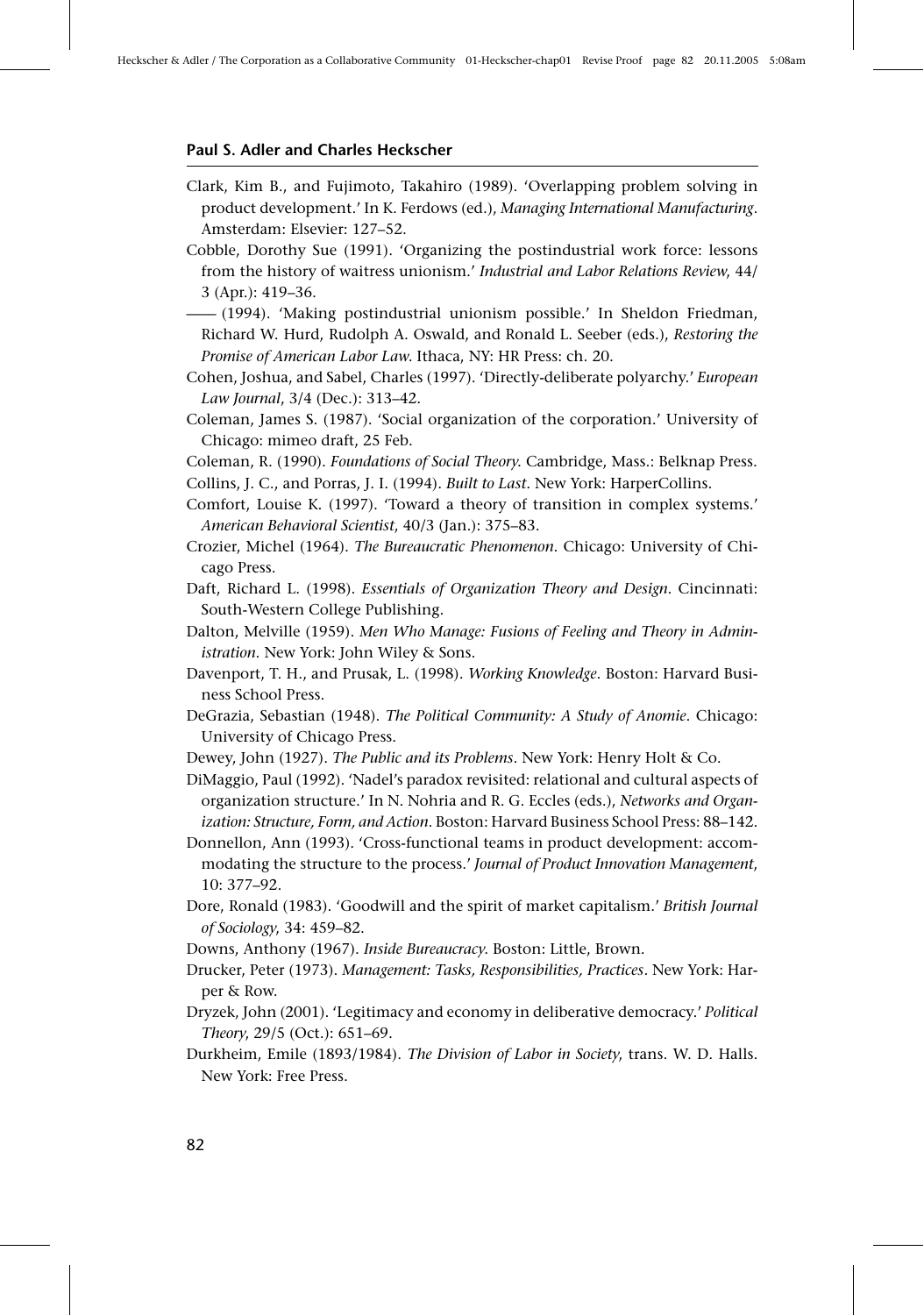- —— (1897/1951). Suicide, trans. John A. Spaulding and George Simpson. Glencoe, Ill.: The Free Press.
- —— (1915/1995). The Elementary Forms of the Religious Life: A Study in Religious Sociology. London: George Allen & Unwin Ltd.
- Dyer, J. H. (1996). 'Does governance matter? Keiretsu alliances and asset specificity as sources of Japanese competitive advantage.' Organization Science, 7/6: 649–66.
- —— and Chu, W. (1998). 'The determinants of interfirm trust in supplier–automaker relationships in the U.S., Japan and Korea.' Wharton, unpublished.
- Earl, Michael J., and Scott, Ian A. (1999). 'What is a chief knowledge officer?' Sloan Management Review (Winter): 29–38.

Eccles, R. (1985). The Transfer Pricing Problem. Lexington, Mass.: Lexington.

- Edwards, Bob, and Foley, Michael W. (1998). 'Civil society and social capital beyond Putnam.' American Behavioral Scientist, 42/1: 124–39.
- Edwards, Richard (1979). Contested Terrain: The Transformation of Workplace in the Twentieth Century. New York: Basic Books.
- Eisner, Marc Allen (1993). Regulatory Politics in Transition. Baltimore: Johns Hopkins University Press.
- Elderkin, Kenion W., and Bartlett, Christopher A. (1993). General Electric: Jack Welch's Second Wave (A) and (B). Harvard Business School case study 9-391-248, 2 Apr.

Etzioni, A. (1988). The Moral Dimension. New York: Free Press.

- —— (1991). A Responsive Society: Collected Essays on Guiding Deliberate Social Change. San Francisco: Jossey-Bass.
- Evans, P. (1995). Embedded Autonomy: States and Industrial Transformation. Princeton: Princeton University Press.
- (1996). 'Government action, social capital and development: reviewing the evidence on synergy.' World Development, 24/6: 1119–32.
- Feldstein, Lewis, and Putnam, Robert (2003). Better Together: Restoring the American Community. New York: Simon & Schuster.
- Fisher, Roger, and Ury, William (1981). Getting to Yes: Negotiating Agreement without Giving In. New York: Houghton Mifflin.
- Foote, Nathaniel W., Galbraith, Jay, Hope, Quentin, and Miller, Danny (2001). 'Making solutions the answer.' McKinsey Quarterly, 3: 84–93.
- Fox, Alan (1974). Beyond Contract: Work, Power and Trust Relations. London: Faber and Faber.
- Freland, Robert F. (1996). 'The myth of the M-Form: governance, consent, and organizational change.' American Journal of Sociology, 102: 483–526.
- Freidson, Eliott (1975). Doctoring Together: A Study of Professional Social Control. New York: Elsevier.
- Freud, S. (1923/1960). The Ego and the Id. New York: Norton. (Norton edition of the 1960 Strachey translation of the German original.)
- Fromm, E. (1973). Anatomy of Human Destructiveness. New York: Holt, Rinehart and Winston.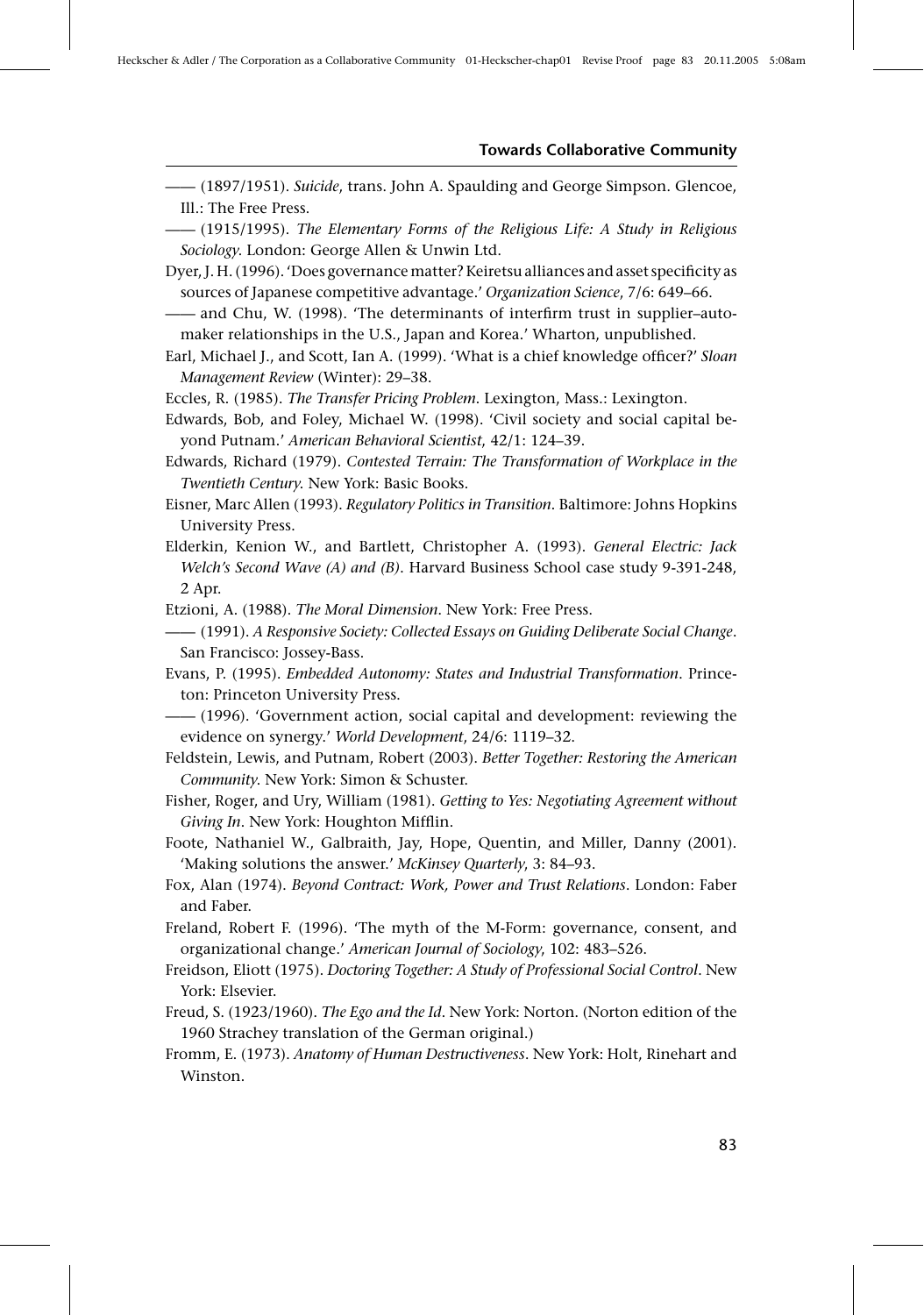- Fromm, Erich, and Maccoby, Michael (1970). Social Character in a Mexican Village. Englewood Cliffs, NJ: Prentice-Hall.
- Fukuyama, F. (1995). Trust: The Social Virtues and the Creation of Prosperity. New York: Free Press.
- Galbraith, Jay R. (1995). Designing Organizations: An Executive Briefing on Strategy, Structure and Process. San Francisco: Jossey-Bass.
- —— (2000). Designing the Global Corporation. San Francisco: Jossey-Bass Publishers.
- Gambetta, D. (ed.) (1988). Trust: Making and Breaking Cooperative Relations. Oxford: Basil Blackwell.

Gates, Henry Louis, Jr. (1998). 'The end of loyalty.' New Yorker (9 Mar.): 34–44.

- Gerlach, Michael L. (1992). Alliance Capitalism: The Social Organization of Japanese Capitalism. Berkeley, and Los Angeles: University of California Press.
- Gerstner, L. V. (2002). Who Says Elephants Can't Dance? Inside IBM's Historic Turnaround. New York: HarperCollins.
- Gerth, H. H., and Mills, C. Wright (trans. and eds.) (1946). From Max Weber: Essays in Sociology. New York: Oxford University Press.
- Giddens, A. (1990). The Consequences of Modernity. Stanford, Calif.: Stanford University Press.
- —— (1994). Beyond Left and Right: The Future of Radical Politics. Cambridge: Polity Press.
- Gomes-Casseres, Benjamin (1994). 'Group vs group: how alliance networks compete.' Harvard Business Review (July–Aug.): 4–11.
- Gordon, David M. (1996). Fat and Mean: the Corporate Squeeze of Working America and the Myth of Managerial 'Downsizing.' New York: The Free Press.
- Gordon, R. W., and Simon, W. H. (1992). 'The redemption of professionalism?' In R. L. Nelson, D. M. Trubek, and R. L. Solomon (eds.), Lawyers' Ideals/Lawyers' Practice: Transformations in the American Legal Profession. Ithaca, NY: Cornell University Press.
- Gorz, A. (1967). Strategy for Labour: A Radical Proposal. Boston: Beacon Press.
- Gouldner, A. W. (1954). Patterns of Industrial Bureaucracy. New York: Free Press.
- —— (1957). 'Cosmopolitans and locals: toward an analysis of latent social roles I.' Administrative Science Quarterly, 2/3 (Dec.): 281–306.
- Granovetter, M. (1985). 'Economic action and social structure: the problem of embeddedness.' American Journal of Sociology, 91: 481–510.
- Greenwood, Jeremy (1997). 'The third industrial revolution: technology, productivity, and income inequality.' Washington, DC: AEI Press. Also downloaded from www.econ.rochester.edu/Faculty/GreenwoodPapers/third.pdf, 9/3/04; also Economic Review (1999): Q II: 2–12.
- Grobstein, Clifford (1973). 'Hierarchical order and neogenesis.' In Howard H. Pattee (ed.), Hierarchy Theory: The Challenge of Complex Systems. New York: George Braziller: ch. 2.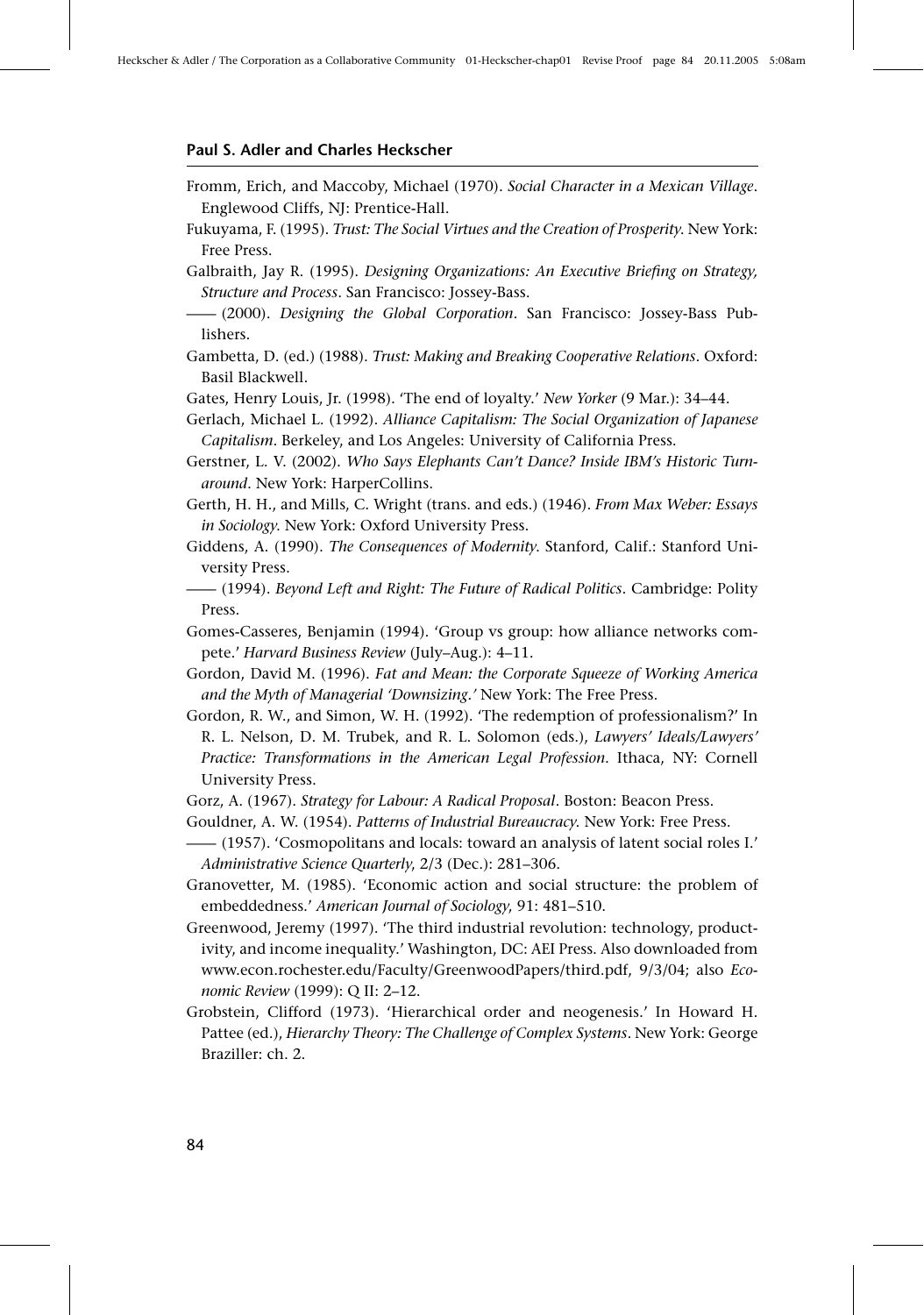- Gupta, A. K., and Govindarajan V., (1986). 'Resource sharing among SBUs: strategic antecedents and administrative implications.' Academy of Management Review, 29/4: 695–714.
- Guzzo, Richard A, and Dickson, Marcus W. (1996). 'Teams in organizations: recent research on performance and effectiveness.' Annual Review of Psychology, 47: 307– 38.
- Habermas, Jürgen (1975). Legitimation Crisis, trans. Thomas McCarthy. Boston: Beacon Press.
- —— (1984). The Theory of Communicative Action. Cambridge: Polity Press.
- —— (1990). Moral Consciousness and Communicative Action, trans. Christian Lenhardt and Shierry Weber Nicholsen. Cambridge, Mass.: MIT Press.
- $-$  (1991). Communication and the Evolution of Society, trans. and introd. Thomas McCarthy. Cambridge: Polity Press.
- —— (1993). The Philosophical Discourse of Modernity. Cambridge, Mass.: MIT Press.
- (1994). 'Three normative models of democracy.' Constellation, 1/1: 1-10.
- Häcki, Remo L., and Lighton, Julian (2001). 'The future of the networked company.' McKinsey Quarterly, 3: 26–39.
- Hackman, J. Richard, and Wageman, Ruth (1995). 'Total quality management: empirical, conceptual, and practical issues.' Administrative Science Quarterly, 40/ 2 (June): 309–42.
- Hamel, Gary (2000). 'Waking up IBM: how a gang of unlikely rebels transformed Big Blue.' Harvard Business Review (July–Aug.): 5–12.
- Hammer, Michael (1996). Beyond Reengineering. New York: HarperBusiness.
- —— and Champy James, (1993). Reengineering the Corporation. New York: Harper-Business.
- Hancké, Bob (1997). 'Trust or hierarchy? Changing relationships between large and small firms in France.' Small Business Economics, 11/3: 237–52.
- Handy, Charles (1995). 'Trust and the virtual organization.' Harvard Business Review, 73/3 (May–June): 40–50.
- Hardin, R. (1992). 'The street-level epistemology of trust.' Politics and Society, 21: 505–29.
- Harvey, David (1990). The Condition of Modernity. Cambridge, Mass.: Blackwell.

—— (2003). The New Imperalism. New York: Oxford University Press.

- Hawthorn, Geoffrey (1988). 'Three ironies in trust.' In Diego Gambetta (ed.), Trust: Making and Breaking Cooperative Relations. New York: Basil Blackwell: ch. 7: 111– 26.
- Heckscher, Charles C. (1988). The New Unionism: Employee Involvement in the Changing Corporation. New York: Basic Books.
- (1995). White-Collar Blues: Management Loyalties in an Age of Corporate Restructuring. New York: Basic Books.
- —— Maccoby, Michael, Ramirez, Rafael, and Tixier, Pierre-Eric (2003). Agents of Change: Crossing the Post-Industrial Divide. Oxford: Oxford University Press.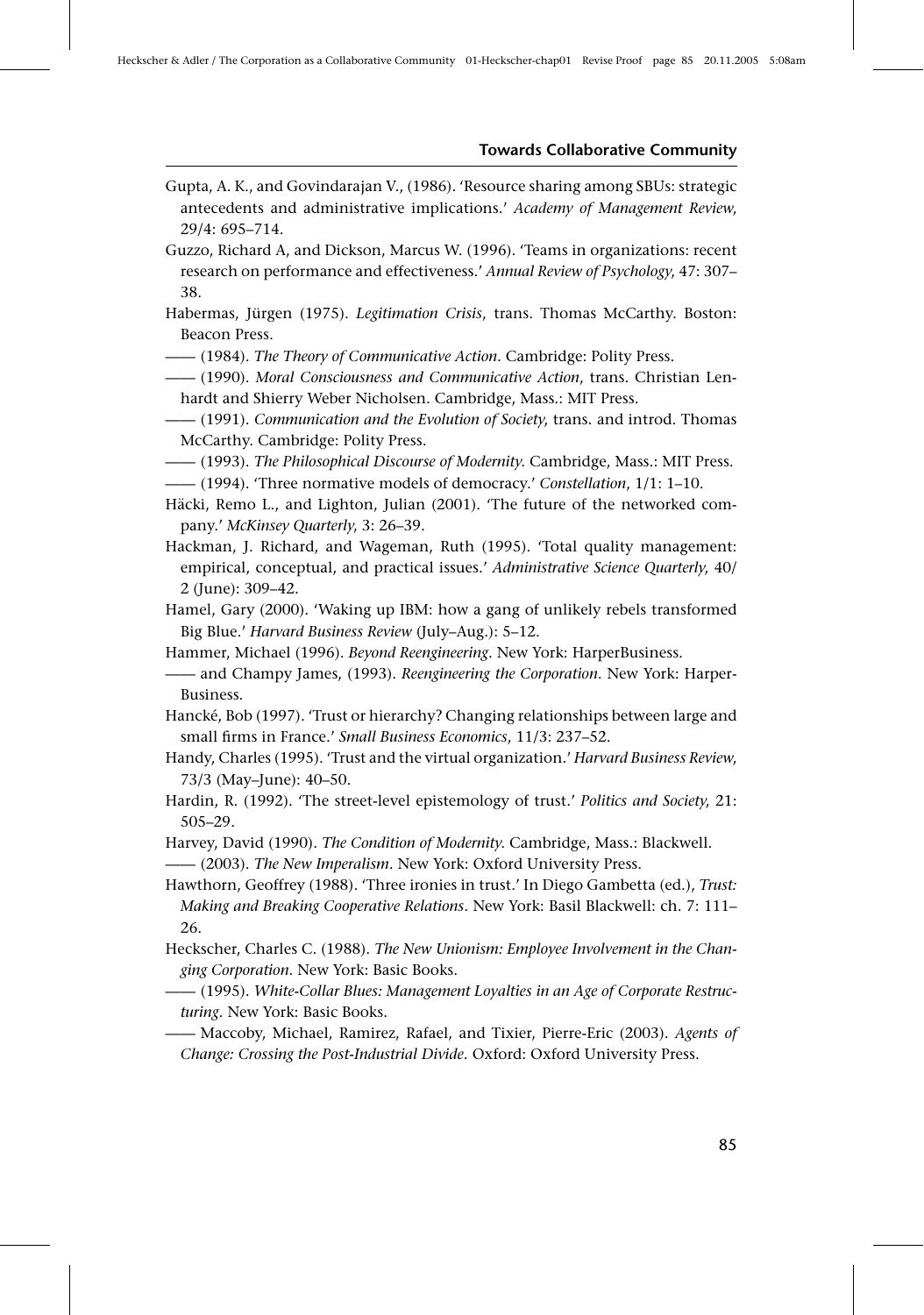- Heimer, Carol (1992). 'Doing your job and helping your friends: universalistic norms about obligations to help particular others in a network.' In N. Noria and R. G. Eccles (eds.), Networks and Organizations: Structure, Form, and Action. Boston: Harvard Business School Press: 143–64.
- Heisig, Ulrich, and Litteck, Wolfgan (1995). 'Trust as a basis of work organization.' In W. Littek and Tony Charles (eds.), The New Division of Labour: Emerging Forms of Work Organization in International Perspective. Berlin: de Gruyter: 17–56.
- Helper, S. (1991). 'Strategy and irreversibility in supplier relations: the case of the US automobile industry.' Business History Review, 65/4: 781–824.
- —— and Sako, M. (1995). 'Supplier relations in the auto industry in Japan and the USA: are they converging?' Sloan Management Review (Spring): 7–84.
- Heskett, James L., Jones, Thomas O., Loveman, Gary W., Sasser, W. Earl, and Schlesinger, Leonard A. (1994). 'Putting the service–profit chain to work.' Harvard Business Review (Mar.–Apr.): 164–74.
- Hill, C., Hitt, M., and Hoskisson, R. (1992). 'Cooperative vs. competitive structures in related and unrelated diversified firms.' Organization Science, 3/4: 501–21.
- Hirschman, A. O. (1970). Exit, Voice, and Loyalty. Cambridge, Mass.: Harvard University Press.
- —— (1982). 'Rival interpretations of market society: civilizing, destructive or feeble?' Journal of Economic Literature, 20: 1463–84.
- —— (1992). Shifting Involvements: Private Interests and Public Action. Princeton: Princeton University Press.
- Holland, C. P., and Lockett, A. G. (1997). 'Mixed mode network structures: the strategic use of electronic communication by organizations.' Organization Science, 8/5: 475–88.
- Holton, Gerald (1996). Einstein, History, and Other Passions. Reading, Mass.: Addison-Wesley.
- Hyde, Alan (1997). 'How Silicon Valley has eliminated trade secrets (and why this is efficient).' Draft. See web variant 'The wealth of shared information: Silicon Valley's high-velocity labor market, endogenous economic growth, and the law of trade secrets.' http://andromeda.rutgers.edu/~hyde/, 11 Mar. 2003.
- Hyman. R. (1987). 'Strategy or structure? Capital, labour and control.' Work, Employment and Society, 1/1: 25–55.
- Jackall, Robert (1988). Moral Mazes: The World of Corporate Managers. New York: Oxford University Press.
- Jacoby, S. (2004). Employing Bureaucracy. Revised edition. Mahwah, NJ: lawrence Erlbaum.
- Kanter, Rosabeth Moss (1977). Men and Women of the Corporation. New York: Basic Books.
- Kaplan, R. S. (1984). 'The evolution of management accounting.' Accounting Review, (July).
- —— (1996). The Balanced Scorecard: Translating Strategy into Action. Boston: Harvard Business School Press.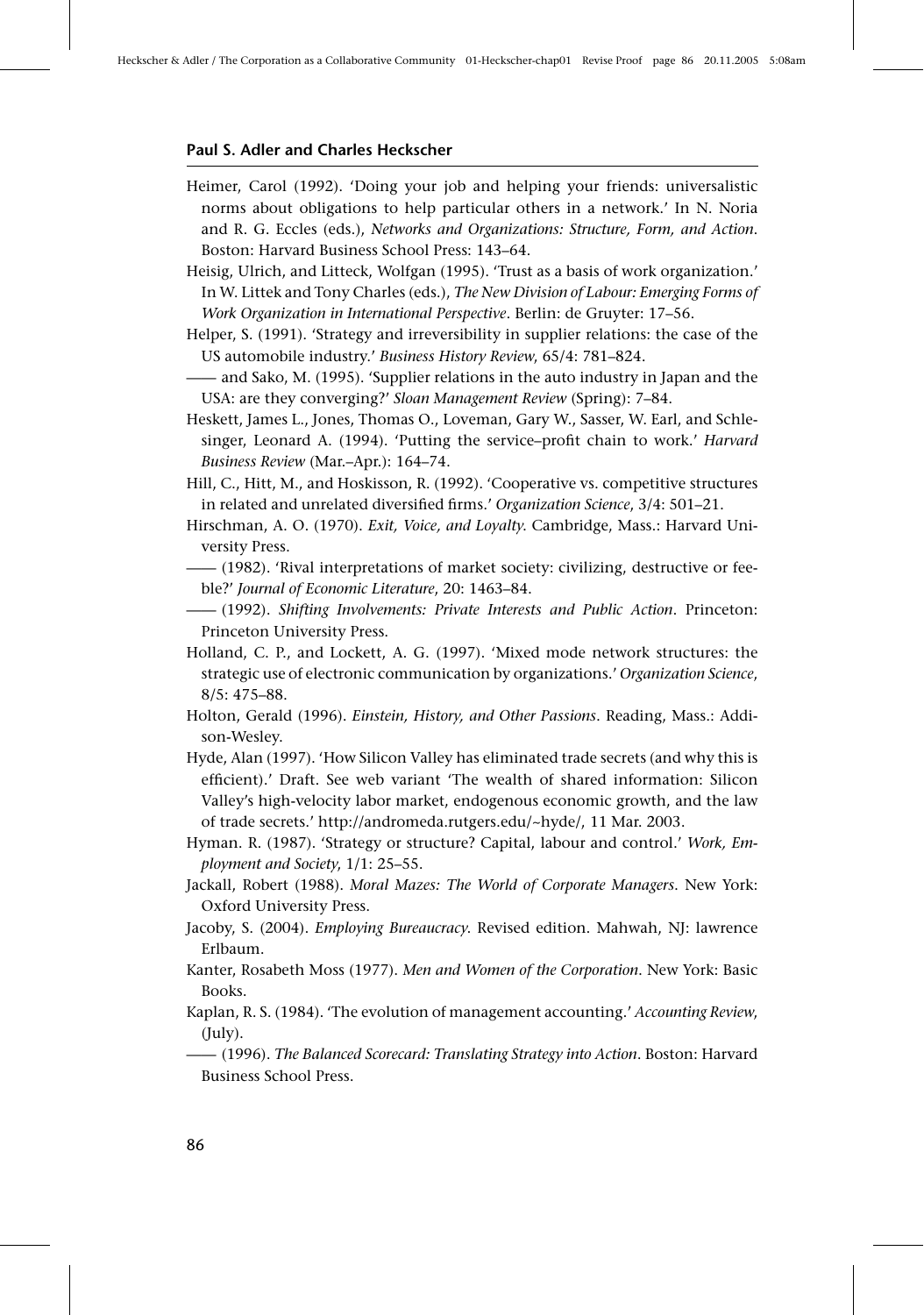- Kern, H. (1998). 'Lack of trust, surfeit of trust: some causes of the innovation crisis in German industry.' In Cristel Lane and Reinhard Bachmann (eds.), Trust within and between Organizations. New York: Oxford University Press: 203–13.
- Kim, Peter H. (1997). 'Working under the shadow of suspicion: the implications of trust and mistrust for information sharing in groups.' University of Southern California, unpublished.
- Kirkpatrick, Frank G. (1986). Community: A Trinity of Models. Washington, DC: Georgetown University Press.
- Korczynski, Marek (1996). 'The low trust route to economic development: interfirm relations in the UK engineering construction industry in the 1980s and 1990s.' Journal of Management Studies, 33/6: 787–808.
- Kotz, D. M, McDonough, T., and Reich, M. (eds.) (1994). Social Structures of Accumulation: The Political Economy of Growth and Crisis. Cambridge: Cambridge University Press.
- Koza, Mitchell P., and Lewin, Arie Y. (1998). 'The co-evolution of strategic alliances.' Organization Science, 9/3: 255–64.
- Kramer, Roderick M. (1999). 'Trust and distrust in organizations: emerging perspectives, enduring questions.' Annual Review of Psychology, 50: 569–98.
- Kurland, Nancy B. (1996). 'Trust, accountability, and sales agents' dueling loyalties.' Business Ethics Quarterly, 6/3: 289–310.
- Kusterer, Ken C. (1978). Know-how on the Job: The Important Working Knowledge of 'Unskilled' Workers. Boulder, Colo.: Westview Press.
- Lakoff, George (1996). Moral Politics: What Conservatives Know That Liberals Don't. Chicago: University of Chicago Press.
- Lawler, E. E., III, Mohrman, S. A., and Ledford, G. E., Jr. (1998). Strategies for High Performance Organizations. San Francisco: Jossey-Bass.
- Lawrence, Paul R., and Lorsch, Jay W. (1967). Organization and Environment. Boston: Harvard Business School.
- Lee, Dennis M. (1992). 'Management of concurrent engineering: organizational concepts and a framework of analysis.' Engineering Management Journal, 4/2 (June): 15–25.

Lessig, Lawrence (1999). Code and Other Laws of Cyberspace. New York: Basic Books.

- —— (2001). The Future of Ideas: The Fate of the Commons in a Connected World. New York: Random House.
- —— (2003). 'Fiber to the people: when customers own the network, everyone wins.' Wired, 11/12 (Dec.) (www.wired.com/wired/ archive/11.12/view.html?pg=5).
- Levine, D. (1995). Reinventing the Workplace: How Business and Employees Can Both Win. Washington, DC: Brookings Institution.
- Lewicki, Roy J., and Bunker, Barbara Benedict (1996). 'Developing and maintaining trust in work relationships.' In Roderick M. Kramer and Tom R. Tyler (eds.), Trust in Organizations. Thousand Oaks, Calif.: Sage: 114–49.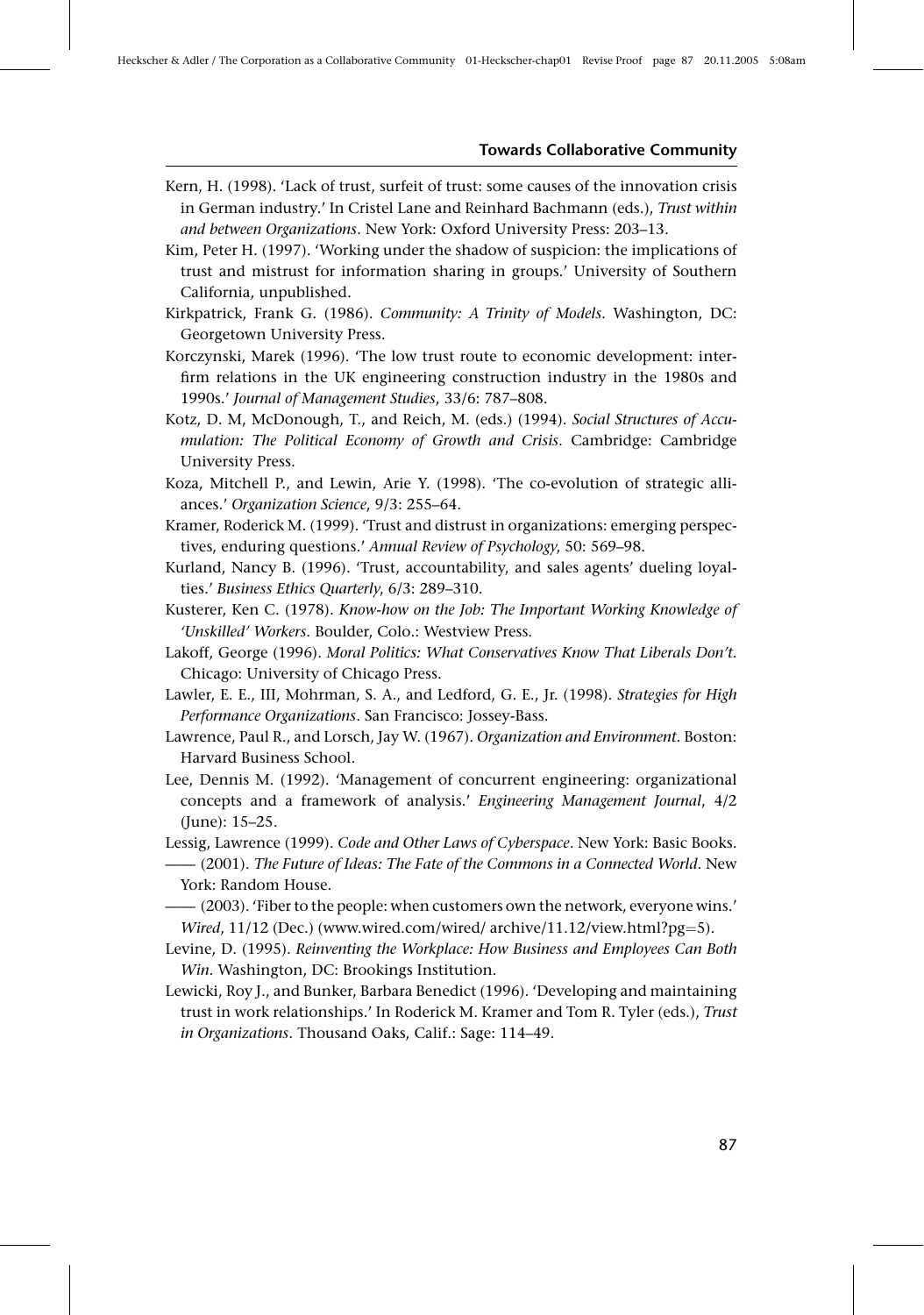- Liebeskind, J. L., and Oliver, Amalya Lumerman (1998). 'From handshake to contract: trust, intellectual property, and the social structure of academic research.' In Cristel Lane and Reinhard Bachmann (eds.), Trust within and between Organizations. New York: Oxford University Press: 118–45.
- —— Zucker, L., and Brewer, M. (1996). 'Social networks, learning and flexibility: sourcing scientific knowledge in the new biotechnology firms.' Organization Science, 7/4: 428–43.
- Lorsch, J. W., and Allen, S. A., III (1973). Managing Diversity and Interdependence. Boston: Division of Research, Graduate School of Business Administration, Harvard University.
- Luhmann, Niklas (1973/1979). Trust and Power. New York: John Wiley & Sons (original German edns. 1973, 1975).
- Lynd, Helen (1958). On Shame and the Search for Identity. New York: Harcourt Brace.
- McAdams, Alan (2003). 'The case for end-user-ownership of advanced fiber networks (AFNs).' Rural Telecon 28 Sept.–(1) Oct.
- Macaulay, Stuart (1963). 'Non-contractual relations in business.' American Sociological Review, 28: 55–70.
- Maccoby, Michael (1976). The Gamesman: The New Corporate Leaders. New York: Simon & Schuster.
- McEvily, Bill, Perrone, Vincenzo, and Zaheer, Akbar (2003). 'Trust as an organizing principle.' Organization Science, 14 (Jan.–Feb.): 91–103.
- MacIver, R. M. (1917/1970). Community: A Sociological Study—Being an Attempt to Set out the Nature and Fundamental Laws of Social Life. 4th edn. London: Frank Cass & Co.
- Macneil, Ian R. (1980). The New Social Contract. New Haven: Yale University Press.
- Margolis, Joshua, and Donnellon, Anne (1990). Mod IV product development team. Harvard Business School case study 9-491-030.
- Markus, H. R., and Kitayama, S. (1991). 'Culture and the self: implications for cognition, emotion, and motivation.' Psychological Review 98: 224–53.
- Marx, K. (1844/1975). 'Estranged labor.' In The Economic and Philosophical Manuscripts, trans. Rodney Livingstone and Gregory Benton. New York: Vintage Books.
- —— (1859/1977). A Contribution to the Critique of Political Economy. Moscow: Progress Publishers.
- —— (1973). Grundrisse: Foundations of Political Economy. Harmondsworth: Penguin.
- and Engels, Frederick (1848/1948). The Communist Manifesto. New York: International Publishers (1948, reprinted 1986).
- Mashaw, J. L. (1983). Bureaucratic Justice: Managing Social Security Disability Claims. New Haven: Yale University Press.
- Mayo, E. (1933). The Human Problems of an Industrial Civilization. London: Macmillan.
- Mead, George H. (1918). 'The psychology of punitive justice.' American Journal of Sociology, 23: 577–602.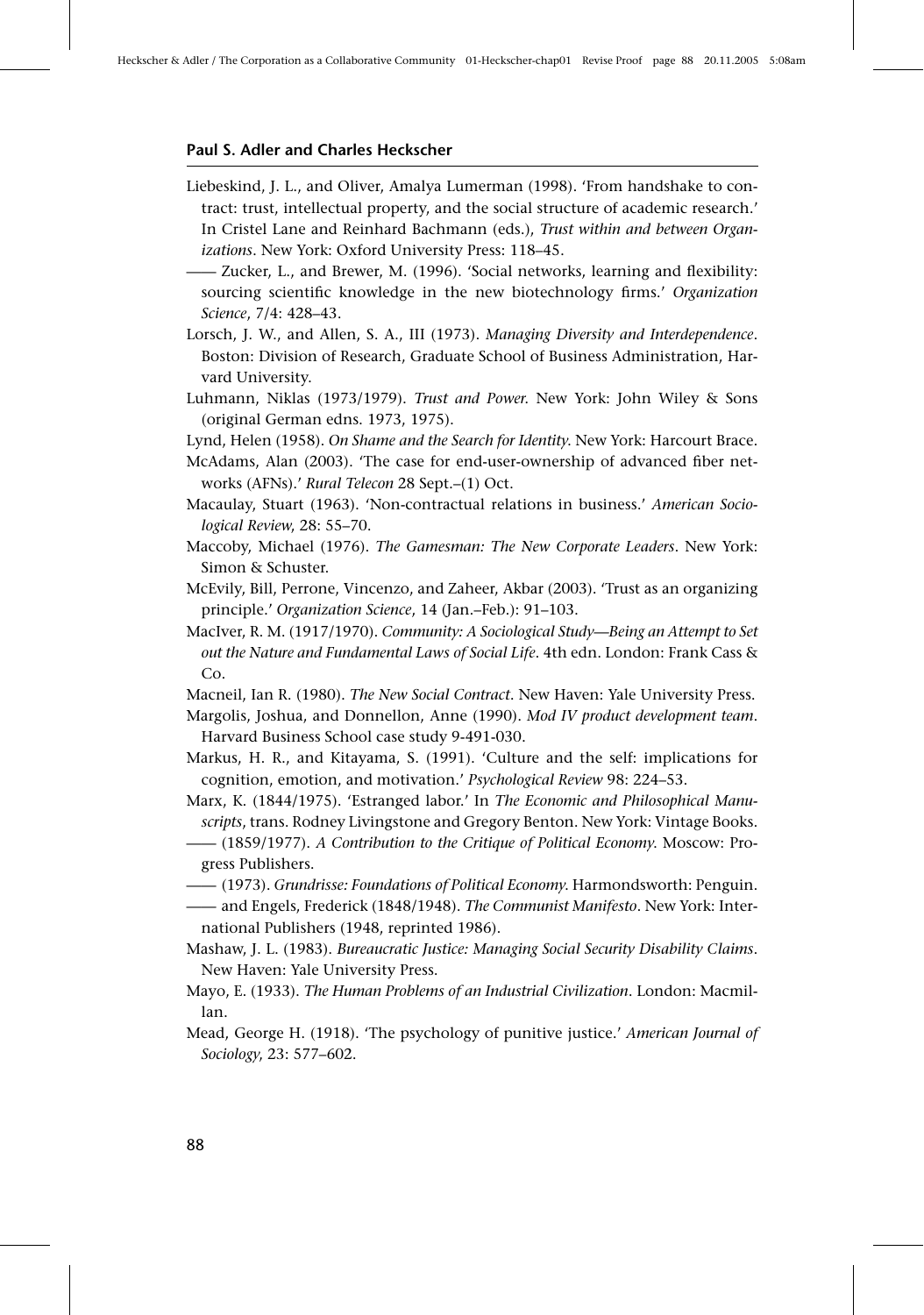- —— (1934). Mind, Self, and Society, ed. Charles Morris. Chicago: University of Chicago Press.
- Merton, Robert K. (1940). 'Bureaucratic structure and personality.' Social Forces, 17: 560–8.
- —— (1983). The Sociology of Science. Chicago: University of Chicago Press.

Meyerson, D., Weick, K. E., and Kramer, R. M. (1996). 'Swift trust and temporary groups.' In R. M. Kramer and T. R. Tyler (eds.), Trust in Organizations: Frontiers of Theory and Research. Thousand Oaks, Calf: Sage: 166–95.

- Mill, John Stuart (1869). On Liberty. London: Longman, Roberts & Green.
- Miller, Gary J. (1992). Managerial Dilemmas: The Political Economy of Hierarchy. New York: Cambridge University Press.
- Mills, C. Wright (1951). White Collar: The American Middle Classes. London: Oxford University Press.

Mintzberg, Henry (1973). The Nature of Managerial Work. New York: Harper & Row. – (1979). The Structuring of Organizations. Englewood Cliffs, NJ: Prentice-Hall.

- Mohrman, Susan Albers, Tenkasi, Ramkrishnan V., Lawler, Edward E., III, and Ledford, Gerald E. Jr. (1995). 'Total quality management: practice and outcomes in the largest US firms.' Employee Relations, 17/3: 26–41.
- Nahapiet, J., and Ghoshal, S. (1998). 'Social capital, intellectual capital, and the organizational advantage.' Academy of Management Review, 23/2: 242–66.
- Nasser, Jacques, and Wetlaufer, Suzy (1999). 'Driving change: an interview with Ford Motor Company's Jacques Nasser.' Harvard Business Review (Mar.–Apr.): 75– 88.
- Nelson, R.R. (1988). 'Institutions supporting technical change in the United States.' In G. Dosi, C. Freeman, R. Nelson, G. Silverberg, and L. Soete (eds.), Technical Change and Economic Theory. London: Pinter: 312–29.
- Nove, Alec (1982). The Economics of Feasible Socialism. London: Allen and Unwin.
- Nyland, Chris (1998). 'Taylorism and the mutual-gains strategy.' Industrial Relations, 37/4: 519–42.
- OECD (1996). Employment and Growth in the Knowledge-Based Economy. Paris: Organization for Economic Co-operation and Development.
- Organization Science (1998). Special issue on managing partnerships and strategic alliances, 9/3.
- Ouchi, W. (1980). 'Markets, bureaucracies and clans.' Administrative Science Quarterly, 25, (Mar.): 125–41.
- Pagden, Anthony (1988). 'Trust in eighteenth-century Naples.' In D Gambetta (ed.), Trust: Making and Breaking Cooperative Relations. Oxford: Basil Blackwell: 127–41.
- Paine, Thomas (1792/1951). The Rights of Man. New York: E. P. Dutton.
- Palmisano, Samuel J., Hemp, Paul, and Stewart, Thomas A. (2004). 'Leading change when business is good: the HBR interview—Samuel J. Palmisano.' Harvard Business Review (1 Dec.): 60–70.

Parsons, Talcott (1937). The Structure of Social Action. New York: McGraw Hill.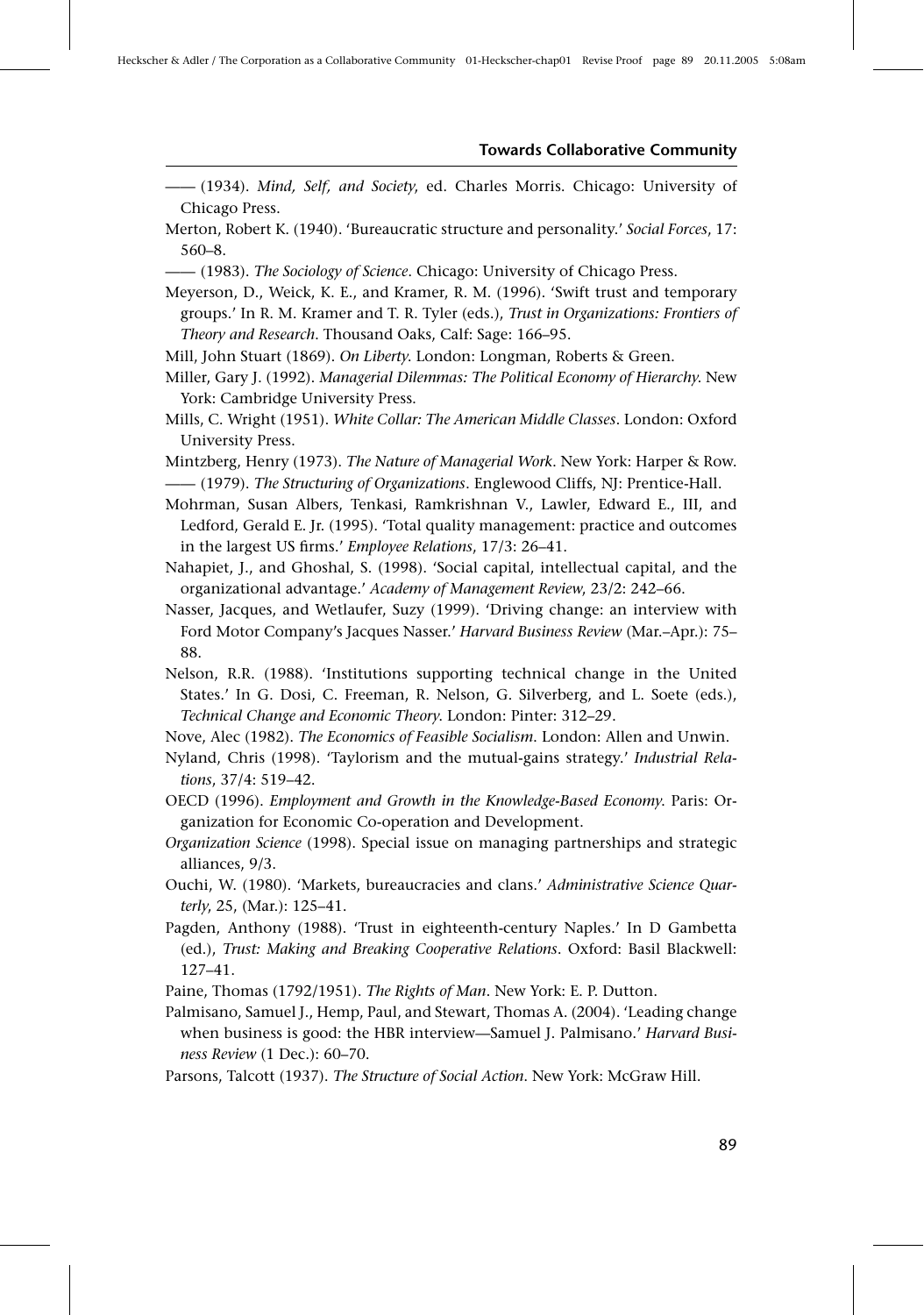- Parsons, Talcott (1963). 'On the concept of influence.' Public Opinion Quarterly, 27: 37–62.
- $-$  (1968). 'On the concept of value commitments.' Sociological Inquiry, 3/8 (Spring): 135–60.
- —— (1969). 'On the concept of political power.' In Talcott Parsons, Politics and Social Structure. New York: The Free Press: ch. 14.
- —— (1971). The System of Modern Societies. Englewood Cliffs, NJ: Prentice-Hall.
- —— and Platt, Gerald (1973). The American University. Cambridge, Mass: Harvard University Press.
- Pateman, Carole (1970). Participation and Democratic Theory. Cambridge: Cambridge University Press.
- Peiperl, Maury A. (2001). 'Getting 360 feedback right.' Harvard Business Review, 79/1 (Jan.): 142–7.
- Peyrefitte, Alain (1995). La Société de confiance: essai sur les origines et la nature du développement. Paris: Éditions Odile Jacob.
- Phillips, Derek L. (1993). Looking Backward: A Critical Appraisal of Communitarian Thought. Princeton: Princeton University Press.
- Piaget, Jean, and Inhelder, Barbel (1958). The Growth of Logical Thinking from Childhood to Adolescence, trans. Ann Parsons and Stanley Milgram. New York: Basic Books.
- Piore, Michel J., and Sabel, Charles F. (1984). The Second Industrial Divide: Possibilities for Prosperity. New York: Basic Books.
- Porter, M. E. (1985). Competitive Advantage. New York: Free Press.
- Powell, W. (1990). 'Neither markets nor hierarchy: network forms of organization.' Research in Organizational Behavior, 12: 295–336.
- Prahalad, C. K., and Hamel, G. (1990). 'The core competencies of the corporation.' Harvard Business Review, 86: 79–91.
- Putnam, Robert (1993). Making Democracy Work: Civic Traditions in Modern Italy. Princeton: Princeton University Press.
- —— (2000). Bowling Alone: The Collapse and Revival of American Community. New York: Simon & Schuster.
- Quandt, Jean B. (1970). From the Small Town to the Great Community: The Social Thought of Progressive Intellectuals. New Brunswick, NJ: Rutgers University Press.
- Ramirez, Rafael (1999). 'Value co-production: intellectual origins and implications for practice and research.' Strategic Management Journal, 20/1: 49–65.
- —— and Wallin, Johan (2000). Prime Movers: Define your Business or Have Someone Define it Against You. Chichester: John Wiley & Sons.
- Ramsay, Harvie (1977). 'Cycles of control: worker participation in sociological and historical perspective.' Sociology, 11/3: 481–506.
- Reichheld, Frederick F. (1996). The Loyalty Effect: The Hidden Force behind Growth, Profits, and Lasting Value. Boston: Harvard Business School Press.
- Ring, Peter S. (1996). 'Fragile and resilient trust and their roles in economic exchange.' Business and Society, 35/2: 148–75.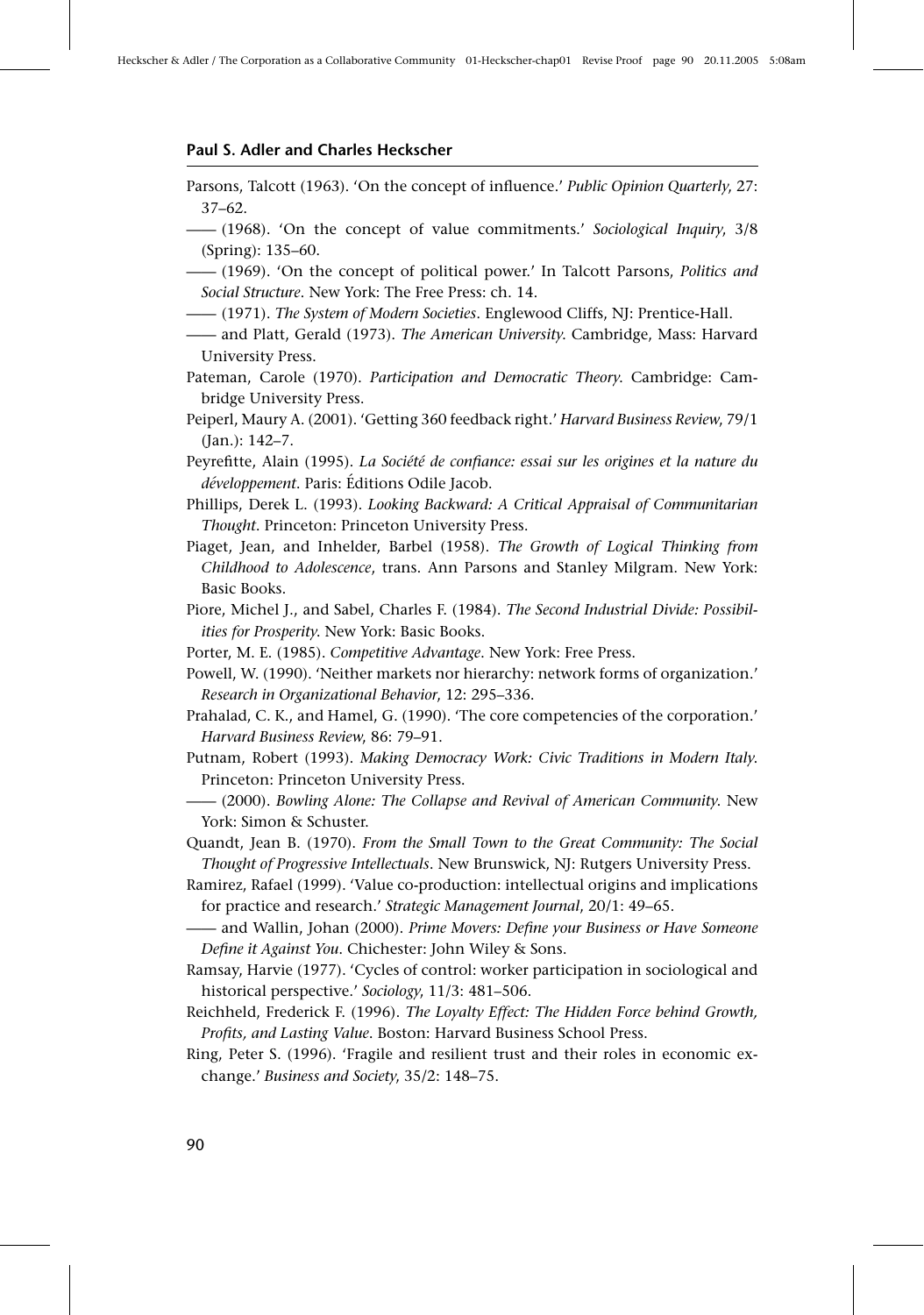- —— (1997). 'Transacting in the state of union: a case study of exchange governed by convergent interests.' Journal of Management Studies, 34/1: 1–25.
- —— and Van de Ven, Andrew H. (1992). 'Structuring cooperative relationships between organizations.' Strategic Management Journal, 13: 483–98.
- Rosenberg, Nathan (1964). 'Neglected dimensions in the analysis of economic change.' Oxford Bulletin of Economics and Statistics, 26/1: 59–77.
- Rothschild-Witt, J. (1979). 'The collectivist organization: an alternative to rationalbureaucratic models.' American Sociological Review, 44: 509–27.
- Sabel, C. F. (1993). 'Studied trust: building new forms of co-operation in a volatile economy.' Human Relations, 46/9 (Sept.): 1133–70.
- and Zeitlin, Jonathan (eds.) (1997). World of Possibilities: Flexibility and Mass Production in Western Industrialization. Cambridge: Cambridge University Press.
- Sako, M. (1992). Prices, Quality and Trust: Interfirm Relations in Britain and Japan. Cambridge: Cambridge University Press.
- Salter, M. S. (1983). 'Tailor incentive compensation to strategy.' Harvard Business Review (Mar.–Apr.): 94–102.
- Satow, Roberta Lynn (1975). 'Value-rational authority and professional organizations: Weber's missing type.' Administrative Science Quarterly, 20 (Dec.): 526–31.
- Scheff, Thomas J (2000). 'Shame and the social bond: a sociological theory.' Sociological Theory, 18/1 (Mar.): 84–100.
- Schindler, P. L., and Thomas, C. C. (1993). 'The structure of interpersonal trust in the workplace.' Psychological Reports, 73: 563–73.
- Schlesinger, Leonard A., and Heskett, James L. (1991). 'The service-driven service company.' Harvard Business Review (Sept.–Oct.): 146–58.

Schumpeter, J. (1942/1976). Capitalism, Socialism and Democracy. New York: Harper.

- Sciulli, D. (1986). 'Voluntaristic action as a distinct concept: theoretical foundations of societal constitutionalism.' American Sociological Review, 51: 743–66.
- Scott, W. Richard (1992). Organizations: Rational, Natural, and Open Systems. Englewood Cliffs, NJ: Prentice Hall.
- Seligman, Adam B. (1997). The Problem of Trust. Princeton: Princeton University Press.

Selznick, Philip (1992). The Moral Commonwealth: Social Theory and the Promise of Community. Berkeley and Los Angeles: University of California Press.

- Sennett, Richard (1998). The Corrosion of Character: The Personal Consequences of Work in the New Capitalism. New York: W. W. Norton and Company.
- Settersten, Richard A., Jr., Furstenberg, Frank F., Jr., and Rumbaut, Rubén G. (eds.) (2004). On the Frontier of Adulthood: Theory, Research, and Public Policy. Chicago: University of Chicago Press; Sponsored by the John T. and Catherine D. MacArthur Foundation Research Network on the Transitions to Adulthood and Public Policy.
- Shapiro, Susan P. (1987). 'The social control of impersonal trust.' American Journal of Sociology, 93/3: 623–58.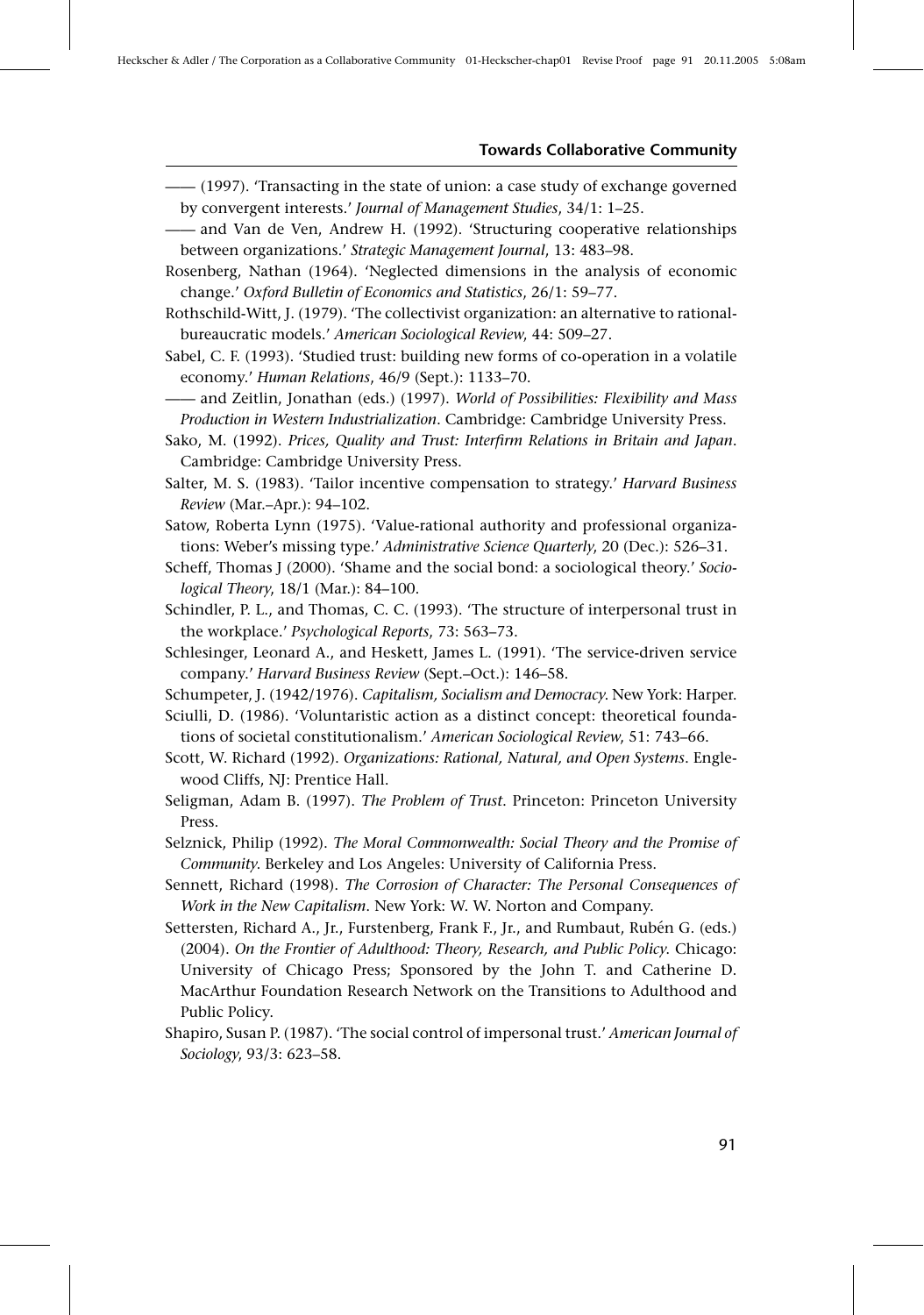- Silver, Allan (1985). ' ''Trust'' ' In social and political theory.' In Morris D. Janowitz, Gerald D. Suttles, and Mayer N. Zald (eds.), The Challenge of Social Control. Norwood, NJ: Ablex: ch. 4.
- Simmel, Georg (1950). The Sociology of Georg Simmel, trans. Kurt Wolff. New York: Free Press.
- Simon, Herbert A. (1973). 'The organization of complex systems.' In Howard H. Pattee (ed.), Hierarchy Theory: The Challenge of Complex Systems. New York: George Braziller: ch. 1.
- Solomou, Solomos (1988). 'Phases of economic growth, 1850–1973: Kondratieff & Kuznets.' Business History Review (Winter): 727.
- Sparrow, Malcolm K. (1994). Imposing Duties: Government's Changing Approach to Compliance. Westport, Conn.: Praeger.
- Spencer, Martin E. (1970). 'Weber on legitimate norms and authority.' British Journal of Sociology, 21/2: 123–34.
- Starr, Paul (1982). The Social Transformation of American Medicine. New York: Basic Books.
- Stiglitz, J. E. (1994). Whither Socialism? Cambridge, Mass.: MIT Press.
- Stinchcombe, Arthur L. (1985). 'Contracts as hierarchical documents.' In Arthur L. Stinchcombe and Carol Heimer, Organization Theory and Project Management. Bergen: Universitetsforslaget.
- Strathern, Marilyn (1996). 'Cutting the network.' Journal of the Royal Anthropological Institute, 2/3 (Sept.): 517–35.
- Suttles, Gerald D. (1972). The Social Construction of Communities. Chicago: University of Chicago Press.
- Tajfel, H., and Turner, J. C. (1979). 'An integrative theory of intergroup conflict.' In W. G. Austin and S. Worchel (eds.), The Social Psychology of Intergroup Relations. Monterey, Calif: Brooks-Cole: 33–47.
- Tarrow, Sidney (1996). 'Making social science work across space and time: a critical reflection on Robert Putnam's Making Democracy Work.' American Political Science Review, 90/2: 389–401.
- Thompson, E. P. (1967). 'Time, work discipline, industrial capitalism.' Past and Present: Journal of Historical Studies, 38: 56–97.
- Thompson, James D. (1967). Organizations in Action. New York: McGraw-Hill.
- Tönnies, Ferdinand (1957). Community and Society (Gemeinschaft und Gesellschaft), trans. and introd. Charles P. Loomis. East Lansing, Mich.: Michigan State University Press. Original edn. 1887.
- Unger, R. M. (1975). Knowledge and Politics. New York: Free Press.
- Uzzi, Brian (1997). 'Social structure and competition in interfirm networks: the paradox of embeddedness.' Administrative Science Quarterly, 42/1: 35–67.
- Walton, R. E. (1985). 'Toward a strategy for eliciting employee commitment based on policies of mutuality.' In R. E. Walton and P. R. Lawrence (eds.), HRM Trends and Challenges. Boston: Harvard Business School: 35–65.

Walzer, Michael (1999). 'Rescuing civil society.' Dissent, 46/1: 62–7.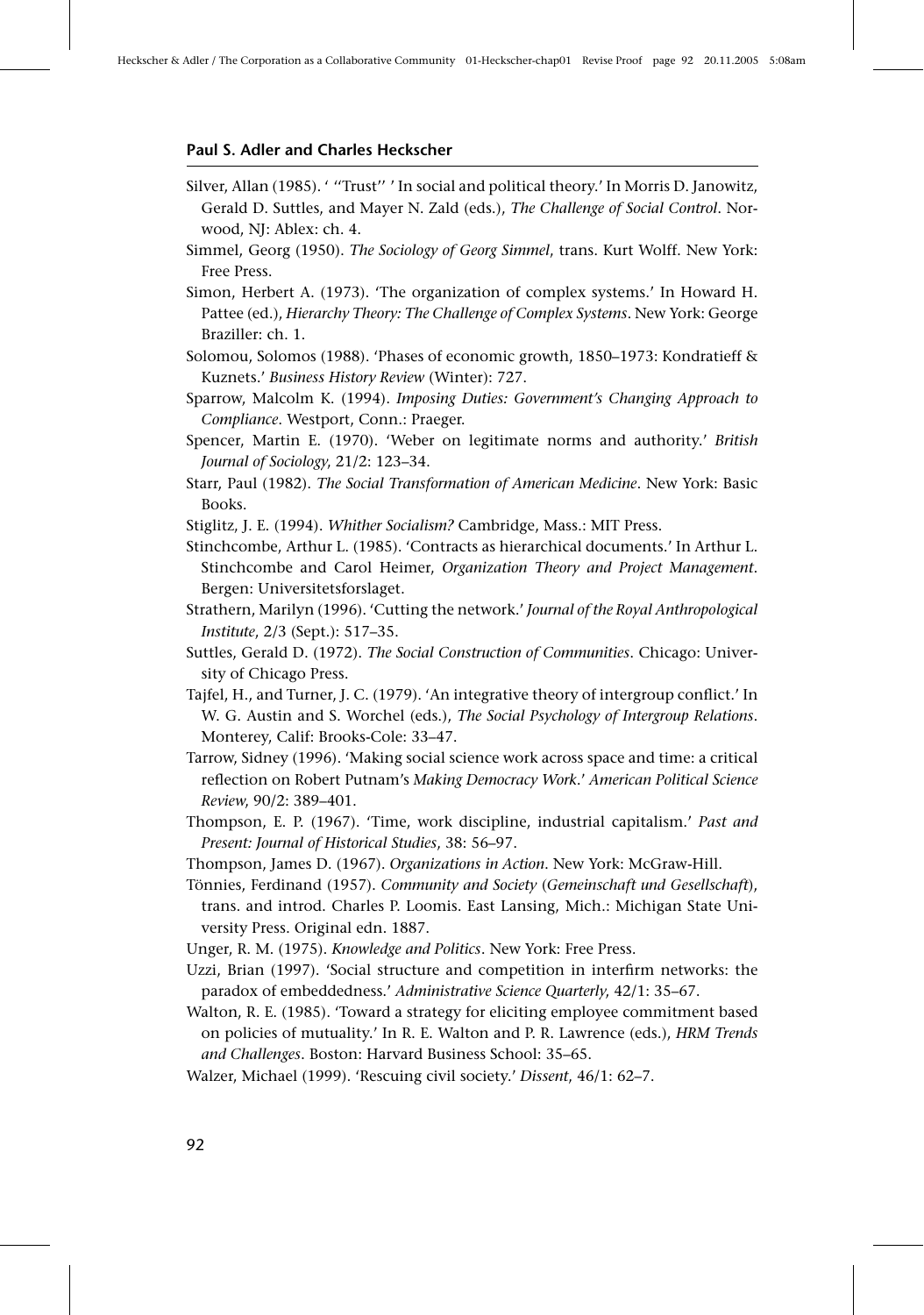Wanguri, Deloris McGee (1995). 'A review, an integration, and a critique of crossdisciplinary research on performance appraisals, evaluations, and feedback: 1980–1990.' Journal of Business Communication, 32/3 (July): 267–93.

Waters, Malcolm (1989). 'Collegiality, bureaucratization, and professionalization: a Weberian analysis.' American Journal of Sociology, 94/5 (Mar.): 945–72.

Weber, Max (1904/1958). The Protestant Ethic and the Spirit of Capitalism. New York: Scribner's Press.

—— (1947). The Theory of Social and Economic Organization. New York: Free Press.

Wenger, Étienne (1998). Communities of Practice. New York: Oxford University Press.

Whyte, William H., Jr. (1956). The Organization Man. New York: Simon and Schuster.

- Wicks, A. C., Berman, S. L., and Jones, T. M. (1999). 'The structure of optimal trust: moral and strategic implications.' Academy of Management Review, 24/1: 99–116.
- Williamson, O. E. (1975). Markets and Hierarchies. New York: Free Press.
- —— (1981). 'The economics of organization: the transaction cost approach.' American Journal of Sociology, 87: 548–77.
- —— (1991). 'Economic institutions: spontaneous and intentional governance.' Journal of Law, Economics and Organization, 7: 159–87.
- —— (1993). 'Calculativeness, trust, and economic organization.' Journal of Law and Economics, 36: 453–502.
- Womack, James P., Jones, Daniel T., and Roos, Daniel (1991). The Machine that Changed the World. New York: HarperCollins.
- Wright, Erik Olin (2000). 'Working-class power, capitalist-class interests, and class compromise.' American Journal of Sociology, 105/4: 957–1002.
- Zelizer, Viviana A. (1996). 'Payments and social ties.' Sociological Forum, 11/3: 481– 96.
- Zenger, Todd R., and Hesterly, William S. (1997). 'The disaggregation of corporations: selective intervention, high-powered incentives, and molecular units.' Organization Science, 8/3: 209–22.
- Zucker, Lynne G. (1986). 'Production of trust: institutional sources of economic structure, 1840–1920.' Research in Organizational Behavior, 8: 53–111.

### Notes

- 1. The 'Communitarian' school carries nostalgia for traditional morality and community into the modern era. Selznick (1992), Etzioni (1991), and others are sensitive to the criticism that their approach may constrain individual freedom and development, and they struggle mightily to overcome it—but with only partial success; see Habermas's (1994) analysis.
- 2. The literature proposing a new form of community can usefully be divided into two major chunks, though there is some overlap: works that approach it 'deductively' from a broad sociological or philosophical perspective, and those that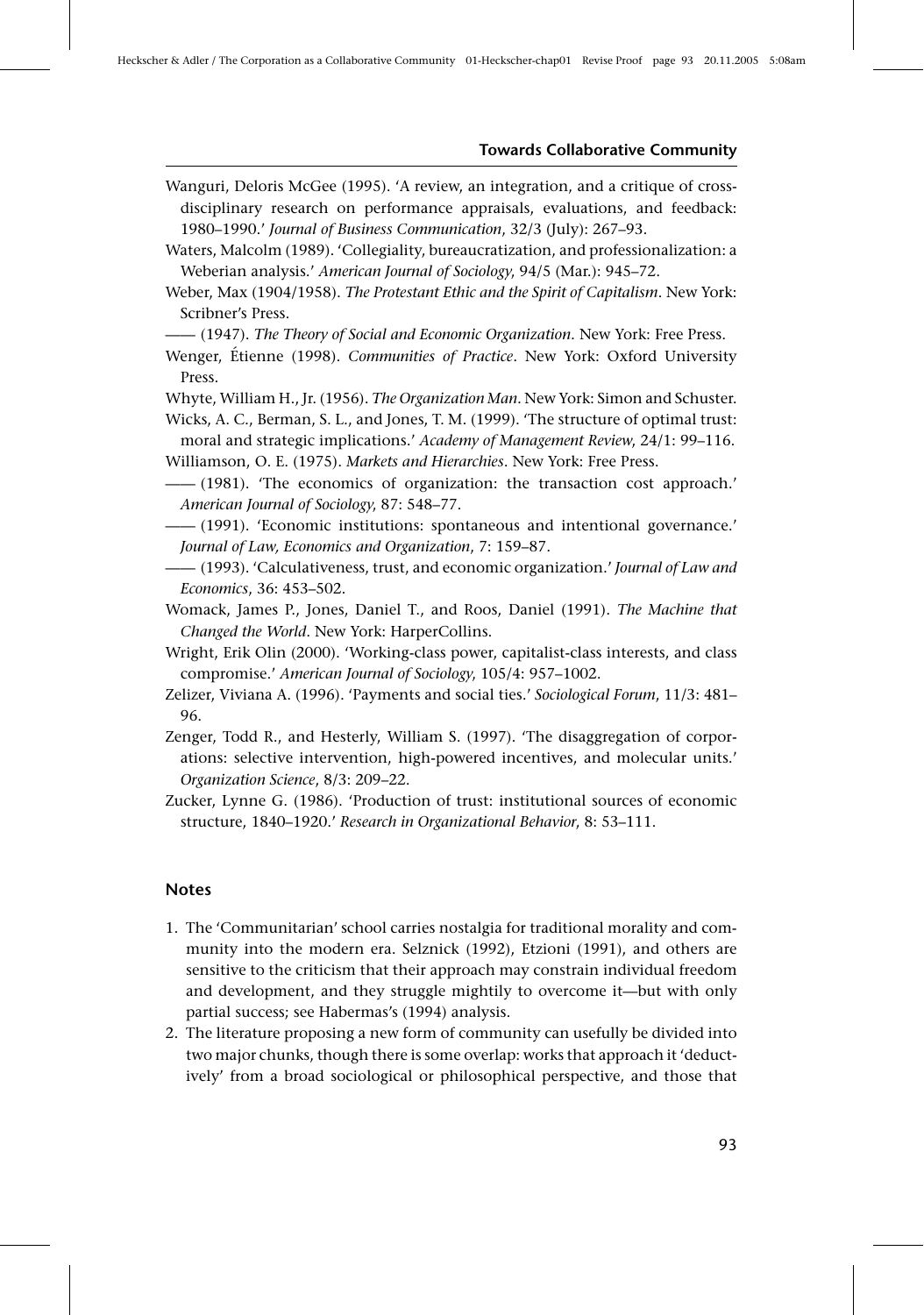approach it 'inductively' by generalizing the lessons of some concrete community. In the first camp we would cite as Parsons (1971; Parsons and Platt 1973) and Habermas (1990, 1984). In the second we would emphasize Parsons's (1973) treatment of the professions, and Bell's (1973) emphasis on knowledge work. Others have focused on the film industry (e.g. Meyerson et al. 1996), craft networks (e.g. Powell 1990), industrial districts (Piore and Sabel 1984). We have used some works from the sociology of science as central to our own thinking, but are not aware of this model in the existing general literature on community.

- 3. W. B. Yeats, 'The Second Coming.'
- 4. Artists have taken up the theme as well: those who merely escape from old communities, without committing to new ones, are the subject of the great modern tragedies of loss of self—Emma Bovary, Raskolnikov, Gatsby.
- 5. Marx and Engels (1848/1948/9).
- 6. Social theory has mirrored these internal contradictions of modern society. Most writers have been bound to one idea of community—the traditional form; they thus see societies as either high or low in trust. Since high trust is (in this view) grounded in traditional community, their recommendations for action involve confusing notions of balance, trying to offset the bad aspects of capitalism through a little tradition but without destroying its good aspects, trying to go a little backwards but not too far. A perfect representative of this type of theory is Francis Fukuyama (1995): his attempt to divide the world into 'high-trust' and 'low-trust' societies produces strange results such as the USA standing alongside Germany and Japan as high trust, and France alongside Korea and China as low trust; his recommendations fall precisely into the uncomfortable a-little-more-of-this-but-not-too-much kind of reasoning. Much of Robert Putnam's earlier work (2000) runs into the same problem, though in his most recent writings (Feldstein and Putnam 2003) he is clearly reaching, if tentatively, for a conception of a post-modern type of trust.

A somewhat more sophisticated strand has made a core distinction between 'personal' and 'impersonal' trust—notably in Luhmann (1973/1979) and many influenced by him like Silver (1985) and Shapiro (1987), as well as in an important analysis by Zucker (1986). In its essence, however, this is simply a version of the opposition of Gemeinschaft and Gesellschaft; impersonal trust is based on rational-bureaucratic institutions and fails to create the conditions for active cooperation or coherent identities.

There has been a recent spate of research on trust, much of it encouraged by the Russell Sage Foundation, which has detailed many aspects of trust dynamics in various situations and has tried to extend game theory by adding relational concepts. The overall picture, however, continues to be as described in a review article by Kramer (1999): the field has a lot more mid-level richness than it did just a few years ago, but still no overarching story line. The exceptions are those that we have underlined, and seek to join, as sketching the move beyond the personal–impersonal, Gemeinschaft–Gesellschaft contrast.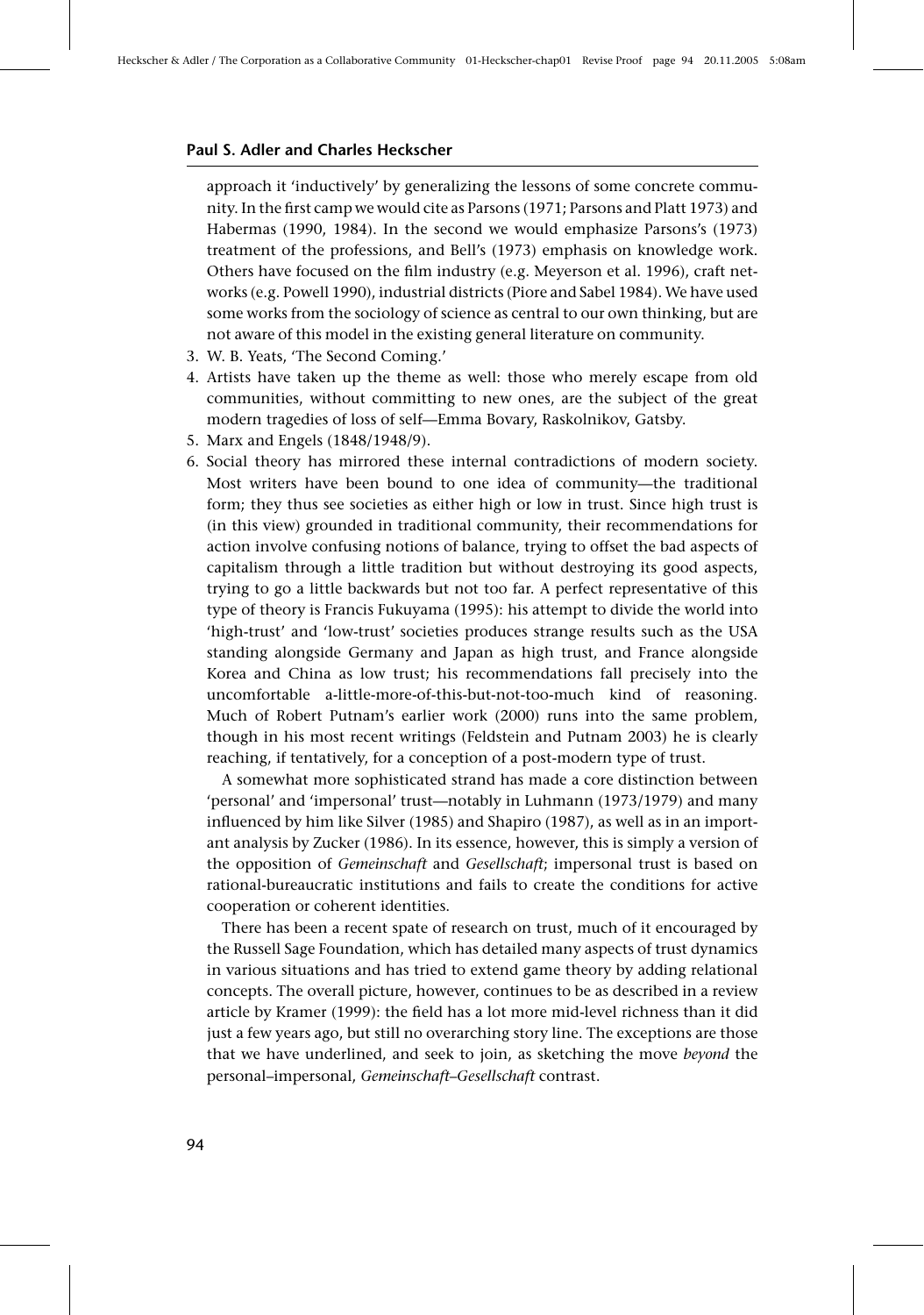- 7. 'Mankind thus inevitably sets itself only such tasks as it is able to solve, since closer examination will always show that the problem itself arises only when the material conditions for its solution are already present or at least in the course of formation' (Marx 1859/1977: preface).
- 8. Parallel developments can be discerned in the realms of political practice and theory: 'deliberative democracy' is perhaps the strongest thread. See Dryzek (2001); Cohen and Sabel (1997).
- 9. This threefold division has appeared in many works of the last twenty years, though often the authors seem unaware of the other instances: see Bradach and Eccles (1989), Ouchi (1980), Powell (1990), Adler (2001). As argued below (n. 10), it is also consistent with the Parsonian four-part model.
- 10. Since this chapter uses a Parsonian framework in part, we should explain the relationship between this three-part formulation and the four-part Parsonian analysis of societies. Markets and hierarchies correspond closely to Parsons's adaptive and goal-attainment subsystems. 'Community' combines his other two categories (integration and pattern maintenance). The current social phase as we are describing is really about the redefinition of both those subsystems through differentiation and relinking: what we describe as the 'ethic of contribution' is the pattern-maintenance aspect of the emerging community, and 'interdependent process management' is its integrative aspect. In this work we are analyzing the development of both aspects and the dynamics of their interchanges.
- 11. The relation between social values and personality runs in two directions. The internalization of values in personality is necessary to stabilize social relations and trust, as we have emphasized; but it is also necessary to stabilize personalities. Durkheim (and, from a different direction, Freud) analyzed the ways in which hierarchical values provided needed constraints and direction to otherwise formless needs; lacking them the personality becomes inchoate and, in Durkheim's (1897/1951) analysis, tends towards self-destruction (suicide). Mead (1934) analyzed the ways in which social relations and associations formed and stabilized the ego, or self-identity.
- 12. The structure is formally a semi-lattice, which is used by Piaget (Piaget and Inhelder 1958) to model the operations that maintain stable order in cognitive systems. He sees it as one of the fundamental patterns of human action systems, and indeed it seems to have this kind of significance in the maintenance of systems of trust. On the sacred nature of Gemeinschaft community, see also Durkheim (1915/1995).
- 13. William Shakespeare, Troilus and Cressida, i. iii, Ulysses' speech. To maximize the readability for this context, the text has been slightly abridged and rearranged without being marked with elisions. The full text can easily be found in any edition of Shakespeare.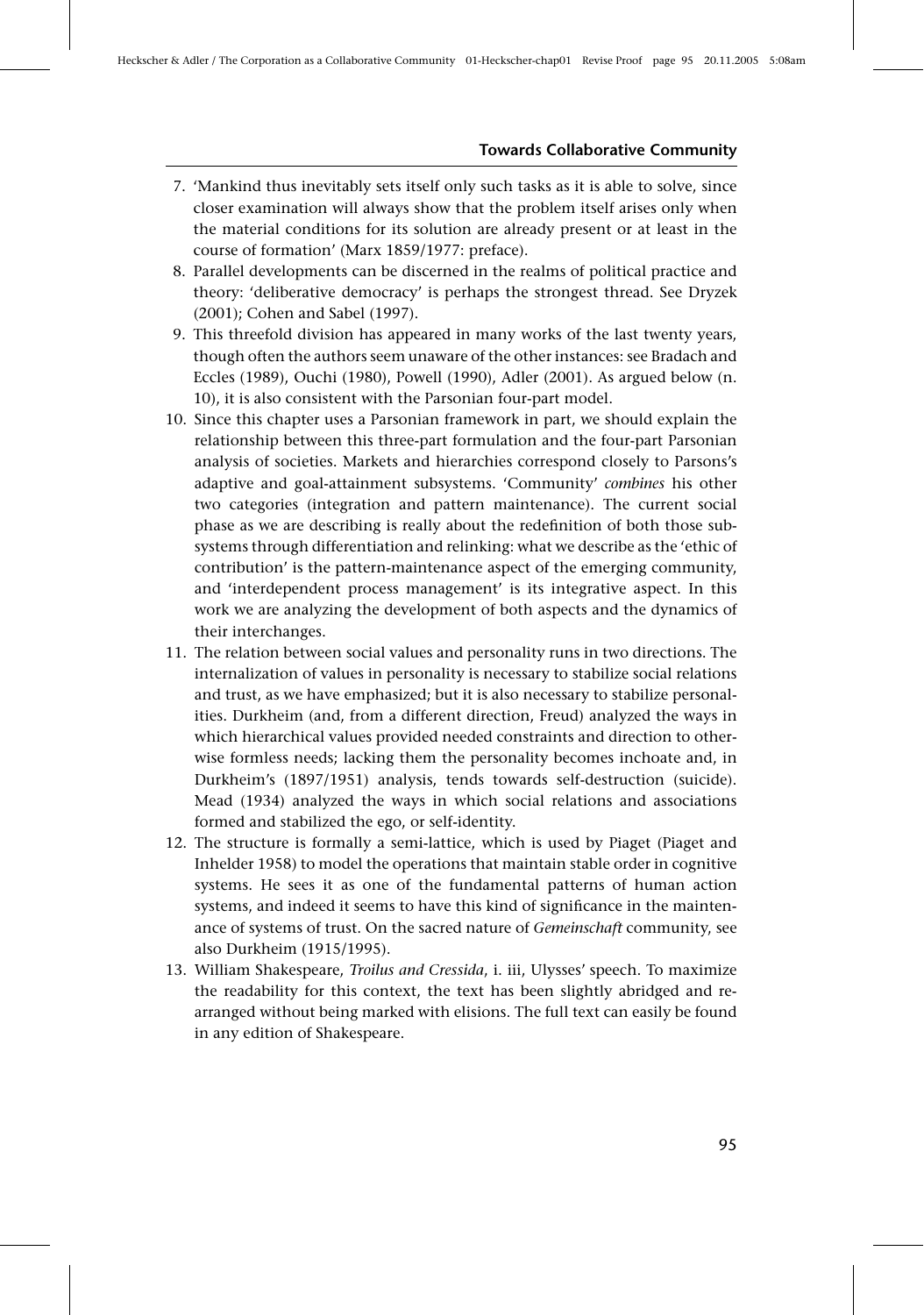- 14. The individualist morality also supports or frames the nation-state, which is not dependent on a status order but treats each individual as equally connected to the whole by the rights of citizenship. From this structural perspective, the nation-state is the equivalent of the Protestant God in terms of creating universal obligations of good citizenship—as opposed to particularistic status obligations—but leaving it largely up to the individual how this obligation will be integrated into a consistent personality.
- 15. John Stuart Mill (1869) treated the distinction between public and private realms as the 'one simple principle' that was the key to modern morality. It is a distinction that, however, is not tenable in more developed modern societies, as discussed below.
- 16. We expand below (in the section 'Why community is needed in the knowledge-solutions economy') on the limitations of rational economic motives and reasoning for this purpose.
- 17. The concept of a community of purpose has some roots in existing literature, though it has not emerged clearly. We should note that theorists centered on Gemeinschaft have explicitly denied that shared purpose is necessary (e.g. MacIver 1917/1970: book II, ch. I). Some of the community thinkers around 1900 like John Dewey and Robert Park, grappling for a concept of community in modernity, stressed the centrality of purpose (see Quandt 1970: 24 ff.). It has often re-emerged in more recent theories that approach the idea of a 'new' type of community, such as Selznick (1992) and Heckscher (1995); also Comfort (1997) on purpose in dynamics of non-linear systems theory.

We should be more systematic about the relation between cooperative and collaborative communities: Cooperative community is the general concept, and collaborative community—our focus here—is a subset of it specified to goaloriented groups. Thus collaborative community adds some restrictions to the general concept. In particular, first, it adds a definition of purpose as the key coordinating element of community. Second, it specifies general norms of discourse and cooperation to norms that encourage cooperation towards the purpose—what we call here an 'ethic of contribution.' Third, it specifies the general processes of dialogue to particular processes organized around 'chains' of value-creation. We do not here analyze in detail the general notion of 'cooperative community' because our base of data and evidence comes from the collaborative form. We argue that the knowledge of collaborative community can illuminate the more general case; and, like others (e.g. Pateman 1970) we argue that the new social character called into being by collaborative interdependent activity in the economic sphere provides both a resource for and a stimulus to emergent cooperative community in the broader social sphere. But a full development of these points would require another essay.

- 18. Habermas (1990); see also Apel's (1987) treatment of the 'ideal community of communication.'
- 19. Gerth and Mills (1946: 228).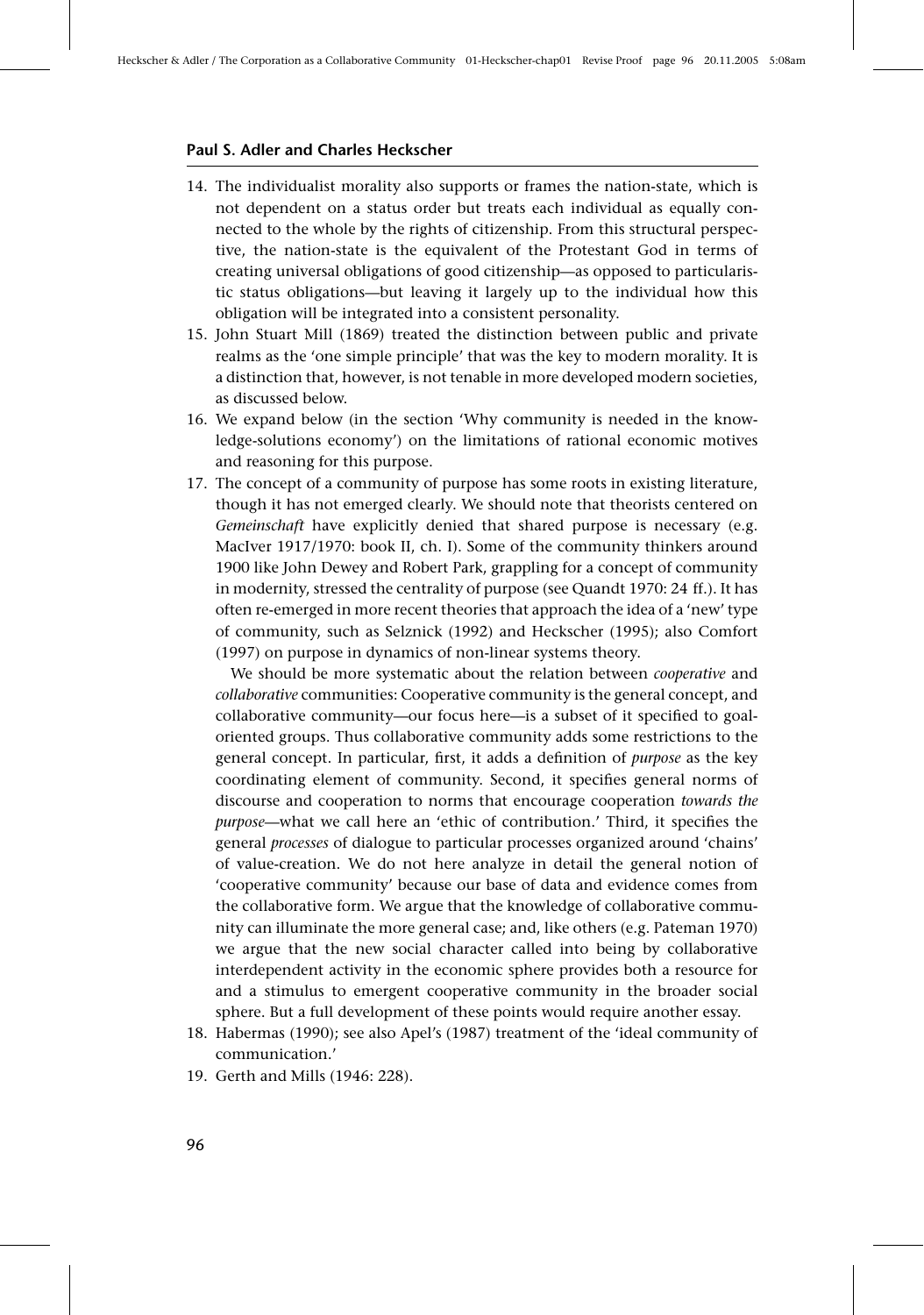- 20. See Satow (1975) on professions as prototypes of Weber's 'missing type' of administration; also Sciulli (1986) on the professions as collegial organizations that exemplify non-authoritarian and non-bureaucratic social order. Spencer (1970) and Rothschild-Witt (1979) focus on other forms of Wertrational-governed collectivities: respectively, the USA under its Constitution, and cooperatives. Without going into too much detail, we must recognize the fact that science is more advanced in these dimensions than the older institutions of the professions. First, it is far more centered on collective enterprise, the building of a pool of shared knowledge, whereas the professions for the most part remain centered on individual implementation of the pool of knowledge. Second, science has gone much further in developing institutions to order interaction, including peer review and replicability of results.
- 21. Spencer (1970), Satow (1975), and Rothschild-Witt (1979) point out that only three of the four types of social action and associated normative bases identified by Weber (affectual, traditional, purposive-rational) were associated with corresponding forms of authority and administration (respectively: charismatic, traditional, and bureaucratic): value-rationality is conspicuous in its absence. In defense of Weber, it might be countered that the history of the professions hardly justifies optimism. Following Waters (1989) and generalizing from the accounts of the case of medicine offered by Starr (1982) and Freidson (1975), Weberians might respond that the collegial form of governance does not appear to have allowed the professions to steer their members through difficult trade-off choices to embrace policies that privilege broader social interests when these conflict with parochial self-interest. See chapters by Adler and Maccoby on the emergence of new forms of professionalism.
- 22. Weber, as we just pointed out, did not embrace the 'professional' solution as enthusiastically as Durkheim did in the famous Second Preface of The Division of Labor in Society—he remained skeptical that this could overcome the power of bureaucracy. But it remained nevertheless his best hope for the future. One of his most sustained discussions for the future, 'Science as a vocation,' is torn between the hope for the triumph of a scientific ethos and doubt about its ultimate value.
- 23. This is a point made in Parsons's (1937) discussion of Durkheim. Later Durkheim thought the 'corporations' (occupational associations) could serve as the structural forms needed to give substance to organic solidarity. Fascism gave this idea a bad odor. Daniel Bell's celebration of the professions as new 'axes of social organization' is one effort to revive the idea.
- 24. There has been a great deal of other sociological writing that has explored the notion of deliberate, purposive, dialogic community that breaks out of the Gemeinschaft–Gesellschaft dichotomy. The American pragmatists such as John Dewey (1927) were certainly moving in this direction, but they (like Durkheim and Weber) were too early to be able to see the developments we have focused on: in general they remained stuck in seeking for signs of the new community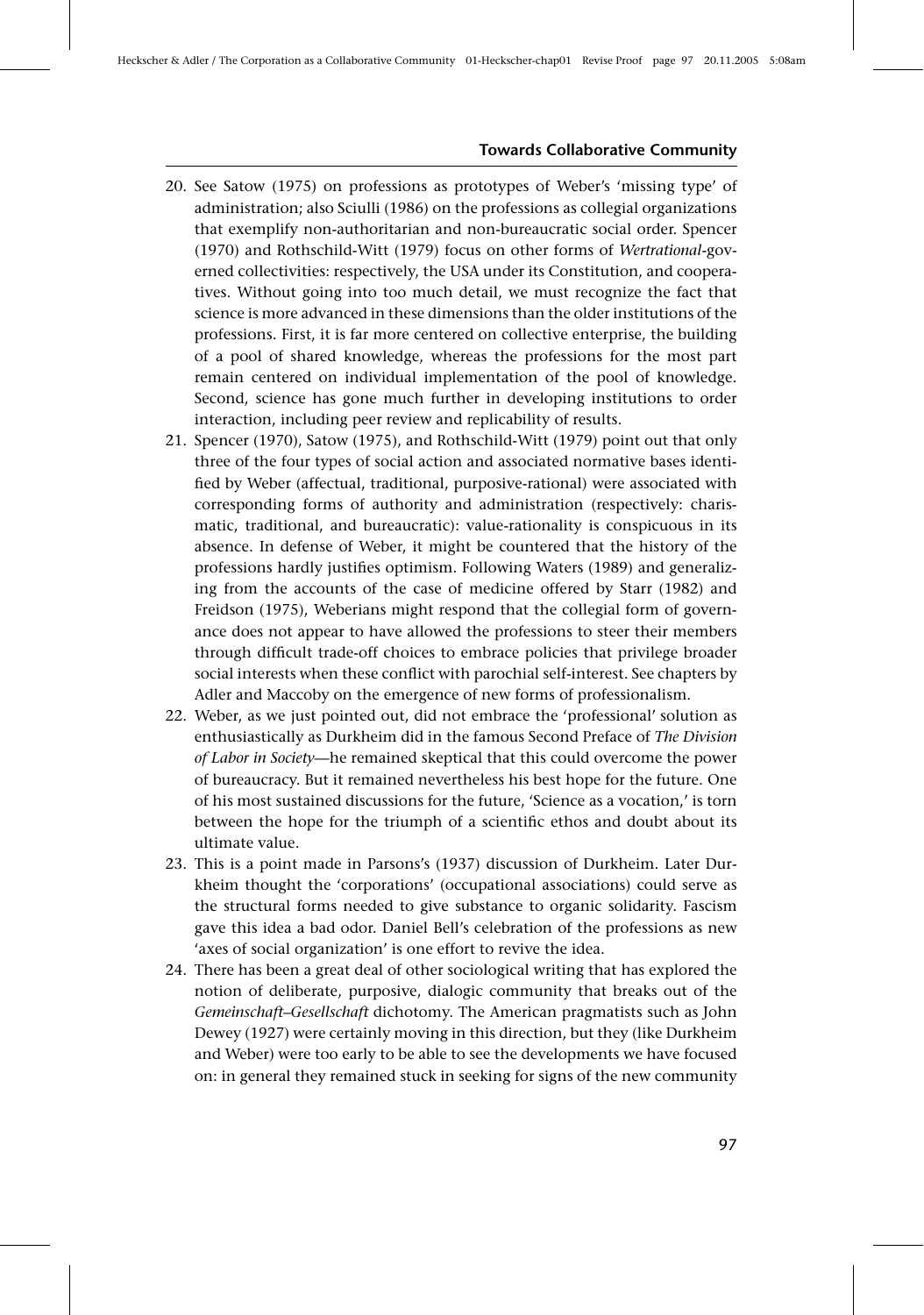in unlikely corners that did not develop far (e.g. Dewey's educational experiments), or in remnants of tradition like the small town (Quandt 1970). The recent stream of writing on post-Gemeinschaft community might possibly be traced to Suttles's (1972) extraordinary analysis of constructed communities. Habermas (e.g. 1991) has arguably been its most profound and influential spokesperson in his theories of discursive interaction and ethics; and there are other recent efforts in this line like Sabel (1992) and Meyerson et al. (1996). Our treatment falls in this stream but is distinctive in using a central social institution, that of corporate organization, as its source of evidence.

We have stuck with Weber and Durkheim rather than these intervening theorists because no one since them, in our view, has stated so clearly the core institutional dimensions and requirements for modern community. Habermas's work is immensely valuable, but most of it has abstracted from real social structures. We find our analysis largely consistent with his at an abstract level, and the treatment of ideal speech appears to provide an ethical frame for collaboration; but we have not found much discussion in his works of the institutional developments in the corporate sphere.

- 25. Observational studies such as Crozier (1964) and Blau (1963) have vividly shown the pathologies of organizations that approach pure bureaucracy.
- 26. Barnard (1938: 220). Barnard also emphasized the significance of status and deference in this form of organization, noting both its positive and negative aspects (see Barnard 1946). Note: Barnard's term 'organizational personality' is opaque. It is best understood as signifying what more recent scholarship by Tajfel and Turner (1979) calls 'social identity' as distinct from 'personal identity': they point out that we all have several overlapping social identities as members of various groups, and the salience of each form of identity depends on the circumstances. Organizational personality can be understood as the identity that defines us as members of the organization.
- 27. See Mayo (1933).
- 28. The idea of the internal labor market goes back to the early part of the century, but it was not fully put in place until unions embraced it and government legitimized it (in particular in the course of The Second World War)—see Baron et al. (1986), Jacoby (2004).
- 29. See more extended discussions of paternalist bureaucracy in Heckscher (1995).
- 30. See Whyte (1956: 32 ff.); also Drucker (1973); Mayo (1933); Jackall (1988). The legal order during this period also based its concept of the rights and duties of employees on master–servant law.
- 31. The informal organization was extremely strong: most observational studies suggest that middle managers and blue-collar workers alike spent the majority of their time interacting with peers (to whom they had no formal connection) rather than with their superiors and subordinates (see Mintzberg 1973; Kusterer 1978; Dalton 1959). Our point here is that these informal relations were not organized well enough for knowledge production.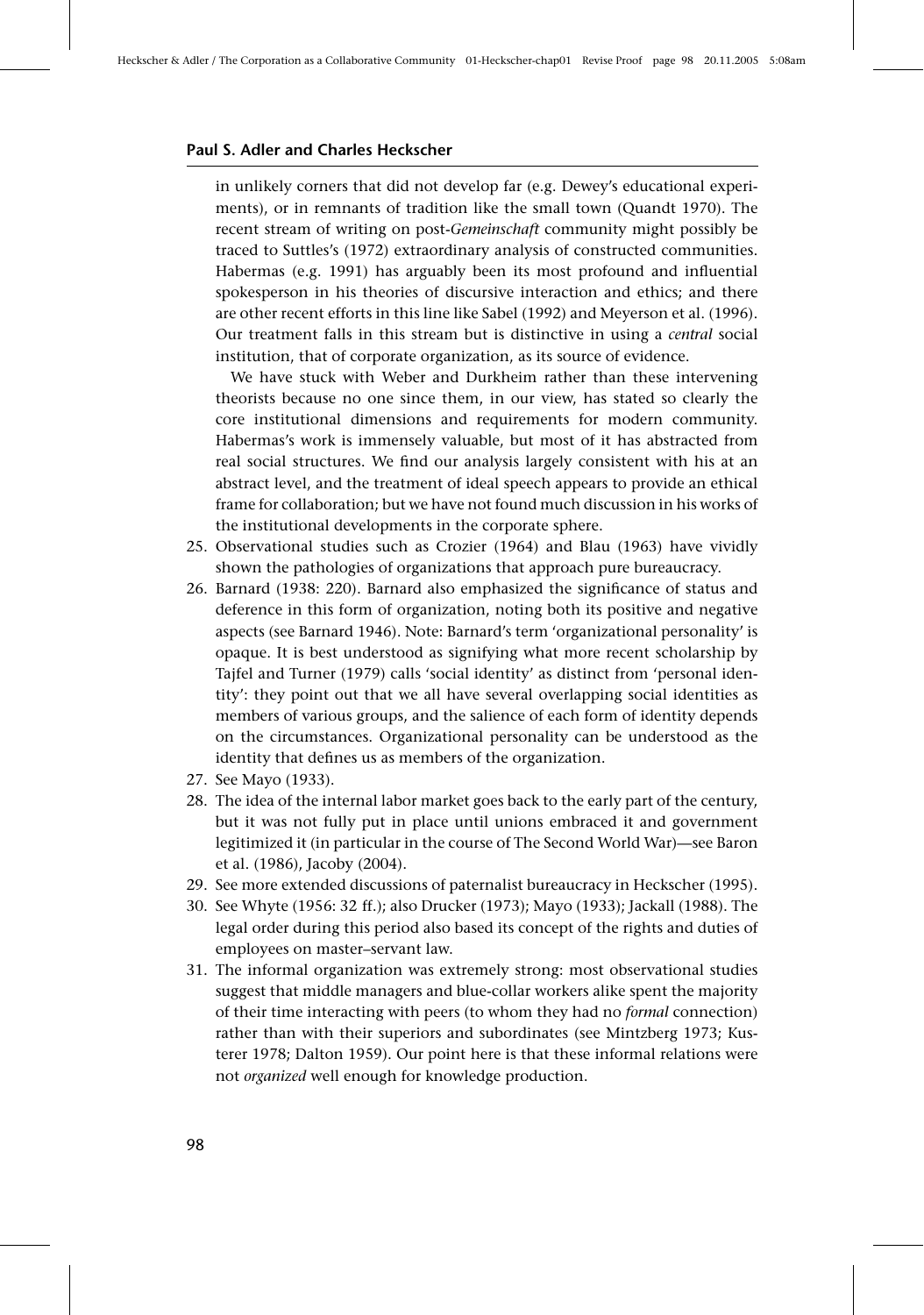- 32. Mills (1951); Kanter (1977); and Jackall (1988).
- 33. The fraction of US 17-year-olds who had completed high school grew from 6% in 1900, to 57% in 1950, to over 80% by the end of the century.
- 34. These trends have been well documented as early as Bell (1973). The growth of knowledge value in the economy is suggestively highlighted in a startling figure developed by Margaret Blair: As of 1978, plant, property, and equipment (PP&E)—the core of production in the mass-production economy—accounted for 83% of market value of debt plus equity in the non-financial corporate sector, but by 1998, PP&E had fallen to only 31% of market value of debt plus equity (Blair and Kochan 2000: 1).
- 35. See, e.g., Burns and Stalker (1961); Bennis and Slater (1964); Lawrence and Lorsch (1967); Mintzberg (1979); Scott (1992); Daft (1998).
- 36. Arrow (1962); Stiglitz (1994).
- 37. Arrow and Hurwicz (1977); Stiglitz (1994); Miller (1992).
- 38. Alchian and Demsetz (1972); Williamson (1975).
- 39. For elaboration of and evidence for these large claims, see Adler (2001) and citations therein.
- 40. This account of the advance of institutions of science is adapted from Holton (1996: 58–77).
- 41. Re NUMMI and similar cases see Adler (1993), and Chapter 10 in this volume.
- 42. See, e.g., Schlesinger and Heskett (1991).
- 43. See, e.g., Reichheld (1996).
- 44. A study by a large consulting firm in 1999, based on 230 companies, found that their leaders were predicting that the percentage of sales through solutions would grow markedly in the four industries examined: telecommunications, media and entertainment, electronics, and banking. For example, the percentage of companies with 25% or more of sales through solutions was predicted to grow from 19% to 67% in electronics, and commensurately in the others.
- 45. See Foote et al. (2001). A similar argument with slightly different language is made by Ramirez (1999) and Ramirez and Wallin (2000).
- 46. The literature on alliances and business networks has grown very large over the last few years. See, for example, Brown et al. (2002); Gomes-Casseres (1994); Ring and Van de Ven (1992); Organization Science (1998).
- 47. Some firms did establish systematic rotational policies for their 'fast-trackers,' with the intention that they would know all parts of the company before advancing to senior management. This, however, never affected more than a small number of employees, and had little impact on the strength of interdivisional barriers.
- 48. The best-known paper on 'swift trust' is probably Meyerson et al. (1996); see also Sabel (1993) ('studied trust'); Giddens (1994) ('active trust'), Eccles (1985) ('rational trust'), Adler (2001) ('reflective trust').
- 49. On simultaneous and sequential engineering in auto production, see Clark and Fujimoto (1989); Womack et al. (1991). On Total Quality Management, see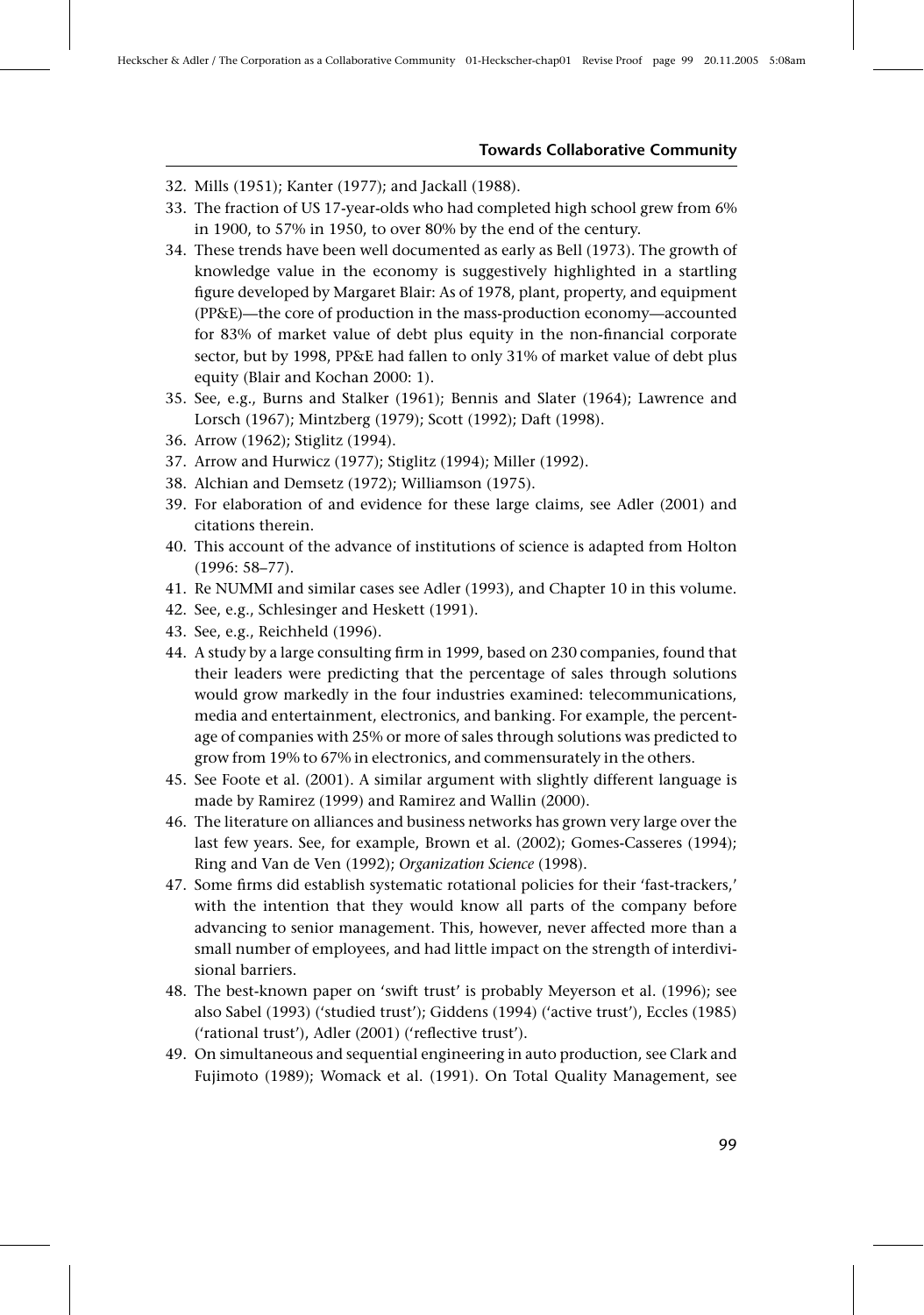Hackman and Wageman (1995); Mohrman et al. (1995). Cf. also Bennis and Slater (1998): they reflect the imperative discussed above for increasingly complex recombination of knowledge.

- 50. Margolis and Donnellon (1990).
- 51. While the rate of task force success is very hard to measure broadly—since task forces come in very different flavors and success has many forms—the difficulty in implementing them has been well documented in a number of observational studies: see Donnellon (1993); Heckscher (1995).
- 52. See Lee (1992).
- 53. In a sense these employees are 'cosmopolitans' as defined by Gouldner (1957); but unlike Gouldner's category they were intensely involved in the local community and held great influence in it—an indicator of the profound change in the nature of trust and relationships.
- 54. The emergence of collaborative community requires some moderation of the market principle in compensation policy: the interdependent nature of contributions in a collaborative community make it impossible to identify very precisely individual contributions and therefore impossible to tailor rewards sharply to individual performance.
- 55. Note that 'individualism' comes in two types: one is an absence of morality, a simple refusal to 'conform' to any superordinate obligations; the other, the individualism described by Weber, is a moral obligation to develop and maintain personal integrity and consistency. All sociologists and almost everyone else would argue that the first, non-moral form of individualism is unsustainable. Our claim is that the second kind of individualism, which has been crucial in defining Western culture at least since the Reformation, is (gradually) giving way to a new obligation of contribution.

On attitudes towards free agents, see Heckscher (1995: 152 ff.).

- 56. In traditional communities (as Durkheim points out) organizing was directly a moral matter, with deviance leading immediately to moral outrage. This is a limited and rigid way of organizing. In the modern community, by contrast, Durkheim pointed to the realm of restitutive law—rules of interaction whose violation leads not to moral outrage, but rather to corrective action and learning. Process management is an extension of this kind of rule, operating increasingly beyond the economic sphere and extending into all public situations that involve knowledge-based collaboration.
- 57. Many early efforts in teamwork and participation tried to eliminate these sorts of differences by broadening everyone's skills so as to reduce knowledge differentiation; this has proved to be an impractical route.
- 58. Underlying this notion of 'control' is a cybernetic view drawn from Parsons. In a traditional bureaucracy the hierarchy controls the community in this cybernetic sense—the former frames and directs the latter—in a collaborative community the cybernetic relation is reversed. We want to underline, however, that this does not mean that community replaces hierarchy.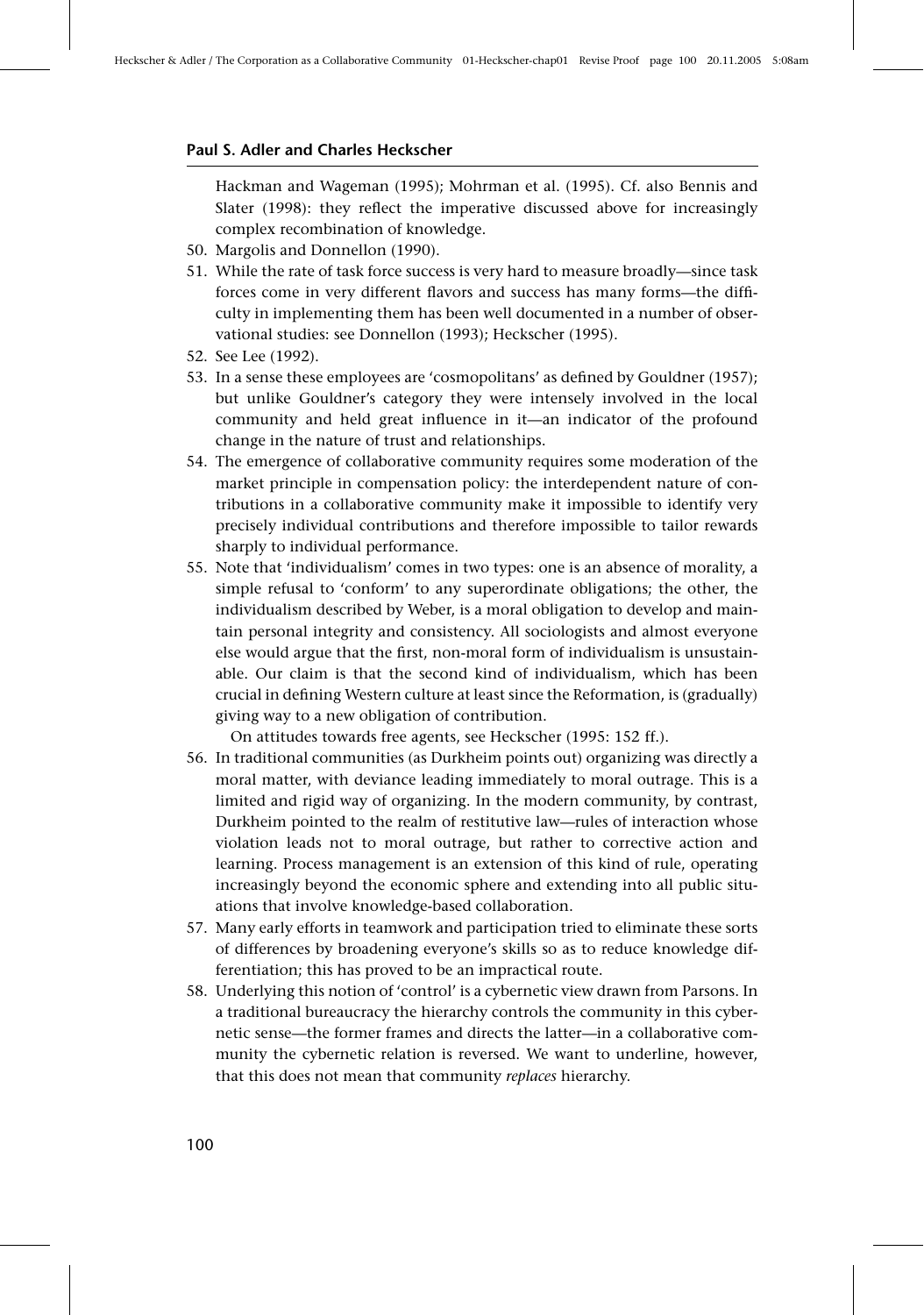- 59. The prototypical case is GM: see Freeland (1996).
- 60. Examples of widespread strategic dialogue are cited below in n. 61.
- 61. For Ford, see Nasser and Wetlaufer (1999). For GE, see Bartlett and Wozny (2001); Elderkin and Bartlett (1993). For IBM, see Gerstner (2002); Palmisano et al. (2004).
- 62. See the classic formulation of J. D. Thompson (1967), building on March and Simon.
- 63. Parsons (1963). It is worth remarking that matrix management was a precursor of the kind of process management we are discussing, though it took only a first step: it recognized the existence of processes not mapped directly to formal hierarchy, but it tried to lock those processes into limited fixed structures rather than allowing them to be reconstituted as needed.
- 64. See Peiperl (2001); Bohl (1996); Wanguri (1995).
- 65. The notion of 'understanding' in this sense draws on many sources. Simmel (1950) in general was the master sociologist of understanding and its relation to trust. Habermas has more recently made it a centerpiece of his notion of communicative action, though he remains at a fairly abstract level. (Habermas 1984). In the recent literature on networks, Paul DiMaggio treats 'sympathy' as a key in building networks under uncertainty (1992: 126–7). Claudio Ciborra (1997), an important theorist of process, treats understanding as the most developed form of 'taking care,' which is critical to the success of group dialogues. Simmel notes that understanding can derive from motives other than personal caring: 'Innumerable times, [competition] achieves what usually only love can do: the divination of the innermost wishes of the other.'
- 66. The negotiation literature has developed this distinction of understanding from commitment, in the form of a phase of discussing interests without commitment (Fisher and Ury 1981).
- 67. On the concept of social character, see Fromm and Maccoby (1970).
- 68. Thompson (1967).
- 69. Weber is referring specifically to Calvinism as part of his general analysis of 'the spirit of capitalism' (1904/1958: ch. 4, section A: 'Calvinism').
- 70. Durkheim (1897/1951) conducted a famous sociological analysis of the connection between loss of social integration and suicide. Michael Maccoby's (1976) description of the dangers of loss of self in modern corporate leaders is very similar; see also his chapter in this volume.
- 71. Thus we will treat 'social self' and 'social character' as two sides of the same coin, and we will use both terms depending on the focus of analysis. 'Social character' focuses on psychological dynamics, 'social self' on the connection of those dynamics to social situations—both how they are generated by particular communities, and how they can be observed in relationships.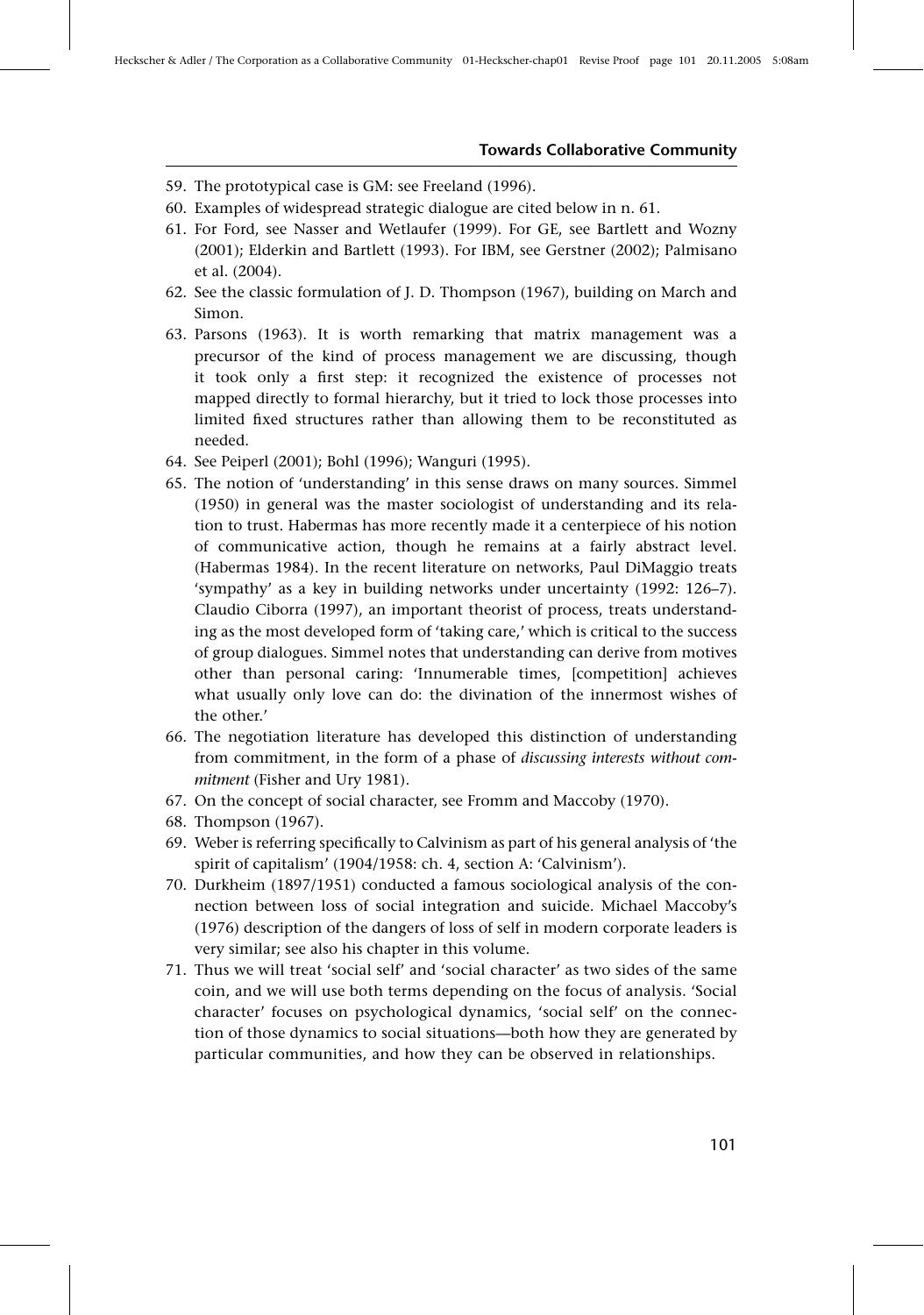A related term that has been used in an extensive literature is 'self-construal' (e.g. Markus and Kitayama 1991). This is very similar to the idea of the 'social self,' though somewhat less connected to the psychological dynamics. We have chosen to use 'social self' mainly because it is more intuitively sensible and because it has a longer history going back to Mead.

- 72. On the theory of shame and guilt, see Scheff (2000); Parsons (1968); Lynd (1958).
- 73. Rothschild-Whitt (1979).
- 74. Furthermore, they have in practice been composed not of large associational networks but of very small groups who contribute almost all the code and who develop their own norms and enforcement mechanisms through constant interaction. Finally, open source has often failed in the absence of such forms of discipline: it has not worked in areas that are considered 'boring' by the hacker community. For an extended discussion of the limitations (as well as the strengths) of the open-source approach, see Nikolai Bezroukov, 'An annotated webliography on open source software development problems' (www.softpanorama.org/OSS/webliography.shtml, viewed 31 Aug. 2004).
- 75. As in all these patterns of expectations, a mutually reinforcing cycle helps hold it in place. Those lower show deference in part out of ingrained habit and belief, and in part from the rational expectation that if they don't they will be harmed by higher-ups who themselves expect deference. From the other end, those higher believe in the value of deference, but also believe that if it were given up those lower down would be rebellious or incapable of performing.
- 76. Hamel (2000).
- 77. See Chapter 10 in this volume.
- 78. On the rise of performance-based pay, see Lawler et al. (1998).
- 79. See, for example, 'Fears force employees to take initiative,' USA Today, 2 Mar. 1999. Steven Greenhouse, 'Workers are angry and fearful this Labor Day,' New York Times, 2 Sept. 2002.
- 80. See, e.g., Gordon (1996).
- 81. For evidence of failure of restructuring initiatives to lead to sustained performance improvement, see Chapter 12, n. 4. On the failure of top-down changes to affect culture, see Beer et al. (1990).
- 82. See Lawler et al. (1998).
- 83. See Stanley Holmes and Wendy Zellner, 'Commentary: the Costco way,' Business Week, 12 Apr. 2004.
- 84. See also Porter (1985: pt. III on 'horizontal strategy').
- 85. Adler and Ferdows (1992); Earl and Scott (1999); Collins and Porras (1994); and Davenport and Prusak (1998) document many techniques designed to encourage a bond of common identity and a norm of sharing needed for the easy flow of ideas across divisional boundaries.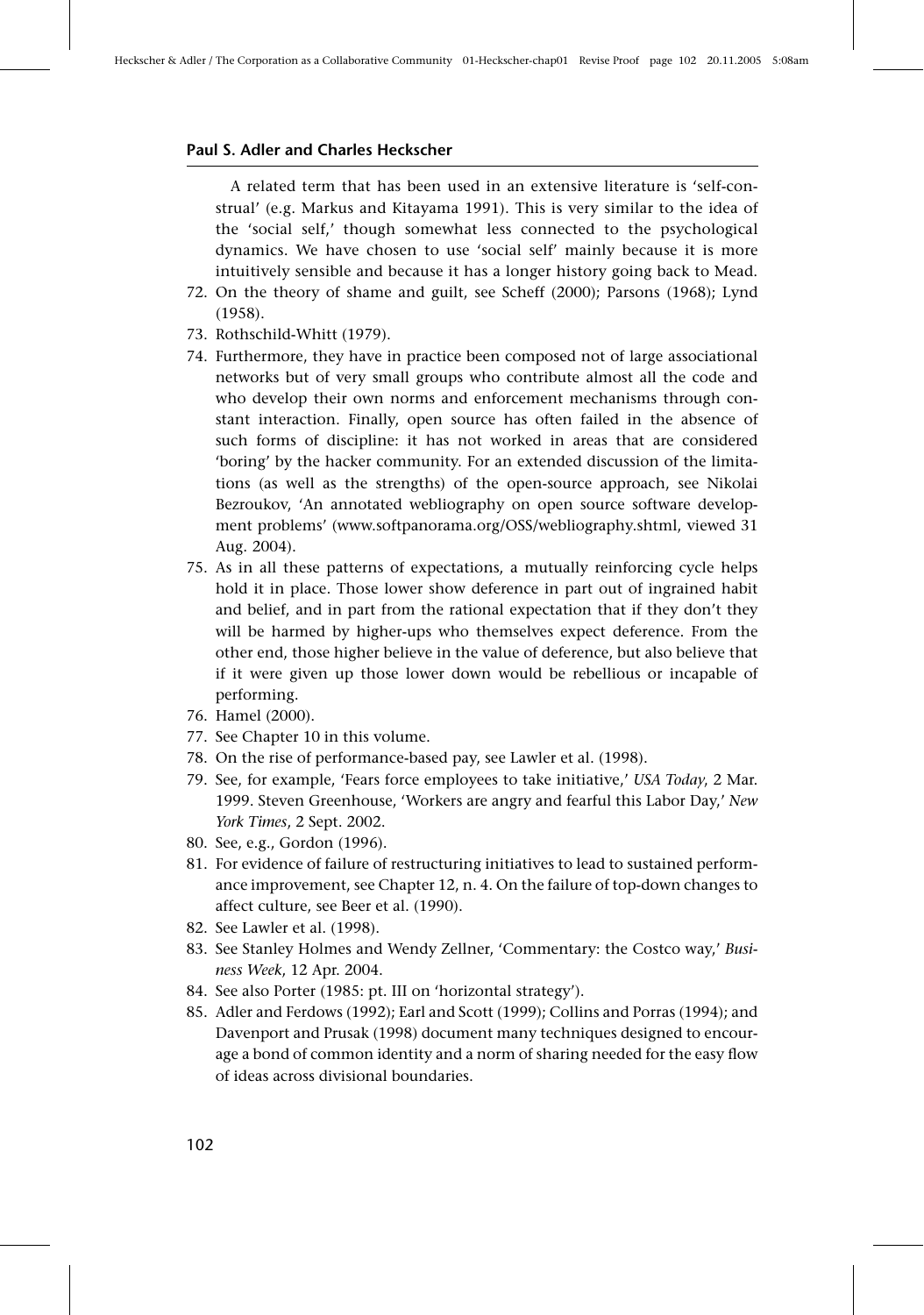- 86. e.g. Ashkenas et al. (1993: 240).
- 87. Stinchcombe (1985). Such hierarchical elements control not only product specifications but also the supplier's internal processes. Korczynski (1996), for example, documents a trend toward a low-trust combination of market and hierarchical relations between management contractors and building contractors in the UK engineering construction industry in the 1980s and 1990s. Hancké (1997) makes a similar diagnosis of the evolution of subcontracting relations in the French automobile industry.
- 88. e.g. Organization Science (1998).
- 89. Dyer (1996); Sako (1992); Helper (1991); Bensaou and Venkatraman (1995); Ring (1996, 1997). Korczynski's (1996) study, meanwhile, shows the converse: low-trust relations in the UK construction industry enabled schedule and cost improvements but not the creation of new knowledge.
- 90. Helper and Sako (1995).
- 91. Nelson (1988); Powell (1990); Liebeskind et al. (1996).
- 92. Sabel (1992).
- 93. 'An increasingly perfect division of labour objectively reduces the position of the factory worker to increasingly ''analytical'' movements of detail, so that the complexity of the collective work passes the comprehension of the individual worker; in the latter's consciousness, his own contribution is devalued to the point where it seems easily replaceable at any moment. At the same time, work that is concerted and well organised gives a better ''social'' productivity, so that the entire work-force of a factory should see itself as a ''collective worker.'' ' A. Gramsci, Selections from the Prison Notebooks, online at Marxist Writers Archives www.marxists.org/archive/index.htm.
- 94. For further elaboration of this argument, see Adler (2005). See also Harvey (2003), for discussion of accumulation by dispossession alongside accumulation by expanded reproduction.
- 95. For the period up to 1990, see Abrahamson (1997); Barley and Kunda (1992). These cycles can arguably be linked to long waves of the economic cycle: periods of rapid economic expansion correspond roughly to periods of management emphasis on control (scientific management to the post-1900 boom; systems rationalization to the expansion around the Second World War), and the periods of decline correspond roughly to an emphasis on commitment (welfare work to the crisis of the 1880s and 1890s, human relations to the Depression, employee involvement to the stagflation of the 1970s).
- 96. Relying here on Edwards (1979).
- 97. Hammer and Champy (1993) represents the 'anti-communal' phase; Champy (1995) and Hammer (1996) see a revisiting of the need for trust and commitment.
- 98. Nyland (1998).
- 99. See, e.g., Eisner (1993); Piore and Sabel (1984).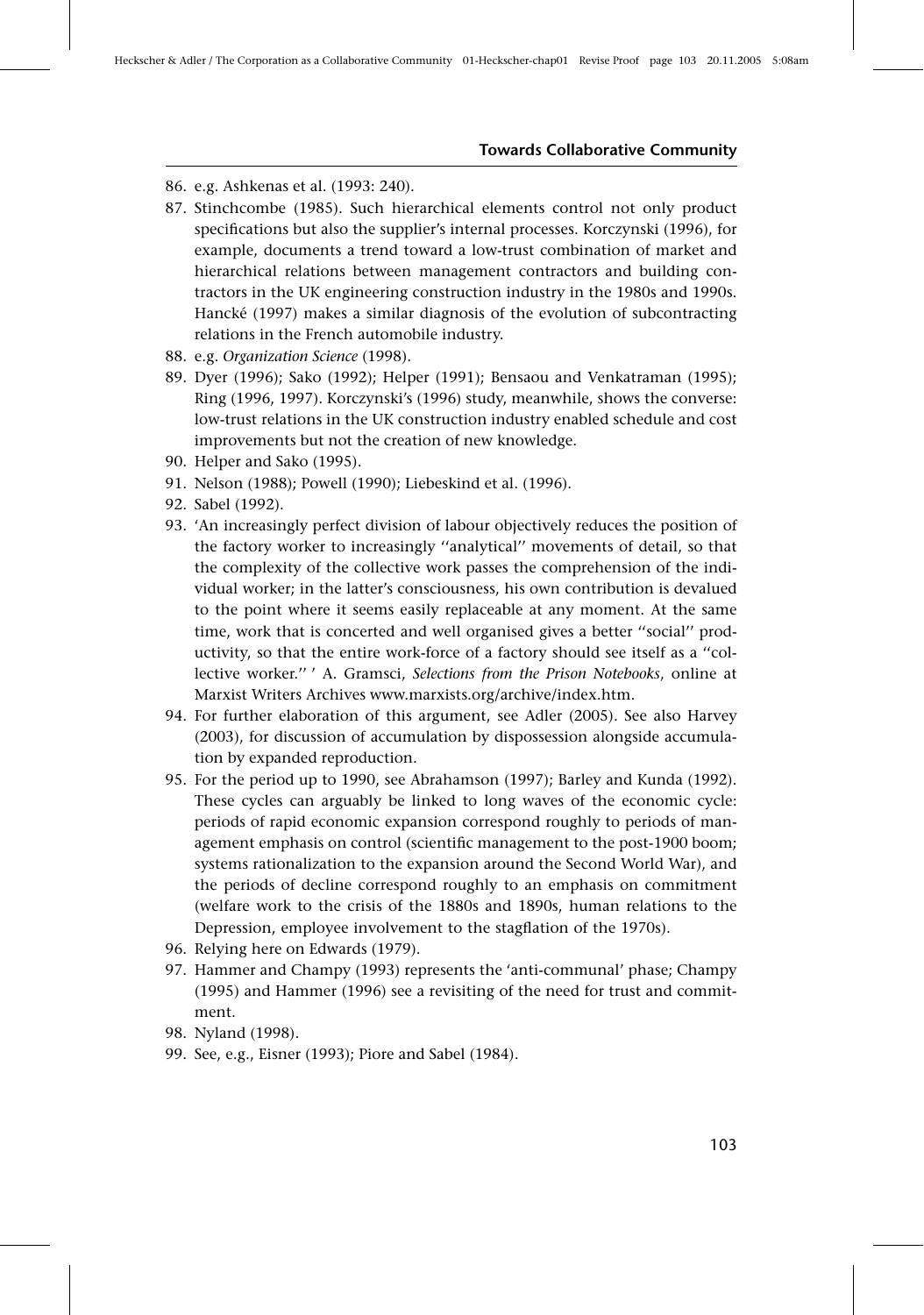- 100. This analysis of the tension between economic forces and values has a long pedigree in sociological theory. Marx represented this as the interplay between the base and superstructure; Weber called it the economic and value spheres. The bulk of Weber's vast work was devoted to showing that, contrary to Marx's view, the value sphere or superstructure was not a mere reflection of economic interests but had an independent dynamic. He did not, however, disagree about the basic tension and interaction of the two spheres. Parsons's model of social development also reflects this tension: he sees a constant cycling from adaptive primacy (economic) through goal attainment (political) to the communal functions of integrating and pattern maintenance. Another interesting treatment of this same oscillation or cycling is Hirschman (1992), which posits a pendulum swing between public action and private interest.
- 101. Re inequality, see the historical tracing of the Gini index in 'Income and poverty,' Left Business Observer, 9 May 2000: www.leftbusinessobserver.com/ Stats incpov.html 16 Apr. 2004, 5:03:51 p.m. On the recent rise in inequality and income volatility, see also Andrew Hacker, 'The underworld of work,' New York Review of Books, 51/2, (12 Feb. 2004).

The sequence in the USA is somewhat different from that in England and Western Europe. In the latter regions industrialization advanced rapidly in the first half of the nineteenth century, leading to strong anti-capitalist movements in the middle part of the century. In the USA, industrialization was slower to emerge and intertwined with the battle over slavery, so that the mid-century war was much less clearly about capitalism. Thus in the USA the 'first' and 'second' industrial revolutions overlapped more than in Europe: the great expansion of the Gilded Age was entwined with the growth of large corporations such as Standard Oil and the railroads. The main first major reform wave in the USA, the Progressive movement, was directed against corporations, or 'trusts,' whereas in Europe it was directed against factory abuses. But these differences are just variations on the pattern of economic– social oscillation described here.

- 102. See Greenwood's (1997) argument that the technological pattern resembles that of the earlier period.
- 103. Heskett et al. (1994); Schlesinger and Heskett (1991).
- 104. For more elaboration on stakeholder regimes, see Heckscher et al. (2003: ch. 12).
- 105. Bloom and Perry (2001).
- 106. Some efforts to envision a new stakeholder regime can be found in Heckscher (1988), Cobble (1991, 1994), and Heckscher et al. (2003). On the ways in which working-class association can stimulate capitalist productivity, see Wright (2000).
- 107. Berle and Means (1933).
- 108. Strathern (1996).